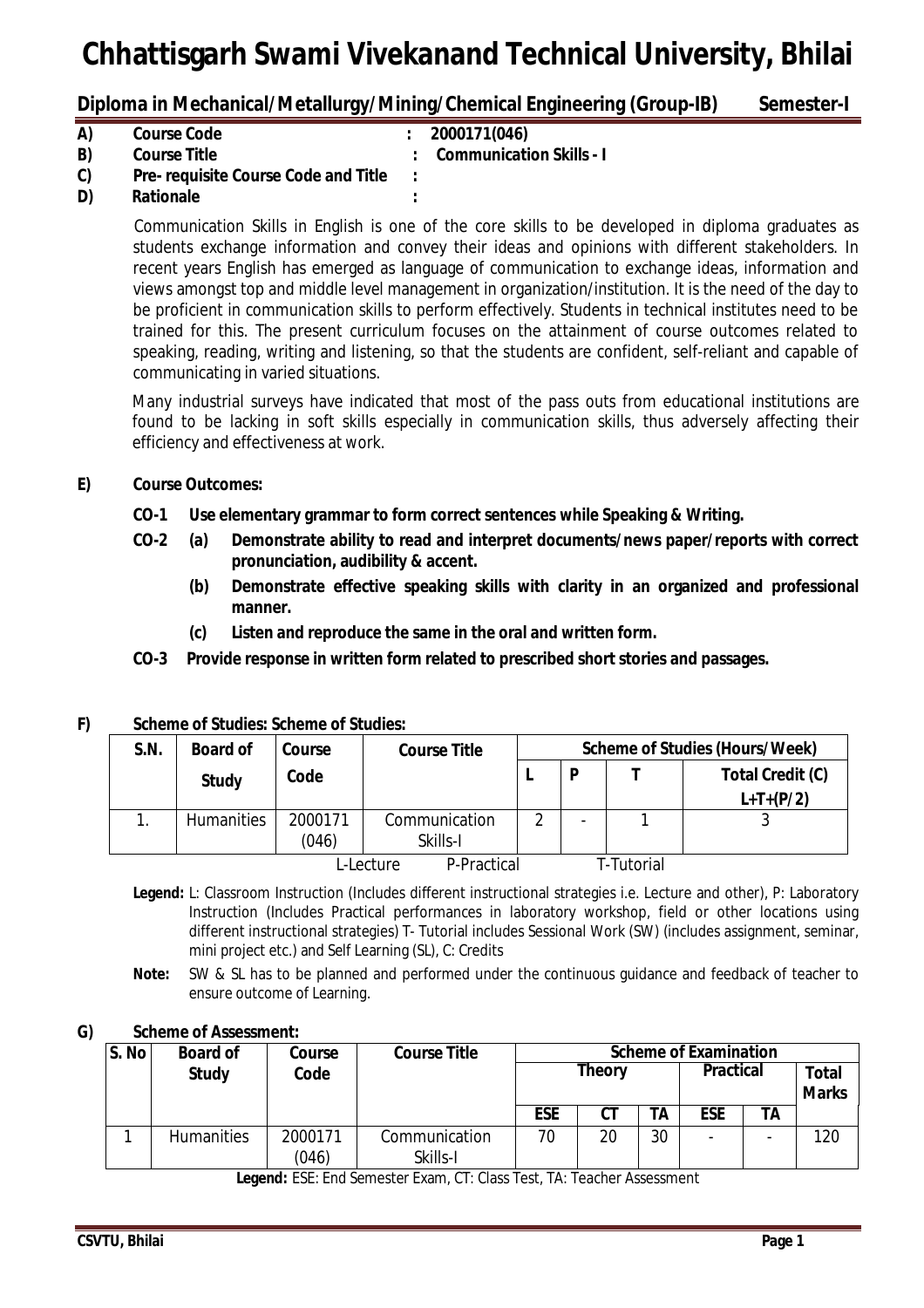**Diploma in Mechanical/Metallurgy/Mining/Chemical Engineering (Group-IB) Semester-I**

**Note:** i. Separate passing is must for TA component of Progressive Assessment, both for theory and practical. ii. Separate passing is must for End Semester Exam (Theory) and End Semester Exam (Practical).

#### **H) Course-Curriculum Detailing:**

This course curriculum detailing depicts learning outcomes at course level and session level and their attainment by the students through Classroom Instruction (L), Laboratory Instruction (P), T- Tutorial includes Sessional Work (SW) and Self Learning (SL). Students are expected to demonstrate the attainment of Session Outcomes (SOs) and finally Course Outcomes (COs) upon the completion of course.

#### **CO-1 Use elementary grammar to form correct sentences while Speaking & Writing.**

| <b>Session Outcomes</b> | <b>Laboratory Instruction</b> | <b>Class room Instruction</b> | <b>Self Learning</b> |
|-------------------------|-------------------------------|-------------------------------|----------------------|
| (SOs)                   | (P)                           | (1)                           | (SL)                 |
| SO1.1 Prepare           |                               | Unit-1.0 English              | One Word             |
| grammatically           |                               | Grammar                       | Substitution         |
| correct                 |                               | 1.1 Sentence-                 | Rearrangement        |
| sentences as            |                               | Parts, types                  | of Jumbled           |
| per given               |                               | transformation                | words                |
| instruction             |                               | (Affirmative,                 |                      |
| SO1.2 Distinguish       |                               | Negative and                  |                      |
| among various           |                               | interrogative)                |                      |
| determiners             |                               | 1.2 Determiners               |                      |
| SO1.3 Apply correct     |                               | 1.3 Tenses                    |                      |
| verb in the             |                               | 1.4 Active and Passive        |                      |
| sentence.               |                               | Voice                         |                      |
| SO1.4 Use correct       |                               | 1.5 Prepositions              |                      |
| voice in                |                               | 1.6 Subject-Verb              |                      |
| sentences.              |                               | Agreement                     |                      |
| SO1.5 Supply correct    |                               |                               |                      |
| prepositions            |                               |                               |                      |
|                         |                               |                               |                      |

# **( Hours -14)**

#### **SW-1 Suggested Sessional Work (SW):**

#### **a. Assignments:**

i. Fill in the blanks, match the following, multiple choice question on the topic: Determiners, Tenses, Active and Passive Voice, Prepositions, Subject-verb Agreement, etc.

#### **b. Mini Project:**

**i.** Express your views by writing an incidence using proper grammar.

ii. Select topic and share your views on the same with the audience. (2-3 min.)

#### **c. Other Activities (Specify):**

i. Practice for speaking skills in front of mirror for self feedback.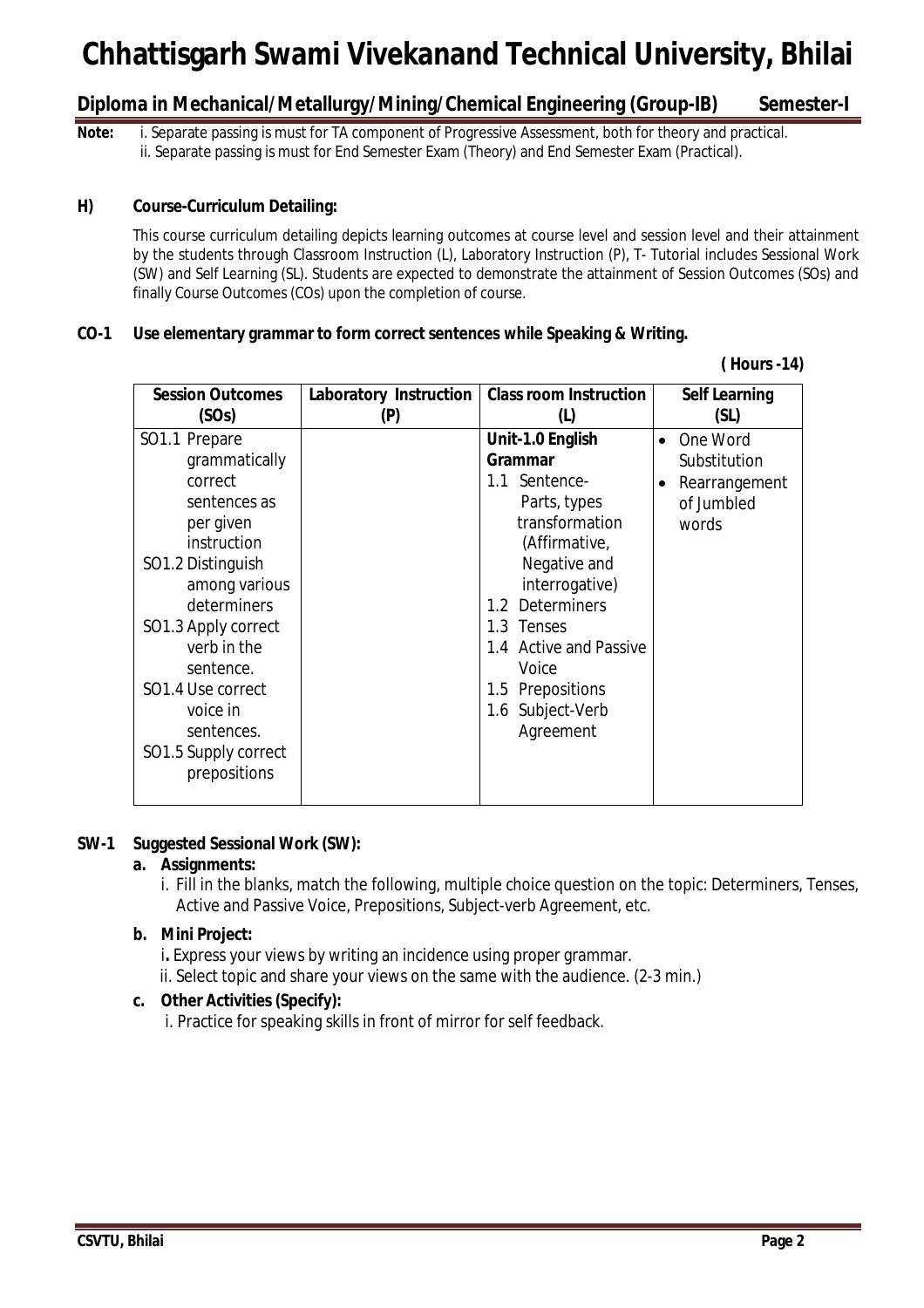## **Diploma in Mechanical/Metallurgy/Mining/Chemical Engineering (Group-IB) Semester-I**

- **CO-2 (a) Demonstrate ability to read and interpret documents/news paper/reports with correct pronunciation, audibility & accent.**
	- **(b) Demonstrate effective speaking and writing skills with clarity in an organized and professional manner.**
	- **(c) Listen and reproduce the same in the oral and written form.**

#### **(Hours- 14)**

| <b>Session Outcomes</b>                                                                                                                                                                                                                                                                                                                                                                                                                                         | <b>Laboratory Instruction</b>                                                                                                                                                                                                                                      | <b>Class room Instruction</b>                                                                                                                                                                                                                                                                                                                                                                                                               | <b>Self Learning</b>                                                                   |
|-----------------------------------------------------------------------------------------------------------------------------------------------------------------------------------------------------------------------------------------------------------------------------------------------------------------------------------------------------------------------------------------------------------------------------------------------------------------|--------------------------------------------------------------------------------------------------------------------------------------------------------------------------------------------------------------------------------------------------------------------|---------------------------------------------------------------------------------------------------------------------------------------------------------------------------------------------------------------------------------------------------------------------------------------------------------------------------------------------------------------------------------------------------------------------------------------------|----------------------------------------------------------------------------------------|
| (SOs)                                                                                                                                                                                                                                                                                                                                                                                                                                                           | (P)                                                                                                                                                                                                                                                                | (L)                                                                                                                                                                                                                                                                                                                                                                                                                                         | (SL)                                                                                   |
| SO2.1 Communicate<br>effectively using<br>correct<br>pronunciation,<br>accent,<br>modulation, clarity<br>in content,<br>structure, during<br>conversation<br>presentations,<br>debates, and<br>interviews by use<br>of different tools<br>of communication<br>SO2.2 Express views in<br>written and oral<br>form correctly<br>understanding<br>barriers in<br>communication<br>SO2.3 Use effective<br>techniques of<br>listening for<br>proper<br>communication | LE2.1 Deliver<br>extempore<br>speech of<br>short<br>duration (2<br>minutes)<br>using<br>appropriate<br>verbal & non-<br>verbal<br>communicati-<br>on.<br>LE2.2 Interpret &<br>communicate<br>Aural<br>instructions<br>to others in<br>Oral and<br>Written<br>Form. | <b>Unit-2.0 Effective</b><br><b>Communication</b><br>2.1 Objectives of<br>communication.<br>2.2 Elements of<br>Communication<br>process<br>2.3 Seven Cs of<br>Communication<br>2.4 Different<br><b>Communication Skills</b><br>•Listening<br>• Speaking<br>• Reading<br>• Writing<br>2.5 Effective use of<br>listening<br>• Listening versus<br>hearing<br>• Process and Purpose<br>of listening.<br>• Techniques of<br>effective listening | • Practice<br>para-<br>linguistic<br>features<br>• Merits of<br>effective<br>listening |

#### **SW- 2 Suggested Sessional Work (SW):**

#### **a. Assignments:**

- i. Discuss various factors affecting Listening.
- ii. In today's competitive world LSRW Skills provide key to success in career "Explain the statement
- iii. List down the dos & don'ts to be taken care for attending a counseling

#### **b. Mini Project**

Recorded Lecture, Presentation, Discourse from different channels like Peace of Mind/Astha, may be recorded and played in the class. Students are asked to listen and answer the questions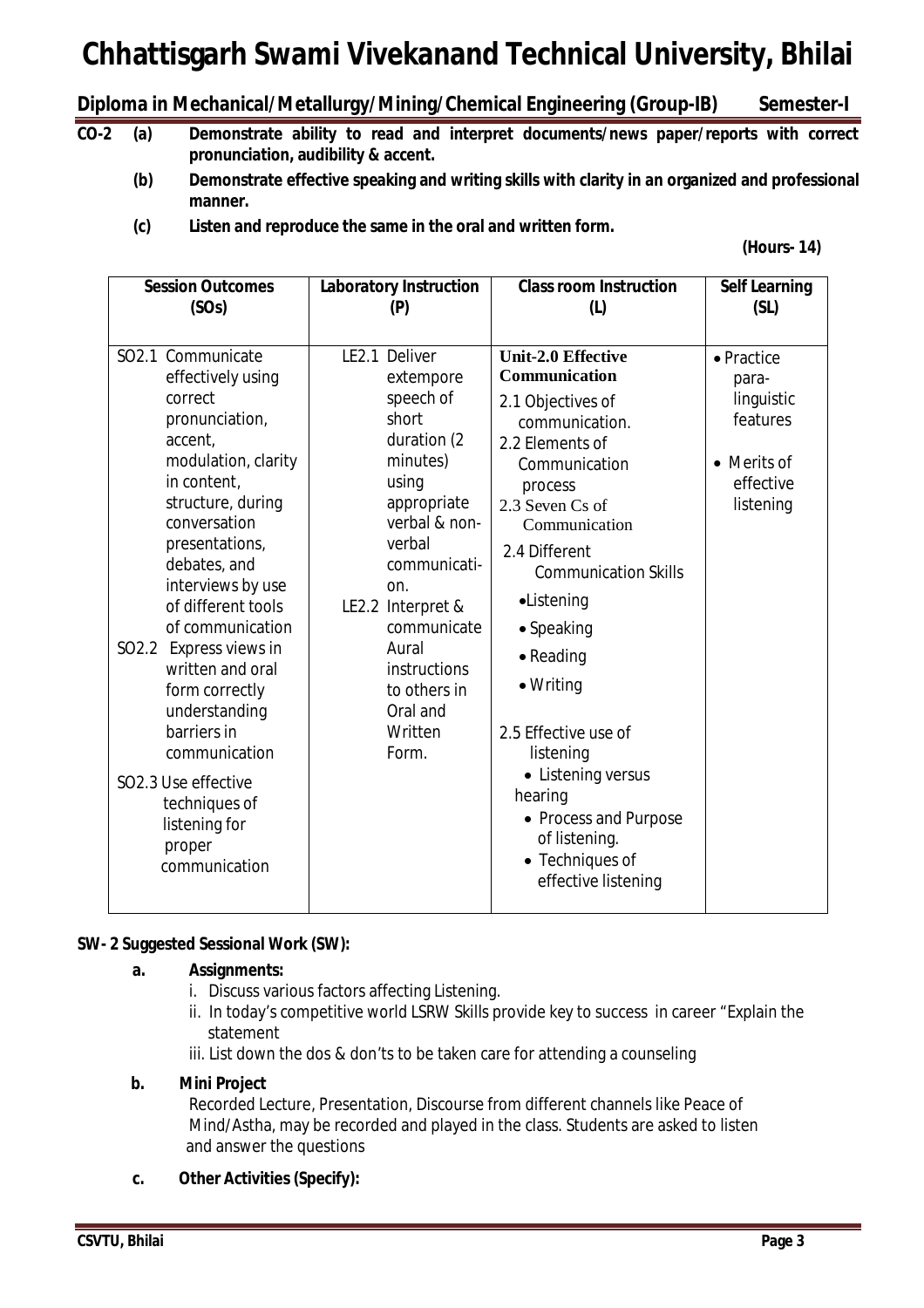## **Diploma in Mechanical/Metallurgy/Mining/Chemical Engineering (Group-IB) Semester-I**

Group discussion on different topics can be arranged by the teacher like Skills Development & youth, PM Skill Development Mission, Importance of Soft Skills, Professional Ethics & Values, Being Human, Environmental Protection, Gender Bias, Improving Presentation Skills etc.

## **CO-3 Provide response in written form related to prescribed short stories and passages.**

|                                                                                                                                                                                                                                                                        |                                         |                                                                                                                                                                                                                                                                                                                                                                                                                                                      | (Hours -20)                                                                                                |
|------------------------------------------------------------------------------------------------------------------------------------------------------------------------------------------------------------------------------------------------------------------------|-----------------------------------------|------------------------------------------------------------------------------------------------------------------------------------------------------------------------------------------------------------------------------------------------------------------------------------------------------------------------------------------------------------------------------------------------------------------------------------------------------|------------------------------------------------------------------------------------------------------------|
| <b>Session Outcomes</b><br>(SOs)                                                                                                                                                                                                                                       | Laboratory<br><b>Instruction</b><br>(P) | <b>Class room Instruction</b><br>(1)                                                                                                                                                                                                                                                                                                                                                                                                                 | <b>Self Learning</b><br>(SL)                                                                               |
| SO3.1 Express<br>views in<br>written<br>and oral<br>form after<br>reading<br>the<br>stories<br>SO3.2Comprehend<br>the passages.<br>SO3.3 Exhibit the<br>Procedure of<br>Summarizing<br>SO <sub>3.4</sub> Write<br>short as well<br>as long<br>answers to<br>questions. |                                         | *SOs Reading and Writing skills<br>will be developed through<br>following content for CO2 as well<br><b>Unit-3.0 Short Stories</b><br>3.1 Selfish Giant-Oscar Wilde<br>3.2 A Letter to God-Gregario<br>Lapex Y-Fuentes<br>3.3 An astrologer's Day -R.K.<br>Narayan<br>Unit 4.0 Suggestive passages for<br>Comprehension<br>Language of Science<br>4.1<br>Non-conventional sources of<br>4.2<br>Energy<br>4.3 Our Environment<br>4.4 Entrepreneurship | Summarize<br>Short<br><b>Stories</b><br>and passages as<br>mentioned<br>in<br>Class<br>room<br>Instruction |
|                                                                                                                                                                                                                                                                        |                                         |                                                                                                                                                                                                                                                                                                                                                                                                                                                      |                                                                                                            |

#### **SW-3 Suggested Sessional Work (SW):**

#### **a. Assignments:**

- i. Loud reading of given stories by each student in the class. Students will listen the story carefully and summarize with moral of the story.
- ii. Answer briefly questions of the prescribed stories and chapters.

## **b. Mini Project:**

- i. A group of students will select some short stories from Panchtantra or good source. Each student will read the different story loudly. It is reproduced/narrated by another student turn wise which is audio recorded through mobile etc. Teacher acts as facilitator.
- Read and interpret documents/news paper/internet for understanding the prescribed content.

## **c. Other Activities (Specify):**

i. Paragraph writings on general topics such as Time Management, Developing Positive Attitude, Team Building, environment, entrepreneurship, Developing Learning to Learn skills etc. Group discussion, debate and extempore on current topics.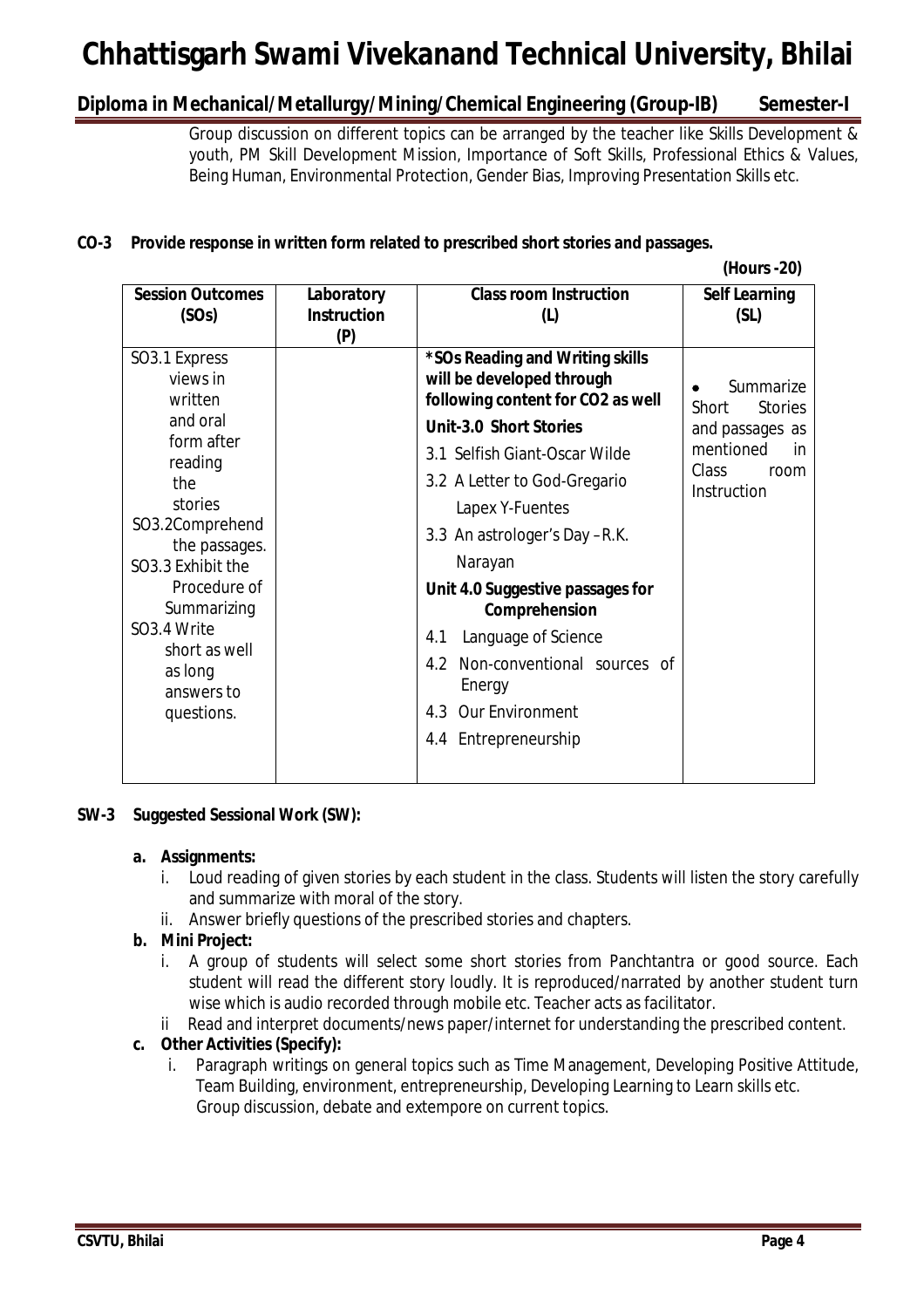## **Diploma in Mechanical/Metallurgy/Mining/Chemical Engineering (Group-IB) Semester-I**

### **I) Suggested Specification Table (For ESE of Classroom Instruction):**

| <b>Unit</b>   | <b>Unit Titles</b>         | <b>Marks Distribution</b> | <b>Total</b> |              |
|---------------|----------------------------|---------------------------|--------------|--------------|
| <b>Number</b> |                            |                           |              | <b>Marks</b> |
|               | English Grammar            |                           |              | 20           |
|               | Effective communication    |                           |              |              |
|               | <b>Short Stories</b>       |                           |              |              |
|               | Passages for Comprehension |                           |              |              |
|               | Total                      |                           | 36           | 70           |

**Legend:** R: Remember, U: Understand, A: Apply and above

**J) Note: There will be no end semester examination (ESE) for laboratory instructions and the practical activity will be assessed for term work.**

### **K) Suggested Instructional/Implementation Strategies:**

- 1. Improved Lecture
- 2. Tutorial
- 3. Case Method
- 4. Group Discussion
- 5. Role Play
- 6. Demonstration
- 7. ICT Based Teaching Learning (Video Demonstration/Tutorials CBT, Blog, Facebook, Twitter, Whatsapp, Mobile, Online sources)
- 8. Brainstorming

### **L) Suggested Learning Resources:**

#### **(a) Books** :

| S.<br>No.      | <b>Title</b>                                                                        | <b>Author</b>                                   | <b>Publisher</b>                       | <b>Edition &amp; Year</b>                                   |
|----------------|-------------------------------------------------------------------------------------|-------------------------------------------------|----------------------------------------|-------------------------------------------------------------|
| 1              | English Grammar in<br>Use                                                           | Murphy Raymond                                  | Cambridge<br>Publications              | 4 <sup>th</sup> Edition                                     |
| 2              | Living English<br>Structure                                                         | Allen                                           | Cambridge<br>Publications              | Fifth edition(2009)                                         |
| 3              | <b>Effective English</b><br>with CD                                                 | Kumar, E. Suresh;<br>Sreehari, P.; Savithri, J. | Pearson Education,<br>Noida, New Delhi | 2009 ISBN: 978-81-<br>317-3100-0                            |
| 4              | English Grammar at<br>Glance                                                        | Gnanamurali, M.                                 | S. Chand and Co. New<br>Delhi,         | 2011<br>ISBN:97881219290<br>42                              |
| 5              | <b>Communication Skill</b><br>for Technical<br><b>Students</b>                      |                                                 | Somaiya Publication                    |                                                             |
| 6              | <b>Elementary English</b><br>Grammar and<br>Composition                             | Agarwal N.K.                                    | <b>Goyal Brothers</b><br>Prakashan     | <b>Latest Edition</b>                                       |
| $\overline{7}$ | A Study Guide on<br>Communication<br><b>Skills for Technical</b><br><b>Students</b> | Dr. Sumi Guha<br>Dr. Shameena Bano              | Vaibhav Prakashan                      | 1 <sup>st</sup> Edition, 2020<br>ISBN-978-93-<br>89989-25-0 |

#### **(b) Open source software and website address**:

1. https://www.englishgrammar.org/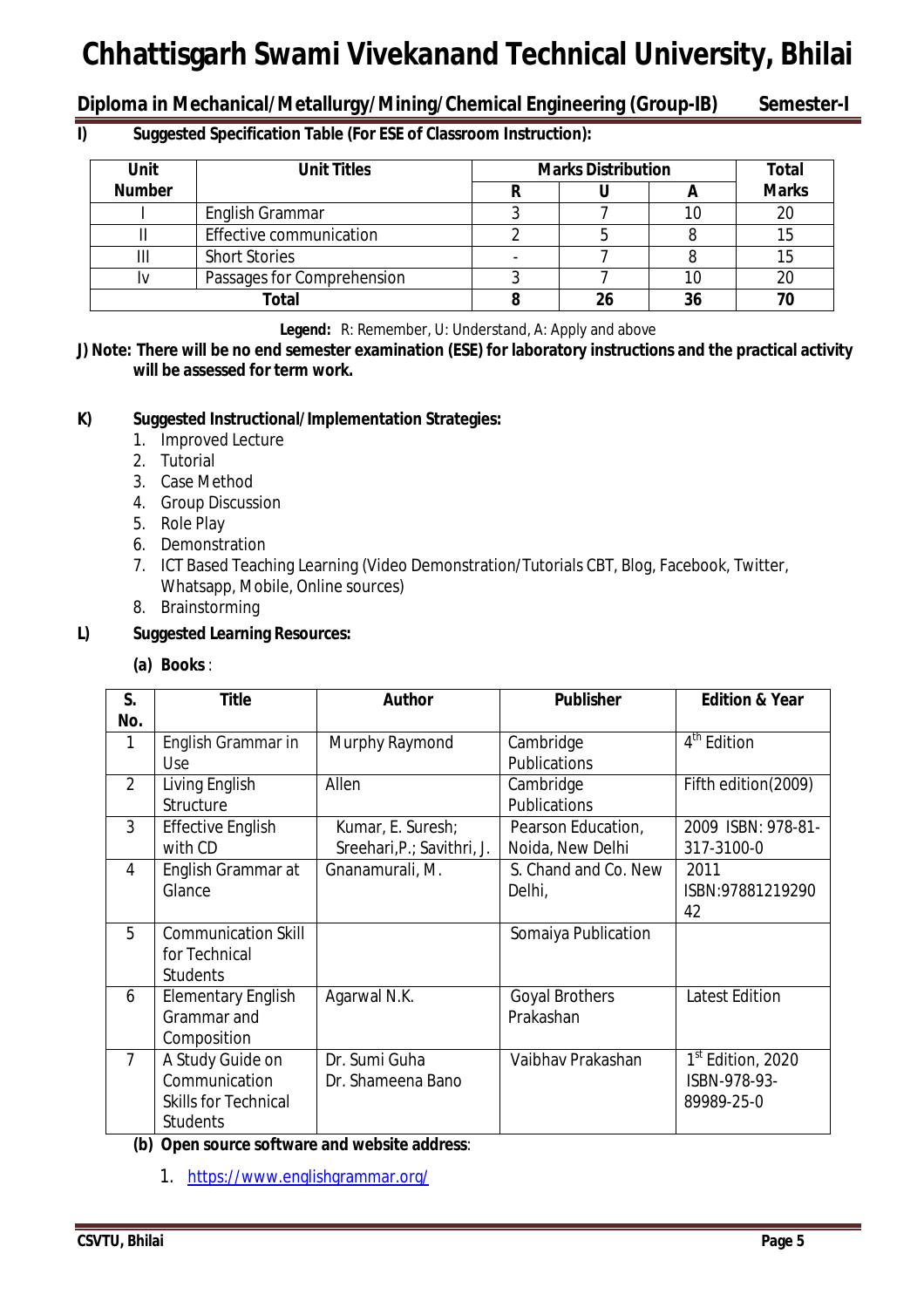## **Diploma in Mechanical/Metallurgy/Mining/Chemical Engineering (Group-IB) Semester-I**

- 2. http://www.englishgrammarsecrets.com/
- 3. https://www.usingenglish.com/handouts/
- 4. http://learnenglish.britishcouncil.org/en/english-grammar
- 5. https://www.englishclub.com/grammar/
- 6. http://www.perfect-english-grammar.com/
- 7. http://www.englishteachermelanie.com/category/grammar/
- 8. https://www.grammarly.com/blog/category/handbook
- 9. https://www.britishcouncil.in/english/learn-online
- 10. http://learnenglish.britishcouncil.org/en/content
- 11. http://www.talkenglish.com/
- 12. languagelabsystem.com
- 13. www.wordsworthelt.com

## **(c) Others:**

- 1. Learning Packages.
- 2. Lab Manuals.
- 3. Language software Manual
- 4. Users' Guide

## **M) List of Major Laboratory Equipment and Tools:**

| S. No.        | <b>Name of Equipment</b> | <b>Broad</b><br><b>Specifications</b>                                                | <b>Relevant</b><br><b>Experiment</b><br><b>Number</b> |
|---------------|--------------------------|--------------------------------------------------------------------------------------|-------------------------------------------------------|
|               | Computers                | A complete computer system with headphones &<br><b>Speakers</b>                      | All                                                   |
| $\mathcal{P}$ | Soft ware                | English communication softwares - Globarina, A-<br>One Solutions, Wordsworth, Spears | All                                                   |
| 3.            | Computer tables & chairs | Depending upon the size of the Language Lab                                          | All                                                   |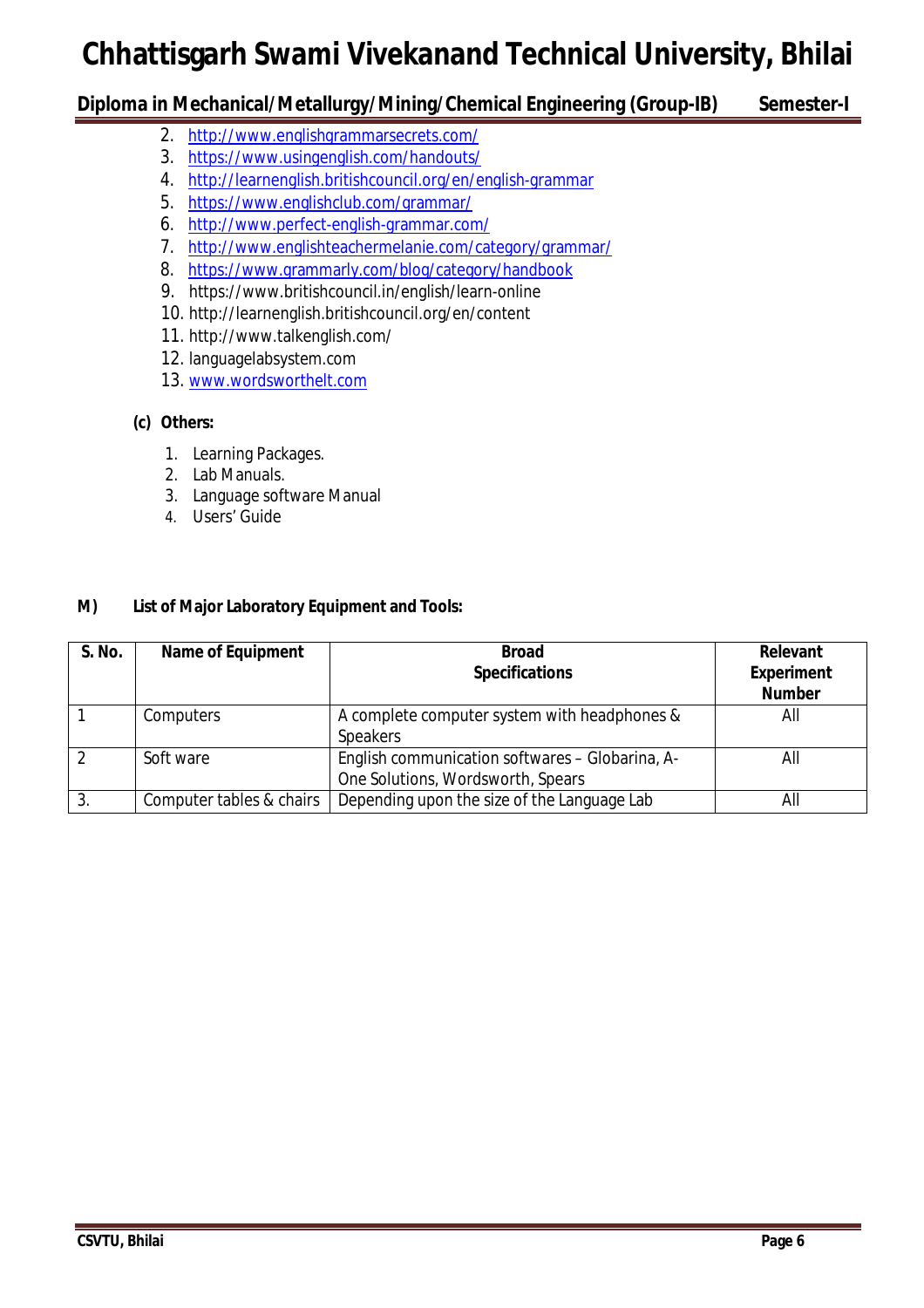## **Diploma in Mechanical/Metallurgy/Mining/Chemical Engineering (Group-IB)** Semester-I

## **N) Mapping of POs & PSOs with COs:**

| Course<br><b>Outcomes</b><br>(COs)                                                                                                                                                                                                                                                                                                             | <b>Programme Outcomes</b><br>(POs) |                     |                             |                                                                |                                |                                                          |                       |                                        | Programme<br><b>Specific</b><br><b>Outcomes</b><br>(PSO <sub>S</sub> ) |                                |                |       |
|------------------------------------------------------------------------------------------------------------------------------------------------------------------------------------------------------------------------------------------------------------------------------------------------------------------------------------------------|------------------------------------|---------------------|-----------------------------|----------------------------------------------------------------|--------------------------------|----------------------------------------------------------|-----------------------|----------------------------------------|------------------------------------------------------------------------|--------------------------------|----------------|-------|
|                                                                                                                                                                                                                                                                                                                                                | <b>PO-1</b><br>Basic<br>knowledge  | $PO-2$<br>knowledge | PO-3<br>nts and<br>practice | <b>PO-4</b><br>Discipline Experime Engineering<br><b>Tools</b> | <b>PO-5</b><br>The<br>engineer | PO-6<br>Environment<br>and<br>and society sustainability | <b>PO-7</b><br>Ethics | PO-8<br>Individual<br>and team<br>work | PO-9<br>Communic<br>ation                                              | PO-10<br>Life-long<br>learning | <b>PSO-1</b>   | PSO-2 |
| $CO-1$<br>Use elementary grammar to<br>form correct sentences while<br>Speaking & Writing                                                                                                                                                                                                                                                      | 2                                  | 1                   | $\overline{2}$              |                                                                |                                |                                                          |                       |                                        | $\overline{2}$                                                         | 2                              |                |       |
| CO-2 (a) Demonstrate ability to read<br>and interpret documents/news<br>papers/reports with correct<br>pronunciation, audibility &<br>accent.<br>(b) Demonstrate effective<br>speaking and writing skills with<br>clarity in an organized and<br>professional manner.<br>(c) Listen and reproduce the<br>same in the oral and written<br>form. | $\overline{2}$                     | $\mathbf{1}$        | 3                           | $\overline{2}$                                                 |                                |                                                          | 1                     | $\overline{2}$                         | 3                                                                      | 3                              | $\overline{2}$ |       |
| CO-3 Provide response in written form<br>related to prescribed short stories<br>and passages                                                                                                                                                                                                                                                   | $\overline{2}$                     | $\overline{2}$      | 2                           |                                                                |                                |                                                          |                       |                                        | 2                                                                      |                                |                |       |

**Legend:**1 – Low, 2 – Medium, 3 – High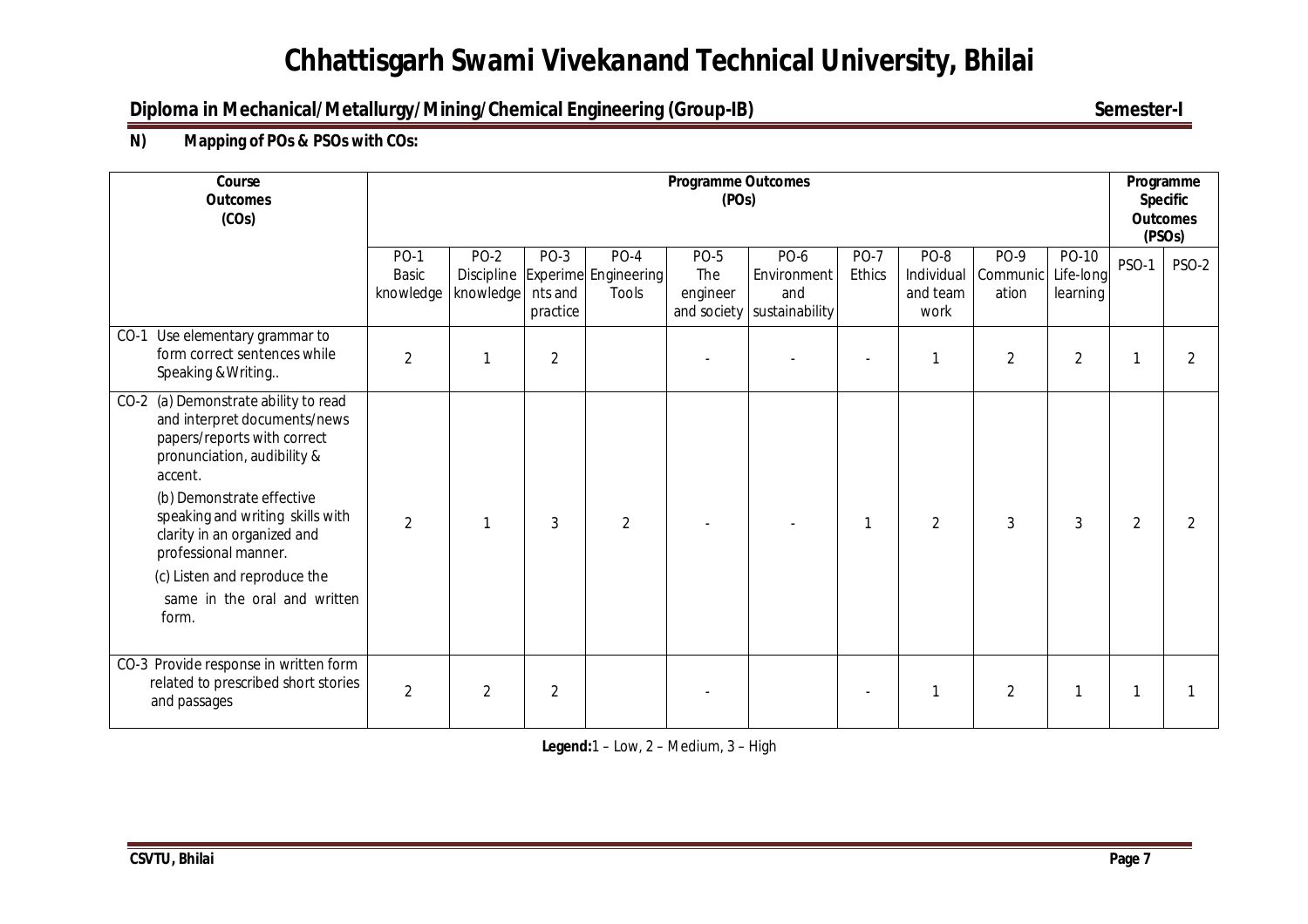## **Diploma in Mechanical/Metallurgy/Mining/Chemical Engineering (Group-IB)** Semester-I

### **O) Course Curriculum Map:**

| POs & PSOs No.   | <b>COs No.&amp; Titles</b>                                      | SOs No.           | Laboratory<br>Instruction(P) | <b>Classroom Instruction</b><br>(L) | <b>Self Learning</b><br>(SL) |
|------------------|-----------------------------------------------------------------|-------------------|------------------------------|-------------------------------------|------------------------------|
| PO1,2,3,8,9,10   | Use elementary grammar to form<br>$CO-1$                        | SO1.1             |                              | Unit-1.0 English Grammar            |                              |
|                  | correct sentences during Speaking                               | SO1.2             |                              | 1.1, 1.2, 1.3, 1.4, 1.5, 1.6        |                              |
| PSO 1,2          | & Writing.                                                      | SO1.3<br>SO1.4    |                              |                                     |                              |
|                  |                                                                 | SO1.5             |                              |                                     |                              |
| PO               | $CO-2$<br>(a) Demonstrate ability to read &                     | SO <sub>2.1</sub> | LE2.1                        | Unit-2.0 Effective                  |                              |
| 1,2,3,4,7,8,9,10 | interpret documents/news                                        | SO <sub>2.2</sub> | LE2.2                        | Communication                       |                              |
|                  | papers/reports with correct                                     | SO <sub>2.3</sub> |                              | 2.1, 2.2, 2.3, 2.4, 2.5             |                              |
| PSO 1,2          | pronunciation, audibility & accent.                             |                   |                              |                                     |                              |
|                  | (b) Demonstrate effective<br>speaking skills with clarity in an |                   |                              |                                     | As mentioned                 |
|                  | organized and professional                                      |                   |                              |                                     | in relevant                  |
|                  | manner.                                                         |                   |                              |                                     | page number                  |
|                  | (c) Listen and reproduce the                                    |                   |                              |                                     |                              |
|                  | same in the oral and written form.                              |                   |                              |                                     |                              |
|                  |                                                                 |                   |                              |                                     |                              |
| PO 1,2,3,8,9,10  | CO-3 Provide response in written form                           | SO3.1             |                              | Unit-3.0 Short Stories              |                              |
| PSO 1,2          | related to prescribed short stories                             | SO3.2             |                              | 3.1, 3.2, 3.3, 3.4                  |                              |
|                  | and passages                                                    | SO3.3<br>SO3.4    |                              | Unit-4.0 Passages for               |                              |
|                  |                                                                 |                   |                              | comprehension                       |                              |
|                  |                                                                 |                   |                              | 4.1, 4.2, 4.3, 4.3, 4.4             |                              |
|                  |                                                                 |                   |                              |                                     |                              |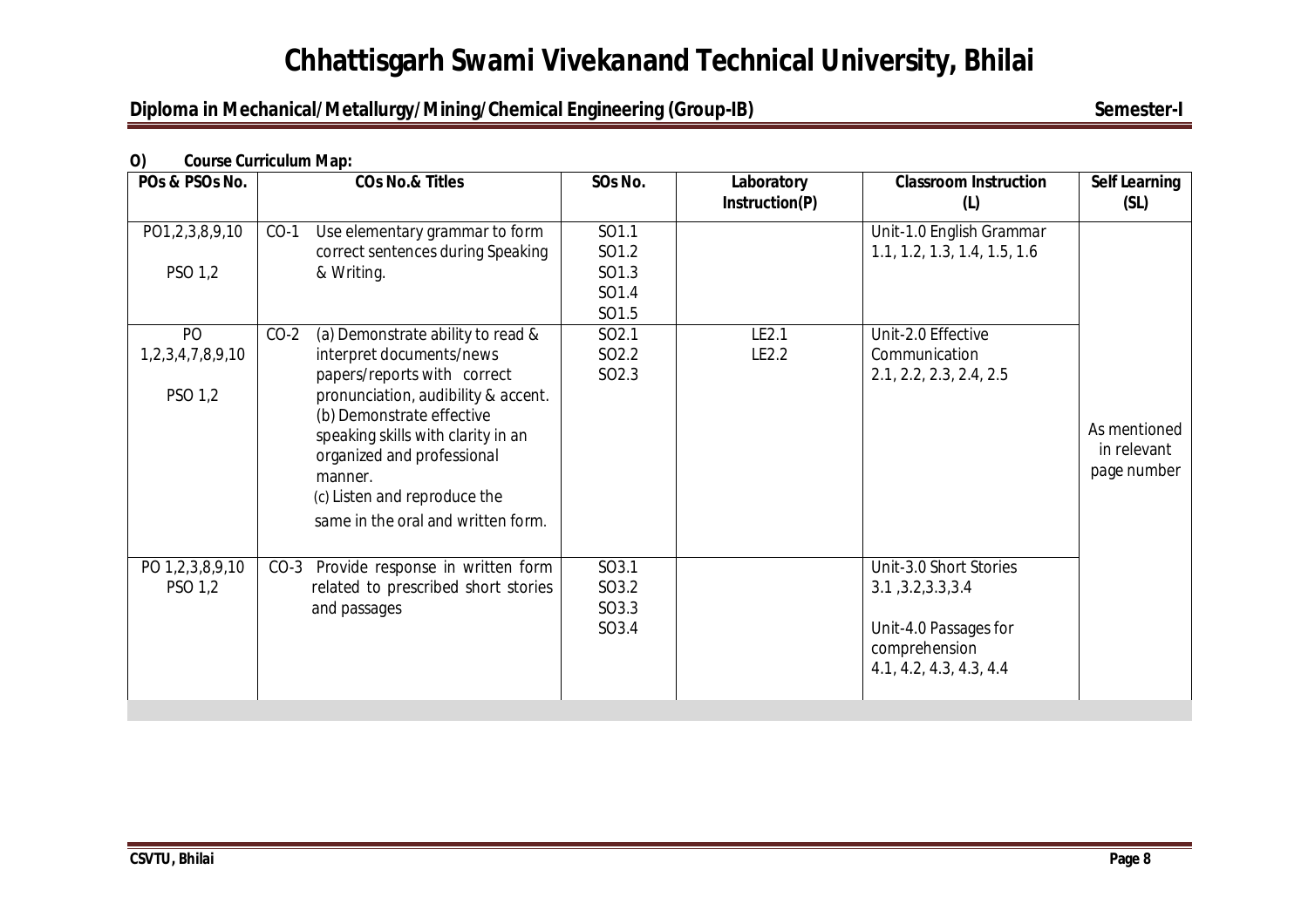**Diploma in Mechanical/Metallurgy/Mining/Chemical Engineering (Group-IB) Semester-I**

| A) | <b>Course Code</b>                         | : 2000172(014)    |
|----|--------------------------------------------|-------------------|
| B) | <b>Course Title</b>                        | : Applied Maths-I |
| C) | <b>Pre- requisite Course Codeand Title</b> | ٠                 |
| D) |                                            |                   |

**D) Rationale :**

Mathematics has the potential to understand the core technological studies. This course of Applied Mathematics-I is being introduced as a foundation, which will help in developing the requisite course outcomes to most of the Diploma programs, and hence caters to the needs of the industry enhancing the employability. It will help the students to apply the principles of the fundamental engineering mathematics to solve related technology problems. The course will give the students an insight to apply and analyze the Engineering problems scientifically based on Determinants, Matrices, Differential Calculus, Co-ordinate Geometry and Fundamentals of the Statistics.

#### **E) Course Outcomes:**

- **CO-1 Solve engineering related problems based on concepts ofAlgebra.**
- **CO-2 Use basic conceptsof Differential Calculusto solve engineering relatedproblems.**
- **CO-3 Compute maxima,minima,tangentandnormalfor engineering relatedproblems.**
- **CO-4 Solve engineering problems under given conditions ofstraightlinesandconic sections.**
- **CO-5 Use basic concepts of Statistics tosolve engineering related problems.**

#### **F) Scheme of Studies:**

|      | <b>Board of</b><br>Course |                  | Course                 | <b>Scheme of Studies (Hours/Week)</b> |                          |  |                                           |  |
|------|---------------------------|------------------|------------------------|---------------------------------------|--------------------------|--|-------------------------------------------|--|
| S.No | <b>Study</b>              | Code             | <b>Title</b>           |                                       | P                        |  | <b>Total</b><br>Credits(C)<br>$L+T+(P/2)$ |  |
| 1.   | <b>Applied Science</b>    | 2000172<br>(014) | <b>Applied Maths-I</b> | 2                                     | $\overline{\phantom{0}}$ |  | 3                                         |  |

**Legend:** L: Classroom Instruction (Includes different instructional strategies i.e. Lecture and other),P: Laboratory Instruction (Includes Practical performances in laboratory workshop, field or other locations using different instructional strategies) T- Tutorial includes Sessional Work(SW) (includes assignment, seminar, mini project etc.) and Self Learning (SL), C: Credits

 **Note:** SW and SL has to be planned and performed under the continuous guidance and feedback of teacher to ensure outcome of Learning

#### **G) Scheme of Assessment:**

|  |      | <b>Board of</b>        | Course           | Course                 |    |               |            |                  | <b>Scheme of Examination</b> |              |
|--|------|------------------------|------------------|------------------------|----|---------------|------------|------------------|------------------------------|--------------|
|  | S.No | <b>Study</b>           | Code             | Title                  |    | <b>Theory</b> |            | <b>Practical</b> |                              | <b>Total</b> |
|  |      |                        |                  | <b>ESE</b>             | СT | ТA            | <b>ESE</b> | TΑ               | <b>Marks</b>                 |              |
|  |      | <b>Applied Science</b> | 2000172<br>(014) | <b>Applied Maths-I</b> | 70 | 20            | 30         |                  | -                            | 120          |

 **Note**i**:** i. Separate passing is must for TA component of Progressive Assessment, both for theory and practical. ii. Separate passing is must for End Semester Exam (Theory) and End Semester Exam (Practical).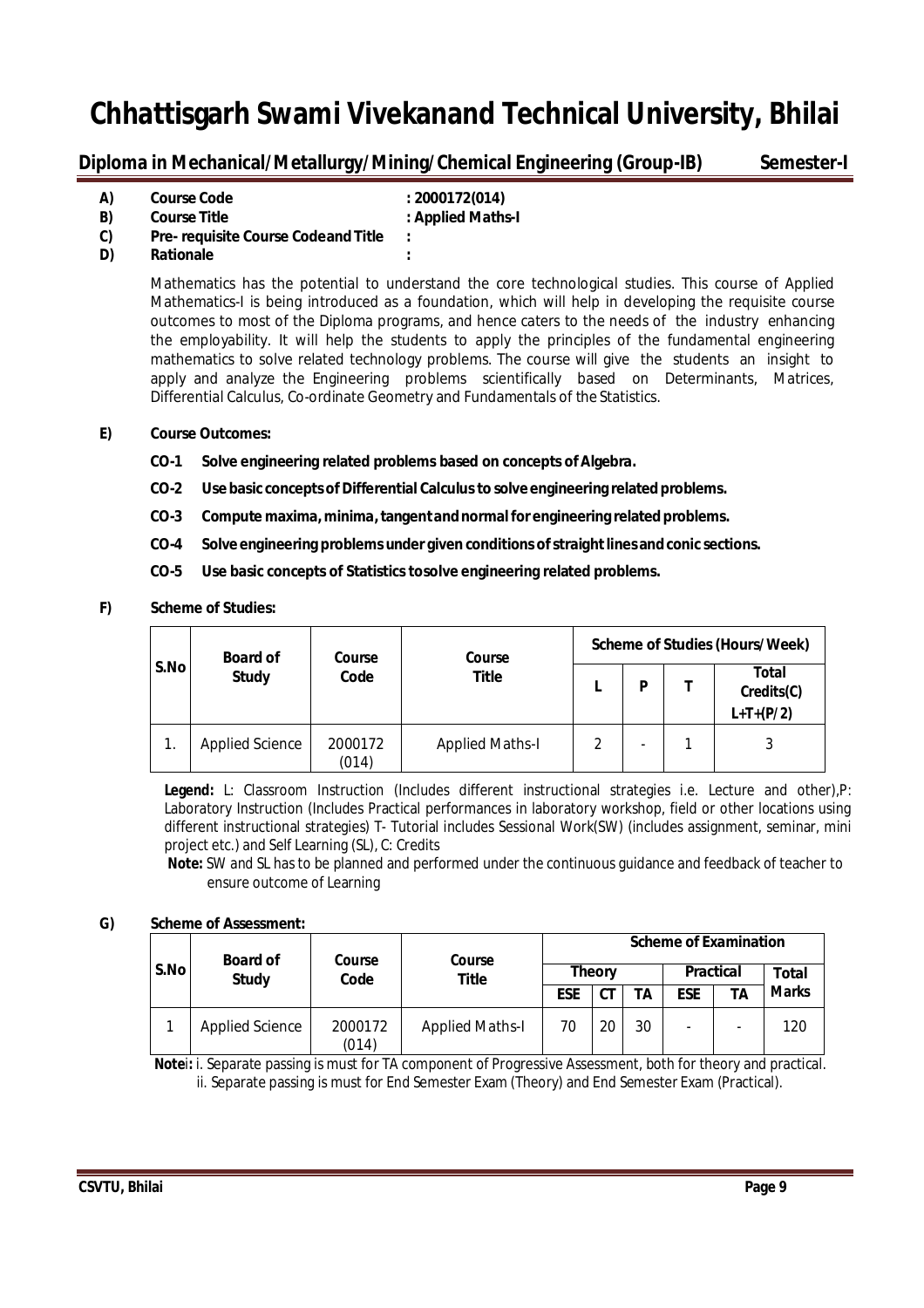## **Diploma in Mechanical/Metallurgy/Mining/Chemical Engineering (Group-IB) Semester-I**

#### **H) Course-Curriculum Detailing:**

This course curriculum detailing depicts learning outcomes at course level and session level and their attainment by the students through Classroom Instruction (L), Laboratory Instruction (P), T- Tutorial includes Sessional Work (SW) and Self Learning (SL). Students are expected to demonstrate the attainment of Session Outcomes (SOs) and finally Course Outcomes (COs) upon the completion of course.

#### **CO-1 Solve engineering related problems based on concepts of Algebra.**

|                                                                                                     |                                      |                                                                                                     | (Approx. Hrs: 08)                                        |
|-----------------------------------------------------------------------------------------------------|--------------------------------------|-----------------------------------------------------------------------------------------------------|----------------------------------------------------------|
| <b>Session Outcomes (SOs)</b>                                                                       | <b>Laboratory Instruction</b><br>(P) | Class room Instruction (L)                                                                          | Self Learning (SL)                                       |
| SO1.1 Calculate the area of<br>the given triangle by<br>determinant method.                         |                                      | Unit-1.0 Algebra<br>1.1 Determinants                                                                | Solution of<br>$\bullet$<br>simultaneous<br>equations by |
| SO1.2 Solve given system of<br>linear equations using                                               |                                      | 1.11 Concept and properties of<br>determinants                                                      | determinants                                             |
| Cramer's rule.<br>Solve given system of<br>linear equations using<br>inversion<br>matrix<br>method. |                                      | 1.12 Solution of simultaneous<br>equations in three<br>unknowns by Cramer's<br>rule<br>1.2 Matrices | Solution of<br>simultaneous<br>equations by<br>matrix    |
|                                                                                                     |                                      | 1.21 Algebra of Matrices<br>1.22 Inverse of Matrices                                                |                                                          |
|                                                                                                     |                                      | 1.23 Solution of Simultaneous<br>equations by matrix<br>inversion method of order<br>3x3            |                                                          |

#### **SW-1 Suggested Sessional Work (SW):**

#### **a. Assignments:**

- i. Expound examples of determinant in day today life.
- ii. Explore the use of simultaneous equations by matrix method in daily life.
- iii. Expound examples of inverse of matrix for real world problems.

#### **b. Mini Project:**

- i. Prepare charts using determinants to find the area of triangle.
- ii. Prepare flow charts for solutions of system of equations by matrix method.
- iii. Prepare models using matrices to solve simple problems based onCryptography.

- I. Identify engineering problems based on real world problems with the use of free tutorials available on the Internet.
- II. Use graphical software EXCEL, D-PLOT and GRAPH for related topics.
- III. Use MATH-CAD as mathematical tool to solve the problems of differentialcalculus.
- IV. Seminar on basic applications of matrices
- V. Seminar on application of algebra to engineering related problems.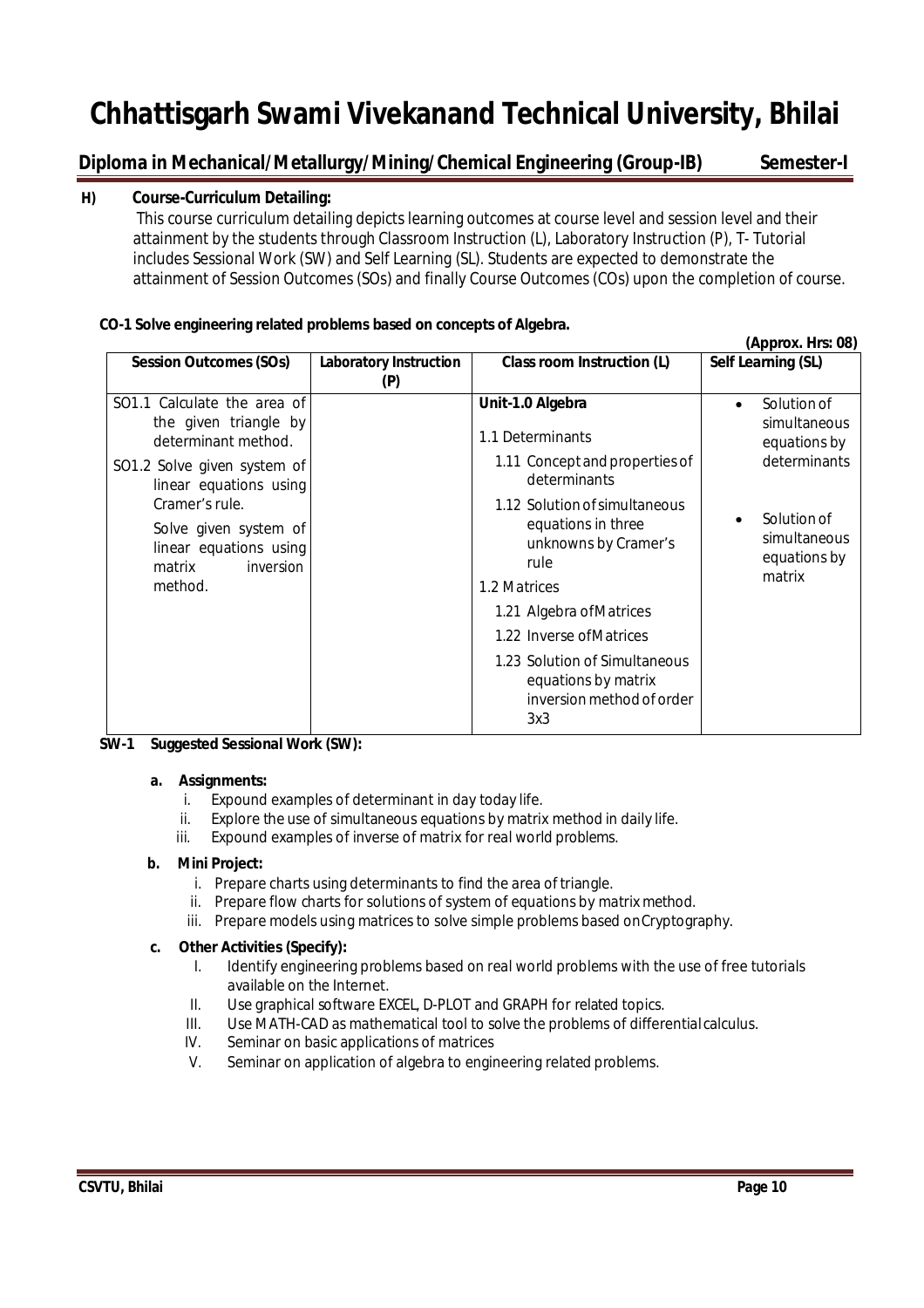**Diploma in Mechanical/Metallurgy/Mining/Chemical Engineering (Group-IB) Semester-I**

#### **(Approx. Hrs.: 08) Session Outcomes (SOs) Laboratory Instruction (P) Class room Instruction (L) Self Learning (SL)** SO2.1 Utilize basic concepts of trigonometry to solve given elementary engineering problems. SO2.2 Calculate limit of given functions. -- **Unit-2.0 Differential Calculus** 2.1 Basic Trigonometry 2.11 Multiple and sub multiple angles 2.2 Functions and Limits 2.21 Independentanddependent variables 2.22 Different types of functions 2.23 Concept of Limit and itsevaluation 2.3 Differentiation of elementary functions 2.31 Differentiation of Algebraic, Trigonometric, Exponentialand Logarithmic functions 2.32 Differentiation of sum, product, quotient of two functions 2.33 Differentiation of function of a function • Limit for given function of one variable Derivatives of given Algebraic, Trigonometric, Exponential and Logarithmic functions SO2.3 Obtain derivatives of given function of functions.

## **CO-2 Use basic concepts of Differential Calculus to solve engineering relatedproblems.**

#### **SW-2 Suggested Sessional Work (SW):**

#### **a. Assignments:**

- I. Enumerate the value of the limit for given function of onevariable.
- II. Explore the applications of derivative of given Algebraic, Trigonometric, Exponential and Logarithmic functions in engineering.

#### **b. Mini Project:**

- i. Prepare charts showing formulas of multiple and sub multiple trigonometric functions.
- ii. Prepare graphical representation for the existence of limits of given functions.

- I. Identify engineering problems based on real world problems with the use of free tutorials available on the Internet.
- II. Use graphical software EXCEL, D-PLOT and GRAPH for topics related to calculus.
- III. Use MATH-CAD as mathematical tool to solve the problems of differentialcalculus.
- IV. Seminar on engineering applications of derivatives of functions.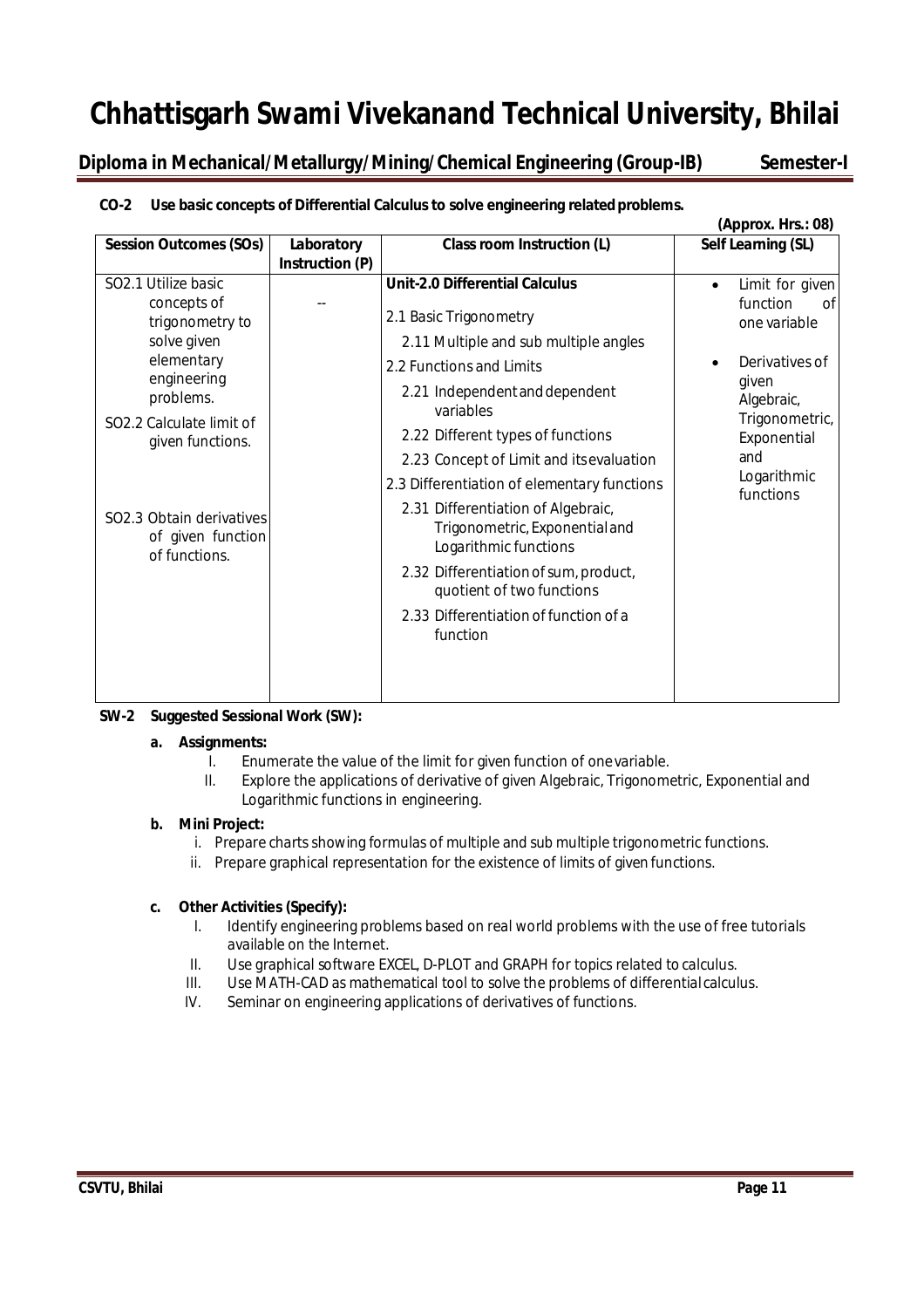**Diploma in Mechanical/Metallurgy/Mining/Chemical Engineering (Group-IB) Semester-I**

### **CO- 3 Compute maxima, minima, tangent and normal for engineering related problems.**

|                                                                                                                                                                                                                                                                                                                                                                     |                               |                                                                                                                                                                                                                                                                                                                                                         | (Approx. Hrs: 11)                                                                                              |
|---------------------------------------------------------------------------------------------------------------------------------------------------------------------------------------------------------------------------------------------------------------------------------------------------------------------------------------------------------------------|-------------------------------|---------------------------------------------------------------------------------------------------------------------------------------------------------------------------------------------------------------------------------------------------------------------------------------------------------------------------------------------------------|----------------------------------------------------------------------------------------------------------------|
| <b>Session Outcomes (SOs)</b>                                                                                                                                                                                                                                                                                                                                       | Laboratory<br>Instruction (P) | Class room Instruction (L)                                                                                                                                                                                                                                                                                                                              | Self Learning (SL)                                                                                             |
| SO <sub>3</sub> .1 Calculate second<br>order derivatives of<br>given functions.<br>SO3.2 Apply the concepts of<br>differentiation to find<br>the<br>equation<br>0f<br>tangent and normal<br>for given problem.<br>SO3.3 Utilize the concepts of<br>differentiation<br>to<br>calculate maxima and<br>for<br>minima<br>given<br>function under certain<br>conditions. |                               | Unit-3.0 Applications of Differential<br><b>Calculus</b><br>3.1 Second order derivatives- Second<br>order derivatives (without examples)<br>3.2 Equation of Tangent and Normal<br>3.21 Equation of Tangent and<br>Normal for functions of one<br>variable only<br>3.3 Maxima and minima<br>3.31 Maxima and minima for<br>functions of one variable only | Applications<br>$\bullet$<br>of derivatives<br>Maximum<br>and<br>minimum<br>value of given<br><b>Functions</b> |

#### **SW-3 Suggested Sessional Work (SW):**

#### **a. Assignments:**

- i. Explore the role of differentiation to second order derivatives.
- ii. Analyze the equation of tangent and normal for given function and expound what it reflects.
- iii. Calculate the maximum and minimum value of given function for engineering related problems.

#### **b. Mini Project:**

- I. Prepare flow charts showing method of getting maximum and minimum value of given function.
- II. Prepare graph for tangent and normal for given function.
- III. Prepare model showing the application of tangent and normal to bending of roads in case of sliding of vehicle.

- I. Identify engineering problems based on real world with the use of free tutorials available on the Internet.
- II. Use graphical software EXCEL, D-PLOT and GRAPH forapplications of calculus and related topics.
- III. Use MATH-CAD as mathematical tool to solve the problems of applications of differential calculus.
- IV. Seminar on the engineering applications of maxima andminima.
- V. Seminar on applications of tangent and normal for engineering relatedproblems.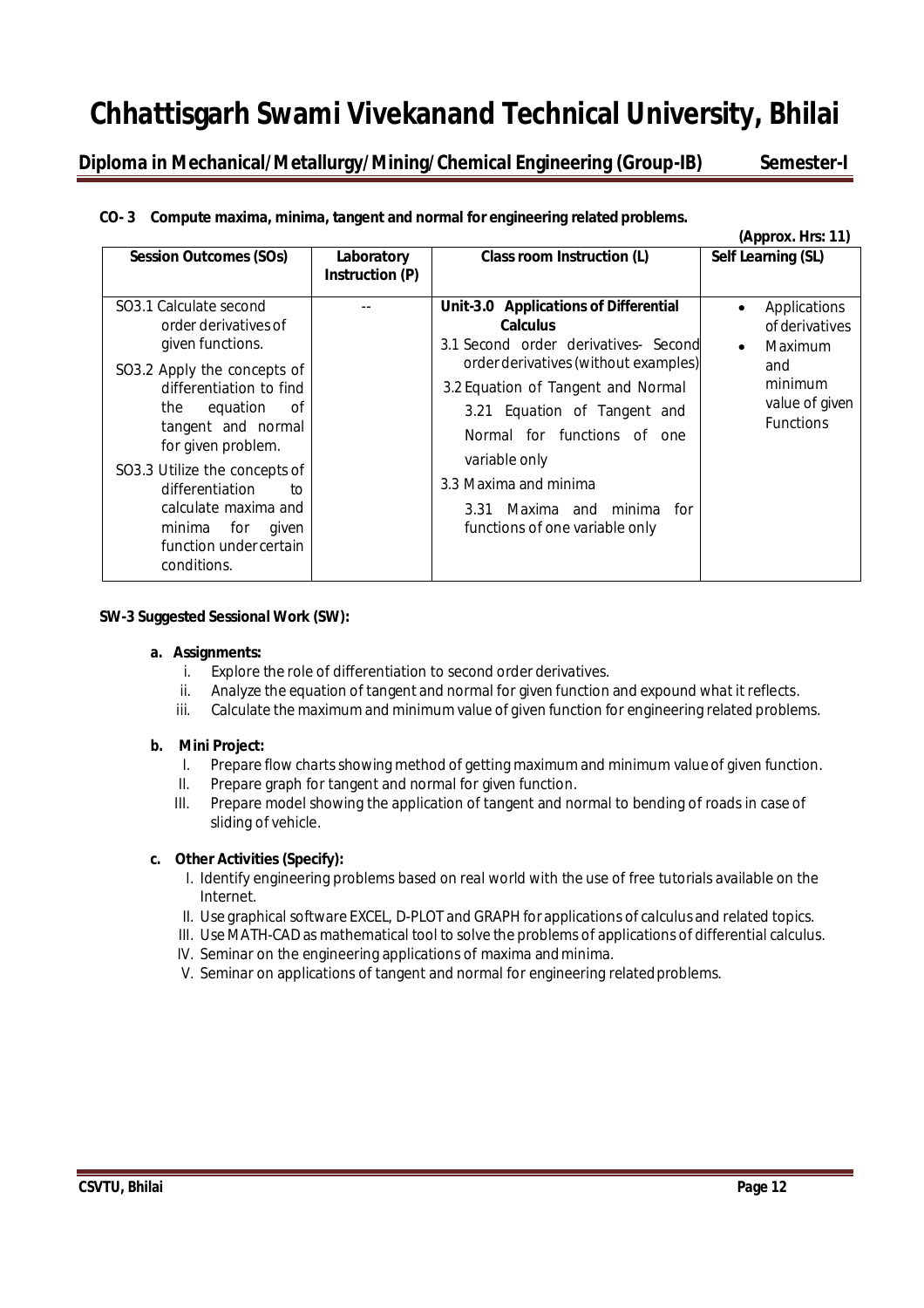**Diploma in Mechanical/Metallurgy/Mining/Chemical Engineering (Group-IB) Semester-I**

### **CO-4 Solve engineering problems under given conditions ofstraight lines and conic sections.**

|                                                                                                                                                                       |                                                             |                                                                                                                                                                                                                                                                                                                                                                                | (Approx. Hrs.: 10)                                                                                      |
|-----------------------------------------------------------------------------------------------------------------------------------------------------------------------|-------------------------------------------------------------|--------------------------------------------------------------------------------------------------------------------------------------------------------------------------------------------------------------------------------------------------------------------------------------------------------------------------------------------------------------------------------|---------------------------------------------------------------------------------------------------------|
| <b>Session Outcomes (SOs)</b>                                                                                                                                         | Class room Instruction (L)<br>Laboratory<br>Instruction (P) |                                                                                                                                                                                                                                                                                                                                                                                | Self Learning (SL)                                                                                      |
| SO4.1<br>Calculate<br>angle<br>between<br>given<br>two straight lines.<br>SO4.2 Obtain parallel<br>distance between<br>the given<br>two                               |                                                             | Unit-4.0. Co-ordinate Geometry<br>4.1 Various forms of straight lines<br>4.11 Co-ordinate systems, slope point<br>form, two point form<br>4.12 Distance between two points,<br>division of a line segment                                                                                                                                                                      | Co-ordinate<br>$\bullet$<br>geometry<br>0f<br>straight<br>lines<br>and given conic<br>sections          |
| parallel lines.<br>SO4.3 Form the equation<br>of circle under<br>given conditions.<br>SO4.4 Calculate<br>the<br>of<br>parameters<br>given<br>parabola<br>and ellipse. |                                                             | 4.13 Two points intercepts form, general<br>form<br>4.14 Perpendicular distance from a point<br>on the line, perpendicular distance<br>between two parallel lines<br>4.2 Conic sections<br>4.21 Definition, standard forms<br>4.22 General equation<br>4.23 Center and radius of a circle<br>4.24 Focus, axis, directrix, latus<br>rectum and vertex of parabola<br>andellipse | Parameters of<br>focus, axis,<br>directrix,<br>vertex and<br>latus rectum of<br>ellipse and<br>parabola |

#### **SW-4 Suggested Sessional Work (SW):**

#### **Assignments:**

- i. Enumerate the angle and distance between two lines.
- ii. Prepare a model showing various forms of equation of circle under given conditions.
- iii. Write the specific features of the parameters like focus, axis, directrix, vertex and latus rectum of ellipse and parabola.

#### **Mini Project:**

- i. Prepare flow charts showing different forms of straight lines.
- ii. Prepare graph for plotting ellipse and parabola.

- i. Identify engineering problems based on real world problems with the use of free tutorials available on the Internet.
- ii. Use graphical software EXCEL, D-PLOT and GRAPH for related topics.
- iii. Use MATH-CAD as mathematical tool to solve the problems of differential calculus.
- iv. Seminar on the conversion of different forms of straight lines.
- v. Seminar on charts showing method of getting maximum and minimum value of given functions.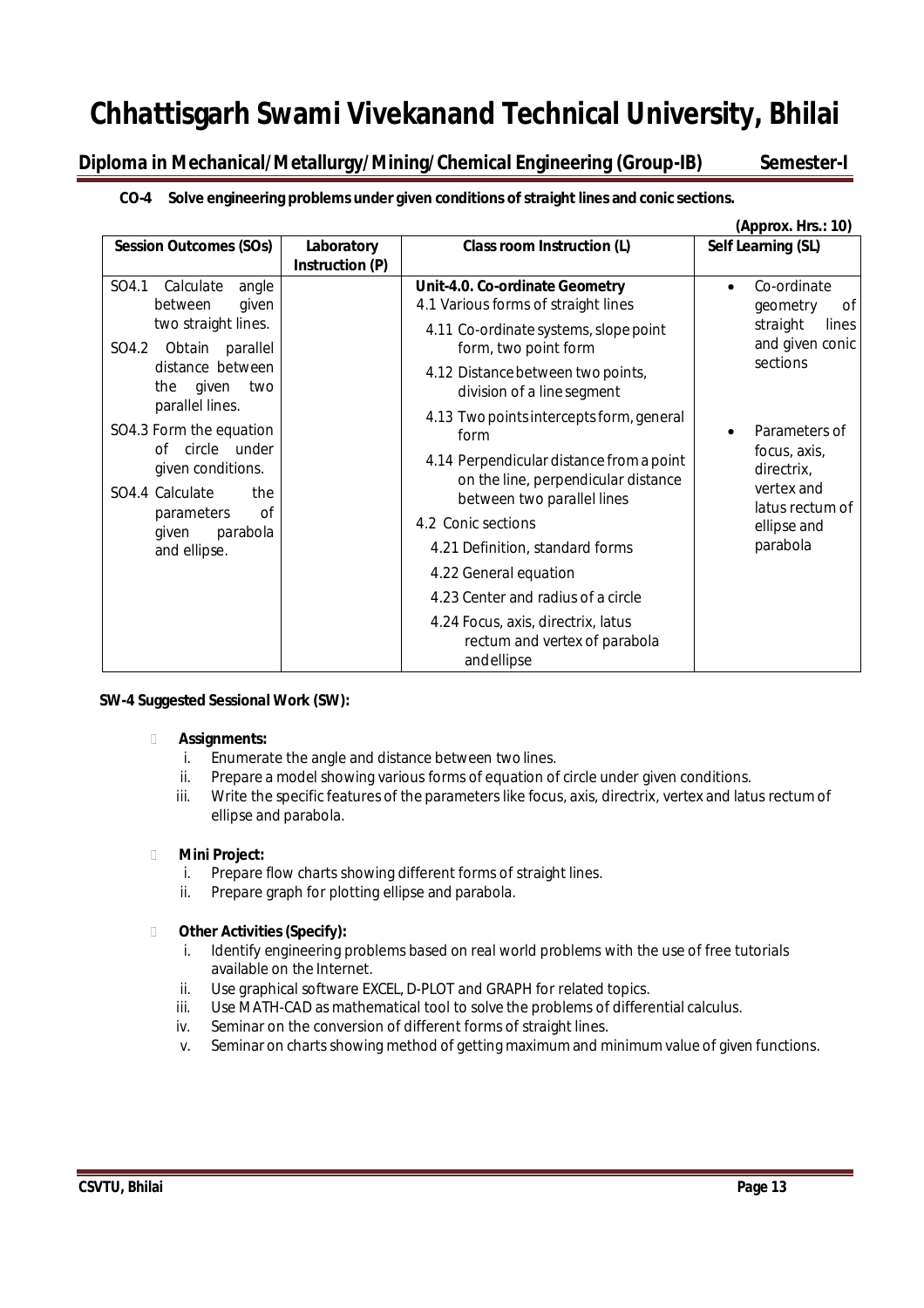## **Diploma in Mechanical/Metallurgy/Mining/Chemical Engineering (Group-IB) Semester-I**

#### **CO- 5 Use basic concepts of Statistics to solve engineering related problems. (Approx. Hrs: 11)**

| <b>Session Outcomes (SOs)</b>                                                                                                                                                                                                                                                                                               | Laboratory<br>Instruction (P) | Class room Instruction (L)                                                                                                                                                                                                                                                                                                                                                                                     | Self Learning (SL)                                            |
|-----------------------------------------------------------------------------------------------------------------------------------------------------------------------------------------------------------------------------------------------------------------------------------------------------------------------------|-------------------------------|----------------------------------------------------------------------------------------------------------------------------------------------------------------------------------------------------------------------------------------------------------------------------------------------------------------------------------------------------------------------------------------------------------------|---------------------------------------------------------------|
| SO <sub>5.1</sub><br>Draw the graph for<br>given frequency<br>distribution<br>(distributions).                                                                                                                                                                                                                              |                               | <b>UNIT 5. Fundamentals of Statistics</b><br>5.1 Frequency distribution and central<br>tendency                                                                                                                                                                                                                                                                                                                | Frequency<br>distribution and<br>central tendency<br>Standard |
| Calculate<br>SO <sub>5.2</sub><br>mean.<br>median and mode<br>for the given set of<br>observations.<br>SO5.3 Calculate standard<br>deviation for given<br>set of engineering<br>problems.<br>SO <sub>5.4</sub><br>Determine the<br>variance<br>and<br>coefficient<br>Ωf<br>variance of grouped<br>ungrouped<br>and<br>data. |                               | 5.11 Introduction, graphical<br>representation of frequency<br>distribution<br>5.12 Central tendency, mean, median,<br>frequency distribution and mode<br>5.2 Dispersion and deviation<br>5.21 Measure of dispersion.<br>5.22 Range, quartile deviation.<br>5.23 Standard deviation, root mean<br>square deviation<br>5.3 Variance and coefficient of variance<br>5.31 Variance and coefficient of<br>variance | deviation for<br>the given<br>frequency<br>distribution       |

#### **SW-5 Suggested Sessional Work (SW):**

#### **Assignments:**

- i. Prepare detail report on frequency distribution for the given data.
- ii. Represent the given frequency distribution in graphical form.
- iii. Enumerate the mean, median and mode of the given data.
- iv. Write the importance of calculating standard deviation for the given frequency distribution to engineering applications.
- v. Analyze variance and coefficient of variance of the given data to industry specific problems.

#### **Mini Project:**

- i. Prepare charts for grouped and ungrouped data.
- ii. Prepare chart showing mean, median and mode values of given data.
- iii. Prepare frequency curves like histogram, frequency polygon and ogive by graphical method.

- i. Identify engineering problems based on real world problems with the use of free tutorials available on the Internet.
- ii. Use graphical software EXCEL, D-PLOT and GRAPH for related topics.
- iii. Use MATH-CAD as mathematical tool to solve the problems of differential calculus.
- iv. Seminar on different types of dispersion and deviations.
- v. Seminar on applications of central tendencies likesmean, median and mode for engineering related problems.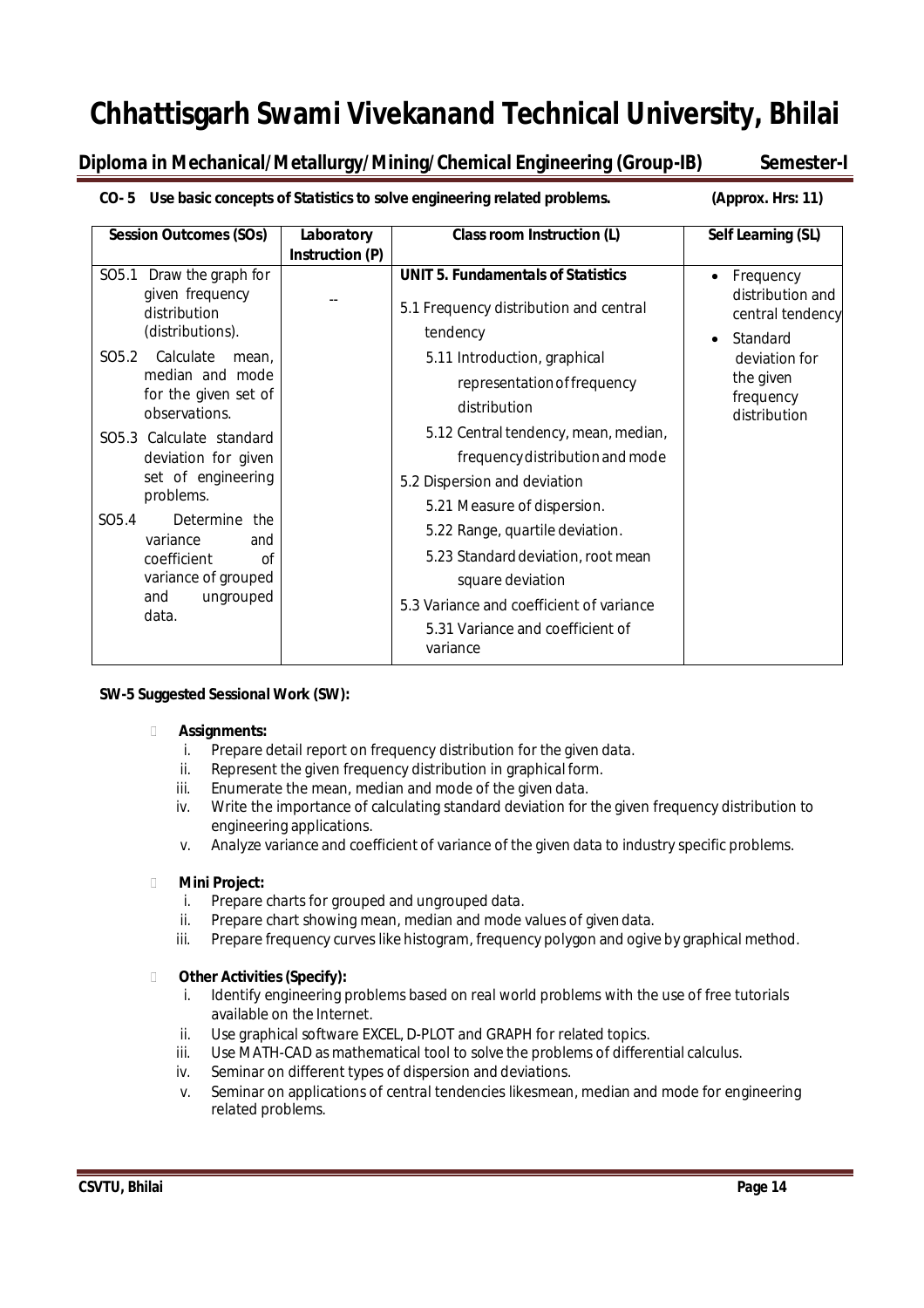## **Diploma in Mechanical/Metallurgy/Mining/Chemical Engineering (Group-IB) Semester-I**

**Note: Performance under Laboratory and Sessional work may appear in more than one COs/SOs.**

#### **I) Suggested Specification Table (For ESE of Classroom Instruction):**

| <b>Unit</b>   | Unit                                  | <b>Marks Distribution</b> |    |              |  |
|---------------|---------------------------------------|---------------------------|----|--------------|--|
| <b>Number</b> | Title                                 |                           |    | <b>Marks</b> |  |
|               | Algebra                               |                           |    | 12           |  |
|               | <b>Differential Calculus</b>          |                           |    |              |  |
| Ш             | Applications of Differential Calculus |                           |    | 16           |  |
| IV            | Co-ordinate Geometry                  |                           |    | 14           |  |
|               | <b>Fundamentals of Statistics</b>     |                           |    | 16           |  |
|               | Total                                 | 24                        | 36 |              |  |

**Legend:** R: Remember, U: Understand, A: Apply and above

#### **J) Suggested Specification Table (For ESE of Laboratory Instruction\*):NA**

| Laboratory<br><b>Instruction</b> | <b>Short Laboratory</b> |                | <b>Assessment of Laboratory Work</b><br>(Marks) |       |  |
|----------------------------------|-------------------------|----------------|-------------------------------------------------|-------|--|
| <b>Number</b>                    | <b>Experiment Title</b> | Performance    |                                                 | Viva- |  |
|                                  |                         | <b>PRA</b>     | <b>PDA</b>                                      | Voce  |  |
| $\blacksquare$                   | ۰.                      | $\blacksquare$ | ۰.                                              | ٠     |  |

\*Assessment rubric, process and product check list with rating scale need to be prepared by the course wise teachers for each experiment for conduction and assessment of laboratory experiments /practicals. Legend: PRA: Process Assessment, PDA: Product Assessment

#### **K) Suggested Instructional/Implementation Strategies:**

- 1. Improved Lecture
- 2. Tutorial
- 3. Case Method
- 4. Group Discussion
- 5. Industrial visits
- 6. Industrial Training
- 7. Field Trips
- 8. Portfolio Based Learning
- 9. Role Play
- 10. Demonstration
- 11. ICT Based Teaching Learning (Video Demonstration, CBT, Blog, Face book, Mobile)
- 12. Brainstorming
- 13. Others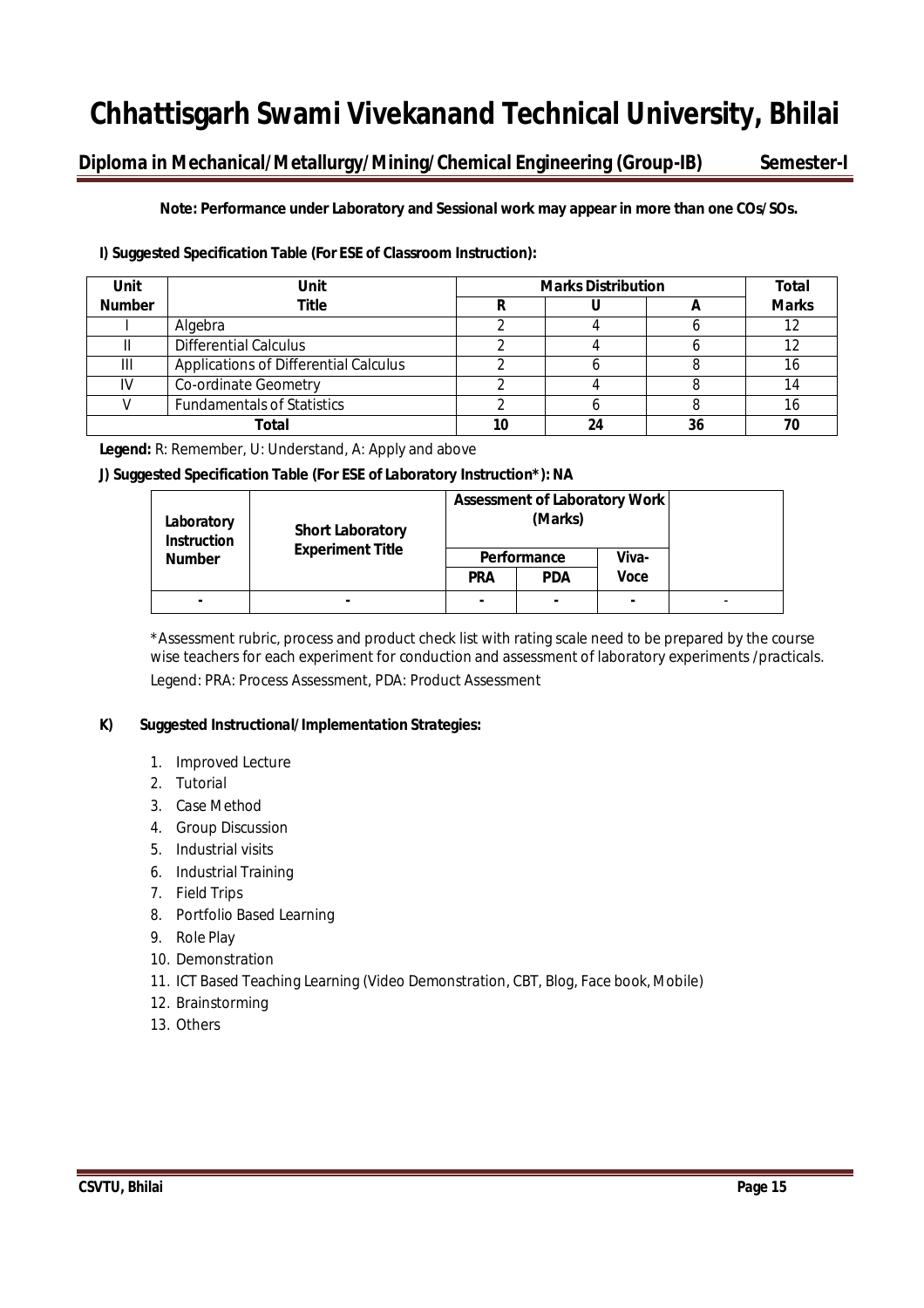**Diploma in Mechanical/Metallurgy/Mining/Chemical Engineering (Group-IB) Semester-I**

#### **L) Suggested Learning Resources:**

#### **(a) Books:**

|                | w, poors.                                     |               |                                  |                           |
|----------------|-----------------------------------------------|---------------|----------------------------------|---------------------------|
| SI.<br>No.     | <b>Title</b>                                  | <b>Author</b> | <b>Publisher</b>                 | <b>Edition &amp; Year</b> |
|                |                                               |               |                                  |                           |
| 1              | Engineering<br>Advanced<br><b>Mathematics</b> | Krezig, Ervin | Wiley Publ., New<br><b>Delhi</b> | 2014.<br>ISBN: 978-0-470- |
|                |                                               |               |                                  |                           |
|                |                                               |               |                                  | 45836-5                   |
| $\mathfrak{D}$ | Engineering<br>Advanced                       | H. K. Das     | S. Chand & Co,                   | ISBN:                     |
|                | <b>Mathematics</b>                            |               | New Delhi                        | 9788121903455             |
| 3              | Engineering<br>Higher                         | B. S. Grewal  | Publ.,<br>Khanna                 | 2015,                     |
|                | <b>Mathematics</b>                            |               | New Delhi                        | ISBN:                     |
|                |                                               |               |                                  | 8174091955                |
| 4              | Engineering Mathematics,                      | S. S. Sastry  | PHI<br>Learning,                 | 2009.                     |
|                | Volume 1                                      |               | New Delhi                        | ISBN:<br>978-81-          |
|                |                                               |               |                                  | 203-3616-2                |
| 5              | Fundamentals<br>οf                            | S.C. Gupta    | S. Chand & Sons                  | 2014                      |
|                | <b>Mathematical Statistics</b>                |               |                                  |                           |

#### **(b)** O**pensource software andwebsite address**:

- 1 www.scilab.org/ -SCI Lab
- 2-www.dplot.com/ -DPlot
- 3 www.allmathcad.com/ -MathCAD
- 4 www.wolfram.com/mathematica/ MATHEMATICA
- 1. www.easycalculation.com

#### **(c) Others:**

- 1. Learning Packages.
- 2. Lab Manuals.
- 3. Manufacturers' Manual
- 4. Users' Guide

#### **M) List of Major Laboratory Equipment and Tools:NA**

| <b>S. No.</b> | <b>Name of Equipment</b> | <b>Broad</b><br><b>Specifications</b> | <b>Relevant Experiment</b><br><b>Number</b> |
|---------------|--------------------------|---------------------------------------|---------------------------------------------|
|               |                          | $\blacksquare$                        |                                             |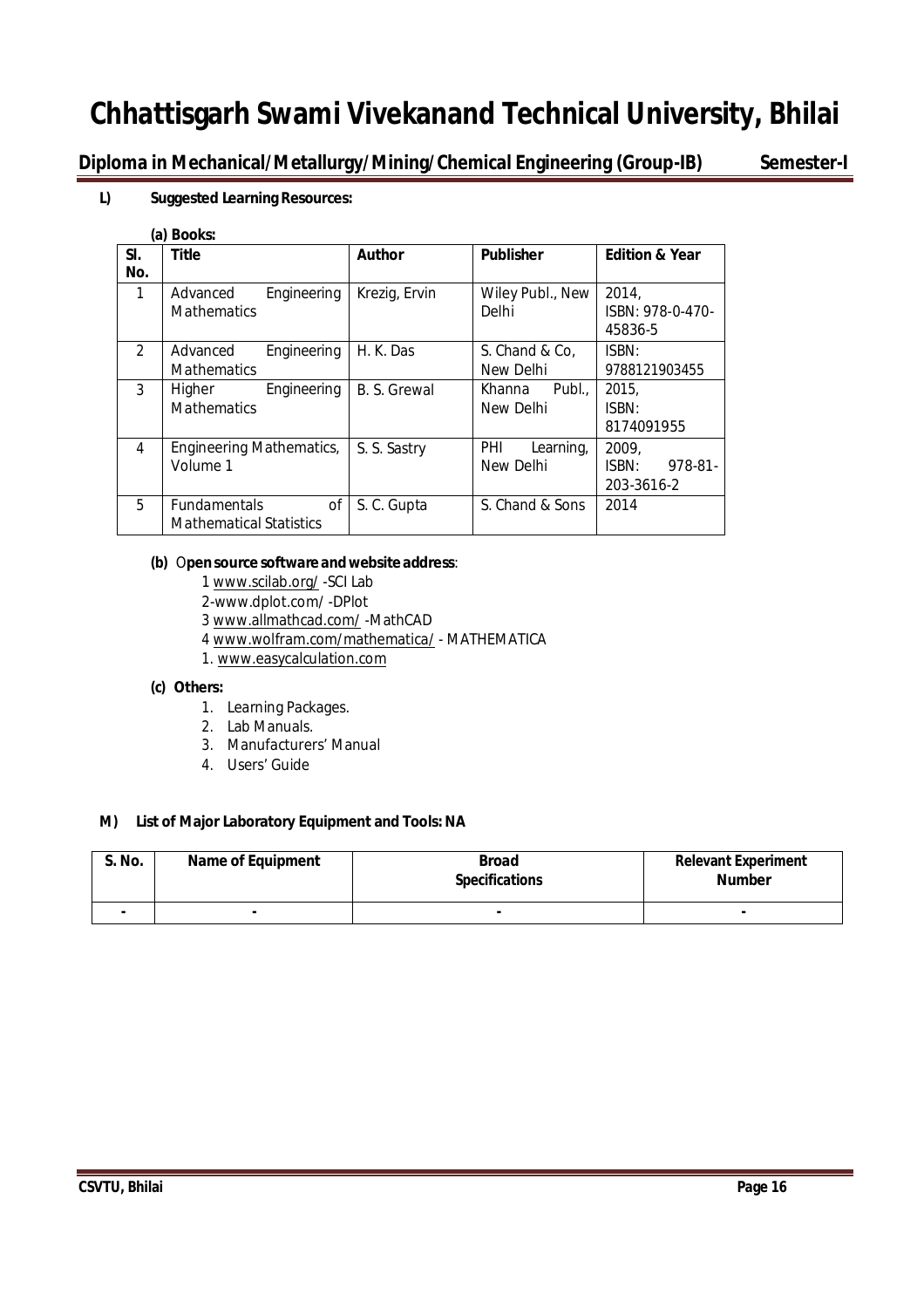## **Diploma in Mechanical/Metallurgy/Mining/Chemical Engineering (Group-IB)** Semester-I

| N)                               | <b>Course Curriculum Map:</b>                                                                                |                                        |                                         |                                                |                    |  |  |
|----------------------------------|--------------------------------------------------------------------------------------------------------------|----------------------------------------|-----------------------------------------|------------------------------------------------|--------------------|--|--|
| PO <sub>s</sub> &<br>PSOs No.    | COs No. & Title.                                                                                             | SOs<br>No.                             | Laboratory<br><b>Instruction</b><br>(P) | <b>Classroom Instruction (L)</b>               | Self Learning (SL) |  |  |
| $PO-1$ ,                         | $CO-1$                                                                                                       | SO1.1                                  |                                         | Unit-1.0 Algebra                               |                    |  |  |
| 2,3,8,9,10<br><b>PSO---</b>      | engineering<br>related<br>Solve<br>problems based on concepts of<br>Algebra.                                 | SO1.2                                  |                                         | 1.1, 1.2                                       |                    |  |  |
| $PO-1$ ,                         | $CO-2$                                                                                                       | SO <sub>2.1</sub>                      |                                         | Unit-2.0 Differential Calculus                 |                    |  |  |
| 2,3,8,9,10<br>PO-10<br>PSO------ | <sub>of</sub><br>basic<br>concepts<br>Use<br>Differential Calculus to solve<br>engineering related problems. | SO <sub>2.2</sub><br>SO <sub>2.3</sub> |                                         | 2.1, 2.2, 2.3                                  |                    |  |  |
| $PO-1$ ,                         | $CO-3$                                                                                                       | SO3.1                                  |                                         | Unit-3.0 Applications of Differential Calculus | As mentioned in    |  |  |
| 2,3,8,9,10                       | minima,<br>Compute<br>maxima,                                                                                | SO3.2                                  |                                         |                                                | relevant pages     |  |  |
| PSO---------                     | and<br>tangent<br>normal<br>for<br>engineering related problems.                                             | SO3.3                                  |                                         | 3.1, 3.2, 3.3                                  |                    |  |  |
| $PO-1$ ,                         | $CO-4$                                                                                                       | SO4.1                                  |                                         | Unit-4.0 Co-ordinate Geometry                  |                    |  |  |
| 2,3,8,9,10                       | problems<br>engineering<br>Solve                                                                             | SO4.2                                  |                                         |                                                |                    |  |  |
| PO-10                            | given conditions of<br>under                                                                                 | SO4.3                                  |                                         | 4.1, 4.2                                       |                    |  |  |
| PSO------                        | straight lines and conic sections.                                                                           | SO4.4                                  |                                         |                                                |                    |  |  |
| PO-                              | $CO-5$                                                                                                       | SO5.1                                  |                                         | Unit-5.0 Fundamentals of Statistics            |                    |  |  |
| 1,2,3,8,9,10                     | Use basic concepts of Statistics                                                                             | SO <sub>5.2</sub>                      |                                         |                                                |                    |  |  |
|                                  | to solve engineering related                                                                                 | SO <sub>5.3</sub>                      |                                         | 5.1, 5.2, 5.3                                  |                    |  |  |
| PSO------                        | problems.                                                                                                    | SO <sub>5.4</sub>                      |                                         |                                                |                    |  |  |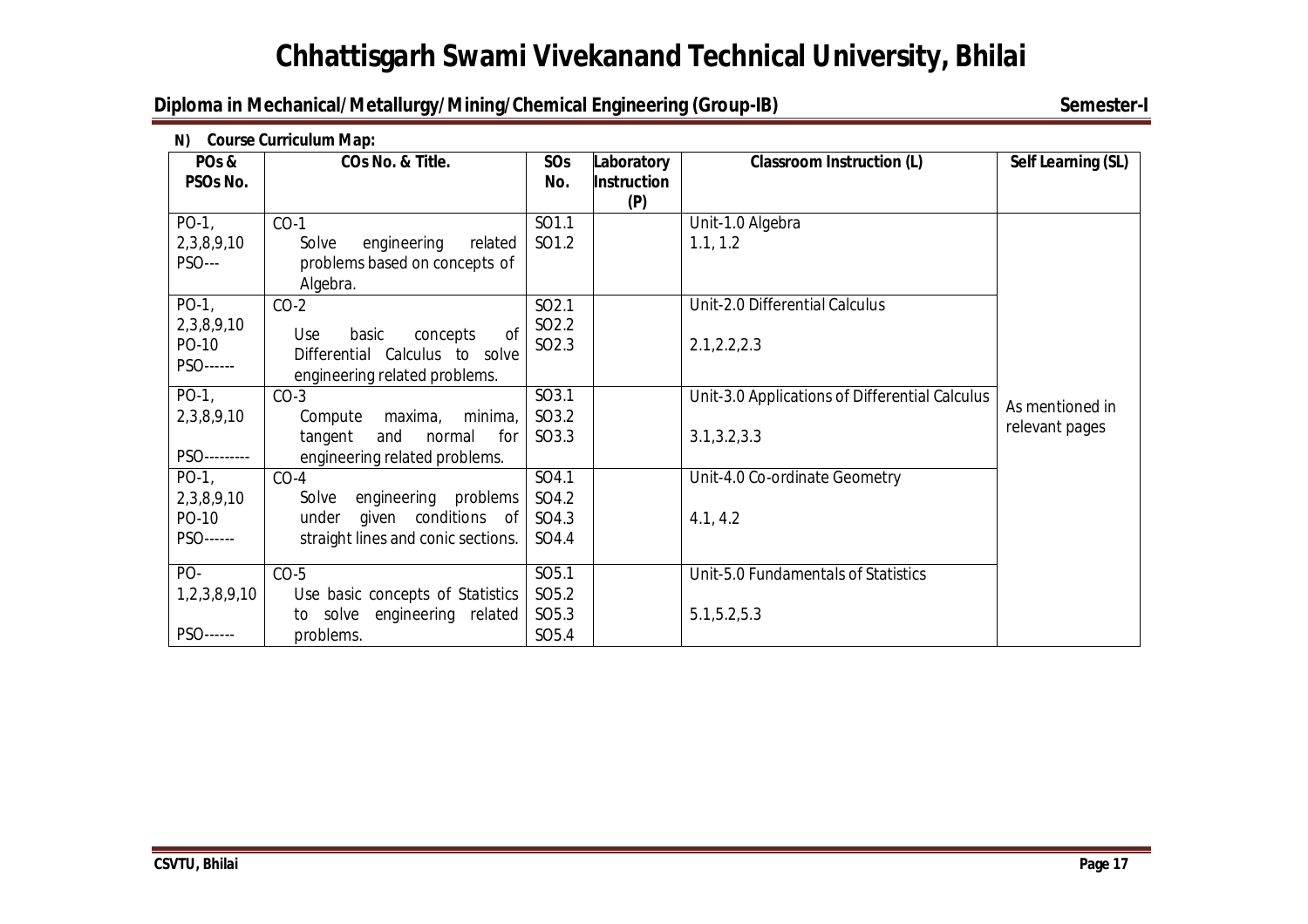**Diploma in Mechanical/Metallurgy/Mining/Chemical Engineering (Group-IB) Semester-I**

| A)  | <b>Course Code</b>                    | 2000173(037)             |
|-----|---------------------------------------|--------------------------|
| B). | <b>Course Title</b>                   | <b>Applied Mechanics</b> |
| C). | Pre-requisite Course Code and Title : |                          |
| D)  | Rationale                             |                          |

Applied mechanics (Engineering mechanics) is a branch of the physical sciences that deals with the response of bodies (solids and fluids) or systems of bodies to external forces. To impart basic knowledge of Engineering Mechanics this course will help the student to develop basic know-how and awareness of the various laws of physics and it's real life applications in the various fields of engineering. After going through this course the student will be able to identify, convert and resolve real loads and couples into their theoretical counterparts. This course is a perquisite to 'strength of materials' and 'Theory of machines' courses in latter semesters.

#### **E) Course Outcomes:**

- **CO-1 Identify the force systemsfor different conditionsusing conceptsof mechanics.**
- **CO-2 Find the Centroid and Centre of gravity of various engineering components.**
- **CO-3 Estimate force of friction in various conditions.**
- **CO-4 Estimate velocities and accelerations in various linear and curvilinearmotions.**
- **CO-5 Calculate power, torque and energy associated with various engineering applications.**
- **CO-6 Select suitable power transmission mode, simple lifting machine and estimate related parameters for various situations.**

|      | <b>Board of</b>           | <b>Course</b><br>Code | Course<br><b>Title</b>            |                          |   | <b>Scheme of Studies (Hours/Week)</b> |
|------|---------------------------|-----------------------|-----------------------------------|--------------------------|---|---------------------------------------|
| S.No | <b>Study</b>              |                       |                                   |                          | P | Total<br>Credits(C)<br>$L+T+(P/2)$    |
|      | Mechanical<br>Engineering | 2000173<br>(037)      | <b>Applied Mechanics</b>          | $\mathfrak{p}$           |   |                                       |
| 2    | Mechanical<br>Engineering | 2000190<br>(037)      | <b>Applied Mechanics</b><br>(Lab) | $\overline{\phantom{0}}$ | 2 |                                       |

#### **F) Scheme of Studies:**

- **Legend:** L: Classroom Instruction (Includes different instructional strategies i.e. Lecture and others), P: Laboratory Instruction (Includes Practical performances in laboratory workshop, field or other locations using different instructional strategies),T- Tutorial includes Sessional Work(SW) (assignment, seminar, mini project etc.) and Self Learning(SL), C:Credits
- **Note:** SW and SL has to be planned and performed under the continuous guidance and feedback of teacher to ensure outcome of Learning

|      | <b>Board of</b> | Course  | Course                   |                          |               |    |            | <b>Scheme of Examination</b> |              |
|------|-----------------|---------|--------------------------|--------------------------|---------------|----|------------|------------------------------|--------------|
| S.No | <b>Study</b>    | Code    | Title                    |                          | <b>Theory</b> |    |            | <b>Practical</b>             | Total        |
|      |                 |         |                          | <b>ESE</b>               | СT            | TΑ | <b>ESE</b> | ΤA                           | <b>Marks</b> |
|      | Mechanical      | 2000173 | <b>Applied Mechanics</b> | 70                       | 20            | 30 |            |                              | 120          |
|      | Engineering     | (037)   |                          |                          |               |    |            |                              |              |
| 2.   | Mechanical      | 2000190 | <b>Applied Mechanics</b> | $\overline{\phantom{0}}$ |               |    | 30         | 50                           | 80           |
|      | Engineering     | (037)   | (Lab)                    |                          |               |    |            |                              |              |

#### **G) Scheme of Assessment:**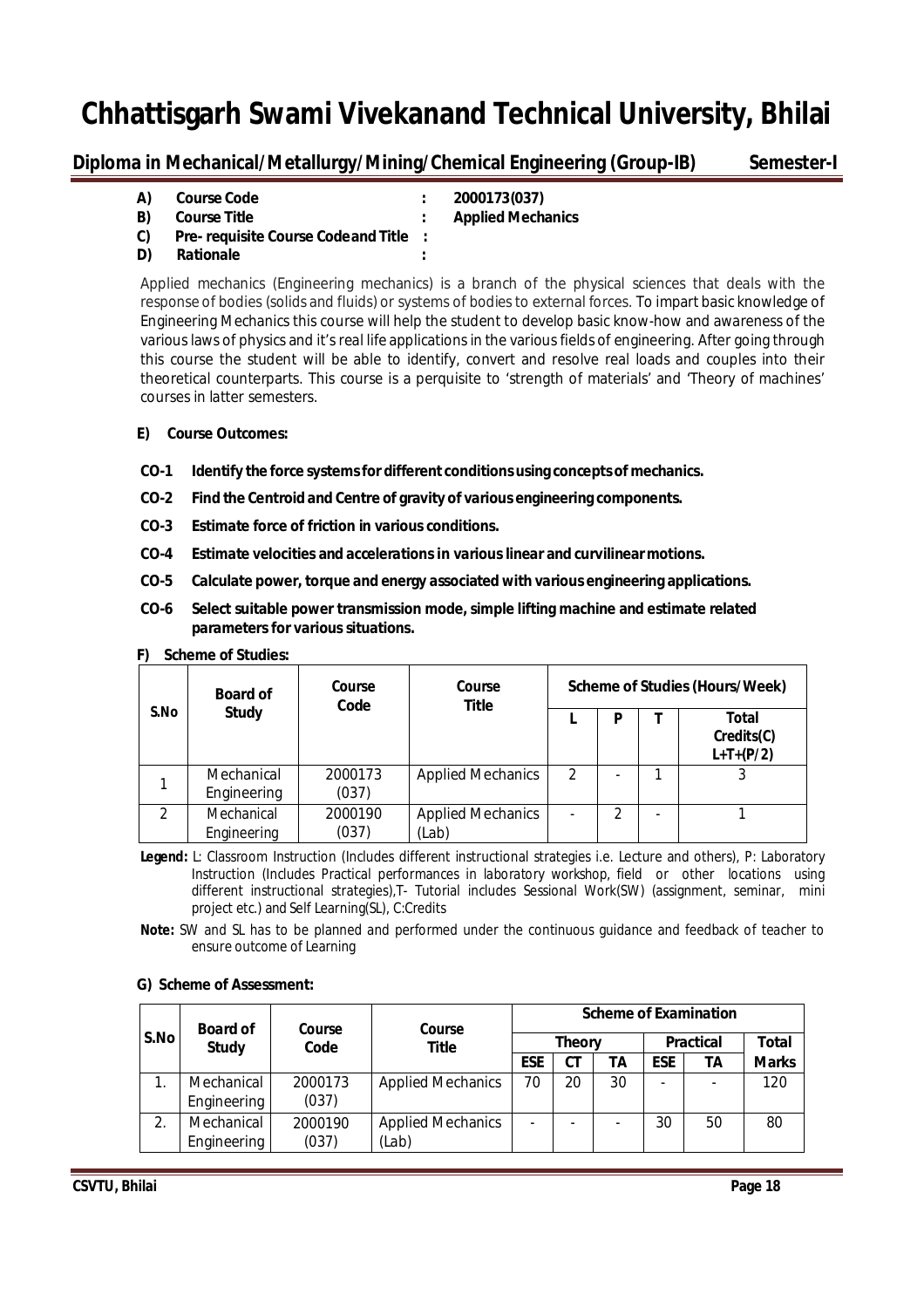## **Diploma in Mechanical/Metallurgy/Mining/Chemical Engineering (Group-IB) Semester-I**

 **Note:** i. Separate passing is must for TA component of Progressive assessment, both for theory and practical. ii. Separate passing is must for End Semester Exam (Theory) and End Semester Exam (Practical).

#### **H) Course-Curriculum Detailing:**

This course curriculum detailing depicts learning outcomes at course level and session level and their attainment by the students through Classroom Instruction (L), Laboratory Instruction (P), T- Tutorial Includes Sessional Work (SW) and Self Learning (SL). Students are expected to demonstrate the attainment of Session Outcomes (SOs) and finally Course Outcomes(COs) upon the completion of course.

#### **CO-1 Identify the force systems for different conditions using concepts ofmechanics.**

|                                   |                               |                                      | (Approx. Hrs: L+P+T=08)   |
|-----------------------------------|-------------------------------|--------------------------------------|---------------------------|
| <b>Session Outcomes (SOs)</b>     | <b>Laboratory Instruction</b> | <b>Class room Instruction</b>        | <b>Self Learning</b>      |
|                                   | (P)                           | (L)                                  | (SL)                      |
| SO1.1 Explain basic               | LE1.1 Measure resultant       | Unit-1.0 Fundamentals and            | Unit system.<br>$\bullet$ |
| terms related to                  | force using law of            | <b>Resolution of Forces</b>          | Graphical method          |
| mechanics.                        | Triangle of forces            | 1.1 Definition of Mechanics,         | of Composition            |
| SO1.2 Identify the                | setup.                        | Statics, Dynamics-<br>Kinetics,      | and resolution of         |
| system of forces                  | LE1.2 Measure resultant       | Kinematics. Concept of space,        | forces.                   |
| in the given                      | force using law of            | mass, particle, body, rigid          |                           |
| situation with                    | Parallelogram of              | body, scalar, vector,                |                           |
| justification.                    | forces setup.                 | fundamental units, derived           |                           |
| SO1.3 Resolveand                  | LE1.3 Measure resultant       | units.                               |                           |
| compose various                   |                               | 1.2 Force-concept, definition, unit, |                           |
| forces acting on                  | force using law of            | graphical representation.            |                           |
| the given                         | Polygon of forces             | 1.3 Concept of system of forces-     |                           |
| component.                        | setup.                        | non-coplanar, coplanar,              |                           |
| SO1.4 Identify the                | LE1.4 Measure resultant       |                                      |                           |
| moment or                         | force using Lami's            | concurrent, non-concurrent           |                           |
| couple acting in                  | Theorem using Jib             | and parallel forces.                 |                           |
| the given system                  | crane setup.                  | 1.4 Composition and Resolution of    |                           |
| with justification.               | LE1.5 Use Funicular           | forces.                              |                           |
| SO1.5 Estimate forces             | diagram to                    | 1.5 Free body diagrams, law of       |                           |
| and Couples                       | demonstrate Non-              | parallelogram, Varignon's            |                           |
| acting on the<br>given component. | concurrent, Non-              | theorem.                             |                           |
|                                   | Parallel forces.              | 1.6 Equilibrium of Coplanar          |                           |
|                                   | LE1.6 Measure resultant       | concurrent forces, parallel          |                           |
|                                   | moment using Law of           | forces and non-concurrent            |                           |
|                                   | Moments setup.                | forces, Lami's Theorem.              |                           |
|                                   |                               | 1.7 Moment of a force and Couple,    |                           |
|                                   |                               | properties of couple,                |                           |
|                                   |                               | conditions of equilibrium,           |                           |
|                                   |                               | applications.                        |                           |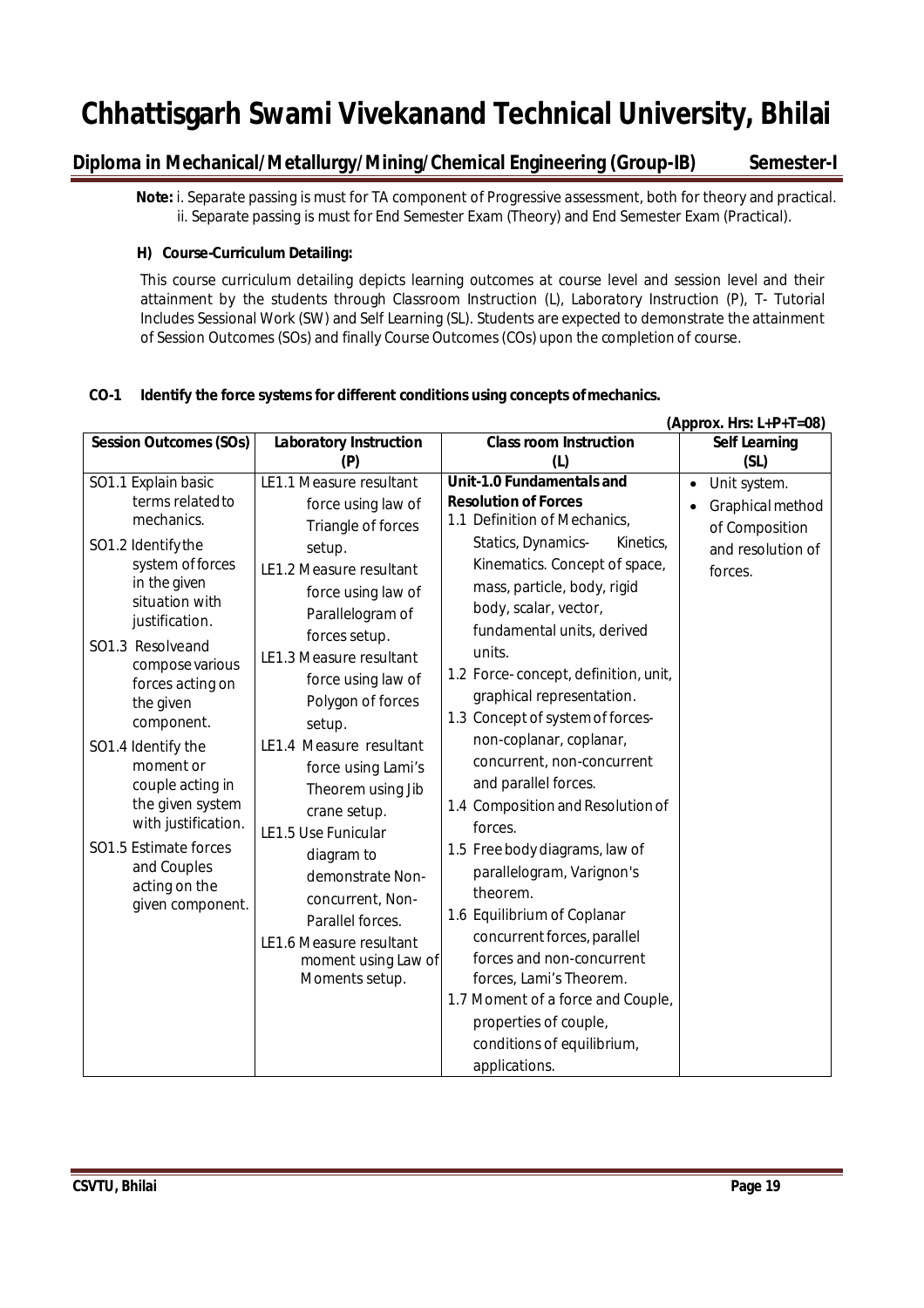## **Diploma in Mechanical/Metallurgy/Mining/Chemical Engineering (Group-IB) Semester-I**

#### **SW-1** Suggested Sessional Work (SW):

#### **Assignments:**

i. Solve two problems related to law of triangle and law of polygon of forces(each).

#### **Mini Project:**

i. Select two stationary components from day to day life and try to identify all the forces acting on them in magnitude and direction.

#### **Other Activities(Specify):**

- i. Draw free body diagram of 'hanging rod' of a ceiling fan in runningcondition.
- ii. Draw free body diagram of brake lever of a bike.
- iii. Estimate force exerted by your body on each leg of the chair/bench on which you are sitting.

#### **CO-2 Find the Centroid and Centre of gravity of various engineering components.**

| <b>Session Outcomes (SOs)</b><br><b>Class room Instruction</b><br><b>Laboratory Instruction</b><br>(SL)<br>(P)<br>(L)<br>LE2.1 Determine centroid of a<br>Unit-2.0 Centroid and<br>SO <sub>2.1</sub> Locate centroid of<br>$\bullet$<br><b>Moment of Inertia</b><br>given regular<br>given lamina of any<br>shape using any<br>plane and<br>2.1 Location of Centroidand<br>$\bullet$<br>computer aided drafting<br>compound areas.<br>Center of Gravity.<br>software.<br>2.2 Centroid of regularplane<br>SO2.2<br>Compute MI of a<br>LE2.2 Determine M.I of a<br>given plane areas.<br>and compound areas.<br>given lamina any shape<br>2.3 Center of Gravity of simple<br>SO2.3 Use Perpendicular |                   |                    | (Approx. Hrs: $P+L+T = 11$ )                                                 |
|----------------------------------------------------------------------------------------------------------------------------------------------------------------------------------------------------------------------------------------------------------------------------------------------------------------------------------------------------------------------------------------------------------------------------------------------------------------------------------------------------------------------------------------------------------------------------------------------------------------------------------------------------------------------------------------------------|-------------------|--------------------|------------------------------------------------------------------------------|
|                                                                                                                                                                                                                                                                                                                                                                                                                                                                                                                                                                                                                                                                                                    |                   |                    | <b>Self Learning</b>                                                         |
|                                                                                                                                                                                                                                                                                                                                                                                                                                                                                                                                                                                                                                                                                                    |                   |                    |                                                                              |
| solids.<br>aided drafting software.<br>theorems to<br>2.4 Moment of Inertia of plane<br>calculate MI<br>areas.<br>about given axis<br>2.5 Perpendicular and Parallel<br>of a given plane<br>Axis theorems.                                                                                                                                                                                                                                                                                                                                                                                                                                                                                         | and Parallel Axis | using any computer | Calculation of CG<br>of solid body.<br>Calculation of M.I.<br>of solid body. |

#### **SW-2 SuggestedSessionalWork (SW):**

#### **Assignments:**

- i. Find out Area Moment of Inertia of a solid circular wheel at the point of contact with road.
- ii. Find out Area Moment of Inertia of any rectangular shaped calendar at the point of hinge/suspension on the wall.
- iii. Locate CG and find out Area Moment of Inertia '30 $^{\circ}$ -60 $^{\circ}$  and 45 $^{\circ}$ -45 $^{\circ}$  solid Set Squares' used as drawing instruments about any side and hypotenuse.
- iv. Verify all above using MI calculation facility of any computer aided drafting software.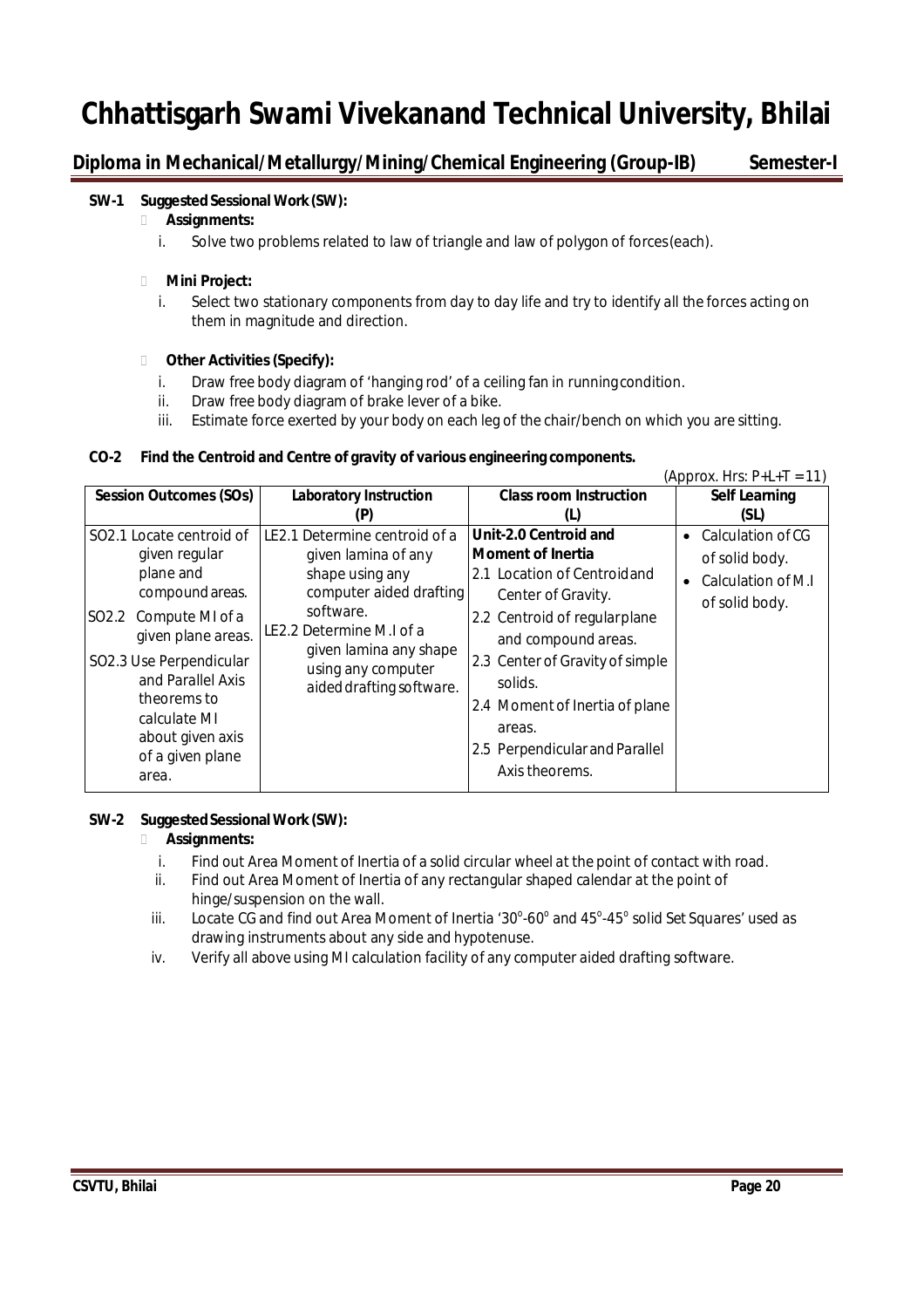## **Diploma in Mechanical/Metallurgy/Mining/Chemical Engineering (Group-IB) Semester-I**

#### **Micro Project:**

- i. Prepare a chart to show CGs locations of cross sections of different standard Mild steel pipe and rod sections available in the market.
- ii. Determine the location of CG of 'circle master' used as a drawing instrument.

#### **Other Activities(Specify):**

i. Prepare a list of at least five formulas related to Mechanical and Civil engineering in which use of area Moment of Inertia is required.

#### **CO-3 Estimate force of friction in various conditions.**

|                                                                                                                                                                                                                                                                                                       |                                                                                                                                                                                                                                                                              |                                                                                                                                                                                                                                                                                                                                                                       | (Approx. Hrs: $L+P+T=14$ )                                                                                |
|-------------------------------------------------------------------------------------------------------------------------------------------------------------------------------------------------------------------------------------------------------------------------------------------------------|------------------------------------------------------------------------------------------------------------------------------------------------------------------------------------------------------------------------------------------------------------------------------|-----------------------------------------------------------------------------------------------------------------------------------------------------------------------------------------------------------------------------------------------------------------------------------------------------------------------------------------------------------------------|-----------------------------------------------------------------------------------------------------------|
| <b>Session Outcomes</b><br>(SOs)                                                                                                                                                                                                                                                                      | <b>Laboratory Instruction</b><br>(P)                                                                                                                                                                                                                                         | <b>Class room Instruction</b><br>(L)                                                                                                                                                                                                                                                                                                                                  | <b>Self Learning</b><br>(SL)                                                                              |
| SO3.1 Explain friction and<br>related terms.<br>SO3.2 Select coefficient<br>of friction from<br>data book for a<br>given situation.<br>SO3.3 Estimate<br>coefficient of<br>friction, angle of<br>friction and angle<br>of repose for given<br>situation.<br>SO3.4 Suggest ways to<br>reduce friction. | LE3.1 Determine<br>coefficient of friction<br>for surfaces of<br>different materials<br>on a Horizontal<br>Plane with given<br>setup.<br>LE3.2 Determine<br>Coefficient of<br>friction for surfaces<br>of different<br>materials with<br><b>Inclined Plane</b><br>apparatus. | Unit-3.0 Friction<br>3.1 Rough and Smooth<br>surfaces, concept of<br>friction. Types of<br>friction, Coulomb's laws<br>of friction<br>3.2 Co-efficient of friction,<br>angle of friction, angle of<br>repose.<br>3.3 Friction on horizontal<br>and inclined plane,<br>Method of reducing<br>friction.<br>3.4 Screw and Nutfriction,<br>friction in journal<br>Bearing | Method of reducing<br>$\bullet$<br>friction.<br>Advantage and<br>$\bullet$<br>disadvantage of<br>friction |

#### **SW-3 Suggested Sessional Work (SW) :**

#### **Assignments:**

i. Solve numerical problems related to co-efficient of friction, angle of friction, angle of repose and force of friction in different situations.

#### **Micro Project:**

i. Prepare a list of engineering components where friction is desirable and undesirable also suggest ways to improve and reduce it respectively.

#### **Other Activities(Specify):**

i. Visit a nearby automobile workshop and collect details of the components and locations where oil and grease are applied to reduce the friction.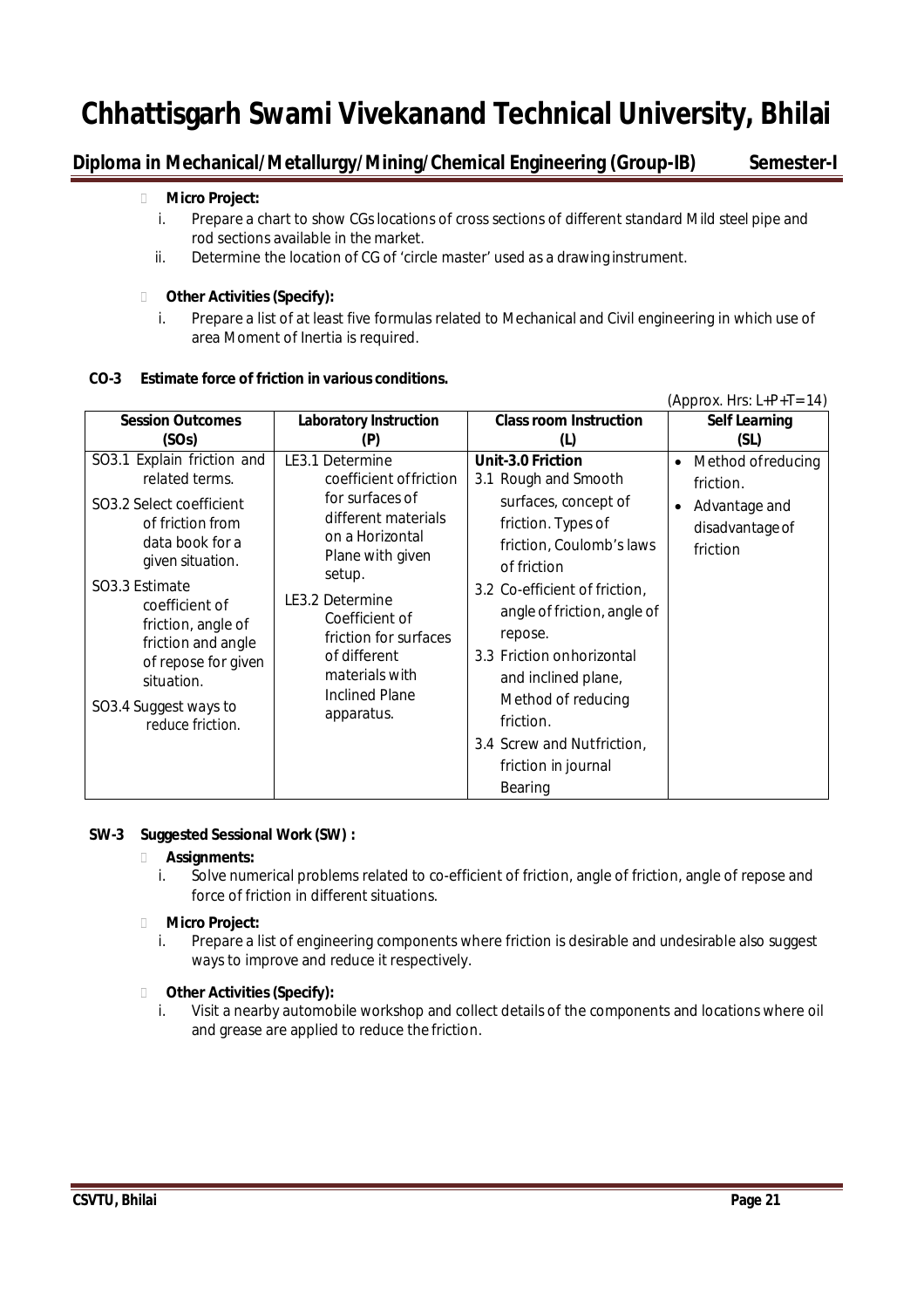**Diploma in Mechanical/Metallurgy/Mining/Chemical Engineering (Group-IB) Semester-I**

|                         |                               |                                   | (Approx. Hrs: L+P+T=15) |
|-------------------------|-------------------------------|-----------------------------------|-------------------------|
| <b>Session Outcomes</b> | <b>Laboratory Instruction</b> | <b>Class room Instruction</b>     | <b>Self Learning</b>    |
| (SOs)                   | (P)                           | (L)                               | (SL)                    |
| SO4.1 Compute velocity  | LE4.1<br>Plot Velocity - Time | Unit 4.0 Kinematics and           | • Velocity profile      |
| under the given         | diagrams for                  | <b>Kinetics</b>                   |                         |
| uniform and non-        | different                     | 4.1 Kinematics in Cartesian       |                         |
| uniform                 | combinations of               | and polar coordinates.            |                         |
| acceleration            | Uniform and non               | Concept of speed,                 |                         |
| situation.              | uniform velocities.           | velocity, acceleration,           |                         |
| SO4.2 Describe Newton's |                               | radial and transverse             |                         |
| Laws of Motion          |                               | velocity,                         |                         |
| with examples.          |                               | 4.2 Particle under uniform        |                         |
| SO4.3 Calculateforce    |                               | and non-uniform                   |                         |
| and momentum in         |                               | acceleration, tangential          |                         |
| the given<br>situation. |                               | and normal acceleration.          |                         |
|                         |                               | 4.3 Angular displacement,         |                         |
|                         |                               | Angular Velocity,                 |                         |
|                         |                               | Angular Acceleration.             |                         |
|                         |                               | 4.4 Motion under gravity.         |                         |
|                         |                               | 4.5 Kinetics of particle,         |                         |
|                         |                               | motion under constant             |                         |
|                         |                               |                                   |                         |
|                         |                               | force, Newton's Lawsof<br>Motion. |                         |
|                         |                               |                                   |                         |
|                         |                               | 4.6 Momentum and energy           |                         |
|                         |                               | principles, Impulsesand           |                         |
|                         |                               | angular momentum.                 |                         |

#### **CO-4 Estimate velocities and accelerations in various linear and curvilinearmotions.**

#### **SW-4 SuggestedSessional Work(SW):**

#### **Assignments:**

- i. Solve numerical problems related to velocity and acceleration
- ii. Solve numerical problems related to force and impulse.

#### **Micro Project:**

i. Collect information on engineering components/members subjected to tangential and normal acceleration and prepare a report.

- i. Calculate how much force is required to push a stationary Bicycle, Bike and Car and compare it. If we reduce the width of the car tires will the force reduces? Please comment.
- ii. Check how much gradually applied weight is required to press a nail in a wooden board and then compare the same with the weight of the hammer normally used to do the same thing. Please comment on why less weight hammer is capable of doing the samething.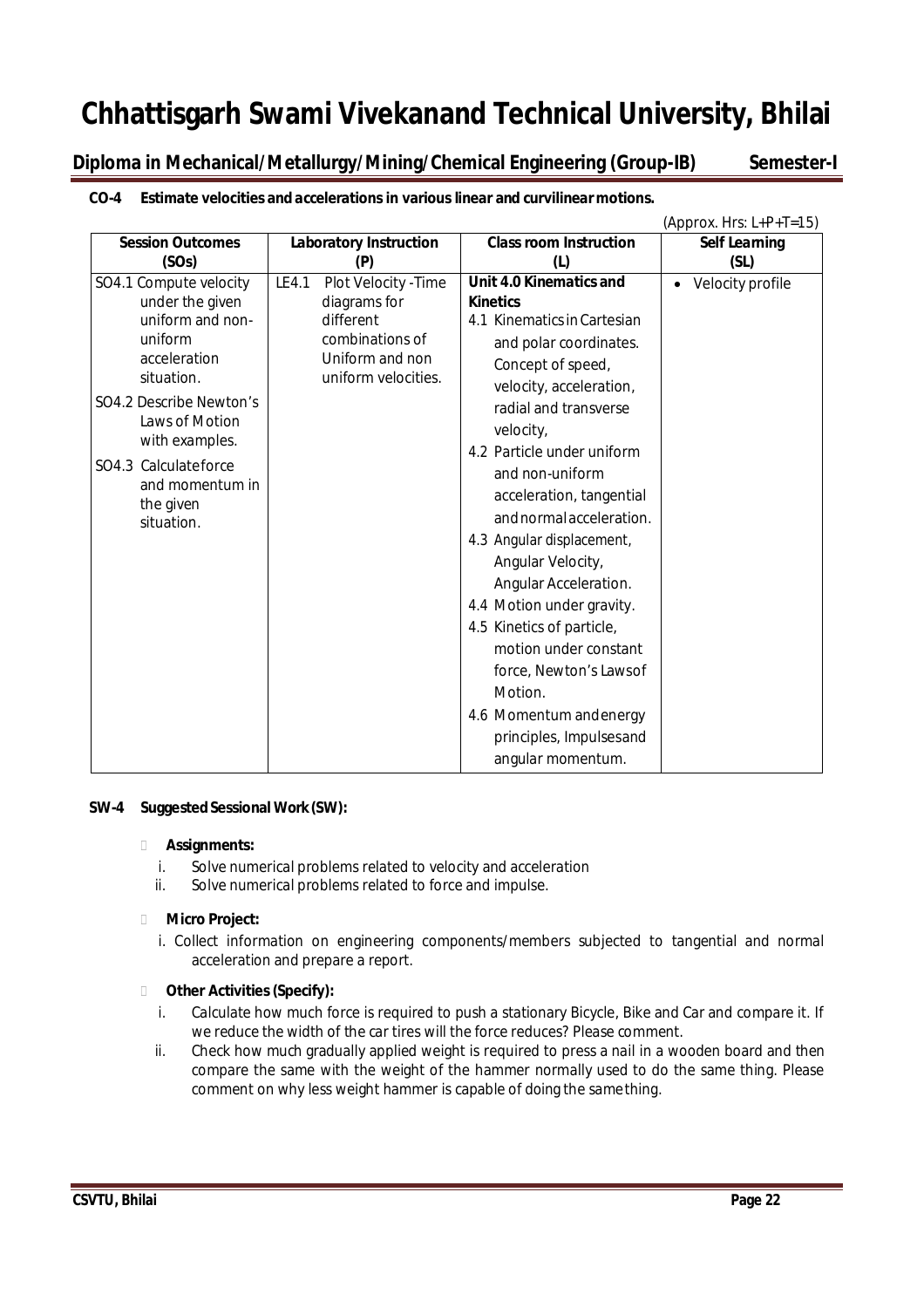**Diploma in Mechanical/Metallurgy/Mining/Chemical Engineering (Group-IB) Semester-I**

|                               |                        |                               |                               | (Approx. Hrs: $L+P+T=13$ ) |
|-------------------------------|------------------------|-------------------------------|-------------------------------|----------------------------|
| <b>Session Outcomes</b>       |                        | <b>Laboratory Instruction</b> | <b>Class room Instruction</b> | <b>Self Learning</b>       |
| (SOs)                         |                        | (P)                           | (L)                           | (SL)                       |
| SO5.1 Define work,            | LE5.1                  | Use dynamometer to            | Unit-5.0 Work, Power and      | Torque                     |
| power, energy and             |                        | calculate power inany         | <b>Energy</b>                 |                            |
| their units of                |                        | rotating                      | 5.1 Work-Definition and unit  |                            |
| measurement                   |                        | shaft/drum/pulley/wh          | of work done, force           |                            |
| SO5.2 Calculate IHP and       |                        | eel.                          | displacement diagram,         |                            |
|                               | LE5.2                  | Use tachometer to             | torque, work done by          |                            |
| BHP in the given<br>condition | calculate speed of any |                               | torque.                       |                            |

**CO- 5 Calculate power, torque and energy associated with various engineeringapplications.**

rotating

eel.

shaft/drum/pulley/wh

## **SW-5 Suggested Sessional Work (SW) :**

#### **Assignments:**

condition. SO5.3 Calculate Kinetic and Potential energy of an object from the given data. SO5.4 Establish relation between Work, Power and Energy.

i. Solve problems related to work, power and energy in different domestic and industrial situations.

5.2 Power-Definition and unit of Power, I.H.P and B.H.P of engine, Equation of H.P in terms ofTorque

5.3 Energy- Definition and units of Energy, Kinetic and Potential energy. 5.4 Relation between Heat and Mechanical work, relation between

Electrical andMechanical

and R.P.M.

energy

- ii. Solve numerical problem based on work done by force and torque.
- iii. Solve numerical problem based on computation of IHP and BHP ofengines.
- iv. Solve numerical problem based on computation of Kinetic and Potentialenergy
- v. Convert motor or engine horse power into watts/kilo watts
- vi. In 'Electricity Bill' one UNIT consumption represents what?

#### **Micro Project:**

- i. Visit different labs of your institute and collect data related to power, torque and RPM of various actuators like electric motors and engines.
- ii. In case of Electric motors and Batteries calculate electric power it cansupply.
- iii. Collect data of IHP and BHP related to two Bikes, Cars, Jeeps and Buses(each) of your locality.

#### **Other Activities(Specify):**

i. Collect information on electric cars related to its battery power and correlate it theoretically to the torque and rpm available at wheel if the car is running at30km/hr.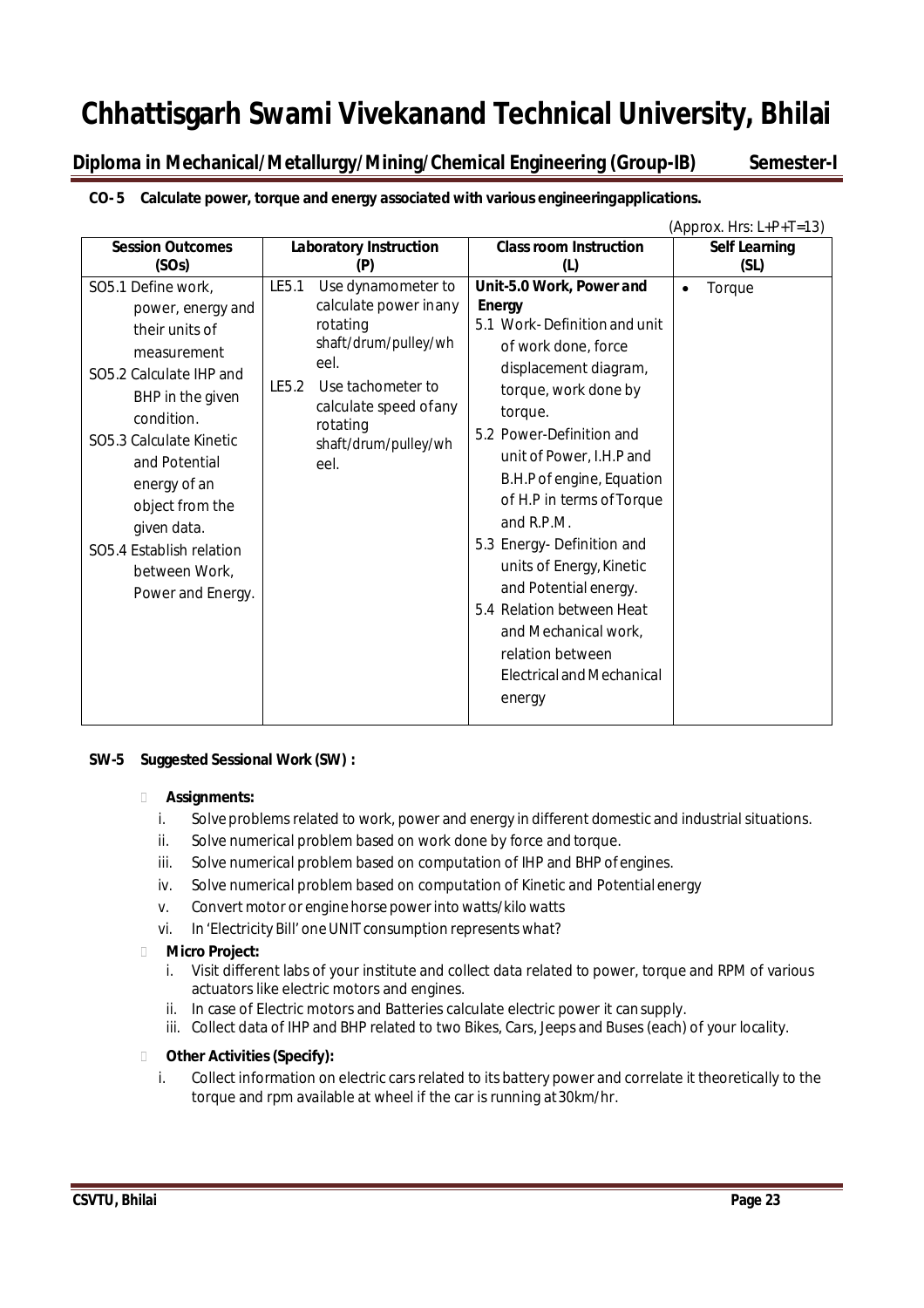## **Diploma in Mechanical/Metallurgy/Mining/Chemical Engineering (Group-IB) Semester-I**

#### **CO-6 Select suitable power transmission mode, simple lifting machine and estimate related parameters for**  various situations.

|                                                                                                                                                                                                                                                                                                        |                                                                                                                                                                                                                                                                                                                                                                                                                                 |                                                                                                                                                                                                                                                                                                                                                                                                                                                                                                                                                                                                                                                                                                                                                   | (Approx. Hrs: $L+P+T=19$ )                                                    |
|--------------------------------------------------------------------------------------------------------------------------------------------------------------------------------------------------------------------------------------------------------------------------------------------------------|---------------------------------------------------------------------------------------------------------------------------------------------------------------------------------------------------------------------------------------------------------------------------------------------------------------------------------------------------------------------------------------------------------------------------------|---------------------------------------------------------------------------------------------------------------------------------------------------------------------------------------------------------------------------------------------------------------------------------------------------------------------------------------------------------------------------------------------------------------------------------------------------------------------------------------------------------------------------------------------------------------------------------------------------------------------------------------------------------------------------------------------------------------------------------------------------|-------------------------------------------------------------------------------|
| <b>Session Outcomes</b>                                                                                                                                                                                                                                                                                | <b>Laboratory Instruction</b>                                                                                                                                                                                                                                                                                                                                                                                                   | <b>Class room Instruction</b>                                                                                                                                                                                                                                                                                                                                                                                                                                                                                                                                                                                                                                                                                                                     | <b>Self Learning</b>                                                          |
| (SOs)                                                                                                                                                                                                                                                                                                  | (P)                                                                                                                                                                                                                                                                                                                                                                                                                             | (L)                                                                                                                                                                                                                                                                                                                                                                                                                                                                                                                                                                                                                                                                                                                                               | (SL)                                                                          |
| SO6.1 Describe Load,<br>Effort,<br>Mechanical<br>advantage,<br>Velocity ratio,<br>Efficiency<br>Compute<br>SO6.2<br>Mechanical<br>advantage,<br>Velocity ratio,<br>Efficiency of the<br>given simple<br>machine.<br>SO6.3 Select suitable<br>power<br>transmission<br>mode for the<br>given situation. | LE6.1 Estimate Mechanical<br>advantage, Velocity<br>Ratio and Efficiency for<br>Simple Screw Jack<br>setup.<br>LE6.2 Estimate Mechanical<br>advantage, Velocity<br>Ratio and Efficiency for<br>Differential Wheel and<br>Axle setup.<br>LE6.3 Demonstration of use<br>of inclined plane as a<br>lifting machine.<br>LE6.4 Estimate Velocity Ratio<br>for a belt-pulley<br>system, simple gear<br>train, worm and worm<br>wheel. | Unit-6.0 Simple Lifting<br><b>Machines and Transmission</b><br>of power<br>6.1 Load, Effort, Mechanical<br>advantage, Velocity ratio,<br><b>Efficiency and relation</b><br>between them.<br>6.2 Law of Machine,<br>Reversibility of Lifting<br>machine.<br>6.3 Study of Machines-<br>Differential wheel and<br>axel, Simple Screw Jack,<br>Pulley block, System of<br>pulleys, Simple and<br>compound levers.<br>6.4 Transmission of power<br>through Belt (flat belt, V-<br>belt, Timer belt), Rope,<br>Gears (Spur, Helical,<br>worm and worm wheel,<br>rack and pinion) and Gear<br>trains (simple,<br>compound, epycyclic):<br>terminology,<br>classification, salient<br>features, area of<br>application, velocity ratio<br>and efficiency. | Study of single<br>$\bullet$<br>and double<br>purchase winch<br>crab machine. |

#### **SW-6** Suggested Sessional Work (SW):

#### **Assignments:**

- i. Solvenumerical problembased on computation of Mechanical advantage, Velocity ratio, Efficiency of simple machines.
- ii. Solve numerical problem based on law ofmachine.

#### **Mini Project:**

- i. Visit different labs of your institute or nearby workshop and collect information about various transmission modes used and related data. Estimate velocity ratio in each case and justify its use in that particular situation.
- ii. Visit a nearby automobile repair shop and list the types of gears used in a bike/moped/scooter.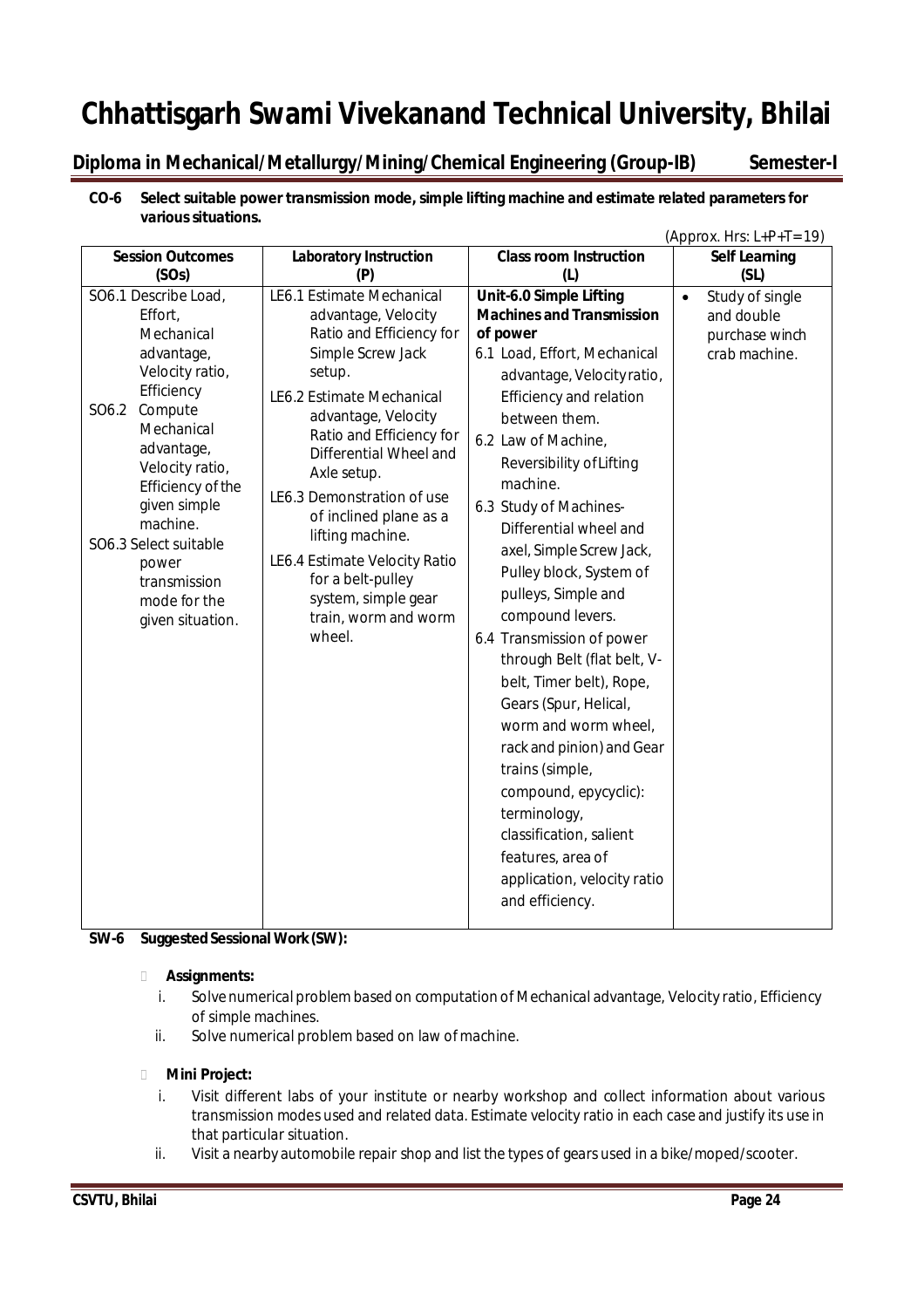## **Diploma in Mechanical/Metallurgy/Mining/Chemical Engineering (Group-IB) Semester-I**

#### **Other Activities(Specify):**

- i. Prepare a report on application of timer belt and pulley through internet.
- ii. List the devices in which epicylic gear trains are used.
- iii. Collect the photographs and details of different types of lifting jacks are available in market for lifting and car.

#### **Note: Performance under Laboratory and Sessional work may appear in more than one COs/SOs.**

#### **I) SuggestedSpecificationTable (ForESE ofClassroom Instruction):**

| Unit          | <b>Unit Titles</b>                           | <b>Marks Distribution</b> |    |    | <b>Total</b> |
|---------------|----------------------------------------------|---------------------------|----|----|--------------|
| <b>Number</b> |                                              | R                         |    |    | <b>Marks</b> |
|               | <b>Fundamentals and Resolution of Forces</b> |                           |    |    |              |
|               | Centroid and Moment of Inertia               |                           |    |    | 12           |
| Ш             | <b>Friction</b>                              | າ                         |    |    | 12           |
| IV            | Kinematics and Kinetics                      |                           |    |    | 12           |
|               | Work, Power and Energy                       |                           |    |    | 12           |
| VI            | Simple Lifting Machines and Transmission of  |                           | 5  |    | 15           |
|               | Power                                        |                           |    |    |              |
|               | Total                                        |                           | 23 | 30 | 70           |

 **Legend:** R: Remember, U: Understand, A: Apply andabove

#### **J) Suggested Specification Table (For ESE of Laboratory Instruction\*):**

| Laboratory<br><b>Instruction</b> | <b>Short Laboratory Experiment Titles</b>                                                                           | <b>Assessment of Laboratory Work</b><br>(Marks) |             |                  |
|----------------------------------|---------------------------------------------------------------------------------------------------------------------|-------------------------------------------------|-------------|------------------|
| <b>Number</b>                    |                                                                                                                     |                                                 | Performance | <b>Viva-Voce</b> |
|                                  |                                                                                                                     | <b>PRA</b>                                      | <b>PDA</b>  |                  |
| LE1.1                            | Measure resultant force using law of Triangle<br>of forces setup.                                                   | 15                                              | 10          | 5                |
| LE1.2                            | Measure resultant force using law of<br>Parallelogram of forces setup.                                              | 15                                              | 10          | 5                |
| LE1.3                            | Measure resultant force using law of Polygon<br>of forces setup.                                                    | 15                                              | 10          | 5                |
| LE1.4                            | Measure resultant force using Lami's Theorem<br>using Jib crane setup.                                              | 15                                              | 10          | 5                |
| LE1.5                            | Use Funicular diagram to demonstrate Non-<br>concurrent, Non-Parallel forces.                                       | 15                                              | 10          | 5                |
| LE1.6                            | Measure resultant moment using Law of<br>Moments setup.                                                             | 15                                              | 10          | 5                |
| LE2.1                            | Determine C.G. of a given lamina of any shape<br>using any computer aided drafting software.                        | 15                                              | 10          | 5                |
| LE2.2                            | Determine M.I of a given lamina any shape<br>using any computer aided drafting software.                            | 15                                              | 10          | 5                |
| LE 3.1                           | Determine coefficient of friction for surfaces<br>of different materials on a Horizontal Plane<br>with given setup. | 15                                              | 10          | 5                |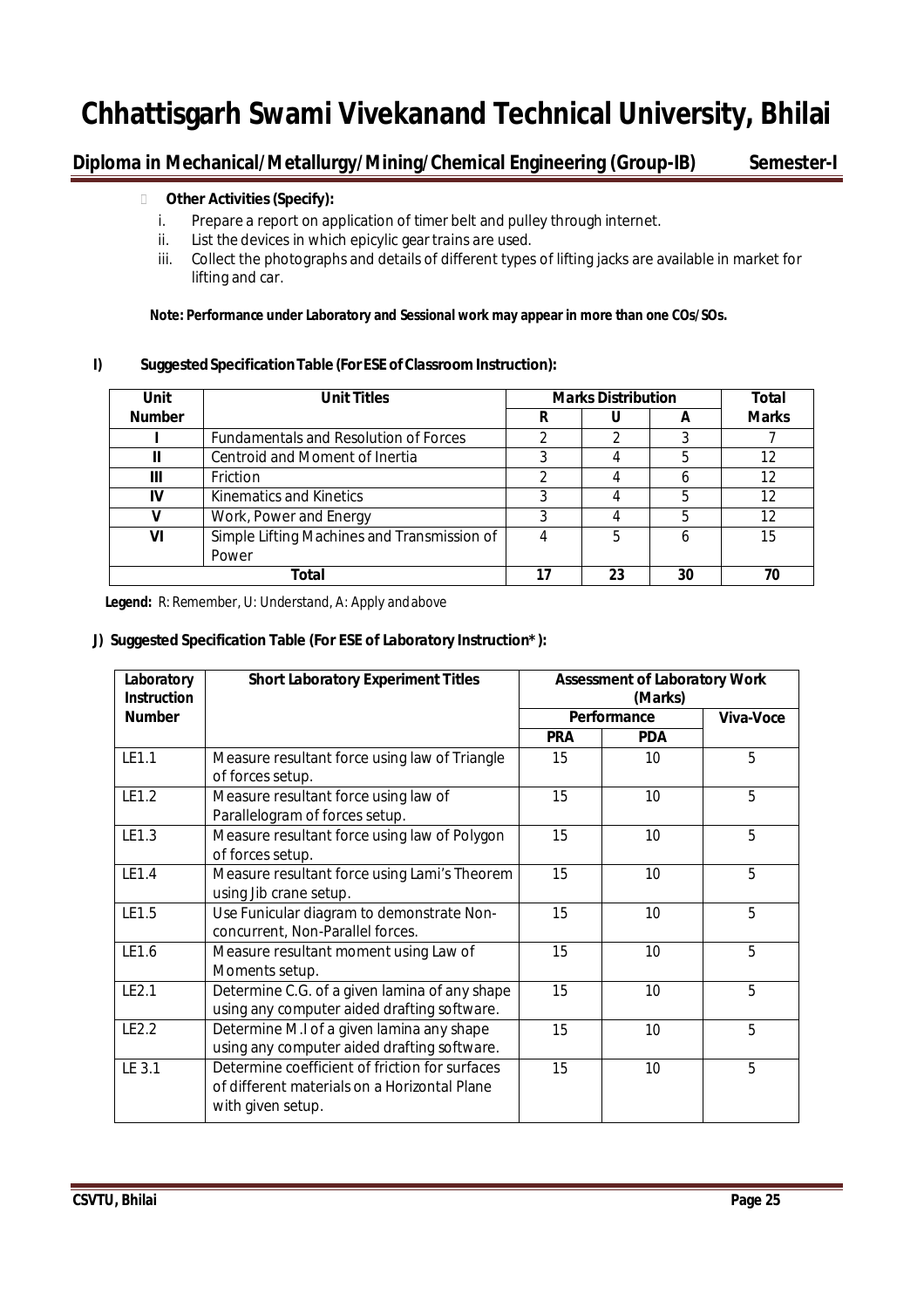**Diploma in Mechanical/Metallurgy/Mining/Chemical Engineering (Group-IB) Semester-I**

| LE 3.2 | Determine coefficient of friction for surfaces<br>of different materials with Inclined Plane<br>apparatus. | 15 | 10 | 5 |
|--------|------------------------------------------------------------------------------------------------------------|----|----|---|
| LE4.1  | Plot Velocity - Time diagrams for different<br>combinations of<br>Uniform and non uniform velocities.      | 15 | 10 | 5 |
| LE5.1  | Use dynamometer to calculate power in any<br>rotating shaft/drum/pulley/wheel.                             | 15 | 10 | 5 |
| LE5.2  | Use tachometer to calculate speed of any<br>rotating shaft/drum/pulley/wheel.                              | 15 | 10 | 5 |
| LE6.1  | Estimate Mechanical advantage, Velocity Ratio<br>and Efficiency for Simple Screw Jack setup.               | 15 | 10 | 5 |
| IF6.2  | Estimate Mechanical advantage, Velocity Ratio<br>and Efficiency for Differential Wheel and Axle<br>setup.  | 15 | 10 | 5 |
| LE6.3  | Demonstration of use of inclined plane as a<br>lifting machine.                                            | 15 | 10 | 5 |
| LE6.4  | Estimate Velocity Ratio for a belt-pulley<br>system, simple gear train, worm and worm<br>wheel.            | 15 | 10 | 5 |

\*Assessment rubric, process and product check list with rating scale need to be prepared by the course wise teachers for each experiment for conduction and assessment of laboratory experiments /practicals ,

**Legend:** PRA: Process Assessment, PDA: Product Assessment

**Note:** Only one experiment has to be performed at the End Semester Examination of 30 marks as per assessment scheme.

#### **K) Suggested Instructional/Implementation Strategies:**

- 1. Improved Lecture
- 2. Tutorial
- 3. Case Method
- 4. Group Discussion
- 5. Industrial visits
- 6. Industrial Training
- 7. Field Trips
- 8. Portfolio Based Learning
- 9. Role Play
- 10. Demonstration
- 11. ICT Based Teaching Learning (Video Demonstration, CBT, Blog, Face book, Mobile)
- 12. Brainstorming
- 13. Others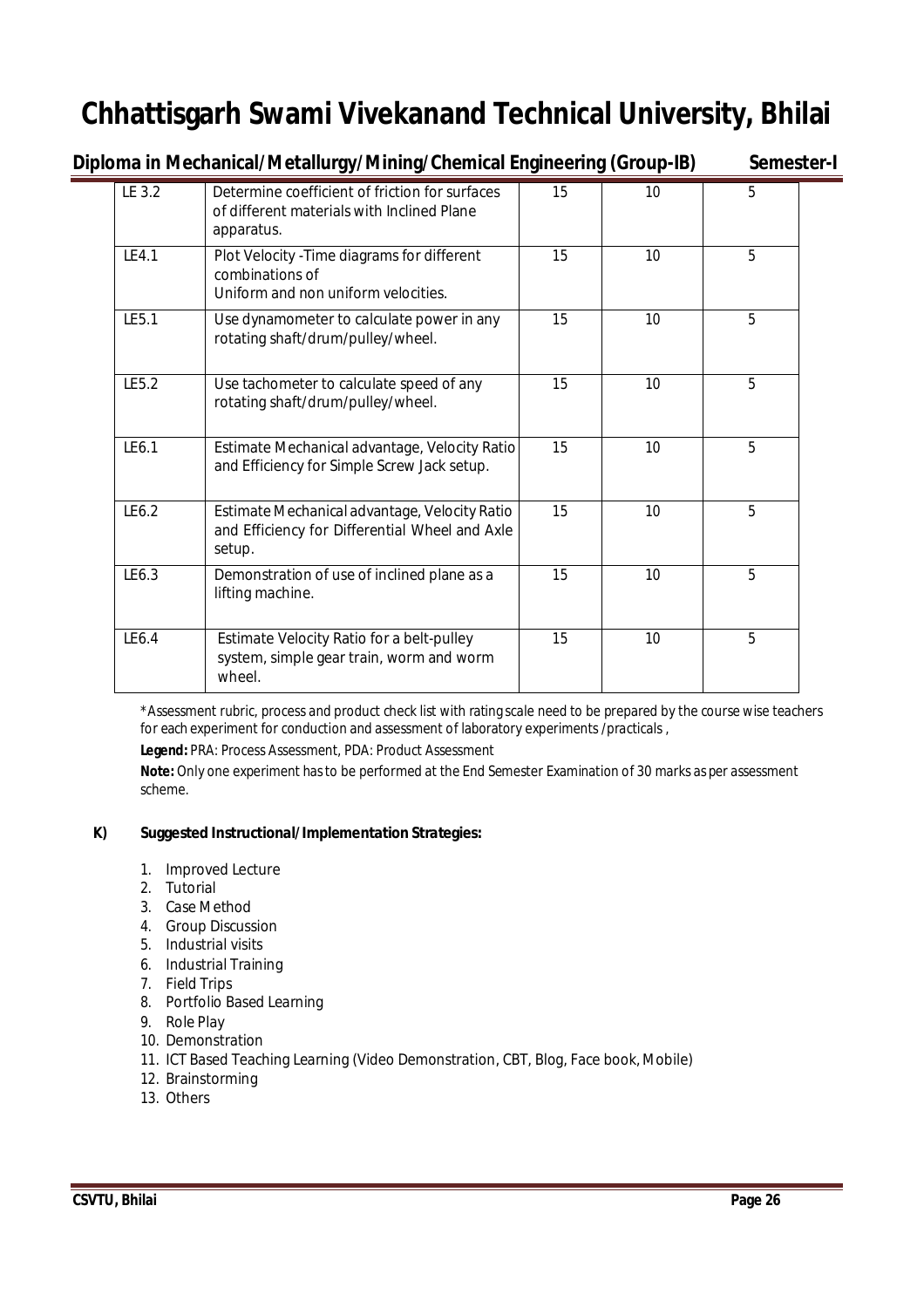**Diploma in Mechanical/Metallurgy/Mining/Chemical Engineering (Group-IB) Semester-I**

#### **L) Suggested Learning Resources:**

#### **(a) Books** :

| S.No.         | <b>Titles</b>                  | <b>Author</b>          | <b>Publisher and Edition*</b>              |
|---------------|--------------------------------|------------------------|--------------------------------------------|
| 1             | <b>Applied Mechanics</b>       | Khurmi, R.S.           | S.Chand & Co. New Delhi 2014               |
|               |                                |                        | ISBN: 9788121916431                        |
| $\mathcal{P}$ | <b>Applied Mechanics</b>       | S.S.L Patel            | Dhanpat Rai & Company                      |
| 3             | Foundations and                | Ram, H. D.; Chauhan,   | Cambridge University Press,                |
|               | <b>Applications of Applied</b> | A. K.                  | Thomson Press India Ltd., New Delhi, 2015, |
|               | <b>Mechanics</b>               |                        | ISBN: 9781107499836                        |
| 4             | <b>Engineering Mechanics-</b>  | Meriam, J. L.; Kraige, | Wiley Publication, New Delhi,              |
|               | Statics, Vol. I                | L.G.                   | ISBN: 978-81-265-4396                      |
| 5             | <b>Engineering Mechanics</b>   | Ramamrutham, S.        | S Chand & Co. New Delhi 2008               |
|               |                                |                        | ISBN:9788187433514                         |

\*Latest edition of all above books should be referred

#### **(b) Open source software and website address**:

- 1. http://www.asnu.com.au
- 2. www.youtube.com for videos regarding machines and applications, friction
- 3. www.nptel.ac.in
- 4. www.discoveryforengineers.com

#### **(c) Others:**

- 1. Learning Packages
- 2. Users' Guide
- 3. Manufacturers' Manual
- 4. Lab Manuals

#### **M) List of Major Laboratory Equipment and Tools:**

| S. No. | <b>Name of Equipment</b>          | <b>Broad Specifications</b>                                                                                                                       | <b>Relevant Experiment</b><br><b>Number</b> |
|--------|-----------------------------------|---------------------------------------------------------------------------------------------------------------------------------------------------|---------------------------------------------|
| 1.     | Differential axle and<br>wheel    | Differential axle and wheel (wall mounted unit<br>with the wheel of 40 cm diameter and axles are<br>insteps of 20 cm and 10 cm reducing diameter. | LE6.2                                       |
| 2.     | Universal Force Table             | Universal Force Table (Consists of a circular 40<br>cm dia. Aluminum disc, graduated into 360<br>degrees.) with all accessories.                  | LE1.1, LE1.2, LE1.3,                        |
| 3.     | Jib crane setup.                  | Jib crane setup.                                                                                                                                  | LE1.4                                       |
| 4.     | Law of moments<br>apparatus       | Law of moments apparatus consisting of a<br>stainless steel graduated beam 12.5 mm square<br>in section, 1m long, pivoted at centre.              | LE1.6                                       |
| 5.     | Beam Reaction apparatus           | Beam Reaction apparatus (The apparatus is with<br>two circular dial type 10 kg.                                                                   | LE1.1                                       |
| 6.     | Models of geometrical<br>figures. | Acrylic models of standard geometrical figures.                                                                                                   | LE2.1, LE2.2                                |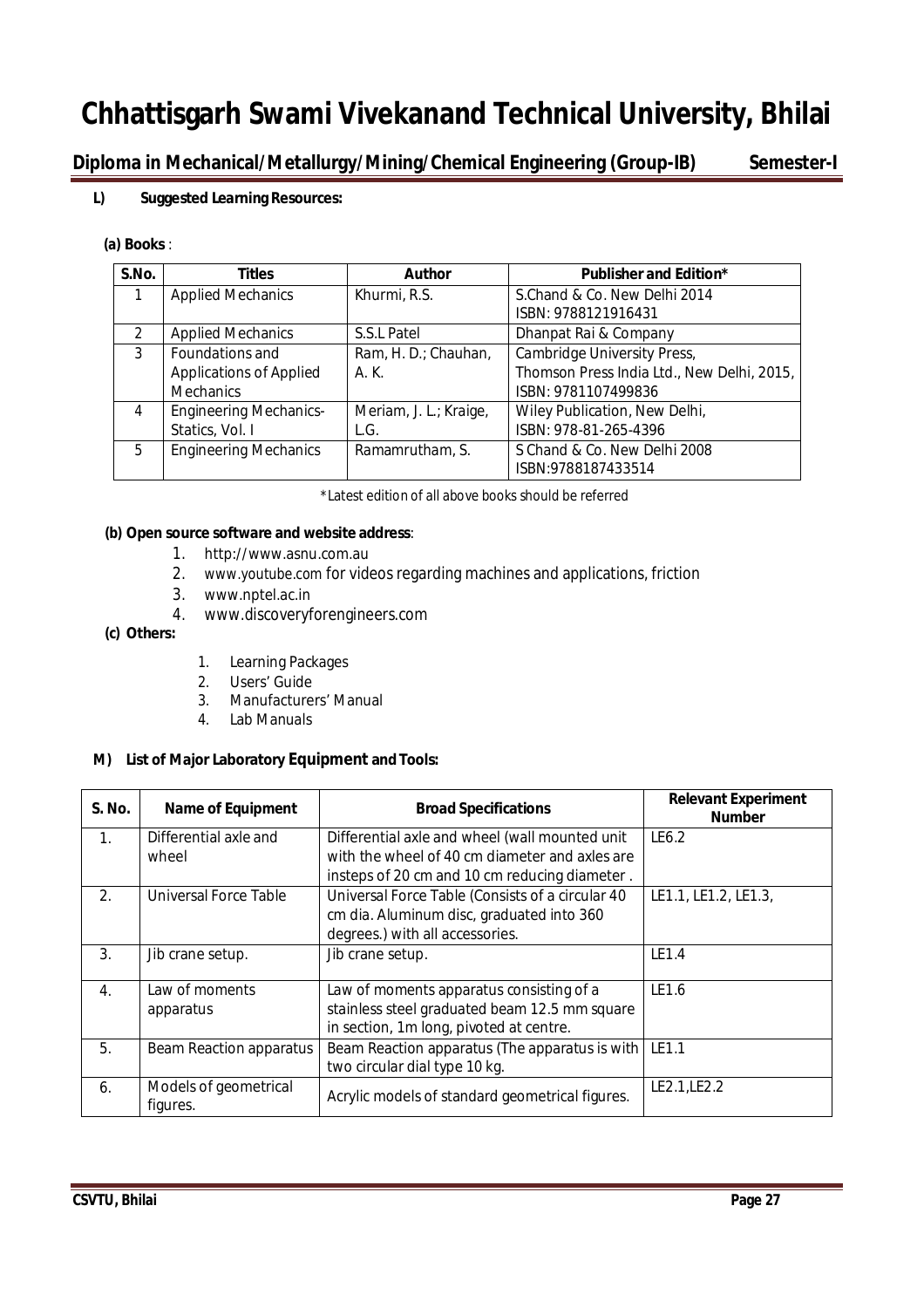**Diploma in Mechanical/Metallurgy/Mining/Chemical Engineering (Group-IB) Semester-I**

| <b>S. No.</b>  | <b>Name of Equipment</b>                                    | <b>Broad Specifications</b>                                                                                                                                                                                                                                                                         | <b>Relevant Experiment</b><br><b>Number</b> |
|----------------|-------------------------------------------------------------|-----------------------------------------------------------------------------------------------------------------------------------------------------------------------------------------------------------------------------------------------------------------------------------------------------|---------------------------------------------|
| 7 <sub>1</sub> | Latest educational<br>version of AutoCAD<br>software        | Latest educational version of AutoCAD software                                                                                                                                                                                                                                                      | LE2.1, LE2.2                                |
| 8.             | Friction apparatus                                          | Friction apparatus for motion along horizontal<br>and inclined plane (base to which a sector with<br>graduated arc and vertical scale is provided. The<br>plane may be clamped at any angle up to 45<br>degrees. pan. Two weight boxes (each of 5<br>gm, 10 gm, 2-20 gm, 2-50 gm, 2-100 gm weight), | LE 3.1, LE 3.2, LE6.3                       |
| 9.             | Dynamometer and<br>Tachometer                               | Dynamometer and Tachometer                                                                                                                                                                                                                                                                          | LE5.1, LE5.2                                |
| 10.            | Simple screw Jack                                           | Simple screw Jack (Table mounted metallic body<br>, screw with a pitch of 5 mm carrying a double<br>flanged turn table of 20 cm diameter.                                                                                                                                                           | LE6.1                                       |
| 11.            | Worm and worm wheel                                         | Worm and worm wheel (wall mounted unit with<br>threaded spindle, load drum, effort wheel; with<br>necessary slotted weights, hanger and thread)                                                                                                                                                     | LE6.4                                       |
| 12.            | Single<br>Purchase<br>Crab<br>winch                         | Single Purchase Crab winch (Table mounted<br>heavy cast iron body. The effort wheel is of C.I.<br>material of 25 cm diameter mounted on a shaft<br>of about 40mm dia. On the same shaft a geared<br>wheel of 15 cm dia.                                                                             | LE6.1 to LE6.4                              |
| 13.            | Double Purchase Crab<br>winch                               | Double Purchase Crab winch (Having assembly<br>same as above but with double set of gearing<br>arrangement.)                                                                                                                                                                                        | LE6.2                                       |
| 14.            | Differential<br>Weston's<br>pulley block                    | Weston's Differential pulley block (consisting of<br>two pulleys; one bigger and other smaller.                                                                                                                                                                                                     | LE6.2                                       |
| 15.            | <b>Differential</b><br>Weston's<br>worm geared pulley block | Weston's Differential worm geared pulley block<br>(Consists of a metallic (preferably steel) cogged<br>wheel of about 20 cm along with a protruded<br>load drum of 10 cm dia to suspend the weights<br>of 10 kg, 20 kg-2 weights and a 50 kg weights)                                               | LE6.2                                       |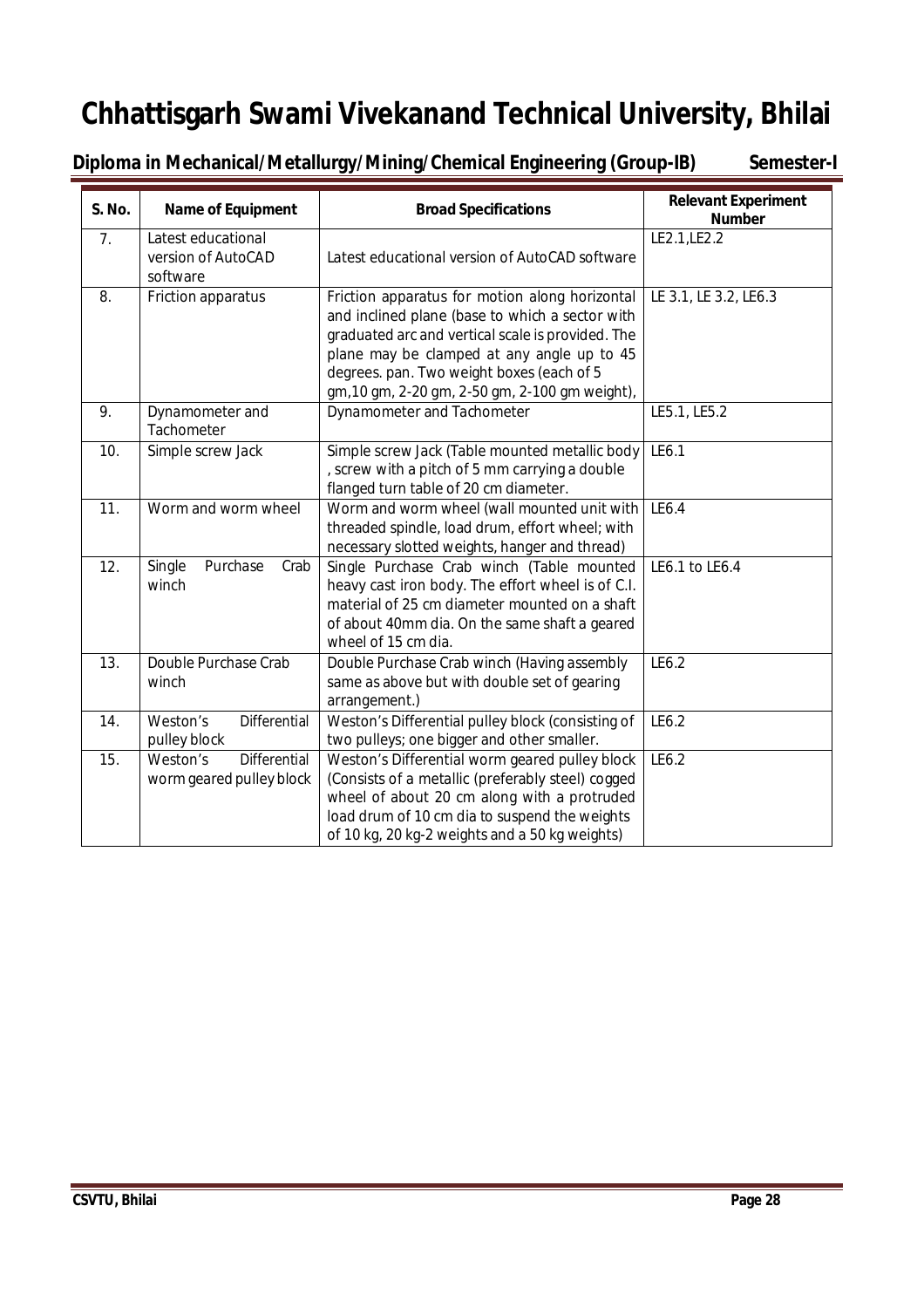## **Diploma in Mechanical/Metallurgy/Mining/Chemical Engineering (Group-IB)** Semester-I

### **N) Mapping of POs and PSOs with COs:**

|        | Course<br><b>Outcomes</b>                                                                                                              |                                   |                                        |                             |                                          | <b>Programme Outcomes</b><br>(POs)    |                                                                       |             |                                               |                 |                                | <b>Programme Specific Outcomes</b><br>(PSO <sub>S</sub> ) |                |       |
|--------|----------------------------------------------------------------------------------------------------------------------------------------|-----------------------------------|----------------------------------------|-----------------------------|------------------------------------------|---------------------------------------|-----------------------------------------------------------------------|-------------|-----------------------------------------------|-----------------|--------------------------------|-----------------------------------------------------------|----------------|-------|
|        | (COS)                                                                                                                                  | PO-1<br><b>Basic</b><br>knowledge | <b>PO-2</b><br>Discipline<br>knowledge | PO-3<br>nts and<br>practice | $PO-4$<br>Experime Engineeri<br>ng Tools | <b>PO-5</b><br><b>The</b><br>engineer | $PO-6$<br>Environment Ethics<br>and<br>and society sustainabilit<br>V | <b>PO-7</b> | PO-8<br>Individual Commun<br>and team<br>work | PO-9<br>ication | PO-10<br>Life-long<br>learning | PSO-1                                                     | <b>PSO-2</b>   | PSO-3 |
| $CO-1$ | Identify the force systems<br>for different conditions<br>using concepts of<br>mechanics.                                              | $\overline{2}$                    | 3                                      | 3                           | $\overline{2}$                           | -1                                    |                                                                       | 1           | $\overline{2}$                                | 2               | $\overline{2}$                 | $\overline{a}$                                            | $\overline{2}$ |       |
| $CO-2$ | Find the Centroid and<br>Centre of gravity of various<br>engineering components.                                                       | 3                                 | $\overline{2}$                         |                             | $\overline{2}$                           | $\mathbf{1}$                          |                                                                       | 1           | $\overline{2}$                                | $\overline{2}$  | $\overline{2}$                 | $\overline{2}$                                            | 1              |       |
| $CO-3$ | Estimate force of frictionin<br>various conditions.                                                                                    | 3                                 | $\overline{2}$                         | $\overline{2}$              | $\mathbf{1}$                             | $\mathbf{1}$                          | 1                                                                     | 1           | $\overline{2}$                                | $\overline{2}$  | $\overline{2}$                 | $\overline{\phantom{a}}$                                  | $\overline{2}$ |       |
| $CO-4$ | Estimate velocities and<br>accelerations invarious<br>linear and curvilinear<br>motions.                                               | $\overline{2}$                    | $\overline{2}$                         | $\overline{2}$              | $\mathbf{1}$                             | 1                                     |                                                                       | 1           | $\overline{2}$                                | 2               | $\overline{2}$                 | 1                                                         | $\overline{2}$ |       |
| $CO-5$ | Calculate power, torque and<br>energy associated with<br>various engineering<br>applications.                                          | $\overline{2}$                    | 3                                      | $\overline{2}$              | $\overline{2}$                           | $\mathbf{1}$                          |                                                                       | 1           | $\overline{2}$                                | 2               | 3                              | $\overline{\phantom{a}}$                                  | $\overline{2}$ |       |
| $CO-6$ | Select suitable power<br>transmission mode, simple<br>lifting machine and<br>estimate related<br>parameters for various<br>situations. | $\overline{2}$                    | 3                                      | 3                           | $\overline{2}$                           | -1                                    |                                                                       | 1           | $\overline{2}$                                | $\overline{2}$  | 3                              |                                                           | $\overline{2}$ |       |

**Legend:** 1 – Low, 2 – Medium, 3 – High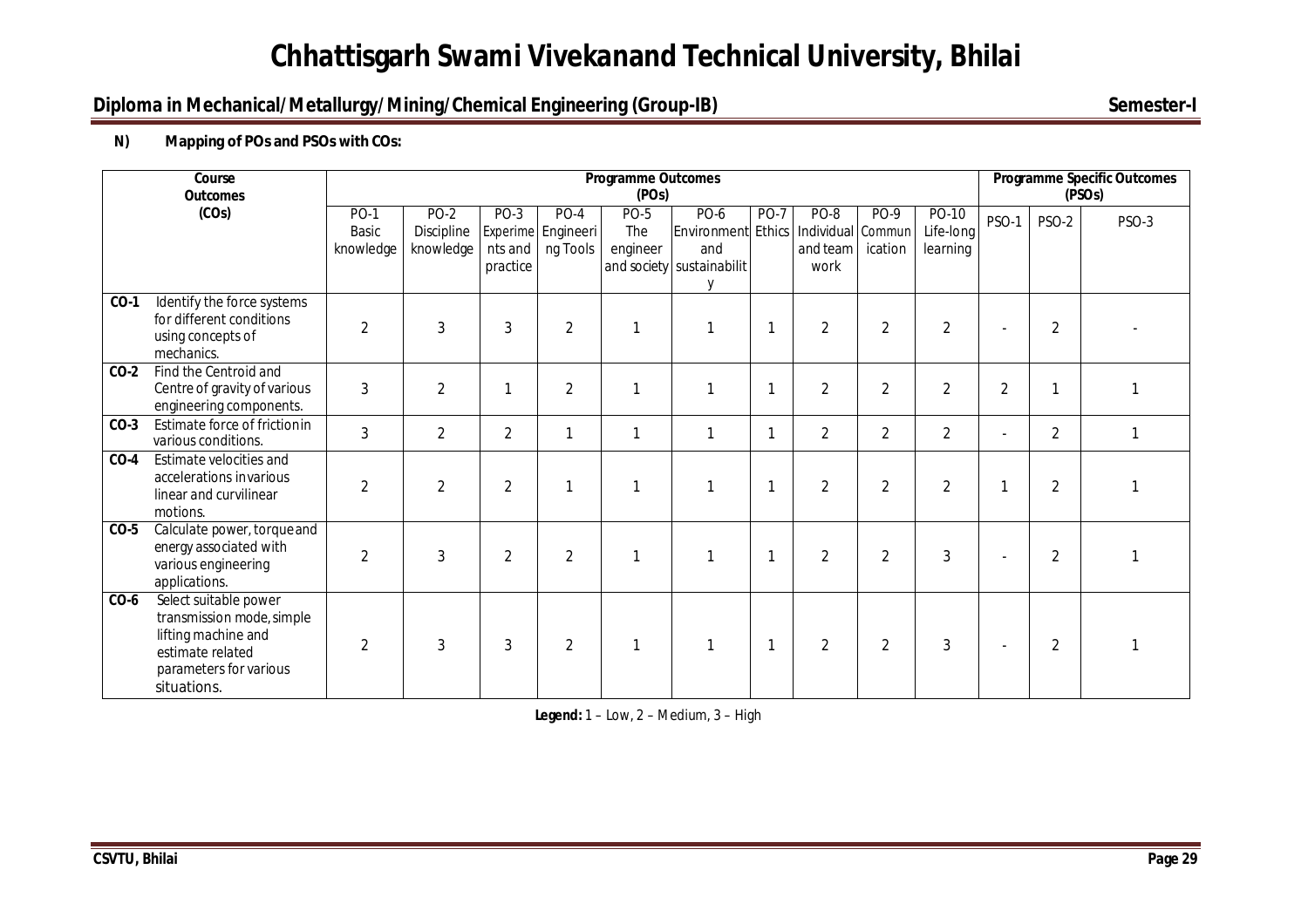## **Diploma in Mechanical/Metallurgy/Mining/Chemical Engineering (Group-IB)** Semester-I

#### **O) Course Curriculum Map:**

| POs & PSOs No.        | <b>CO<sub>s</sub></b> No. & Titles  | SOs No.           | <b>Laboratory Instruction</b><br>(P) | <b>Classroom Instruction</b><br>(L) | <b>Self Learning</b><br>(SL) |
|-----------------------|-------------------------------------|-------------------|--------------------------------------|-------------------------------------|------------------------------|
| $PO - 1, 2, 3, 4, 5,$ | CO-1 Identify the force systems for | SO1.1             | LE1.1                                | Unit-1.0 Fundamentals and           |                              |
| 6, 7, 8, 9, 10        | different conditions using          | SO1.2             | LE1.2                                | <b>Resolution of Forces</b>         |                              |
|                       | concepts of mechanics.              | SO1.3             | LE1.3                                | 1.1, 1.2, 1.3, 1.4, 1.5, 1.6, 1.7   |                              |
| $PSOs - 2$            |                                     | SO1.4             | LE1.4                                |                                     |                              |
|                       |                                     | SO1.5             | LE1.5                                |                                     |                              |
|                       |                                     |                   | LE1.6                                |                                     |                              |
| $PO - 1, 2, 3, 4, 5,$ | CO-2 Find the Centroid and Centre   | SO2.1             | LE2.1                                | Unit-2.0 Centroid and Moment        |                              |
| 6, 7, 8, 9, 10        | of gravity of various               | SO <sub>2.2</sub> | LE2.2                                | of Inertia                          |                              |
| $PSOs - 1, 2, 3$      | engineering components.             | SO2.3             |                                      | 2.1, 2.2, 2.3, 2.4, 2.5             |                              |
| $PO - 1, 2, 3, 4, 5,$ | CO-3 Estimate force of friction in  | SO3.1             | LE3.1                                | Unit-3.0 Friction                   |                              |
| 6, 7, 8, 9, 10        | various conditions.                 | SO3.2             | LE3.2                                | 3.1, 3.2, 3.3, 3.4                  |                              |
|                       |                                     | SO3.3             | LE3.3                                |                                     | As mentioned                 |
| $PSOs - 2, 3$         |                                     | SO3.3             |                                      |                                     | in relevant                  |
| $PO - 1, 2, 3, 4, 5,$ | CO-4 Estimate velocities and        | SO4.1             | LE4.1                                | Unit-4.0 Kinematics and             | pages                        |
| 6, 7, 8, 9, 10        | accelerations in various linear     | SO4.2             |                                      | Kinetics                            |                              |
| $PSOs - 1, 2, 3$      | and curvilinear motions.            |                   |                                      | 4.1, 4.2, 4.3, 4.2, 4.4, 4.5, 4.6   |                              |
| $PO - 1, 2, 3, 4, 5,$ | CO-5 Calculate power, torque and    | SO <sub>5.1</sub> | LE5.1                                | Unit-5.0 Work, Power and            |                              |
| 6, 7, 8, 9, 10        | energy associated with various      | SO <sub>5.2</sub> | LE5.2                                | Energy                              |                              |
|                       | engineering applications.           | SO <sub>5.3</sub> |                                      | 5.1, 5.2, 5.3, 5.4                  |                              |
| $PSOs - 2, 3$         |                                     | SO <sub>5.4</sub> |                                      |                                     |                              |
| $PO - 1, 2, 3, 4, 5,$ | CO-6 Select suitable power          | SO6.1             | LE6.1                                | Unit-6.0 Simple Lifting             |                              |
| 6, 7, 8, 9, 10        | transmission mode, simple           | SO6.2             | LE6.2                                | Machines and Transmission of        |                              |
|                       | lifting machine and estimate        | SO6.3             | LE6.3                                | power                               |                              |
| $PSOs - 2, 3$         | related parameters for various      |                   | LE6.4                                | 6.1, 6.2, 6.3, 6.4                  |                              |
|                       | situations.                         |                   |                                      |                                     |                              |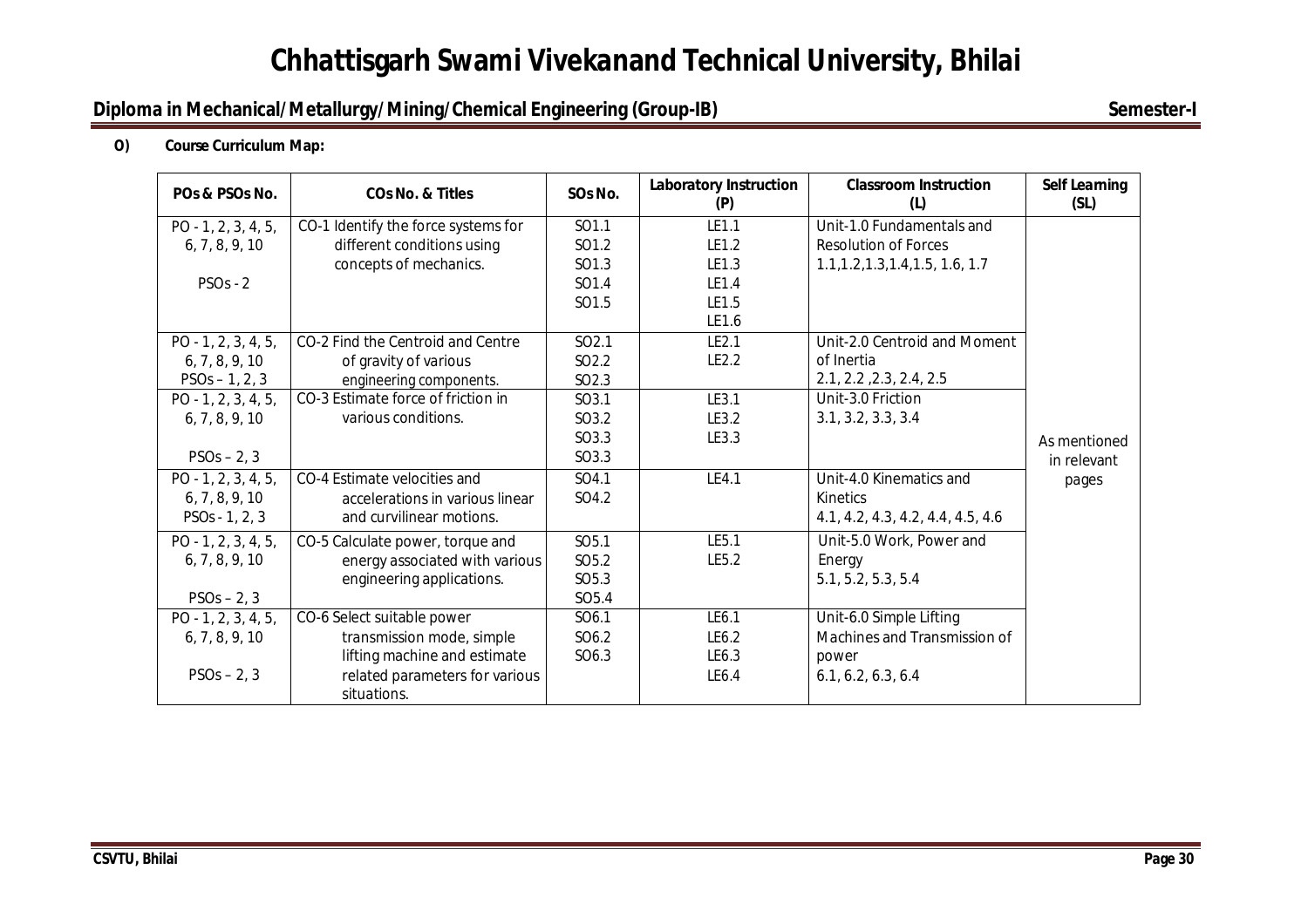**Diploma in Mechanical/Metallurgy/Mining/Chemical Engineering (Group-IB) Semester-I**

| A) | <b>Course Code</b>                         | : 2000178(011)      |
|----|--------------------------------------------|---------------------|
| B) | <b>Course Title</b>                        | : Applied Chemistry |
| C) | <b>Pre- requisite Course Codeand Title</b> | ٠                   |
| D) | <b>Rationale</b>                           |                     |

Diploma engineers have to deal with various materials. The study of concepts of chemistry and application parts from applied chemistry like atomic structures, chemical bonding, water treatment and analysis, electrochemistry and batteries, metals, alloys, insulators, fuels and combustion will help in understanding the technology courses where emphasis is laid on the applications of these concepts and principles in different technology applications. This course is designed by which fundamental information will help the technologists to apply the basic concepts and principles of chemistry to solve broad-based problems.

#### **E) Course Outcomes:**

- **CO-1 Solve various engineering problemsapplying the basicknowledge of atomic structure and chemical bonding.**
- **CO-2 Use relevantwatertreatment method to solve industrial problems.**
- **CO-3 Solve the engineering problemsusing conceptof Electrochemistry.**
- **CO-4 Solve the engineering problems by applying the knowledge of metallurgical process and MetalsAlloys.**
- **CO-5 Use relevant fuel and lubricants for industrial applications.**

#### **F) Scheme of Studies:**

| S.No | <b>Board of</b>        | Course           | Course                   |   | Scheme of Studies (Hours/Week) |                          |                                           |
|------|------------------------|------------------|--------------------------|---|--------------------------------|--------------------------|-------------------------------------------|
|      | <b>Study</b>           | Code             | <b>Title</b>             |   | D                              |                          | <b>Total</b><br>Credits(C)<br>$L+T+(P/2)$ |
|      | <b>Applied Science</b> | 2000178<br>(011) | <b>Applied Chemistry</b> | 2 |                                |                          | 3                                         |
| 2    | <b>Applied Science</b> | 2000191<br>(011) | Applied Chemistry (Lab)  |   | 2                              | $\overline{\phantom{a}}$ |                                           |

**Legend:** L: Classroom Instruction (Includes different instructional strategies i.e. Lecture and others), P: Laboratory Instruction (Includes Practical performances in laboratory workshop, field or other locations using different instructional strategies),T- Tutorial includes Sessional Work(SW) (assignment, seminar, mini project etc.) and Self Learning(SL), C:Credits

**Note:** SW and SL has to be planned and performed under the continuous guidance and feedback of teacher to ensure outcome of Learning

| S.No | <b>Board of</b><br><b>Study</b> | Course<br>Code   | <b>Course</b><br><b>Title</b>     | <b>Scheme of Examination</b><br><b>Theory</b> |           |                  |            |    |              |
|------|---------------------------------|------------------|-----------------------------------|-----------------------------------------------|-----------|------------------|------------|----|--------------|
|      |                                 |                  |                                   |                                               |           | <b>Practical</b> |            |    | <b>Total</b> |
|      |                                 |                  |                                   | <b>ESE</b>                                    | <b>CT</b> | ΤA               | <b>ESE</b> | ΤA | <b>Marks</b> |
|      | <b>Applied Science</b>          | 2000178<br>(011) | <b>Applied Chemistry</b>          | 70                                            | 20        | 30               |            |    | 120          |
|      | <b>Applied Science</b>          | 2000191<br>(011) | <b>Applied Chemistry</b><br>(Lab) |                                               |           |                  | 30         | 50 | 80           |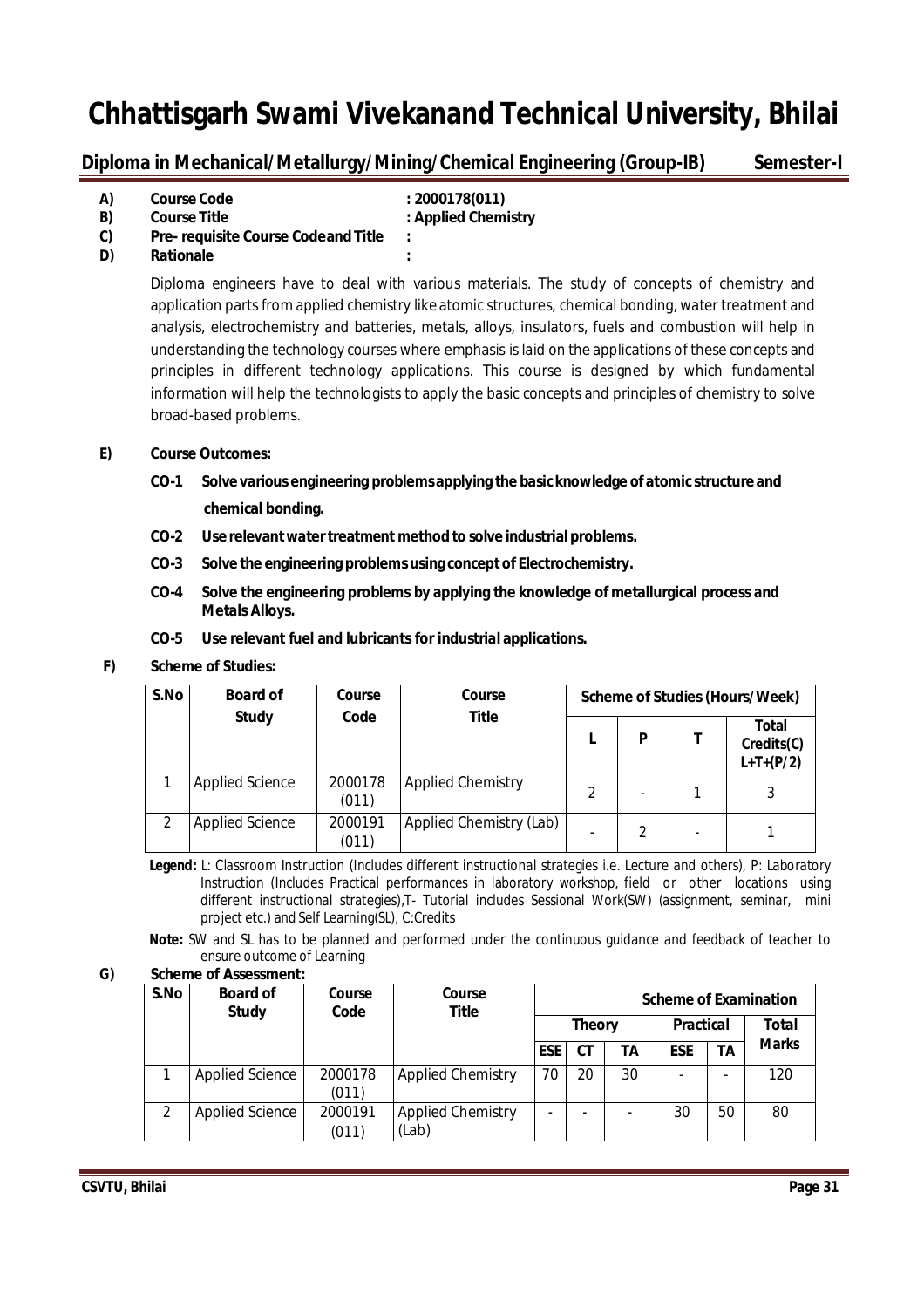## **Diploma in Mechanical/Metallurgy/Mining/Chemical Engineering (Group-IB) Semester-I**

**Note:** i. Separate passing is must for TA component of Progressive assessment, both for theory and practical. ii. Separate passing is must for End Semester Exam (Theory) and End Semester Exam (Practical).

#### **H) Course-Curriculum Detailing:**

This course curriculum detailing depicts learning outcomes at course level and session level and their attainment by the students through Classroom Instruction (L), Laboratory Instruction (P), T- Tutorial Includes Sessional Work (SW) and Self Learning (SL). Students are expected to demonstrate the attainment of Session Outcomes(SOs) and finally Course Outcomes(COs) upon the completion of course.

**bonding.** (Approx. Hrs:L+P+T=14)

#### **CO-1 Solve various engineering problems applying the basic knowledge ofatomic structure and chemical**

| <b>Session Outcomes (SOs)</b>                                                                                                                                                                                                                                                                                                                               | Laboratory      | <b>Class room Instruction</b>                                                                                                                                                                                                                                                                                                                                                                                                                                                                                                                                                                                                                                                                           | <b>Self Learning</b>                                                        |
|-------------------------------------------------------------------------------------------------------------------------------------------------------------------------------------------------------------------------------------------------------------------------------------------------------------------------------------------------------------|-----------------|---------------------------------------------------------------------------------------------------------------------------------------------------------------------------------------------------------------------------------------------------------------------------------------------------------------------------------------------------------------------------------------------------------------------------------------------------------------------------------------------------------------------------------------------------------------------------------------------------------------------------------------------------------------------------------------------------------|-----------------------------------------------------------------------------|
| SO1.1 Determine the<br>electronic structure<br>of the given atom<br>for the material<br>used in industry.<br>SO1.2 Calculate the<br>quantum numbers<br>for various energy<br>levels of industrially<br>applicable metals.<br>SO1.3 Use theory of<br>chemical bonding<br>for identification of<br>differentproperties<br>material used in<br>the industries. | Instruction (P) | (L)<br><b>Unit-1.0 Atomic Structure and Chemical</b><br><b>Bonding</b><br>1.1 Atomic Structure<br>1.1.1 Electronic structure of atoms,<br>1.1.2 Discovery of electrons, protons<br>and neutrons.<br>1.1.3 Rutherford model and Bohr's -<br>Burry scheme of distributions of<br>electrons.<br>1.1.4 Heisenber's uncertainty<br>principle,<br>1.1.5 Quantum numbers, sub energy<br>level<br>1.1.6 Distribution of electrons in sub-<br>shells and concept of Electronic<br>configuration of atoms,<br>1.1.7 Auffbaus's rule,<br>1.1.8 Pauli's exclusion principle.<br>1.1.9 Hund's rule of maximum<br>multiplicity.<br>1.2 Chemical Bonding<br>1.2.1 Theory of Chemical Bonding,<br>1.2.2 Types of Bonds, | (SL)<br>$\bullet$<br>Discovery of<br>electrons,<br>protons and<br>neutrons. |
|                                                                                                                                                                                                                                                                                                                                                             |                 | a. Ionic or electrovalent bonds,<br>b. Covalent bond,<br>c. coordination bond,<br>d. Hydrogen bonding.                                                                                                                                                                                                                                                                                                                                                                                                                                                                                                                                                                                                  |                                                                             |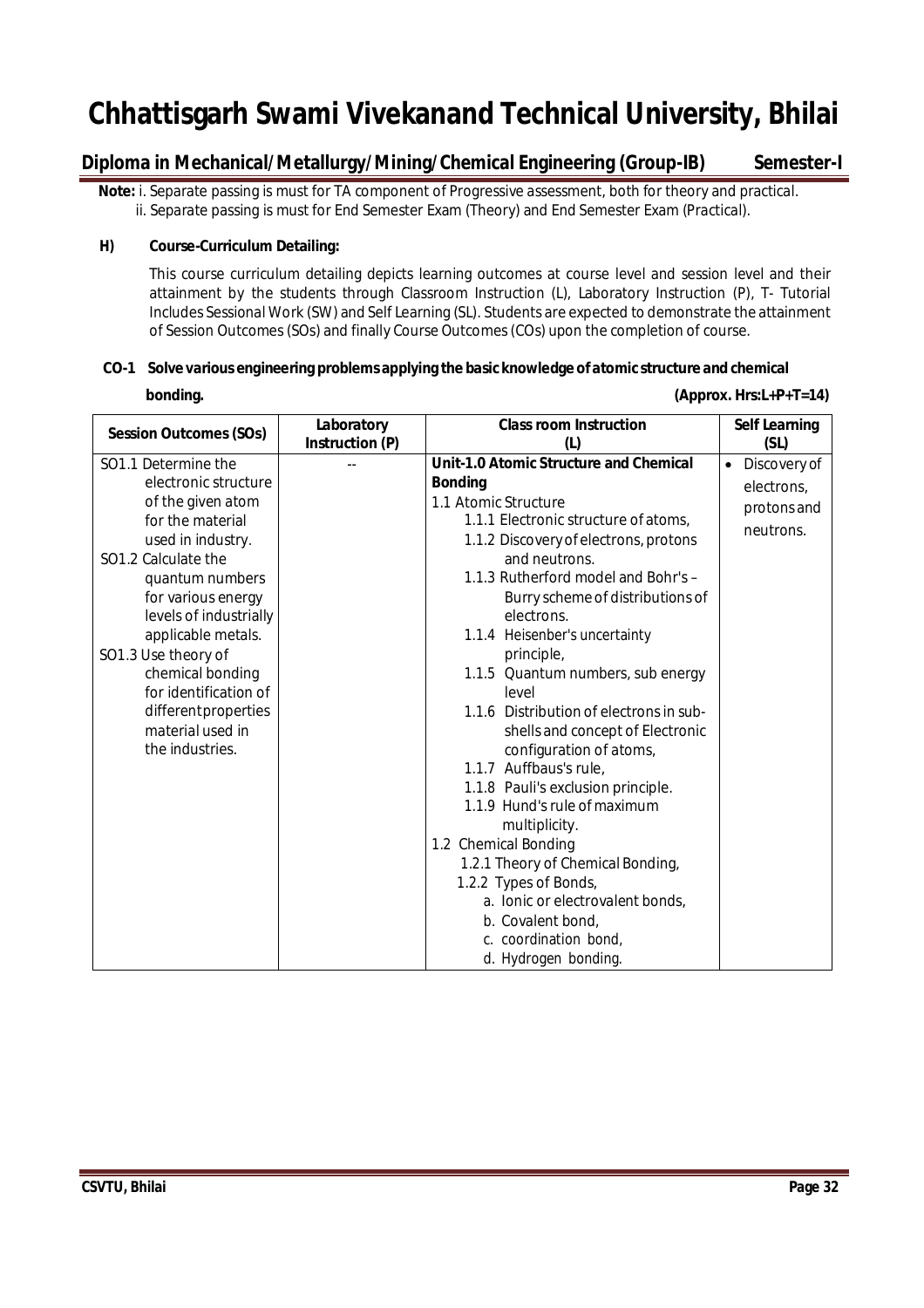**Diploma in Mechanical/Metallurgy/Mining/Chemical Engineering (Group-IB) Semester-I**

#### **SW-1 Suggested Sessional Work (SW):**

#### **a. Assignments:**

i. Write electronic structure of the given atoms.

#### **b. Mini Project:**

- i. Prepare Rutherford model and Bohr's Burrymodels.
- ii. Create element cards with different elements showing covalent and ionicbonds.

#### **c. Other Activities (Specify):**

i. Seminar on Quantum numbers.

#### **CO-2 Use relevant water treatment method to solve industrial problems.**

#### **(Approx. Hrs:L+P+T=18)**

| <b>Session Outcomes</b>   | Laboratory Instruction (P)    | <b>Class room Instruction (L)</b> | <b>Self Learning</b>  |
|---------------------------|-------------------------------|-----------------------------------|-----------------------|
| (SOs)                     |                               |                                   | (SL)                  |
| SO2.1 Perform             | LE2.1 Determine total         | Unit-2.0 (A) Water Treatment      | Hardness<br>$\bullet$ |
| water                     | hardness, temporary           | 2.1 Hardness                      | Types of              |
| softening for             | hardness and                  | 2.1.1 Types of Hardness           | Hardness              |
| the industrial            | permanent hardness of         | 2.1.2 Determination of hardness   |                       |
| hard water.               | water sample by EDTA          | using EDTA method                 |                       |
| SO <sub>2.2</sub> Use the | method.                       | 2.2 Hard water                    |                       |
| relevant                  | LE2.2 Determine the           | 2.3 Boiler Problems               |                       |
| water                     | alkalinity of given           | 2.3.1 Boiler corrosion            |                       |
| treatment                 | water sample.                 | 2.3.2 caustic embrittlement       |                       |
| method for                | LE2.3 Determine the turbidity | 2.3.3 priming and foaming,        |                       |
| municipal                 | in given water sample         | 2.3.4 scales and sludges          |                       |
| water.                    | by Nephelometric              | 2.4 Water softening:              |                       |
| SO2.3 Differentiate       | method.                       | lime sodaprocess<br>2.4.1         |                       |
| Natural and               | LE2.4 Determine the total     | a. Hot lime soda                  |                       |
| Synthetic                 | dissolved and                 | process                           |                       |
| Rubbers.                  | suspended solids in           | b. Cold lime soda                 |                       |
|                           | given water sample.           | process,                          |                       |
|                           | LE2.5 Determine the           | Zeolite process,<br>2.4.2         |                       |
|                           | biological oxygen             | 2.4.3<br>lionexchange             |                       |
|                           | demand in the given           | process                           |                       |
|                           | water sample.                 | a. Cation exchange                |                       |
|                           |                               | b. Anion exchange                 |                       |
|                           |                               | 2.5 Municipal Water               |                       |
|                           |                               | Treatment,                        |                       |
|                           |                               | 2.5.1 Sedimentation               |                       |
|                           |                               | 2.5.2 Coagulation                 |                       |
|                           |                               | 2.5.3 Filtration                  |                       |
|                           |                               | 2.5.4 Sterilization               |                       |
|                           |                               | 2.6 BOD & COD                     |                       |
|                           |                               |                                   |                       |
|                           |                               |                                   |                       |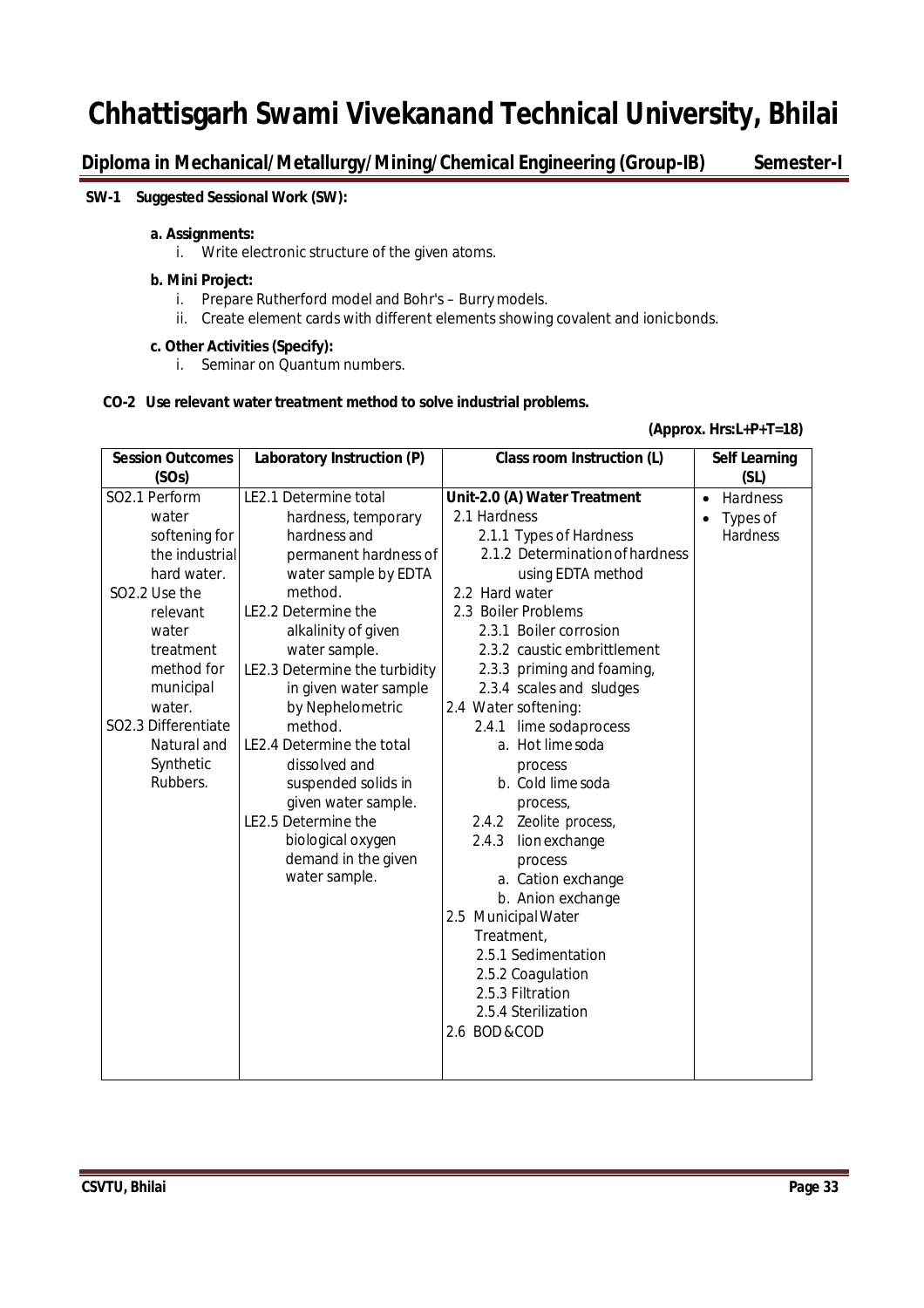**Diploma in Mechanical/Metallurgy/Mining/Chemical Engineering (Group-IB) Semester-I**

| <b>Session Outcomes</b><br>(SOs) | Laboratory Instruction (P) | Class room Instruction (L)    | <b>Self Learning</b><br>(SL) |
|----------------------------------|----------------------------|-------------------------------|------------------------------|
|                                  |                            | Unit-2.0 (B) Polymer          |                              |
|                                  |                            | 2.1 Classification of polymer |                              |
|                                  |                            | 2.1.1 Types of                |                              |
|                                  |                            | rubber                        |                              |
|                                  |                            | 2.1.2 Natural and, synthetic, |                              |
|                                  |                            | 2.1.3 Processing of           |                              |
|                                  |                            | natural rubber.               |                              |
|                                  |                            | Syntheticrubber               |                              |
|                                  |                            | 2.1.4 Properties and          |                              |
|                                  |                            | applications of Buna-         |                              |
|                                  |                            | N, Thiokol, Neoprene.         |                              |

#### **SW-2 Suggested Sessional Work (SW) :**

#### **a. Assignments:**

i. Prepare model to find the soap foaming capacity of bore water on addition ofsoda ash.

#### **b. Mini Project:**

- i. Collect water samples from different water sources and find the characteristics like acidity, conductivity, dissolved solids, suspended particles.
- ii. Collect 3 to 5 water samples to find the dosage of bleaching powder required for its sterilization.

- i. Seminar on impurities in municipal water Conduct a seminar on "".
- ii. Visit the municipal water treatment plant.
- iii. Visit the DM water plant.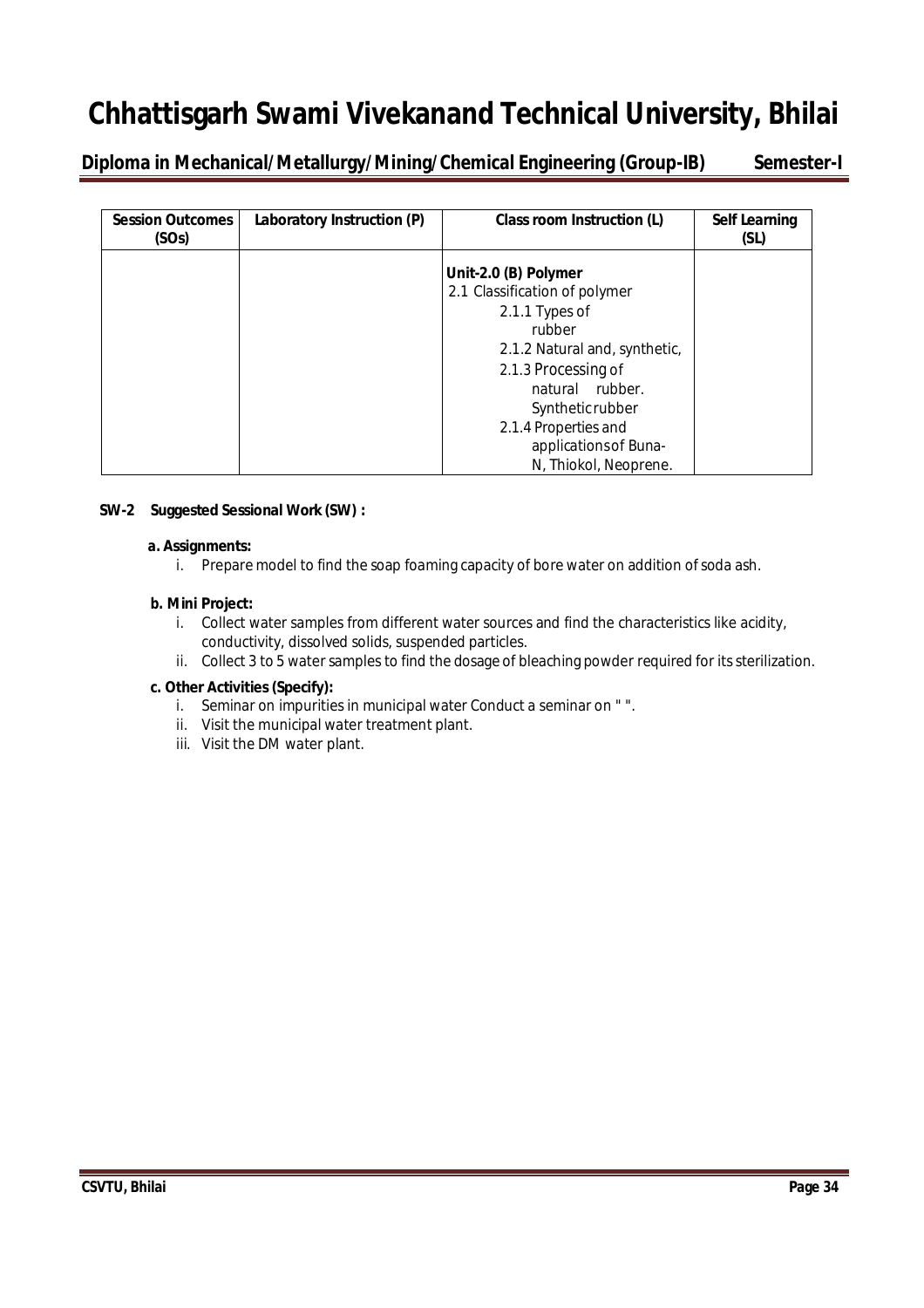**Diploma in Mechanical/Metallurgy/Mining/Chemical Engineering (Group-IB) Semester-I**

#### **CO-3 Solve the engineering problems using concept of Electrochemistry.**

#### **(Approx. Hrs:L+P+T=18)**

| <b>Session Outcomes</b>                                                                                                                                                                                                                                                                                 | <b>Laboratory Instruction</b>                                                                                                                                                                                                                                                                                                                                                                | <b>Class room Instruction</b>                                                                                                                                                                                                                                                                                                                                                                                                                                                                                                                                               | <b>Self Learning</b>                                                                                                                 |
|---------------------------------------------------------------------------------------------------------------------------------------------------------------------------------------------------------------------------------------------------------------------------------------------------------|----------------------------------------------------------------------------------------------------------------------------------------------------------------------------------------------------------------------------------------------------------------------------------------------------------------------------------------------------------------------------------------------|-----------------------------------------------------------------------------------------------------------------------------------------------------------------------------------------------------------------------------------------------------------------------------------------------------------------------------------------------------------------------------------------------------------------------------------------------------------------------------------------------------------------------------------------------------------------------------|--------------------------------------------------------------------------------------------------------------------------------------|
| (SOs)<br>SO3.1 Describe the<br>factors<br>affecting of<br>Conductance.<br>SO3.2 Explain<br>Electrical<br>conductance in<br>metals and<br>Electrolytes<br>SO3.3 Describe the<br>different types<br>of Electrodes &<br>Batteries.<br>SO3.4 Define<br>Electrical<br>Insulator and<br>its<br>classification | (P)<br>LE3.1 Determine the<br>conductance of<br>the given solution<br>by<br>conductometric<br>titration.<br>LE3.2 Determine the<br>variation of<br>conductance with<br>temperature for<br>the given<br>Electrolytes.<br>LE3.3 Determine the<br>conductivity of<br>given water<br>sample.<br>LE3.4 Determine the pH<br>for given solution<br>using glass<br>electrode.<br>LE3.5 Determine the | (L)<br>Unit-3.0 (A) Electrochemistry and<br><b>Batteries</b><br>3.1 Conductance:<br>3.1.1 Nature of solute,<br>3.1.2 Nature of solvent,<br>3.1.3 Temperature,<br>3.1.4 Concentration or<br>dilution.<br>3.2 Electrical conductance in<br>metals and electrolytes,<br>3.2.1 specific conductance,<br>3.2.2 equivalent conductance,<br>3.2.3 cell constant.<br>3.3 Electrodes:<br>Hydrogen electrode,<br>3.3.1<br>calomel electrode<br>3.3.2<br>3.3.3 glass electrode<br>3.4 Conductometric Titration<br>3.5<br><b>Batteries</b><br>3.5.1 Type of<br>batters with<br>examples | (SL)<br>Conductance:<br>• Nature of solute,<br>Nature of<br>$\bullet$<br>solvent,<br>• Temperature,<br>Concentration<br>or dilution. |
|                                                                                                                                                                                                                                                                                                         |                                                                                                                                                                                                                                                                                                                                                                                              |                                                                                                                                                                                                                                                                                                                                                                                                                                                                                                                                                                             |                                                                                                                                      |
|                                                                                                                                                                                                                                                                                                         | voltage generated<br>from chemical<br>reaction using                                                                                                                                                                                                                                                                                                                                         | 3.5.2 Primary battery<br>3.5.3 Secondary battery<br>Unit-3.0 (B) Electrical Insulator                                                                                                                                                                                                                                                                                                                                                                                                                                                                                       |                                                                                                                                      |
|                                                                                                                                                                                                                                                                                                         | Daniel Cell.                                                                                                                                                                                                                                                                                                                                                                                 | and thermocouple alloy<br>3.1 Electrical insulators:<br>3.1.1<br>Classification and<br>example<br>Thermocouple alloy:<br>3.2<br>Composition and characteristics<br>3.2.1 platinum /rhodium,<br>3.2.2 tungsten/ rhenium,                                                                                                                                                                                                                                                                                                                                                     |                                                                                                                                      |

#### **SW-3 Suggested Sessional Work (SW) :**

#### **a. Assignments:**

- i. Prepare the chart displaying working process of lithium ion and Ni & Cd batteries.
- ii. Prepare the model, expressing the working process of fuel cell.
- iii. Prepare chart showing properties of Thermocouple alloy.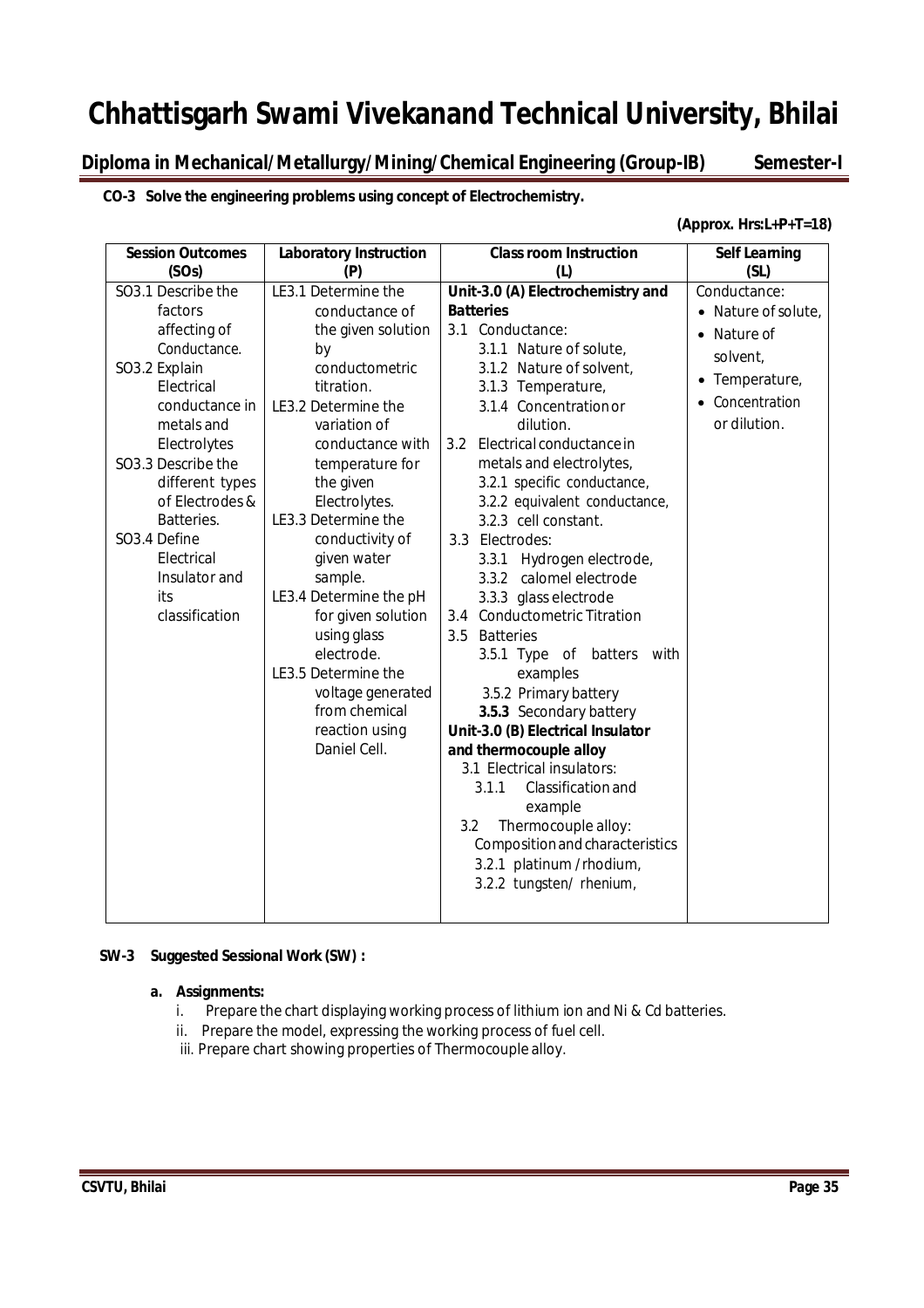## **Diploma in Mechanical/Metallurgy/Mining/Chemical Engineering (Group-IB) Semester-I**

#### **b. Mini Project:**

- i. Collect the samples of different types of electrodes used in various batteries and prepare a report on their conductance.
- ii. Prepare the working model of Daniel cell and calculate the current flow by Daniel cell.
- iii. Collect the sample of alloying elements like Pt, Ni, W, Fe and prepare a report of their effectson the properties of thermocouple Alloy.

#### **c. Other Activities (Specify):**

- i. Organize quiz on Electric Conductivity.
- ii. Organize quiz on metal insulators.

#### **CO-4 Solve the engineering problems by applying the knowledge of metallurgical process and Metals Alloys.**

| <b>Session Outcomes</b>                                                                                                                                                                                                               | <b>Laboratory Instruction</b>                                                                                                                                                                                                                                                      | <b>Class room Instruction (L)</b>                                                                                                                                                                                                                                                                                                                                                                                                                                                                                                                                                                                              | <b>Self Learning</b>                                                                                     |
|---------------------------------------------------------------------------------------------------------------------------------------------------------------------------------------------------------------------------------------|------------------------------------------------------------------------------------------------------------------------------------------------------------------------------------------------------------------------------------------------------------------------------------|--------------------------------------------------------------------------------------------------------------------------------------------------------------------------------------------------------------------------------------------------------------------------------------------------------------------------------------------------------------------------------------------------------------------------------------------------------------------------------------------------------------------------------------------------------------------------------------------------------------------------------|----------------------------------------------------------------------------------------------------------|
| (SOs)                                                                                                                                                                                                                                 | (P)                                                                                                                                                                                                                                                                                |                                                                                                                                                                                                                                                                                                                                                                                                                                                                                                                                                                                                                                | (SL)                                                                                                     |
| SO4.1 Extract the ore<br>from chemical<br>reaction for<br>industrial<br>application<br>SO4.2 Preparethe<br>metal alloyfor<br>industrial<br>application.<br>SO4.3 Use the<br>Refractory<br>material for<br>industrial<br>applications. | LE4.1 Determine the<br>percentage of<br>copper in given<br>copper ore.<br>LE4.2 Standardization of<br>KMnO <sub>4</sub> solution<br>using standard<br>oxalic acid and<br>Determine the<br>percentage of iron<br>present in given<br>Hematite ore by<br>KMnO <sub>4</sub> solution. | Unit- 4.0 (A) Metallurgy<br>4.1 Metallurgy:<br>4.1.1 Mineral,<br>4.1.2 Ore,<br>4.1.3 Gangue,<br>4.1.4 Flux,<br>4.1.5 Slag.<br>4.2 Metallurgical process of iron and<br>copper<br>Unit- 4.0 (B) Metal Alloys<br>4.1 Properties of metals like copper,<br>aluminum, tungsten, platinum<br>nickel.<br>4.2 Ferrous alloys:<br>4.2.1 Low carbon<br>4.2.2 Medium carbon<br>4.2.3 High carbon steels.<br>4.3 Non-ferrous alloy:<br>4.3.1 Brass,<br>4.3.2 Bronze,<br>4.3.3 Duralumin,<br>4.3.4 Tinman Solder<br>4.3.5 Woods metal<br>Unit-4.0 (C) Cement:<br>4.1 Portland cement,<br>4.1.1 Constituent<br>4.1.2 Setting and Hardening. | Properties<br>$\bullet$<br>of metals<br>like<br>copper,<br>aluminum,<br>tungsten,<br>platinum<br>nickel. |

#### **(Approx. Hrs:L+P+T=14)**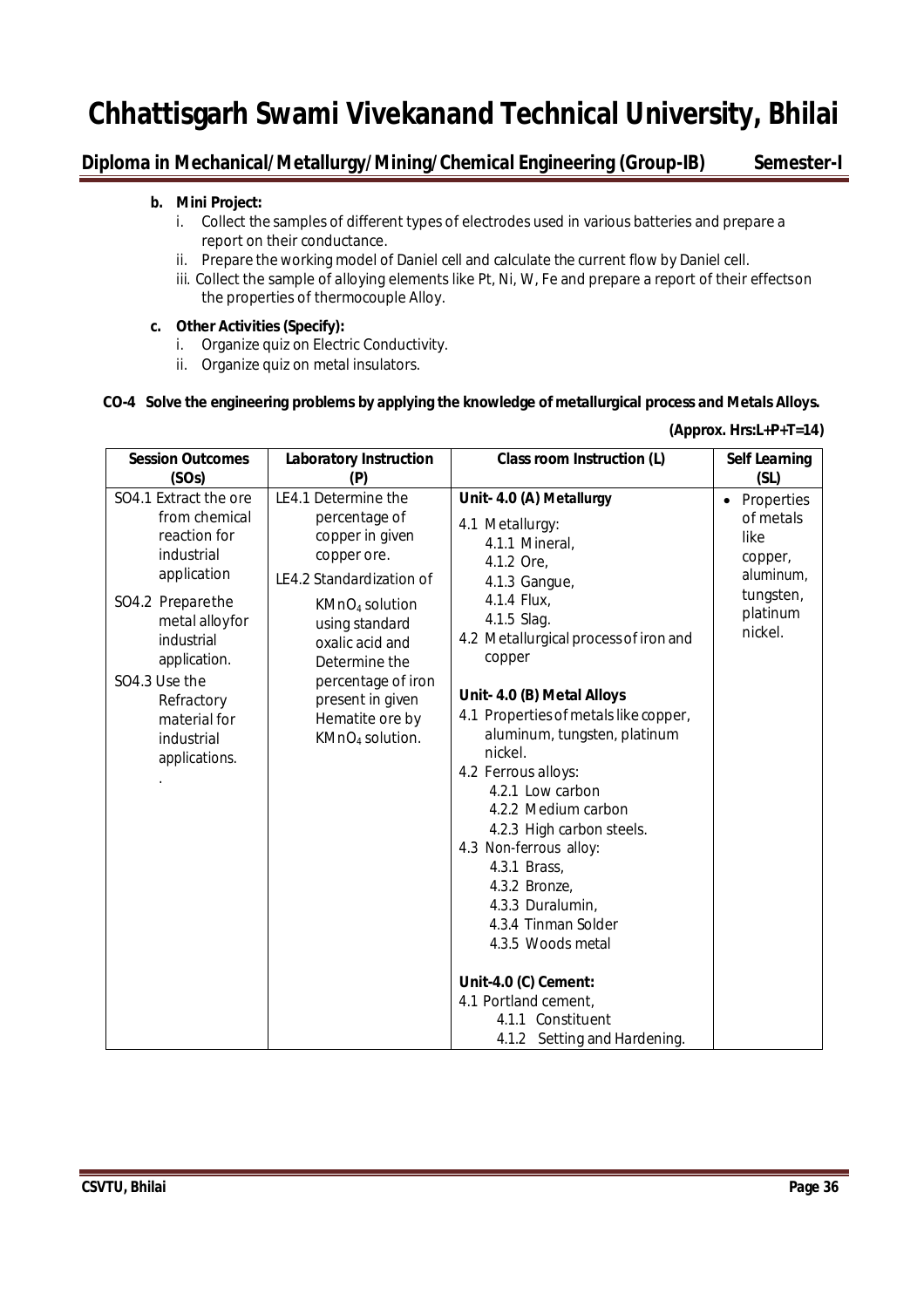## **Diploma in Mechanical/Metallurgy/Mining/Chemical Engineering (Group-IB) Semester-I**

### **SW-4 Suggested Sessional Work (SW) :**

#### **a. Assignments:**

- i. Prepare chart showing properties of refractory materials.
- ii. Prepare chart showing different industrial application of metal and relate it with required property or properties using internet.
- iii. Prepare chart of showing percentage composition, properties and industrial applications of different types of steel based on above alloying elements usinginternet.

### **b. Mini Project:**

- **i.** Collect different samples of cement and find their initial and final setting time**.**
- ii. Find the effect of alloying elements like Mn, Cr, Ni, W, V, Co on properties ofsteel.

#### **c. Other Activities (Specify):**

- i. Organize quiz on metal properties, Alloy and ores.
- ii. Visit Metal industries to learn metallurgy process.

### **CO- 5 Use relevant fuel and lubricants for industrial applications.**

#### **(Approx. Hrs:L+P+T=16)**

| <b>Session Outcomes</b>           | Laboratory Instruction (P)                       | Class room Instruction (L)            | <b>Self Learning</b>           |
|-----------------------------------|--------------------------------------------------|---------------------------------------|--------------------------------|
| (SOs)                             |                                                  |                                       | (SL)                           |
| SO5.1 Select the                  | LE5.1 Determine the                              | Unit-5.0 (A) Fuel and                 | Classification of<br>$\bullet$ |
| relevant fuel for                 | moisture content, ash                            | <b>Combustion</b>                     | fuel.                          |
| industrial                        | and volatile matter in                           | 5.1 Fuel: Calorific value and         | Solid fuel<br>$\bullet$        |
| applications.                     | given coal sample                                | ignition temperature,                 | classification.                |
| SO5.2 Test the quality            | using proximate                                  | classification.                       | Octanenumber<br>$\bullet$      |
| of coal for                       | analysis.                                        | 5.2 Solid fuels: Coal,                | and Cetane                     |
| industrial uses.                  | LE5.2 Determine the                              | Classification and                    | number.                        |
| SO5.3 Perform                     | calorific value of the                           | composition,                          |                                |
| fractional                        | given solid fuelusing                            | 5.2.1 Proximate                       |                                |
| distillation                      | Bomb calorimeter.                                | analysis,                             |                                |
| process for                       | LE5.3 Determine the effect                       | 5.2.2 Ultimate analysis,              |                                |
| refining of                       | of temperature on                                | <b>Bomb</b><br>5.2.3                  |                                |
| petroleum in                      | viscosity for given                              | calorimeter.                          |                                |
| industries.                       | lubricating oil using                            | 5.2 4 Carbonization of coke           |                                |
| SO <sub>5</sub> .4 Test the       | Redwood viscometer                               | by Otto Hofmann's                     |                                |
| properties of the                 | -1<br>LE5.4 Determine the flash                  | oven.                                 |                                |
| given lubricant<br>for industrial |                                                  | 5.3 Liquid fuels:<br>5.3.1 Fractional |                                |
| applications.                     | and fire point of given<br>lubricating oil using | distillation of                       |                                |
| SO5.5 Identify the                | Cleavland open cup                               | crude petroleum,                      |                                |
| different                         | apparatus.                                       | Boiling range,<br>5.3.2               |                                |
| ingredients of                    | LE5.5 Determine the                              | 5.3.3 Composition and                 |                                |
| paints and                        | cloud and pore point                             | properties.                           |                                |
| varnish for                       | of the given lubricant.                          | 5.3.4 Knocking,                       |                                |
| engineering                       | LE5.6 Separate the various                       | 5.3.5 Cracking,                       |                                |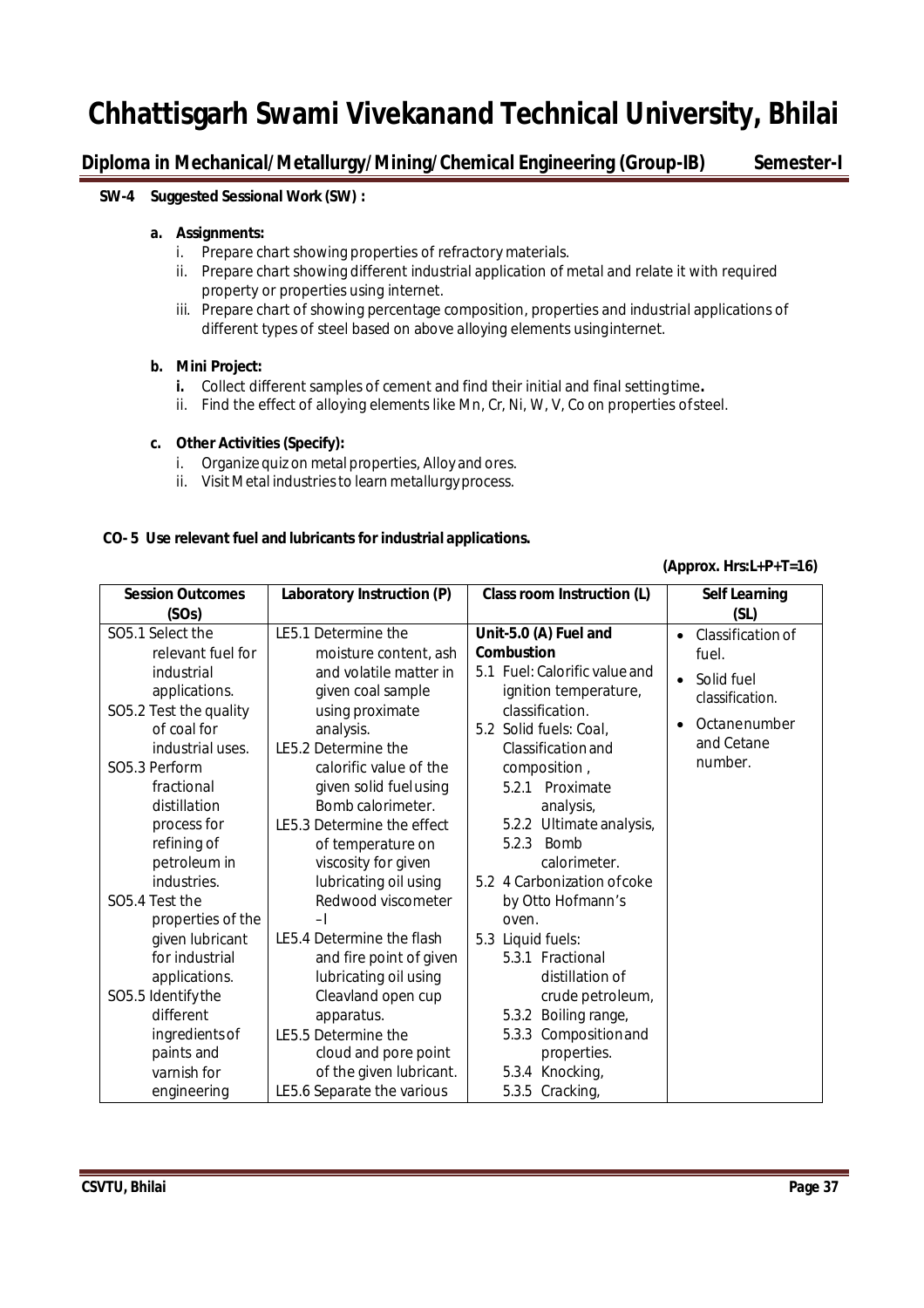**Diploma in Mechanical/Metallurgy/Mining/Chemical Engineering (Group-IB) Semester-I**

| <b>Session Outcomes</b><br>(SOs) | Laboratory Instruction (P)                                                         | <b>Class room Instruction (L)</b>                                                                                                                         | <b>Self Learning</b><br>(SL) |
|----------------------------------|------------------------------------------------------------------------------------|-----------------------------------------------------------------------------------------------------------------------------------------------------------|------------------------------|
| applications.                    | fractions of the given<br>sample of petroleum<br>using fractional<br>distillation. | 5.3.6 Octane number<br>and Cetane<br>number.<br>5.4 Gaseous fuels:<br>5.4.1 Biogas, LPG, and<br>CNG.<br>5.4.2 Combustion<br>equation of<br>gaseous fuels, |                              |
|                                  |                                                                                    | Unit 5.0 (B) Lubricants,<br><b>Paints and Varnishes</b>                                                                                                   |                              |
|                                  |                                                                                    | 5.1 Lubricant-<br>5.1.1 Types,<br>a. Liquid                                                                                                               |                              |
|                                  |                                                                                    | b. Solid<br>c. Semisolid                                                                                                                                  |                              |
|                                  |                                                                                    | 5.1.2 Theory of<br>lubrication,<br>5.1.3 Properties of a                                                                                                  |                              |
|                                  |                                                                                    | good lubricants<br>5.1.4 Flash and Fire                                                                                                                   |                              |
|                                  |                                                                                    | point,<br>5.1.5 Pour paint and<br>cloud point.                                                                                                            |                              |
|                                  |                                                                                    | 5.1.6 Specification<br>number and                                                                                                                         |                              |
|                                  |                                                                                    | viscosity,<br>Paints and Varnish<br>5.2<br>5.2.1 Constituents,                                                                                            |                              |
|                                  |                                                                                    | 5.2.2 Properties and<br>uses.                                                                                                                             |                              |

## **SW-5 Suggested Sessional Work (SW) :**

### **a. Assignments:**

- i. Prepare chart showing different types of liquid fuels their calorific values anduses.
- ii. Prepare a chart differentiating proximate and ultimate analysis of Coal.
- iii. Prepare the comparative chart of commercially available lubricants on the basis of mechanism of lubrication.
- iv. Prepare the chart displaying applications of different paints andVarnish.

## **b. Mini Project:**

- i. Prepare a report on effect of LPG and CNG on environment
- ii. Collect the sample of various lubricants and prepare the report about properties and uses.

## **c. OtherActivities(Specify):**

- i. Seminar on combustion of gaseous fuel.
- ii. Visit the paint industry.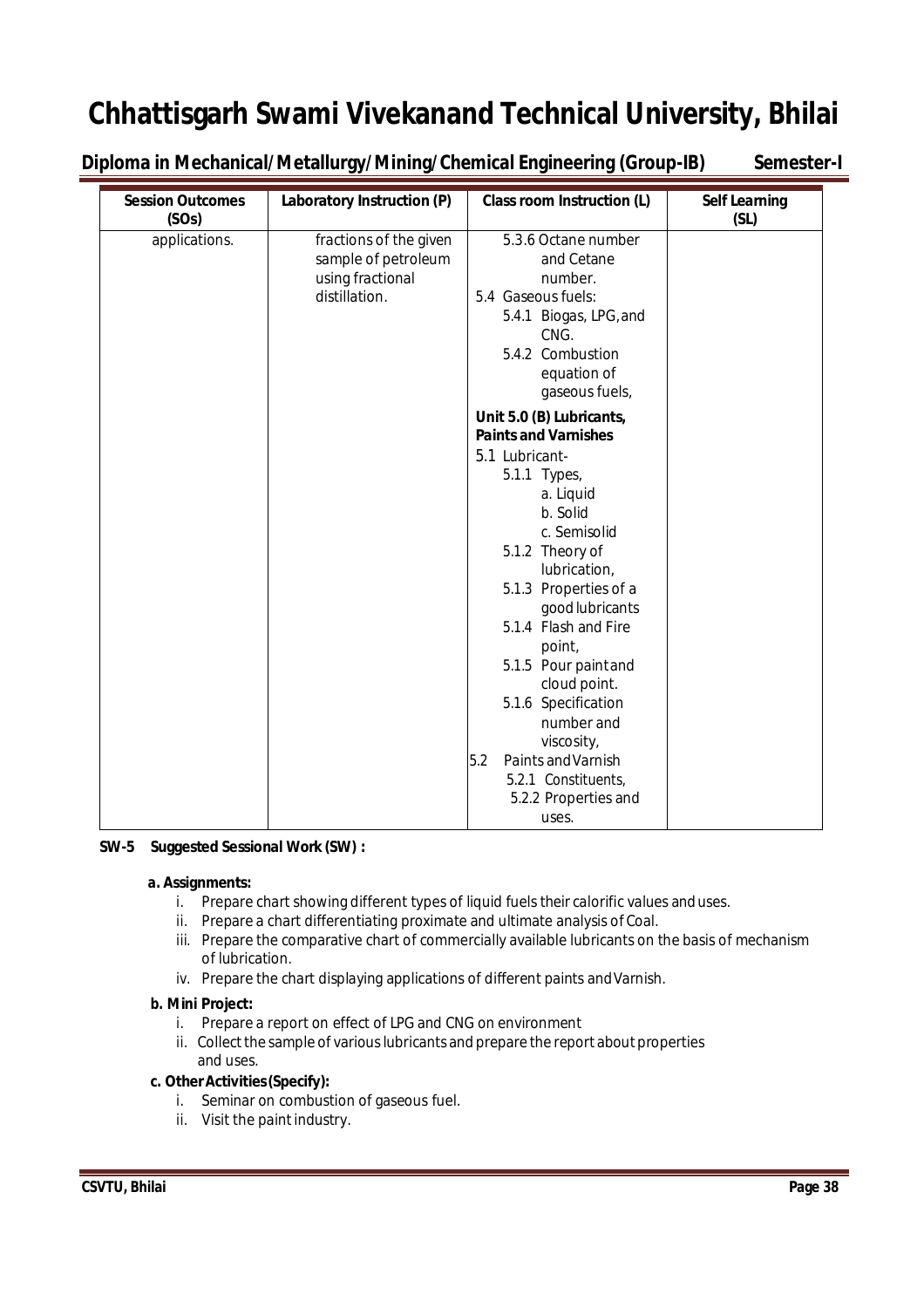**Diploma in Mechanical/Metallurgy/Mining/Chemical Engineering (Group-IB) Semester-I**

## **I) Suggested Specification Table (For ESE of Classroom Instruction):**

| Unit          | <b>Unit Titles</b>                                                           | <b>Marks Distribution</b> | Total |    |              |
|---------------|------------------------------------------------------------------------------|---------------------------|-------|----|--------------|
| <b>Number</b> |                                                                              |                           |       |    | <b>Marks</b> |
|               | Atomic Structure and Chemical Bonding                                        |                           |       |    | 14           |
|               | Water Treatment and Polymer                                                  |                           |       |    | 14           |
| Ш             | Electrochemistry, Batteries, Insulator and<br><b>Electrical Thermocouple</b> |                           |       |    | 14           |
| ιv            | Metallurgy, Metal Alloys and Cements                                         |                           |       |    | 14           |
|               | Fuel and Combustion, Lubricants, Paints Varnish                              |                           |       |    | 14           |
|               | Total                                                                        | 24                        |       | クら | 70           |

**Legend:** R: Remember, U: Understand, A: Apply and above

## **J) Suggested Specification Table (For ESE of Laboratory Instruction\*):**

| Laboratory<br><b>Instruction</b> | <b>Short Laboratory Experiment Titles</b> | <b>Assessment of Laboratory Work</b><br>Performance | Viva-      |                |
|----------------------------------|-------------------------------------------|-----------------------------------------------------|------------|----------------|
| <b>Number</b>                    |                                           | <b>PRA</b>                                          | <b>PDA</b> | <b>Voce</b>    |
| LE2.1                            | <b>Complexometric Titration</b>           | 15                                                  | 10         | 5              |
| LE2.2                            | Alkalinity                                | 15                                                  | 10         | 5              |
| LE2.3                            | Turbidity                                 | 15                                                  | 10         | 5              |
| LE2.4                            | TDS & SS                                  | 20                                                  | 05         | 5              |
| LE2.5                            | <b>BOD</b>                                | 12                                                  | 13         | 5              |
| LE3.1                            | Conductometric titration                  | 15                                                  | 10         | 5              |
| LE3.2                            | Conductometer                             | 17                                                  | 08         | 5              |
| LE3.3                            | Conductometer                             | 18                                                  | 07         | 5              |
| LE3.4                            | pH meter                                  | 16                                                  | 09         | 5              |
| LE3.5                            | Daniel cell                               | 15                                                  | 10         | 5              |
| LE4.1                            | Percentage of Cu                          | 16                                                  | 09         | 5              |
| LE4.2                            | Percentage of Fe                          | 16                                                  | 09         | 5              |
| LE5.1                            | Proximate analysis                        | 15                                                  | 10         | 5              |
| LE5.2                            | Bomb calorimeter                          | 15                                                  | 10         | 5              |
| LE5.3                            | Redwood viscometer-I                      | 16                                                  | 09         | 5              |
| LE5.4                            | Cleaveland open cup                       | 16                                                  | 09         | 5              |
| LE5.5                            | Cloud and pore point                      | 16                                                  | 09         | 5              |
| LE5.6                            | Fractional distillation                   | 15                                                  | 10         | $\overline{5}$ |

\* Assessment rubric, process and product check list with rating scale need to be prepared by the course wise teachers for each experiment for conduction and assessment of laboratory experiments /practicals ,

Legend : PRA: Process Assessment, PDA : Product Assessment

 **Note:** Only one experiment has to be performed at the end semester examination of **30 Marks** as per assessment scheme

## **K) Suggested Instructional/Implementation Strategies:**

- 1. Improved Lecture
- 2. Tutorial
- 3. Case Method
- 4. Group Discussion
- 5. Industrial visits
- 6. Industrial Training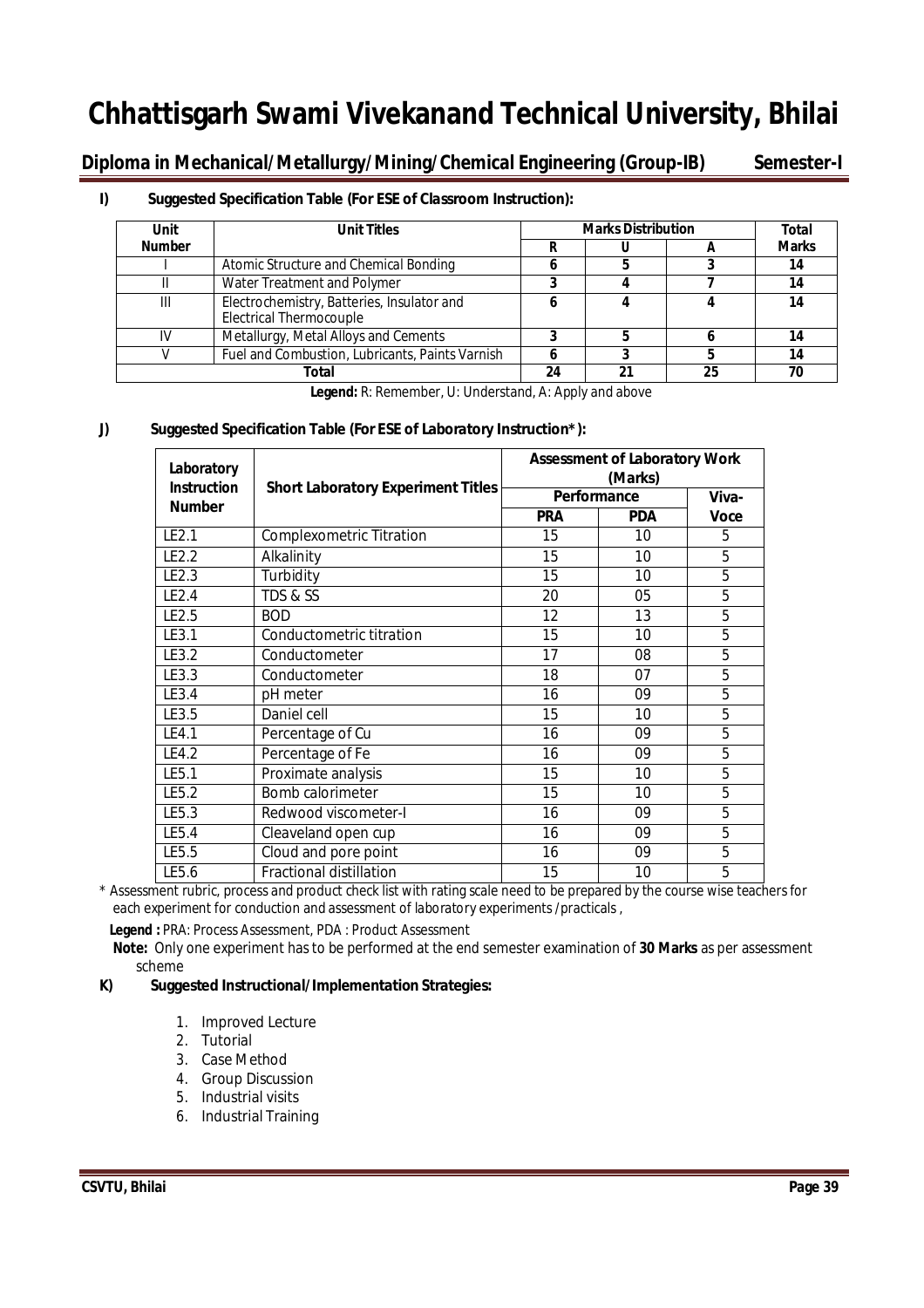## **Diploma in Mechanical/Metallurgy/Mining/Chemical Engineering (Group-IB) Semester-I**

- 7. Field Trips
- 8. Portfolio Based Learning
- 9. Role Play
- 10. Demonstration
- 11. ICT Based Teaching Learning (Video Demonstration, CBT, Blog, Face book,Mobile)
- 12. Brainstorming
- 13. Others

## **L) Suggested Learning Resources:**

## **(a) Books**:

| S. No. | <b>Titles</b>              | <b>Author</b>                   | <b>Publisher</b>                          | <b>Edition &amp; Year</b> |
|--------|----------------------------|---------------------------------|-------------------------------------------|---------------------------|
|        | Engineering<br>Chemistry   | Agarwal, Shikha                 | Cambridge university press;<br>New Delhi, | 2015                      |
| 2      | Engineering<br>Chemistry   | Dara, S. S. and<br>Dr.S.S.Umare | S.Chand. Publication, New<br>Delhi,       | 2015                      |
| 3      | Engineering<br>Chemistry   | Jain & Jain                     | Dhanpat Rai and sons; New<br>Delhi        | 2015                      |
| 4      | Engineering<br>Chemistry   | Dr.Vairam, S.                   | Wiley India Pvt.Ltd., New<br>Delhi\       | 2013                      |
| 5      | Chemistry for<br>engineers | Agnihotri, Rajesh               | Wiley India Pvt.Ltd.                      | 2014                      |

## **(b) Open source software and website address** :

- 1. www.chemguide.co.uk/atommenu.html (Atomic structure and chemical bonding)
- 2. www.visionlearning.com (Atomic structure and chemical bonding)
- 3. www.chem1.com (Atomic structure and chemical bonding)
- 4. https://www.wastewaterelearning.com/elearning/ (Water Treatment)
- 5. www.chem1.com/acad/webtext/elchem/ec6.html (Electrochemistry and batteries)
- 6. www.em-ea.org/guide%20books/book 2/2.1%20fuels%20and%20combustion.pdf (Fuel and Combustion)
- 7. www.chemcollective.org (Metals, Alloys)
- 8. www.wqa.org(Water Treatment)

## **(c) Others:**

- 1. Learning Packages.
- 2. Lab Manuals.
- 3. Manufacturers' Manual
- 4. Users' Guide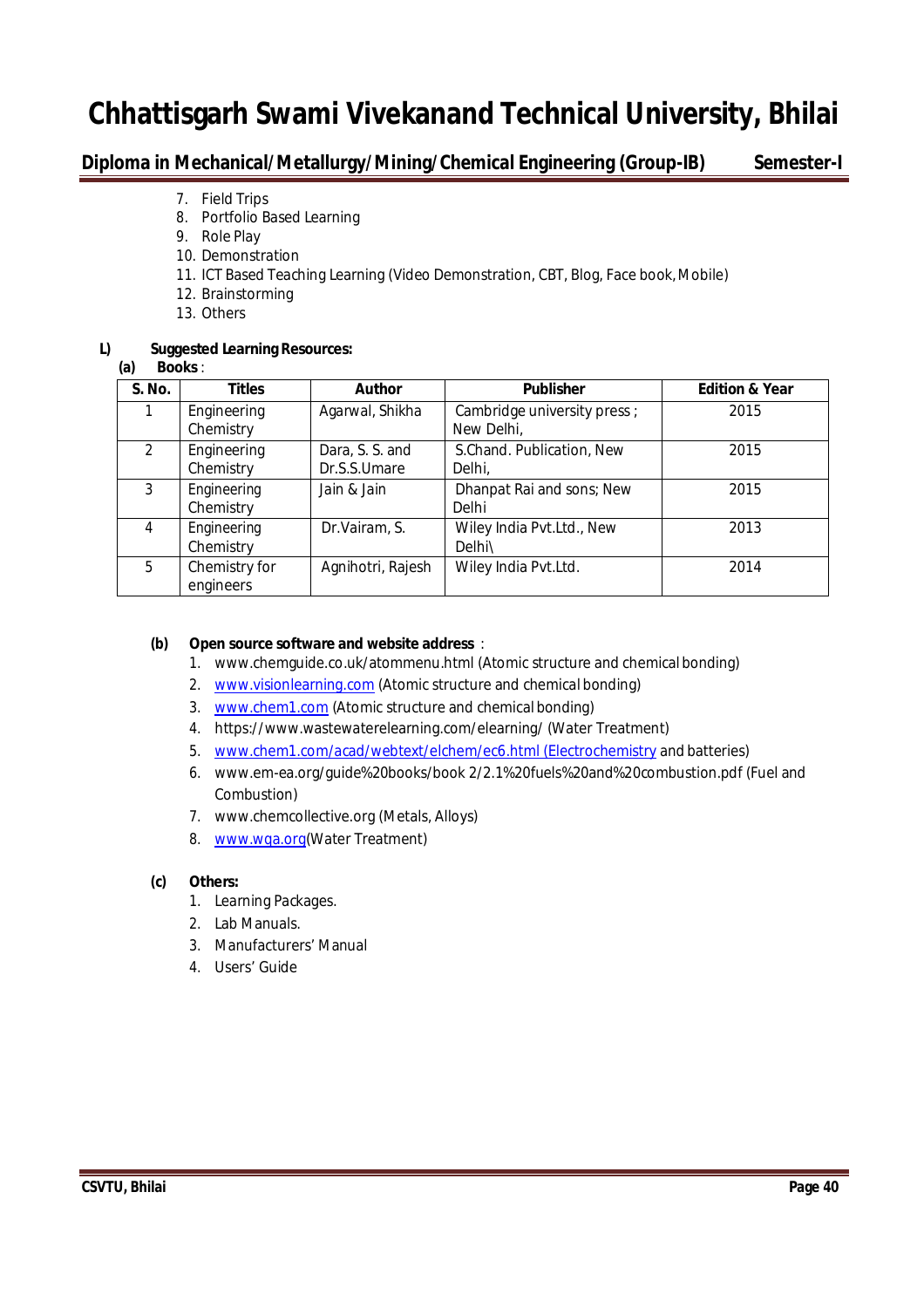**Diploma in Mechanical/Metallurgy/Mining/Chemical Engineering (Group-IB) Semester-I**

## **M) List of Major Laboratory Equipment and Tools:**

| <b>S. No.</b>  | <b>Name of Equipments</b>                  | <b>Broad</b><br><b>Specifications</b>                                                                                                                                                                                                     | Relevant<br><b>Experiment</b><br><b>Number</b> |  |
|----------------|--------------------------------------------|-------------------------------------------------------------------------------------------------------------------------------------------------------------------------------------------------------------------------------------------|------------------------------------------------|--|
| $\mathbf{1}$   | Electronic balance,                        | scale range of 0.001g to 500g. pan size 100 mm;<br>response time 3-5 sec.; power requirement 90-<br>250 V, 10 watt.                                                                                                                       | All                                            |  |
| $\overline{2}$ | Nephelometer                               | Auto-ranging from 20-200 NTU,+/- 2% of reading<br>plus 0.1 NTU, power 220 Volts +/- 10% AC 50 Hz.                                                                                                                                         | LE 2.3                                         |  |
| 3              | Conductometer                              | Range 0-199.9ms; resolution<br>$0.1 \text{ms}/0.01 \text{ms}/0.001 \text{ms}/0.1 \mu\text{s}/0.01 \mu\text{s}$ ; accuracy<br>$\pm 0.5\%$ $\pm 2$ digits                                                                                   | LE3.2                                          |  |
| $\overline{4}$ | pH meter                                   | Working range 0-14; resolution 0.1/0.01 pH;<br>temperature compensation 0-100°C                                                                                                                                                           | LE3.4                                          |  |
| 5              | Electric oven                              | inner size 18"x18"x18"; temperature range 100 to<br>$250^{\circ}$ C. with the capacity of 40lt.                                                                                                                                           | LE 5.1                                         |  |
| 6              | Muffle furnace,                            | Temperature up to 900°C, digital temperature<br>controller with an accuracy of $+/-3$ <sup>°</sup> C                                                                                                                                      |                                                |  |
| $\overline{7}$ | Bomb calorimeter                           | Measurement unit J/kg, cal/gm, BTU/lb; temp.<br>resolution 0.0001 <sup>°</sup> C or better; combustion bomb-<br>halogen and acid resistant stabilized stainless<br>steel; resolution 0.001kcal/gm; measurement<br>range up to 40,000 J/gm | LE 5.2                                         |  |
| $\overline{8}$ | Redwood viscometer-1                       | Suitable to operate at 220 volts AC mains with tap<br>; stainless steel jet; cup cover; thermometer<br>;electronic digital indicator ; controller etc                                                                                     | LE5.3                                          |  |
| $\overline{9}$ | Cleavland open cup<br>apparatus            | Energy regulator-to regulate the rate of rise in<br>temperature; 220V; 50 Hz; single phase; AC supply                                                                                                                                     | LE5.4                                          |  |
| 10             | Cloud<br>and<br>point<br>pore<br>apparatus | Energy regulator, to regulate the rate of rise in<br>temperature, 200V, 50Hz, single phase, AC supply<br>etc.                                                                                                                             | LE 5.5                                         |  |
| 11             | <b>Fractional distillation</b><br>assembly | Capacity 1.5 lt.                                                                                                                                                                                                                          | LE 5.6                                         |  |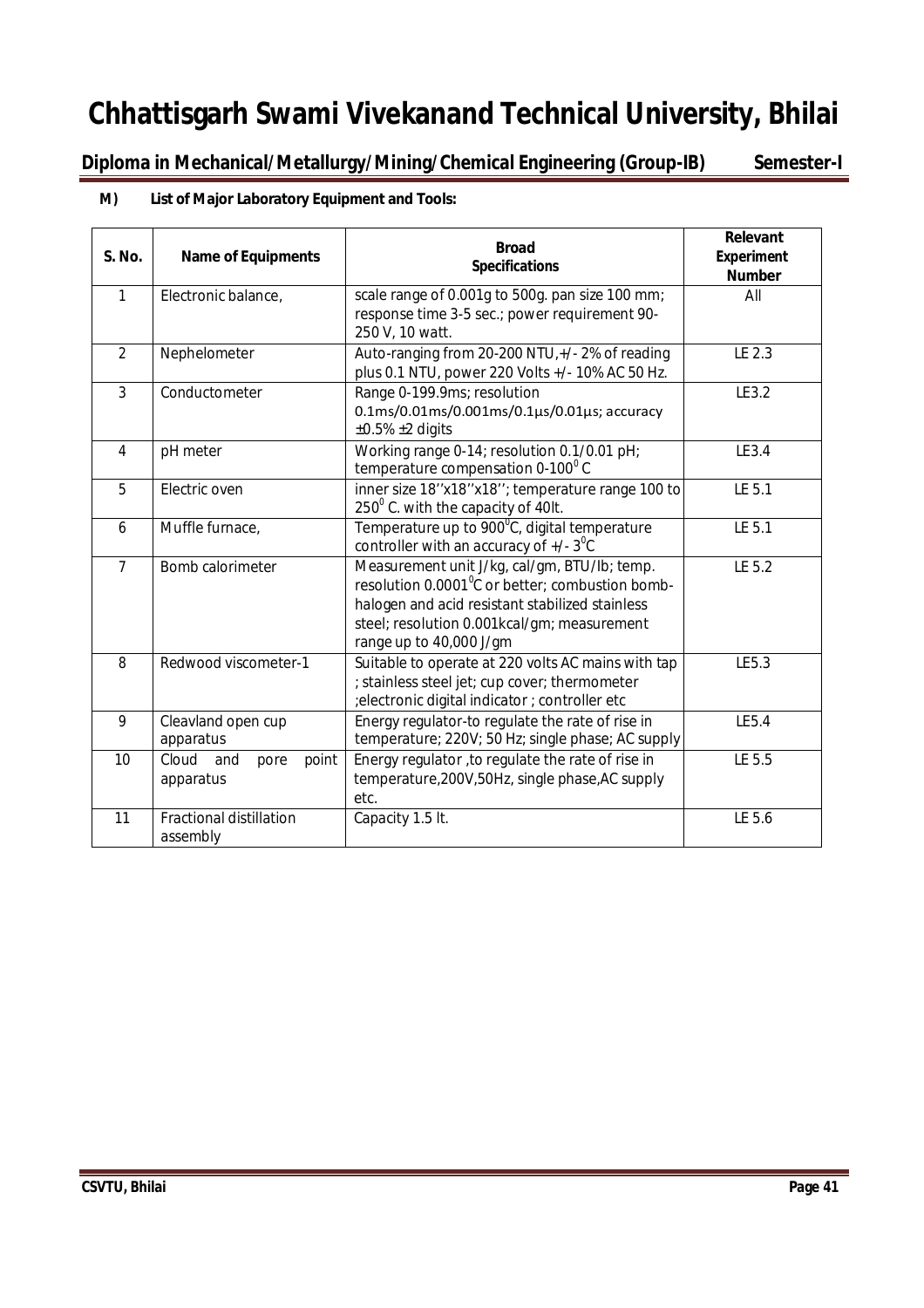## **Diploma in Mechanical/Metallurgy/Mining/Chemical Engineering (Group-IB)** Semester-I

## **N) Mapping of POs & PSOs with COs:**

| Course<br><b>Outcomes</b><br>(COs)                                                                                          | <b>Programme Outcomes</b><br>(POs) |                           |                                |                                                   |                                |                            |                              |                        |                                      |                                | Programme<br><b>Specific</b><br><b>Outcomes</b><br>(PSO <sub>s</sub> ) |       |
|-----------------------------------------------------------------------------------------------------------------------------|------------------------------------|---------------------------|--------------------------------|---------------------------------------------------|--------------------------------|----------------------------|------------------------------|------------------------|--------------------------------------|--------------------------------|------------------------------------------------------------------------|-------|
|                                                                                                                             | <b>PO-1</b><br>Basic<br>knowledge  | <b>PO-2</b><br>Discipline | PO-3<br>knowledge and practice | $PO-4$<br><b>Experiments Engineering</b><br>Tools | <b>PO-5</b><br>The<br>engineer | PO-6<br>Environment<br>and | <b>PO-7</b><br><b>Ethics</b> | PO-8<br>and team       | PO-9<br>Individual Communic<br>ation | PO-10<br>Life-long<br>learning | <b>PSO-1</b>                                                           | PSO-2 |
| CO-1 Solve various engineering<br>problems applying the<br>basic knowledge of atomic<br>structure and chemical<br>bonding.  | $\mathbf{3}$                       |                           | -1                             |                                                   | and society                    | sustainability             |                              | work<br>$\overline{2}$ | $\overline{2}$                       |                                |                                                                        |       |
| CO-2 Use relevant water<br>treatment method to<br>solve industrial problems.                                                | 3                                  |                           | 3                              | 3                                                 | $\overline{2}$                 | $\overline{2}$             | $\mathbf 1$                  | 3                      |                                      | $\overline{2}$                 |                                                                        |       |
| CO-3 Solve the engineering<br>problems using concept of<br>Electrochemistry                                                 | 3                                  |                           | $\overline{2}$                 | $\overline{2}$                                    |                                | $\overline{2}$             |                              | 3                      | 2                                    | $\overline{2}$                 |                                                                        |       |
| CO-4 Solve the engineering<br>problems by applying the<br>knowledge of<br>metallurgical process and<br><b>Metals Alloys</b> | 3                                  |                           | 3                              | 3                                                 |                                | $\overline{2}$             |                              | 3                      |                                      | $\overline{2}$                 |                                                                        |       |
| CO-5 Use relevant fuel and<br>lubricants for industrial<br>applications.                                                    | 3                                  |                           | 3                              | $\overline{2}$                                    | 1                              | 1                          |                              | $\overline{2}$         |                                      | 2                              |                                                                        |       |

**Legend:** 1 – Low, 2 – Medium, 3 – High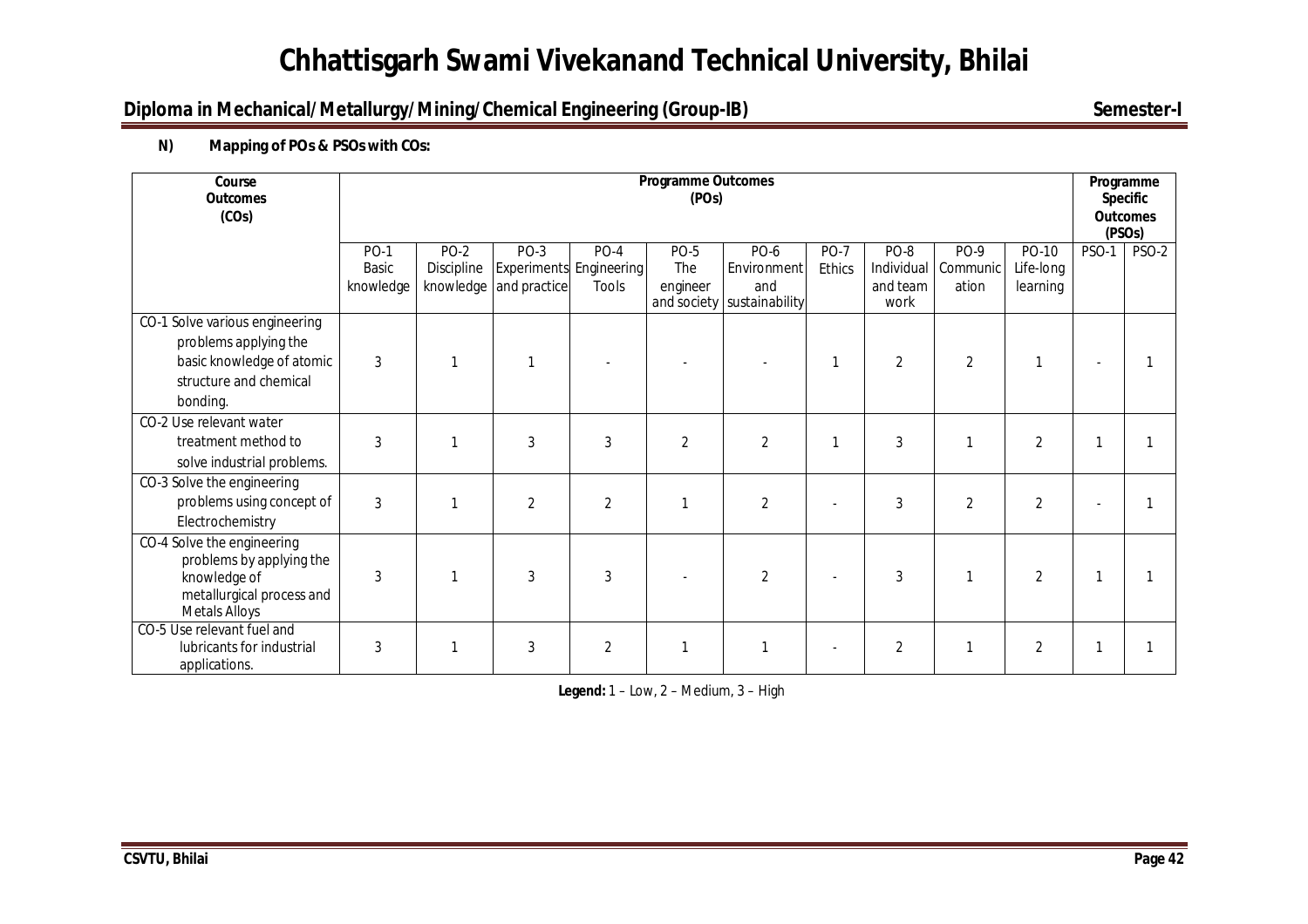## **Diploma in Mechanical/Metallurgy/Mining/Chemical Engineering (Group-IB)** Semester-I

| O)                     | <b>Course Curriculum Map:</b>      |                   |                                      |                                       |                              |  |  |  |  |  |
|------------------------|------------------------------------|-------------------|--------------------------------------|---------------------------------------|------------------------------|--|--|--|--|--|
| POs & PSOs No.         | <b>CO<sub>s</sub></b> No. & Titles | SOs No.           | <b>Laboratory Instruction</b><br>(P) | <b>Classroom Instruction (L)</b>      | <b>Self Learning</b><br>(SL) |  |  |  |  |  |
| PO-1,2,3,7,8,9,10      | CO-1 Solve various engineering     | SO1.1             |                                      | Unit-1.0 Units, Atomic Structure      |                              |  |  |  |  |  |
|                        | problems applying the basic        | SO1.2             |                                      | and Chemical Bonding                  |                              |  |  |  |  |  |
| <b>PSO-2</b>           | knowledge of atomic structure      | SO1.3             |                                      | 1.1, 1.2                              |                              |  |  |  |  |  |
|                        | and chemical bonding.              |                   |                                      |                                       |                              |  |  |  |  |  |
| $PO-1, 2, 3, 4, 5, 6,$ | CO-2 Use relevant water treatment  | SO <sub>2.1</sub> | LE2.1                                | Unit-2.0 (A) Water Treatment          |                              |  |  |  |  |  |
| 7,8,9,10               | method to solve industrial         | SO <sub>2.2</sub> | LE2.2                                | 2.1, 2.2, 2.3, 2.4, 2.5, 2.6          |                              |  |  |  |  |  |
|                        | problems.                          | SO2.3             | LE2.3                                | Unit-2.0 (B) Polymer                  |                              |  |  |  |  |  |
| PSO-1,2                |                                    |                   | LE2.4                                | 2.1, 2.2, 2.3, 2.4                    |                              |  |  |  |  |  |
|                        |                                    |                   | LE2.5                                |                                       |                              |  |  |  |  |  |
| $PO-1, 2, 3, 4, 5, 6,$ | CO-3 Solve the engineering         | SO3.1             | LE3.1                                | Unit-3.0 (A) Electrochemistry and     |                              |  |  |  |  |  |
| 8,9,10                 | problems using concept of          | SO3.2             | LE3.2                                | batteries                             |                              |  |  |  |  |  |
|                        | Electrochemistry                   | SO3.3             | LE3.3                                | 3.1, 3.2, 3.3                         |                              |  |  |  |  |  |
| <b>PSO-2</b>           |                                    | SO3.4             | LE3.4                                | Unit-3.0 (B) Electrical Insulator and | As mentioned in              |  |  |  |  |  |
|                        |                                    |                   | LE3.5                                | thermocouple alloys<br>3.1, 3.2       | relevant pages               |  |  |  |  |  |
| $PO-1, 2, 3, 4, 6,$    | CO-4 Solve the engineering         | SO4.1             | LE4.1                                | Unit-4.0 (A) Metallurgy               |                              |  |  |  |  |  |
| 8,9,10                 | problems by applying the           | SO4.2             | LE4.2                                | 4.1, 4.2                              |                              |  |  |  |  |  |
|                        | knowledge of                       | SO4.3             |                                      | Unit-4.0 (B) Metal alloys             |                              |  |  |  |  |  |
| PSO-1,2                | metallurgical process and          |                   |                                      | 4.1, 4.2, 4.3                         |                              |  |  |  |  |  |
|                        | Metals Alloys.                     |                   |                                      | Unit-4.0 (C) Cement                   |                              |  |  |  |  |  |
|                        |                                    |                   |                                      | 4.1                                   |                              |  |  |  |  |  |
| $PO-1, 2, 3, 4, 5,$    | CO-5 Use relevant fuel and         | SO <sub>5.1</sub> | LE5.1                                | Unit-5.0 (A) Fuel and Combustion      |                              |  |  |  |  |  |
| 6,8,9,10               | lubricants for industrial          | SO <sub>5.2</sub> | LE5.2                                | 5.1, 5.2, 5.3, 5.4                    |                              |  |  |  |  |  |
|                        | applications.                      | SO <sub>5.3</sub> | LE5.3                                | Unit-5.0 (B) Lubricants paints and    |                              |  |  |  |  |  |
| PSO-1,2                |                                    | SO <sub>5.4</sub> | LE5.4                                | varnishes                             |                              |  |  |  |  |  |
|                        |                                    | SO <sub>5.5</sub> | LE5.5                                | 5.1, 5.2                              |                              |  |  |  |  |  |
|                        |                                    |                   | LE5.6                                |                                       |                              |  |  |  |  |  |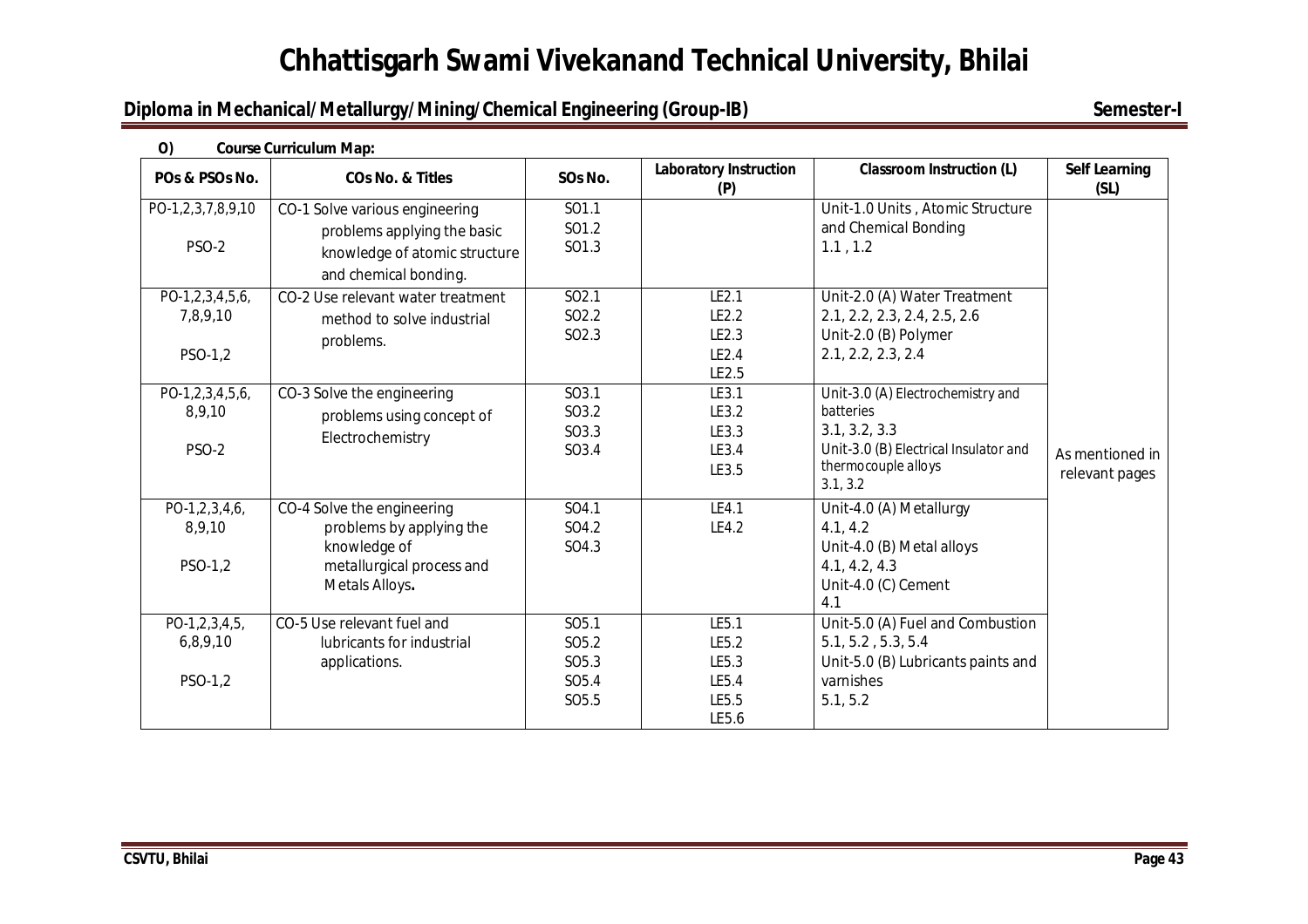**Diploma in Mechanical/Metallurgy/Mining/Chemical Engineering (Group-IB) Semester-I**

| A) | <b>Course Code</b>                         | : 2000177(037)        |
|----|--------------------------------------------|-----------------------|
| B) | <b>Course Title</b>                        | : Engineering Drawing |
| C) | <b>Pre- requisite Course Codeand Title</b> | $\cdot$               |
| D) | <b>Rationale</b>                           | $\bullet$             |

Engineering Drawing is a language of engineers that enables them to visualize the ideas converting to realization by drawing them. It helps in communicating the shape, size, finish, color and construction of any object and aids in improving the concepts, imagination and visualization power of an engineer. It is a graphical language that communicates all the information about an object from an engineer, who designed it, to an artisan who will make it. This course aims at developing the ability to draw and read various scales, engineering curves, projection of line point and plane, isometric projection and introduces the application of Computer aided drafting software like AutoCAD software for drafting of engineering drawings thereby building the foundation for digital drawing environment for further courses related engineering drawing.

## **E) Course Outcomes:**

- **CO-1 Use drawing instruments,scales, andstandardnormstocreate drawings.**
- **CO-2 Draw various engineering curves.**
- **CO-3 Draw the projection of points, lines andplanes with different conditions.**
- **CO-4 Interpret and draw the orthographic and sectional views of an object.**
- **CO-5 Develop isometric view from orthographic views of objects.**
- **CO-6 Use computer aided drafting software to draw 2D geometric entities.**

## **F) Scheme of Studies:**

| S.No           | <b>Board of</b>           | Course           | Course<br>Scheme of Studies (Hours/Week)  |   |   |  |                                    |
|----------------|---------------------------|------------------|-------------------------------------------|---|---|--|------------------------------------|
|                | <b>Study</b>              | Code             | <b>Title</b>                              |   | P |  | Total<br>Credits(C)<br>$L+T+(P/2)$ |
|                | Mechanical<br>Engineering | 2000177<br>(037) | <b>Engineering Drawing</b>                | 2 |   |  |                                    |
| $\mathfrak{D}$ | Mechanical<br>Engineering | 2000192<br>(037) | <b>Engineering Drawing</b><br>(Practical) |   |   |  |                                    |

**Legend:** L: Classroom Instruction (Includes different instructional strategies i.e. Lecture and others), P: Laboratory Instruction (Includes Practical performances in laboratory workshop, field or other locations using different instructional strategies), T- Tutorial includes Sessional Work (SW) (assignment, seminar, mini project etc.) and Self Learning (SL), C: Credits

**Note:** SW & SL has to be planned and performed under the continuous guidance and feedback of teacher to ensure outcome of Learning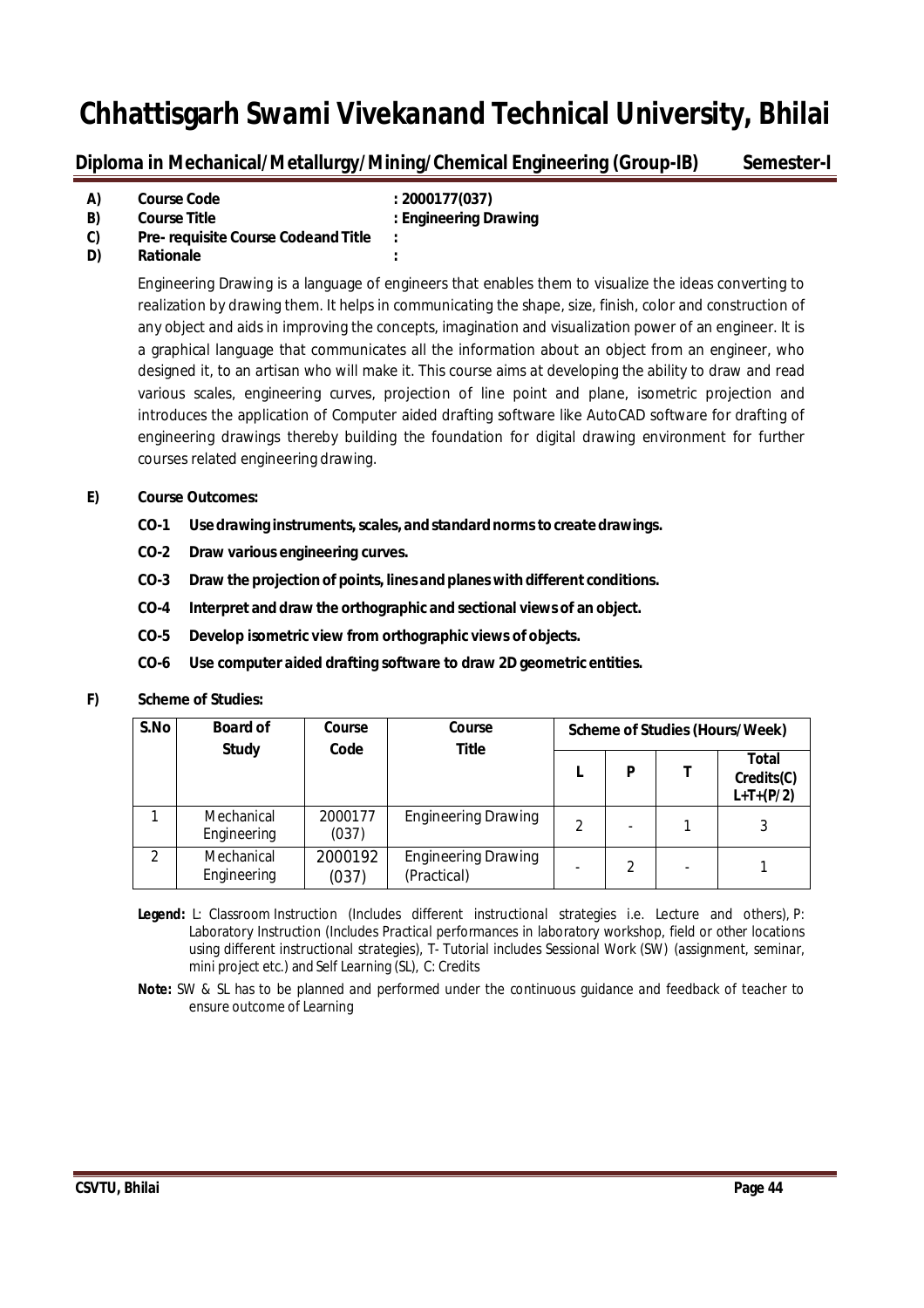**Diploma in Mechanical/Metallurgy/Mining/Chemical Engineering (Group-IB) Semester-I**

## **G) Scheme ofAssessment:**

| S.No | <b>Board of</b><br><b>Study</b> | Course<br>Code   | Course<br><b>Title</b>                    | <b>Scheme of Examination</b> |    |                  |            |                          |              |
|------|---------------------------------|------------------|-------------------------------------------|------------------------------|----|------------------|------------|--------------------------|--------------|
|      |                                 |                  |                                           | <b>Theory</b>                |    | <b>Practical</b> |            | Total                    |              |
|      |                                 |                  |                                           | <b>ESE</b>                   | CТ | TΑ               | <b>ESE</b> | ΤA                       | <b>Marks</b> |
|      | Mechanical                      | 2000177          | Engineering Drawing 70                    |                              | 20 | 30               |            | $\overline{\phantom{a}}$ | 120          |
|      | Engineering                     | (037)            |                                           |                              |    |                  |            |                          |              |
| 2    | Mechanical<br>Engineering       | 2000192<br>(037) | <b>Engineering Drawing</b><br>(Practical) | $\overline{\phantom{0}}$     |    |                  | 30         | 50                       | 80           |

**Note:** i. Separate passing is must for TA component of Progressive assessment, both for theory and practical. ii. Separate passing is must for End Semester Exam (Theory) and End Semester Exam (Practical).

## **H) Course-Curriculum Detailing:**

This course curriculum detailing depicts learning outcomes at course level and session level and their attainment by the students through Classroom Instruction (L), Laboratory Instruction (P), T- Tutorial Includes Sessional Work (SW) and Self Learning (SL). Students are expected to demonstrate the attainment of Session Outcomes (SOs) and finally Course Outcomes (COs) upon the completion of course.

## **CO-1 Use drawing instruments, scales, and standard norms to createdrawings.**

 $(Approx. Hrs: L+P+T = 09)$ 

| <b>Session Outcomes</b>            | Laboratory                          | <b>Class room Instruction</b>          |           | Self Learning (SL) |
|------------------------------------|-------------------------------------|----------------------------------------|-----------|--------------------|
| (SOs)                              | Instruction (P)                     |                                        |           |                    |
| SO1.1 Select and use               | LE 1.1 Draw                         | <b>Unit-1.0 Basics of Engineering</b>  | $\bullet$ | Different typeof   |
| the drawing                        | Lettering, types                    | <b>Drawing</b>                         |           | drawing and        |
| instruments.                       | of lines, methods                   | 1.1 Importance of engineeringdrawing.  |           | instruments        |
| SO <sub>1.2</sub> Write            | of dimensioning                     | 1.2<br>Drawing instruments: Use of     |           |                    |
| annotations in                     | and one problem<br>from Plain scale | drawing board, mini drafter,           |           |                    |
| drawing.                           | & Diagonal scale                    | compass, divider, protractor,          |           |                    |
| SO1.3 Choose                       | each on a single                    | drawing sheets, drawing pencils, set   |           |                    |
| appropriate line                   | drawing sheet.                      | squares etc., sheet layout, title      |           |                    |
| for a given                        |                                     | block, folding of drawing sheets.      |           |                    |
| geometrical                        |                                     | 1.3 Lettering and numbering as per BIS |           |                    |
| entity.                            |                                     | 9609, importance, single stroke        |           |                    |
| SO1.4 Choose                       |                                     | letters, slanting letters, upper case  |           |                    |
| appropriate scale                  |                                     | and lower case letters, general        |           |                    |
| factor for the                     |                                     | procedure for lettering and            |           |                    |
| drawing as per<br>given situation. |                                     | numbering, height of letters.          |           |                    |
|                                    |                                     | 1.4 Lines-Different types of lines.    |           |                    |
| SO1.5 Choose                       |                                     |                                        |           |                    |
| dimensioning                       |                                     | Scales - full scale, reduced scale and |           |                    |
| style for a given                  |                                     | enlarged scale.                        |           |                    |
| geometrical                        |                                     | 1.5 Dimensioning – terms and notations |           |                    |
| entity.                            |                                     | as per BIS, requirement of             |           |                    |
|                                    |                                     | dimensioning - Dimension line,         |           |                    |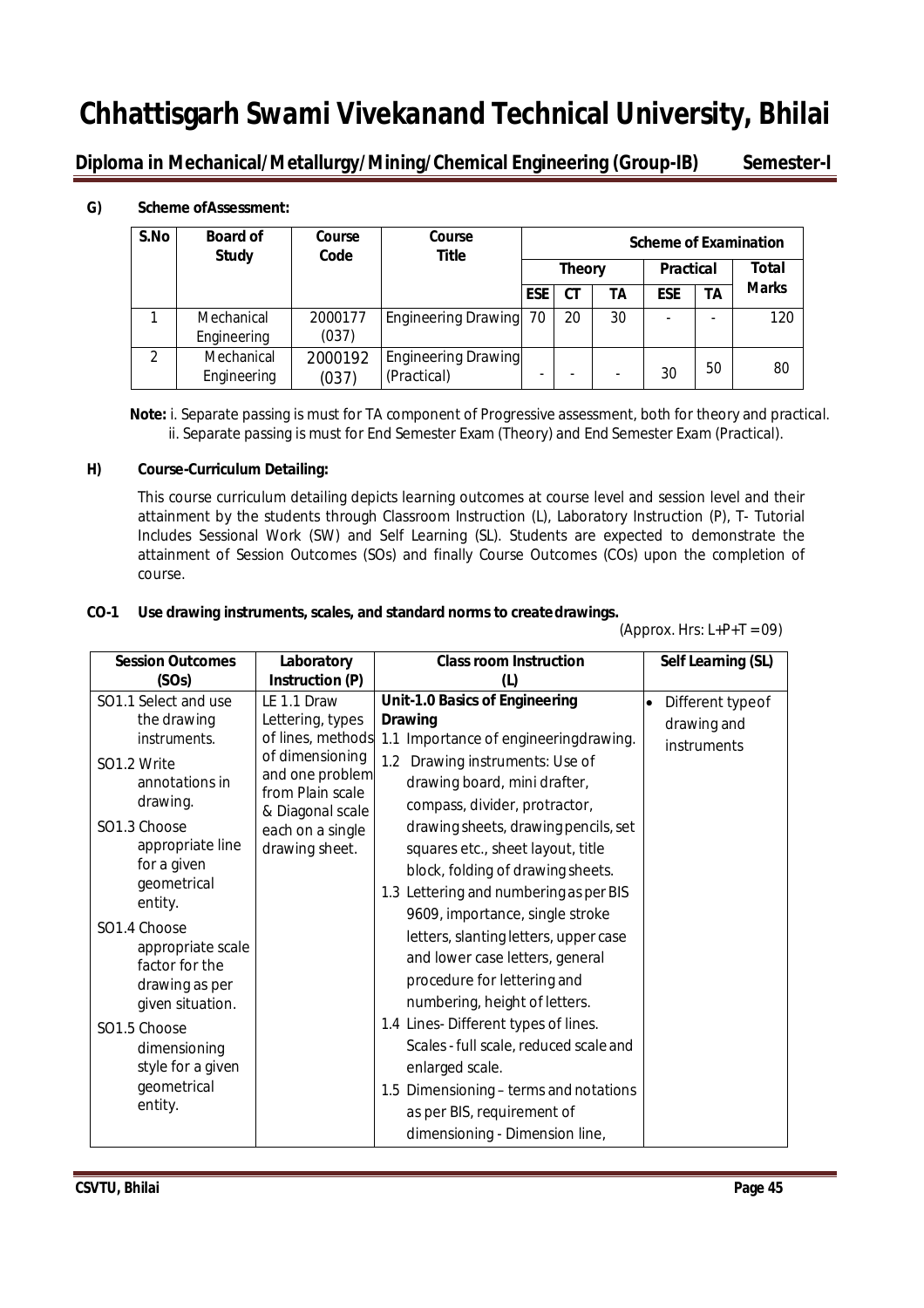**Diploma in Mechanical/Metallurgy/Mining/Chemical Engineering (Group-IB) Semester-I**

| <b>Session Outcomes</b><br>(SOs) | Laboratory<br>Instruction (P) | <b>Class room Instruction</b>     | Self Learning (SL) |
|----------------------------------|-------------------------------|-----------------------------------|--------------------|
|                                  |                               | Extension lines and Leader lines, |                    |
|                                  |                               | Dimensioning systems, Methods of  |                    |
|                                  |                               | dimensioning, important           |                    |
|                                  |                               | dimensioning rules.               |                    |

## **SW-1 Suggested Sessional Work (SW):**

## **Assignments:**

- i. Draw triangles, without using a protractor, having base angles of 75 $^{\rm o}$  and 15 $^{\rm o}$  & 105 $^{\rm o}$  and 45 $^{\rm o}$ on a 75 mm long line as base.
- ii. Prepare a neat sketch of 'title block' giving all details in a given drawing sheet.
- iii. Write freehand with single stroke, vertical capital letters of 3mmheight.
- iv. Sketch the difference between progressive and paralleldimensioning.
- v. Draw a simple scale for a given set of data.

## **Mini Project:**

i. Collect production and construction drawingsfromnearby industries/shop andbuilders respectively and prepare a list of types of letters, scales and dimensioning used.

## **CO-2 Draw various conic curves.**

## (Approx. Hrs:  $L+P+T = 11$ )

| <b>Session Outcomes (SOs)</b> | Laboratory                      | <b>Class room Instruction</b>           | <b>Self Learning</b>        |
|-------------------------------|---------------------------------|-----------------------------------------|-----------------------------|
|                               | Instruction (P)                 | (L)                                     | (SL)                        |
| SO2.1 Draw an ellipse         | LE 2.1 Draw                     | Unit-2.0 Constructions of conic curves  | Involutes of a<br>$\bullet$ |
| for a given set of            | Parabola, Ellipse               | 2.1 Conic Sections-Definition of locus, | circle                      |
| data.                         | and Hyperbola by                | focus, directrix, axis, Vertex and      | Cycloid<br>$\bullet$        |
| SO2.2 Draw a parabola         | general and                     | eccentricity. Definition: ellipse,      |                             |
| for a given set of            | Special methods<br>on a drawing | parabola and hyperbola.                 |                             |
| data.                         | sheet.                          | 2.2 Ellipse: Construction of ellipse by |                             |
| SO2.3 Draw a hyperbola        |                                 | concentric circle method, Oblong        |                             |
| for a given set of            |                                 | method, Arc of circle method and        |                             |
| data.                         |                                 | <b>Eccentricity method or General</b>   |                             |
| SO2.4 Identify various        |                                 | Method when focus and directrix are.    |                             |
| Conic curves used             |                                 | given.                                  |                             |
| in different                  |                                 | 2.3 Parabola: Construction of parabola  |                             |
| components.                   |                                 | by rectangle method, parallelogram      |                             |
|                               |                                 | method Tangent method and               |                             |
|                               |                                 | eccentricity method or General          |                             |
|                               |                                 | Method when focus and directrix         |                             |
|                               |                                 | aregiven.                               |                             |
|                               |                                 | 2.4 Hyperbola: Construction of          |                             |
|                               |                                 | hyperbola by rectangular method         |                             |
|                               |                                 | and eccentricity method when focus      |                             |
|                               |                                 | and directrix are given.                |                             |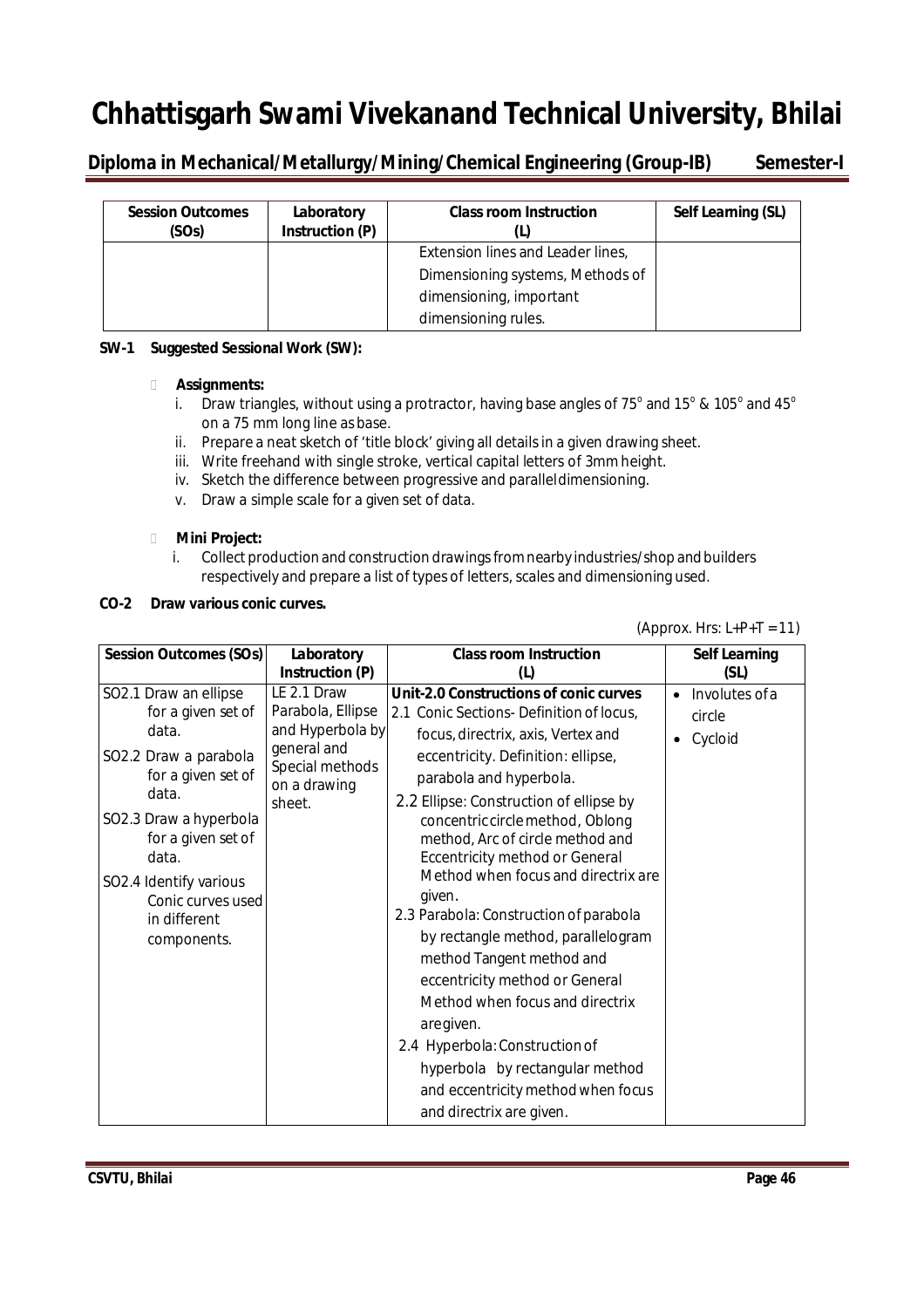**Diploma in Mechanical/Metallurgy/Mining/Chemical Engineering (Group-IB) Semester-I**

### **SW-2 Suggested Sessional Work (SW) :**

### **Assignments:**

- i. Draw an ellipse for a given set of data and write its equation also.
- ii. Draw a parabola for a given set of data.
- iii. Draw a hyperbola for a given set of data.

### **Mini Project:**

i. Explore the applications of engineering curves in different fields of engineering and prepare a short report.

### **Other Activities (Specify):**

- i. Collect production and construction drawings from nearby industries/shop and builders respectively and prepare a list of types of conic curves used.
- ii. Prepare a list of industrial and household components in which conic curves are used and justify the utility of these curves.
- iii. Observe the effect of changing eccentricity in case of parabola and hyperbola.
- iv. Write the equations for parabola in different quadrants.
- v. Through experimentation, justify that the eccentricity of an ellipse is1.

### **CO-3 Draw the projection of points, lines and planes with different conditions.**

|                            |                                                    |                                   | (Approx. Hrs: $L+P+T = 14$ ) |
|----------------------------|----------------------------------------------------|-----------------------------------|------------------------------|
| <b>Session Outcomes</b>    | Laboratory Instruction (P)                         | <b>Class room Instruction (L)</b> | Self Learning (SL)           |
| (SOs)                      |                                                    |                                   |                              |
| SO3.1 Draw the             | LE 3.1 Draw the problems                           | Unit-3.0 Projections of           | • Projections on             |
| projection of              | on projection of points and                        | points, lines and planes          | auxiliary planes             |
| points for a               | lines on a drawing sheet.                          | 3.1 Projection of points:         |                              |
| given set of               |                                                    | Concept of quadrant, first        |                              |
| conditions.                | LE 3.2 Draw the projection<br>of given Planes on a | angle and third angle             |                              |
| SO3.2 Draw the             | drawing sheet                                      | projection. Projection of         |                              |
| projection of              |                                                    | points - points on                |                              |
| line for a given<br>set of |                                                    | different quadrants and           |                              |
| conditions.                |                                                    | on the reference planes.          |                              |
| SO3.3 Draw the             |                                                    | 3.2 Projection of straight        |                              |
| projection of              |                                                    | lines: Projection of              |                              |
| planes for a               |                                                    | straight lines - Line in the      |                              |
| given set of               |                                                    | first quadrant and on the         |                              |
| conditions.                |                                                    | reference Planes,                 |                              |
|                            |                                                    | perpendicular to one              |                              |
|                            |                                                    | plane and parallel to             |                              |
|                            |                                                    | other plane, inclined to          |                              |
|                            |                                                    | one plane and parallel to         |                              |
|                            |                                                    | the other plane, parallel         |                              |
|                            |                                                    | to both the planes and            |                              |
|                            |                                                    | inclined to both the              |                              |
|                            |                                                    | planes.                           |                              |
|                            |                                                    | 3.3 Projection of Planes:         |                              |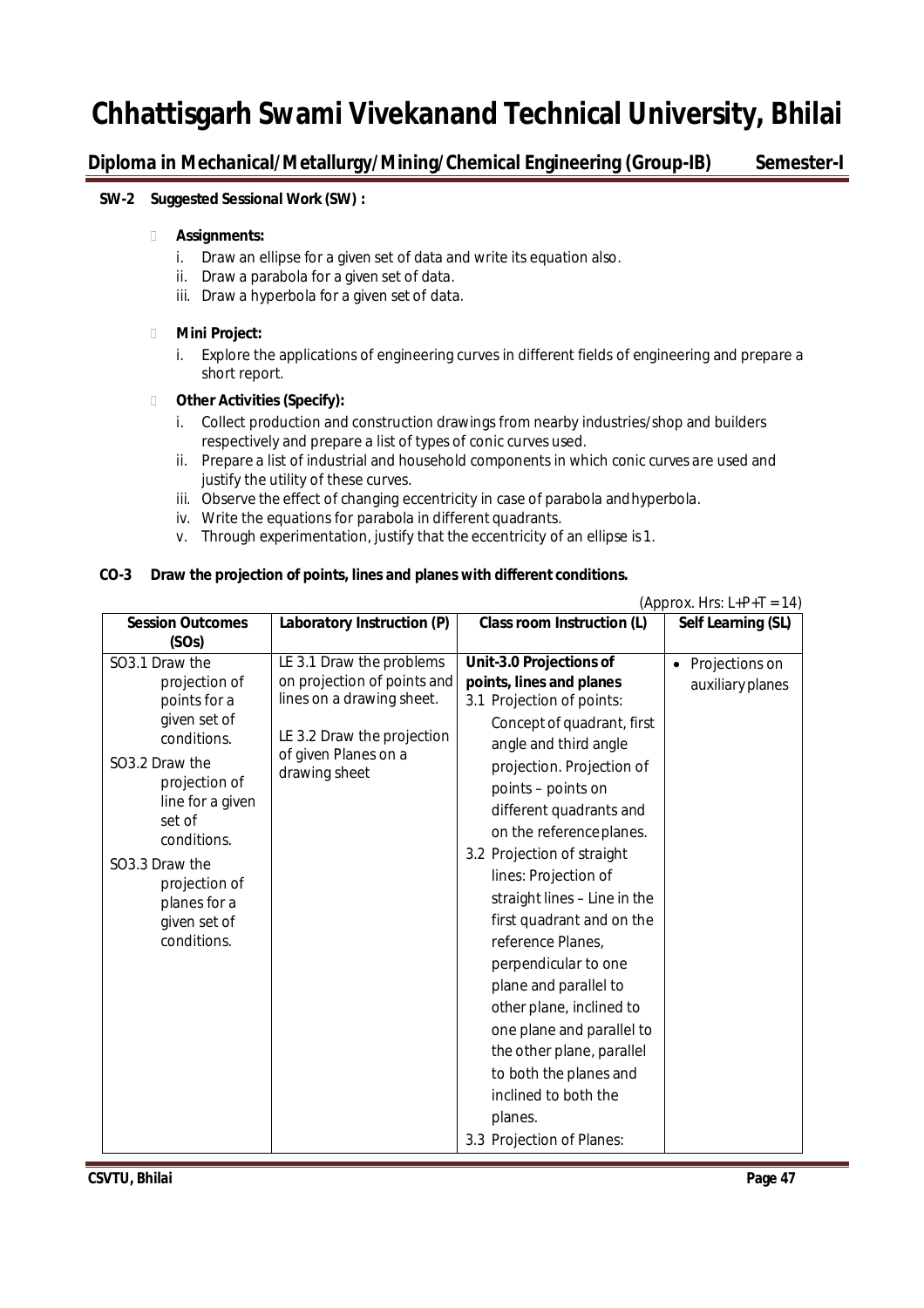Diploma in Mechanical/Metallurgy/Mining/Chemical Engineering (Group-IB) Semester-I

| Laboratory Instruction (P)<br><b>Session Outcomes</b><br>(SOs) | Class room Instruction (L)                                                                                                                                                                                                                                                                                                                                                                 | Self Learning (SL) |
|----------------------------------------------------------------|--------------------------------------------------------------------------------------------------------------------------------------------------------------------------------------------------------------------------------------------------------------------------------------------------------------------------------------------------------------------------------------------|--------------------|
|                                                                | Concept of planes,<br>a) Projection of planes<br>parallel to one of the<br>reference plane.<br>b) Projection of plane<br>inclined to<br>one<br>reference plane and<br>perpendicular<br>to<br>another.<br>c) Projection of plane<br>inclined to both the<br>reference planes.<br>Note: Triangle, Square /<br>rectangle and circle shape<br>should be included in<br>Various plane problems. |                    |

## **SW-3 Suggested Sessional Work (SW) :**

## **a. Assignments:**

- i. Draw the projection of points for a given set of conditions.
- ii. Draw the projection of lines for a given set of conditions.
- iii. Draw the projection of planes for a given set of conditions.

## **b. Mini Project:**

- i. Cut triangular, square, rectangular and circular shaped cardbord/thermocole pieces and observe them by placing in different positions as specified in3.3.
- ii. Cut a cardbord/thermocole cone with various section planes to get circle, ellipse, parabola and hyperbola.

## **c. Other Activities (Specify):**

i. Collect production and construction drawings from nearby industries/shop and builders respectively and observe projection of various shaped planes.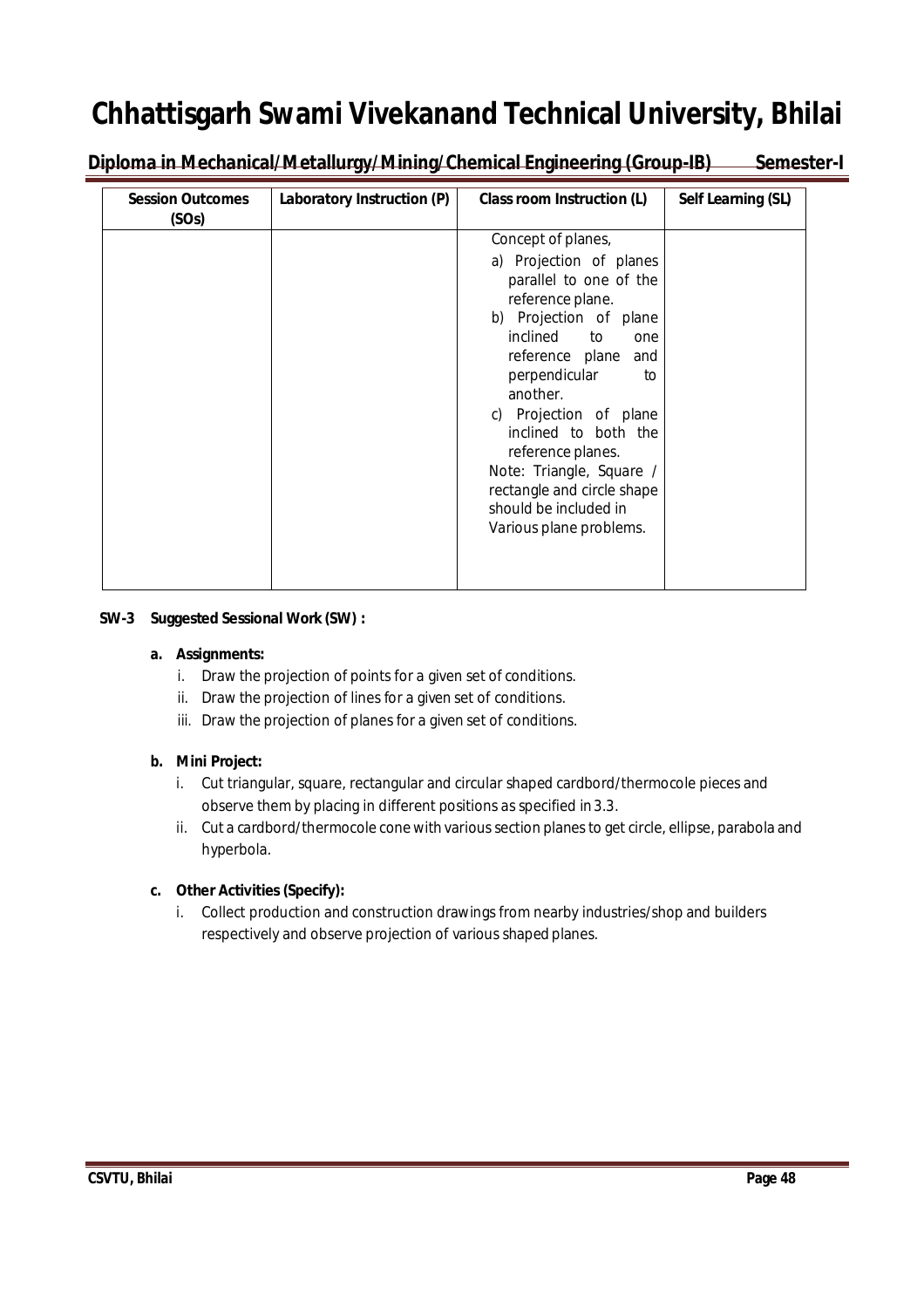**Diploma in Mechanical/Metallurgy/Mining/Chemical Engineering (Group-IB) Semester-I**

## **CO-4 Interpret and draw the orthographic and sectional views of anobject.**

### **(Approx. Hrs**: L+P+T = **16**)

| <b>Session Outcomes</b>                                                                                          | Laboratory                                                                                                                                                                                                                       | <b>Class room Instruction</b>                                                                                                                                                                                                                                                                                                                                                                                                                                                                                                                                                                                                                                                                                                                                                            | Self Learning (SL)                                                    |
|------------------------------------------------------------------------------------------------------------------|----------------------------------------------------------------------------------------------------------------------------------------------------------------------------------------------------------------------------------|------------------------------------------------------------------------------------------------------------------------------------------------------------------------------------------------------------------------------------------------------------------------------------------------------------------------------------------------------------------------------------------------------------------------------------------------------------------------------------------------------------------------------------------------------------------------------------------------------------------------------------------------------------------------------------------------------------------------------------------------------------------------------------------|-----------------------------------------------------------------------|
| (SOs)                                                                                                            | Instruction (P)                                                                                                                                                                                                                  | (L)                                                                                                                                                                                                                                                                                                                                                                                                                                                                                                                                                                                                                                                                                                                                                                                      |                                                                       |
| SO4.1 Draw<br>Orthographic<br>views of a<br>given object.<br>SO4.2 Draw<br>Sectional views of<br>a given object. | LE 4.1 Draw the<br>Orthographic<br>projections of a<br>given object with<br>and without<br>section on a<br>drawing sheet.<br>LE 4.2 Draw the<br>projections of a<br>solids and section<br>of given solids on a<br>drawing sheet. | Unit-4.0. Orthographic projection and Section   •<br>of solids<br>4.1 Introduction, First angle projection, Third<br>angle projection, Symbols and comparison<br>of first and third angle projections.<br>4.2 Projection of simple objects – front view/<br>top view/ right/ left side view.<br>4.3 Concept of sectioning planes, Auxiliary<br>planes, types of sections and true shape<br>of section.<br>4.4 Projections of Solids: Types of solids,<br>projections of solids in simple position,<br>projections of solids with axes inclined<br>to one of the reference planes and<br>parallel to the other, projections of<br>solids with axes inclined to both H.P. and<br>the V.P.<br>4.5 Section of solids, Practice problems for<br>drawing projections and section of<br>solids. | View video<br>programmes<br>related to<br>orthographic<br>projection. |

## **SW-4 Suggested Sessional Work (SW) :**

## **a. Assignments:**

- i. Draw minimum three drawing sheets on orthographic views of simple machineparts.
- ii. Draw minimum three drawing sheets on sectional views of objects.

## **b. Mini Project**

- i. Visit your institute's workshop and draw top, front and side views of single point cutting tool.
- ii. Take a medium sized hexagonal nut and draw its top and front view.

## **c. Other Activities (Specify):**

i. Collect production and construction drawings from nearby industries/shop and builders respectively and observe the type of orthographic projection, symbol of projection and various views used.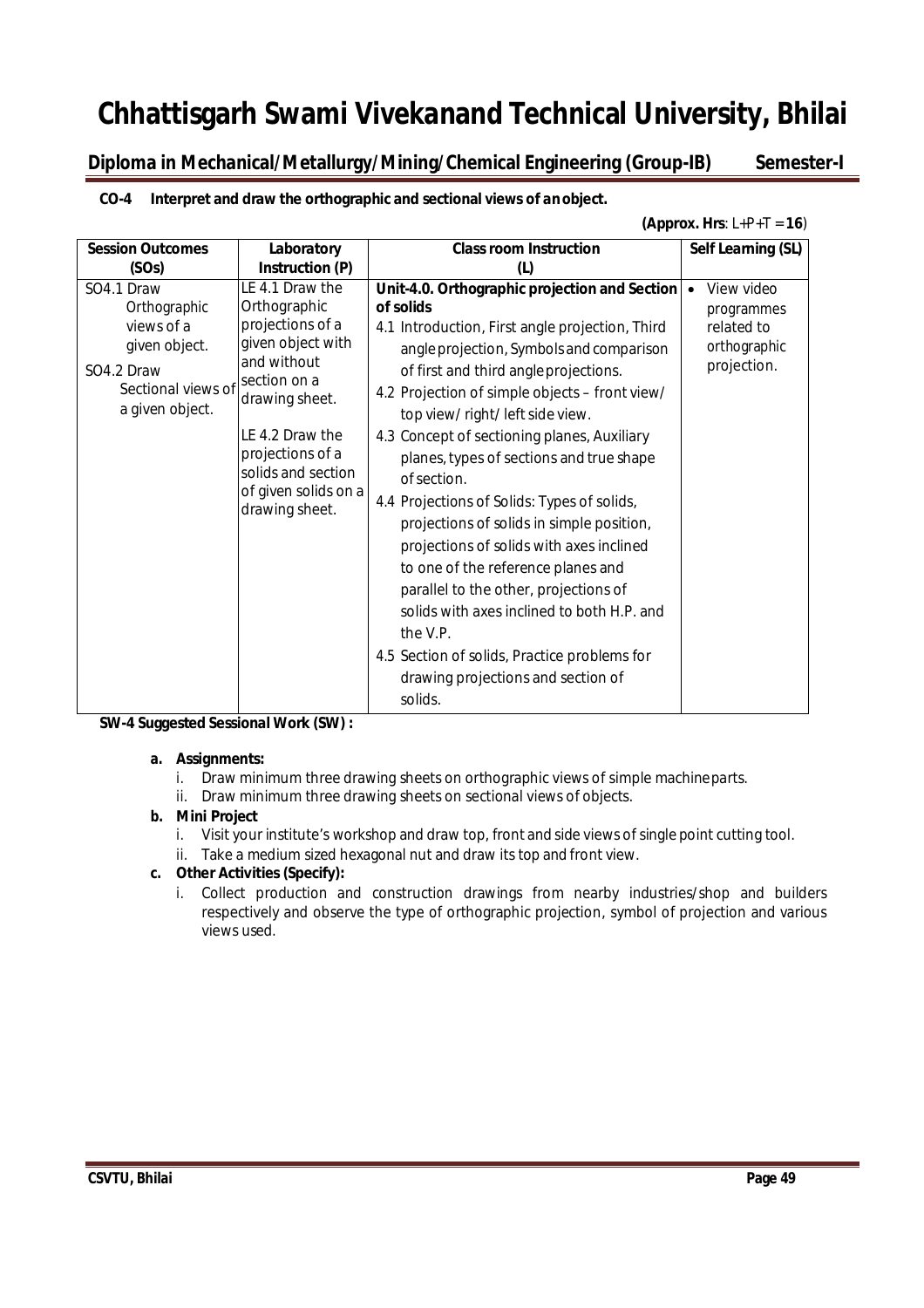**Diploma in Mechanical/Metallurgy/Mining/Chemical Engineering (Group-IB) Semester-I**

**CO-5 Develop isometric view from orthographic views of objects.**

|                                                                                                |                                                              |                                                                                                                                                                           | (Approx. Hrs: L+P+T) = 12)                              |
|------------------------------------------------------------------------------------------------|--------------------------------------------------------------|---------------------------------------------------------------------------------------------------------------------------------------------------------------------------|---------------------------------------------------------|
| <b>Session Outcomes</b><br>(SOs)                                                               | <b>Laboratory Instruction</b><br>P                           | Class room Instruction (L)                                                                                                                                                | <b>Self Learning</b><br>(SL)                            |
| SO5.1 SO5.1 Draw<br><b>Isometric</b><br>view from<br>orthographic<br>views of<br>given objects | LE 5.1 Draw isometric<br>views of simple<br>machine elements | Unit-5.0 Isometric Projection<br>5.1 Isometric axis, lines, and<br>planes, isometric scale,<br>isometric projection,<br>isometric drawing.<br>5.2 Isometric projection of | View video<br>programmes<br>related to this<br>outcome. |
|                                                                                                |                                                              | objects containing<br>rectangular, circular,<br>cylindrical shapes and slots<br>on sloping and plane<br>Surfaces.                                                         |                                                         |

## **SW-5 Suggested Sessional Work (SW):**

### **a. Assignments:**

i. Draw minimum three sheets on isometric views.

## **b. Mini Project:**

i. Take a medium sized hexagonal nut and draw its isometric projection

## **c. Other Activities (Specify):**

i. Collect production and construction drawings/photographs in which isometric, oblique and perspective projections are used.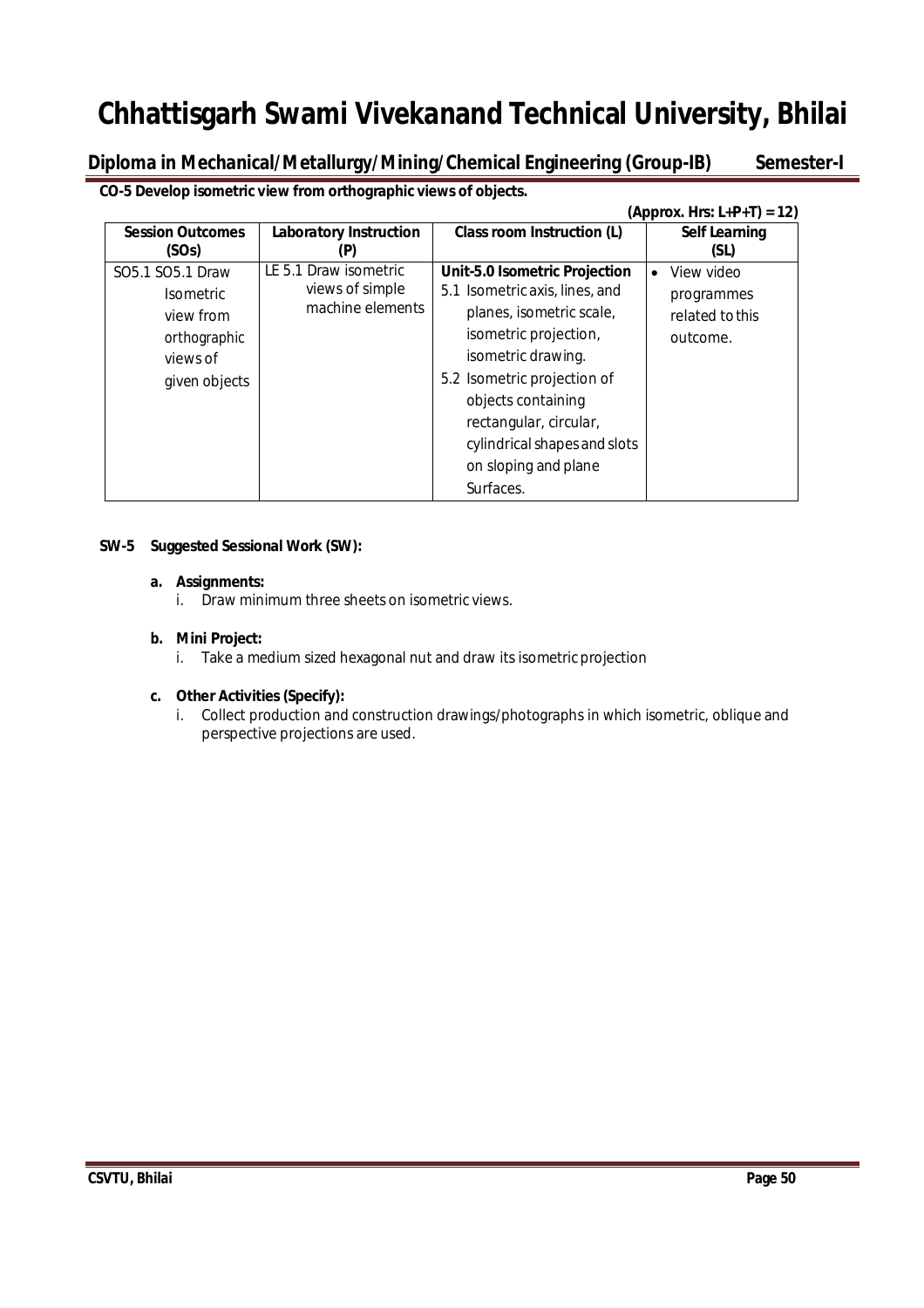**Diploma in Mechanical/Metallurgy/Mining/Chemical Engineering (Group-IB) Semester-I**

**CO-6 Use Computer aided Drafting software like AutoCAD to draw 2D geometricentities.**

|                                                                                                      |                                                                   |                                                                                                                                                                                                                                                                                                                                                                                                                                                                                                                                                        | (Approx. Hrs: $L+P+T = 18$ )                                                                         |
|------------------------------------------------------------------------------------------------------|-------------------------------------------------------------------|--------------------------------------------------------------------------------------------------------------------------------------------------------------------------------------------------------------------------------------------------------------------------------------------------------------------------------------------------------------------------------------------------------------------------------------------------------------------------------------------------------------------------------------------------------|------------------------------------------------------------------------------------------------------|
| <b>Session Outcomes</b>                                                                              | Laboratory                                                        | <b>Class room Instruction (L)</b>                                                                                                                                                                                                                                                                                                                                                                                                                                                                                                                      | <b>Self Learning</b>                                                                                 |
| (SOs)                                                                                                | Instruction (P)                                                   |                                                                                                                                                                                                                                                                                                                                                                                                                                                                                                                                                        | (SL)                                                                                                 |
| SO6.1 Use computer<br>aided drafting<br>software like<br>AutoCAD for<br>creating simple<br>drawings. | LE 6.1 Draw minimum<br>two drawings<br>using AutoCAD<br>software. | Unit-6.0 Computer aided<br><b>Drafting</b><br>6.1 Basics of AutoCAD<br>AutoCAD interface,<br>screen layout, starting<br>commands from menus,<br>Coordinate system,<br>Angular measurements,<br>Point specification,<br>Drawing aids - Grid,<br>Snap, Ortho, Osnap,<br>Units, Limits, Layers,<br>Linetype.<br>6.2 Creating basic drawings<br>Drawing objects - lines,<br>arc, circles, ellipses, polyline<br>and polygons.<br>6.3 Modify commands - erase,<br>copy, move, rotate, scale,<br>stretch, array.<br>6.4 Printing and plottingof<br>drawings. | View video<br>$\bullet$<br>programmes<br>related to Auto<br>Cad to draw 2D<br>geometric<br>entities. |

## **SW-6 Suggested Sessional Work (SW):**

## **a. Assignments:**

i. Draw minimum five drawings using AutoCAD software.

## **b. Mini Project:**

- i. Prepare an A4 template of your institute with title block andinstitute logo.
- ii. Prepare a spur gear of 20 $^{\circ}$  pressure angle using array command.

## **c. Other Activities (Specify):**

i. Collect atleast two AutoCAD tutorial videos from web and submit them to your teacher.

**Note:** Performance under Laboratory and Sessional work may appear in more than one COs/SOs.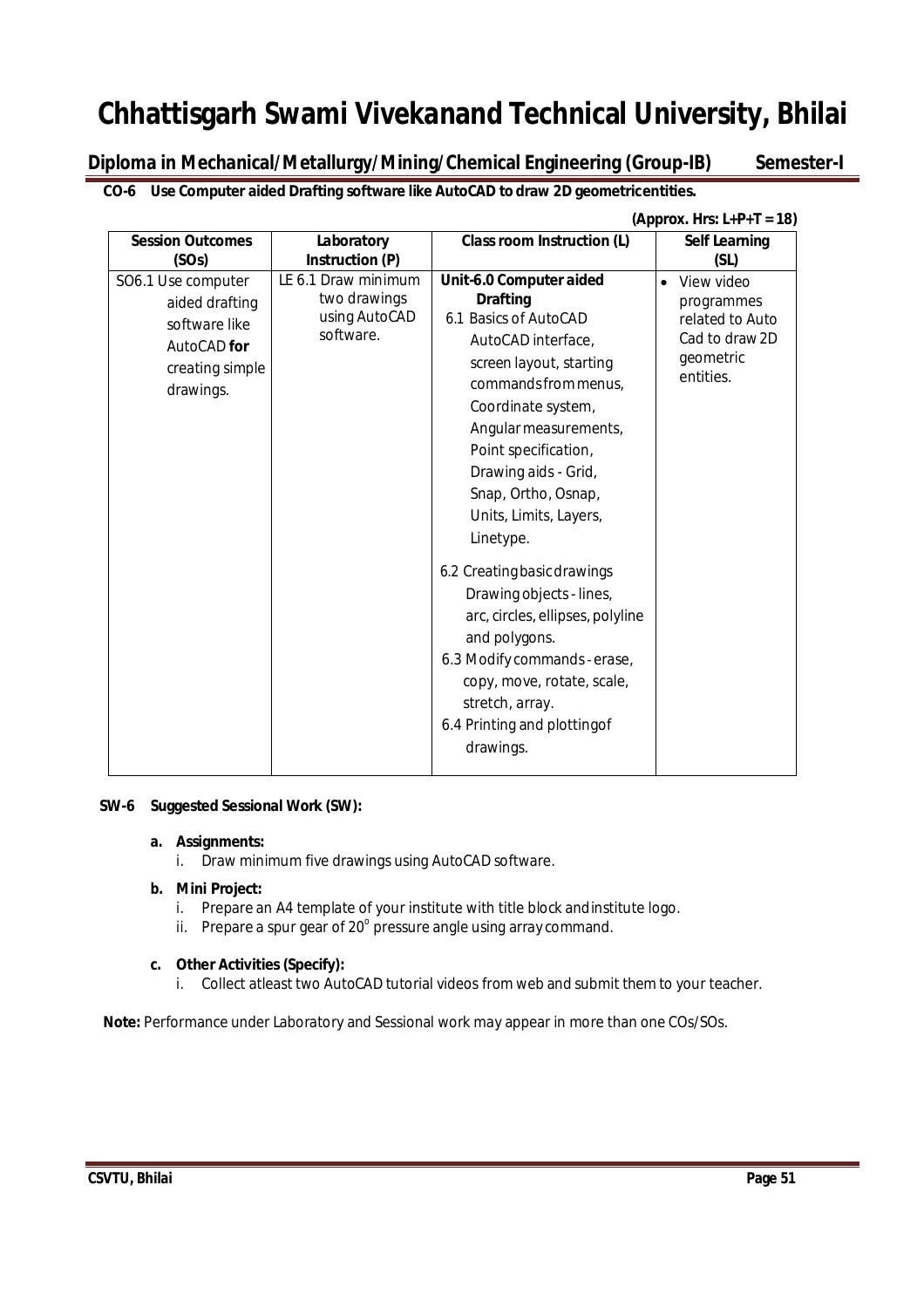**Diploma in Mechanical/Metallurgy/Mining/Chemical Engineering (Group-IB) Semester-I**

| Unit          | <b>Unit Titles</b>                               | <b>Marks Distribution</b> | Total |              |
|---------------|--------------------------------------------------|---------------------------|-------|--------------|
| <b>Number</b> |                                                  | R                         |       | <b>Marks</b> |
|               | <b>Basics of Engineering Drawing</b>             |                           |       | 10           |
|               | Constructions of conics                          |                           |       | 10           |
| Ш             | Projections of point, line and planes            |                           | 12    | 12           |
| IV.           | Orthographic Projection and Section of<br>solids |                           | 10    | 14           |
|               | <b>Isometric Projection</b>                      |                           | 10    | 12           |
| VI            | <b>Computer aided Drafting</b>                   |                           | 10    | 12           |
|               | Total                                            | 10                        | 54    |              |

## **I) Suggested Specification Table (For ESE of Classroom Instruction):**

**Legend:** R: Remember, U: Understand, A: Apply and above

## **J) Suggested Specification Table (For ESE of Laboratory Instruction\*):**

| Laboratory<br><b>Instruction</b> | <b>Short Laboratory Experiment Titles</b>                                                                                                          | <b>Assessment of Laboratory</b><br><b>Work (Marks)</b> |            |             | <b>Marks are allocated</b><br>for performance        |
|----------------------------------|----------------------------------------------------------------------------------------------------------------------------------------------------|--------------------------------------------------------|------------|-------------|------------------------------------------------------|
| <b>Number</b>                    |                                                                                                                                                    | Performance                                            |            | Viva-       | under ESE based on                                   |
|                                  |                                                                                                                                                    | <b>PRA</b>                                             | <b>PDA</b> | <b>Voce</b> | following                                            |
| LE1.1                            | Draw Lettering, types of lines, methods of<br>dimensioning and one problem from Plain<br>scale & Diagonal scale each on a single<br>drawing sheet. | 15                                                     | 10         | 5           | performance<br>parameters:<br>Submission of          |
| LE2.1                            | Draw Parabola, Ellipse and Hyperbola by<br>general and Special methods on a drawing<br>sheet.                                                      | 15                                                     | 10         | 5           | drawings as per<br>schedule                          |
| LE3.1                            | Draw the problems on projection of points<br>and lines on a drawing sheet.                                                                         | 15                                                     | 10         | 5           | Neatness,<br>Cleanliness on all                      |
| LE3.2                            | Draw the projection of given Planes on a<br>drawing sheet.                                                                                         | 15                                                     | 10         | 5           | prepared drawing<br>sheets                           |
| LE4.1                            | Draw the Orthographic projections of a given<br>object with and without section on a<br>drawing sheet.                                             | 15                                                     | 10         | 5           | Uniformity in<br>drawing and line                    |
| LE4.2                            | Draw the projections of a solids and section<br>of given solids on a drawing sheet.                                                                | 15                                                     | 10         | 5           | work<br>Dimensioning the                             |
| LE5.1                            | Draw isometric views of simple machine<br>elements.                                                                                                | 15                                                     | 10         | 5           | given drawing and                                    |
| LE6.1                            | Draw minimum two drawings using AutoCAD<br>software.                                                                                               | 15                                                     | 10         | 5           | writing text<br>Visualization and<br>drawing ability |

\*Assessment rubric, process and product check list with rating scale need to be prepared by the course wise teachers for each experiment for conduction and assessment of laboratory experiments /practicals ,

**Legend:** PRA: Process Assessment, PDA : Product Assessment

**Note**: Only one experiment has to be performed at the end semester examination of **30 Marks** as per assessment scheme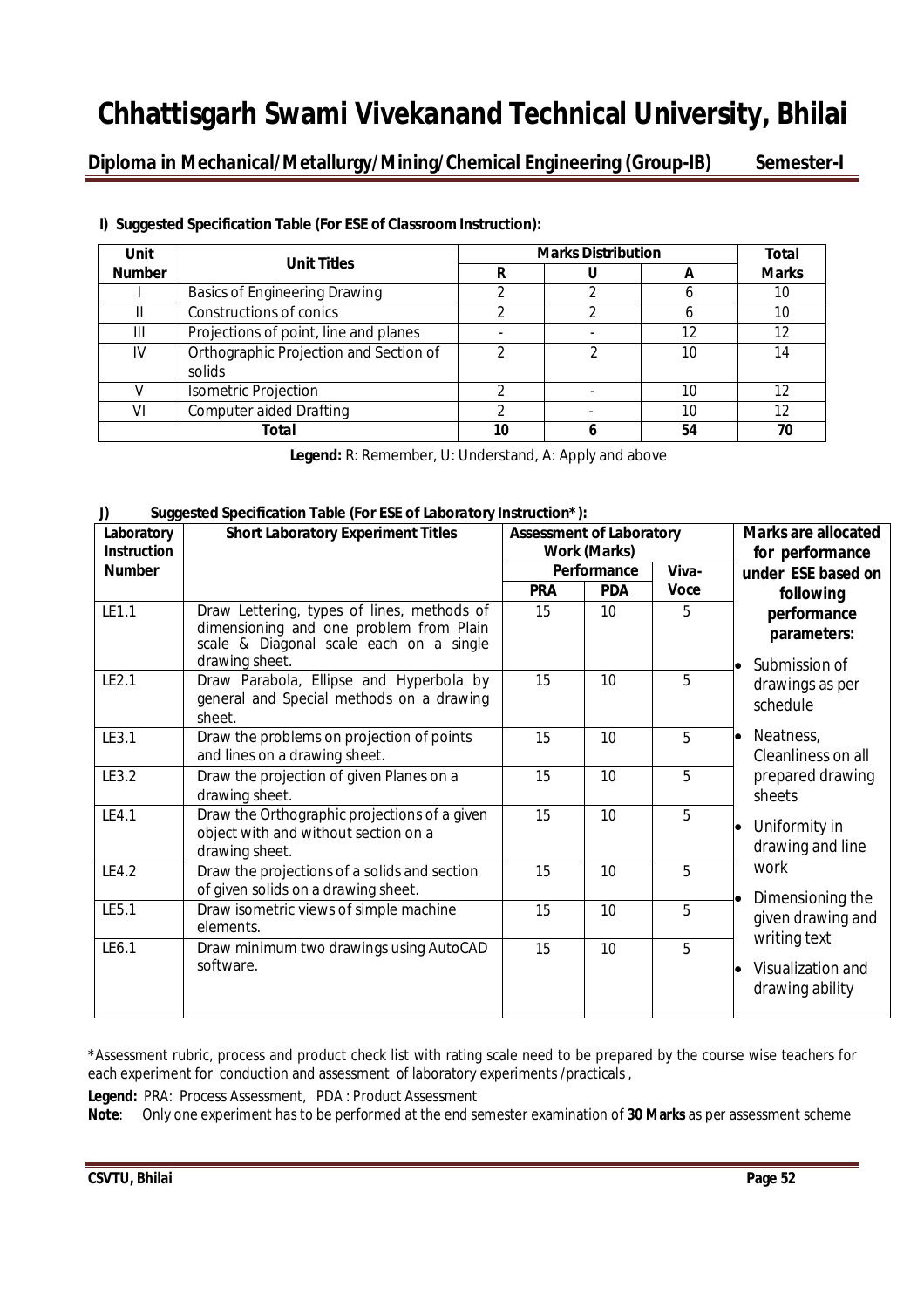**Diploma in Mechanical/Metallurgy/Mining/Chemical Engineering (Group-IB) Semester-I**

## **K) Suggested Instructional/Implementation Strategies:**

- 1. Improved Lecture
- 2. Tutorial
- 3. Industrial visits
- 4. Industrial Training
- 5. Field Trips
- 6. Portfolio Based Learning
- 7. Demonstration
- 8. ICT Based Teaching Learning (Video Demonstration, CBT, Blog, Face book, Mobile)

## **L) Suggested Learning Resources:**

### **(a) Books** :

| S. No.        | <b>Titles</b>                    | <b>Author</b>            | <b>Publisher and Edition*</b> |
|---------------|----------------------------------|--------------------------|-------------------------------|
|               | <b>Engineering Drawing</b>       | N.D. Bhatt               | <b>Charotar Publisher</b>     |
| $\mathcal{P}$ | <b>Engineering Drawing</b>       | R.B. Gupta               | Satya Prakashan               |
| 3             | <b>Engineering Drawing</b>       | Gujral & Shende          | Khanna Publisher              |
| 4             | <b>Engineering Drawing</b>       | R.K.Dhawan               | S.Chand                       |
| 5             | <b>Engineering Drawing</b>       | P.J.Shah                 | S.Chand                       |
| 6             | <b>Engineering Drawing</b>       | M.B.Shah, B.C.Rana       | Pearsons                      |
|               | <b>Engineering Graphics with</b> | A.K.Sarkar, A.P.Rastogi, | PHI                           |
|               | AutoCAD                          | D.M. Kulkarni            |                               |
| 8             | Engineering Drawing and          | T. Jeyapoovan            | <b>Vikas</b>                  |
|               | <b>Graphics using AutoCAD</b>    |                          |                               |

\*Latest edition of all above books should be referred

## **(b) Open source software and website address**:

- 1. Introduction: https://www.youtube.com/watch?v=z4xZmBpXIzQ
- 2. dimensioning system : https://www.youtube.com/watch?v=OF3S6BjMKsI
- 3. Basic of engineering drawing : https://www.youtube.com/watch?v=FEju-hA5Peo
- 4. Engineering scales : https://www.youtube.com/watch?v=n9iQcttWHAo
- 5. Engineering curves : https://www.youtube.com/watch?v=8sZkhL64-Qw&list=PLeFT-Ztjs49OnKf3zO10MhVBH16GvZLn
- 6. Conic section : https://www.youtube.com/watch?v=1AMyZ-WzPB0
- 7. 1<sup>st</sup> and 3<sup>rd</sup> angle projection : <u>https://www.youtube.com/watch?v=mcxUTNkSyp4</u>
- 8. Orthographic projection : https://www.youtube.com/watch?v=nDmwL1IWoIc
- 9. Projection of point : https://www.youtube.com/watch?v=Wy10RORC0s8
- 10. Projectionofline:https://www.youtube.com/watch?v=UewSQ061MzM
- 11. Projection of plane :https://www.youtube.com/watch?v=KWuW5VZf9a0
- 12. Basic of isometric projection : https://www.youtube.com/watch?v=p7Tz17Af-zE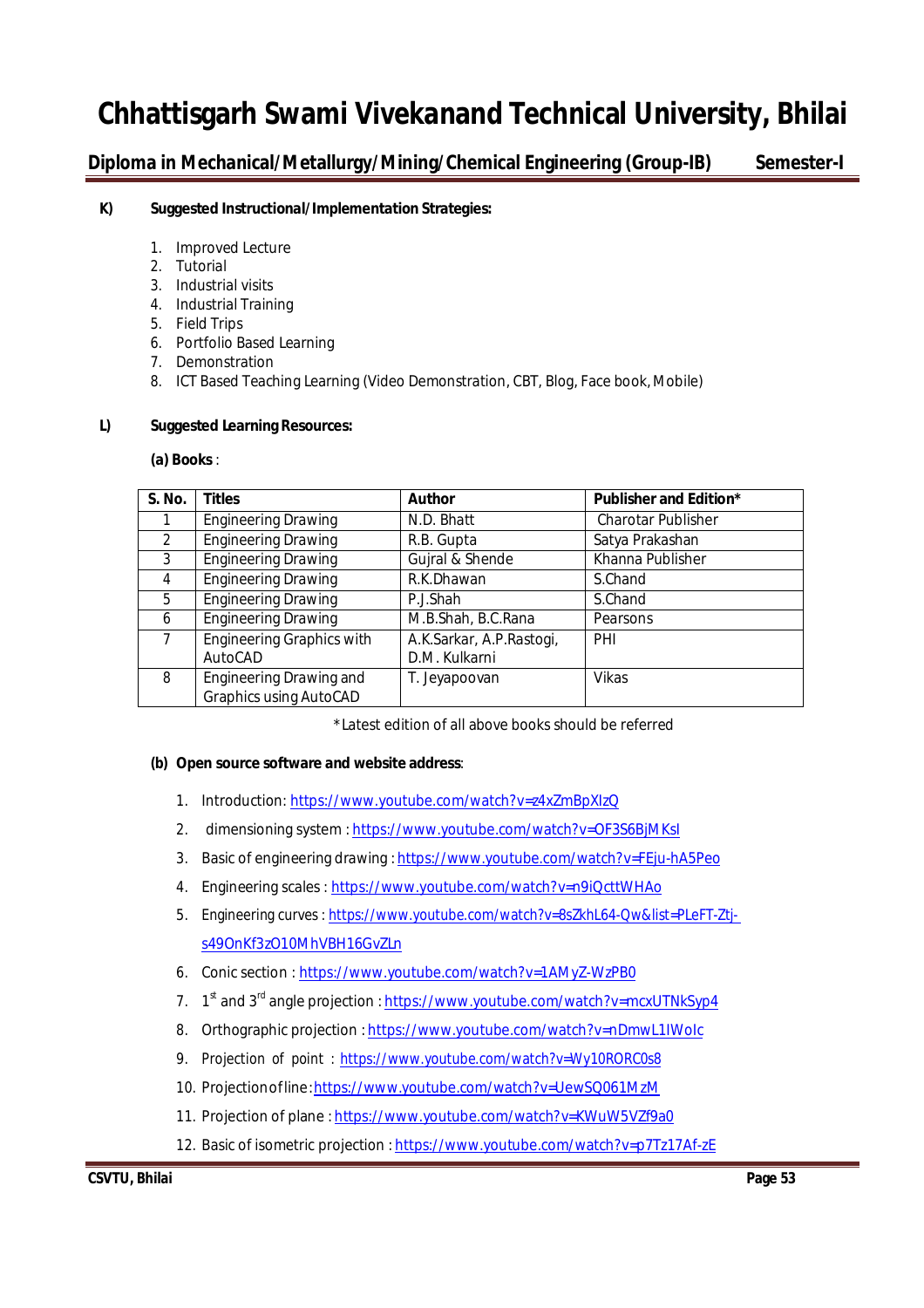**Diploma in Mechanical/Metallurgy/Mining/Chemical Engineering (Group-IB) Semester-I**

- 13. Isometric projection : https://www.youtube.com/watch?v=k2frX4CXJ\_Y
- 14. Auto cad : https://www.youtube.com/results?search\_query=autocad+for+ beginners+in+hindi+
- 15. Auto cad : https://www.youtube.com/watch?v=ohjh0JjQHnY
- 16. Auto cad : https://www.youtube.com/watch?v=ZugYdLxsg0E
- 17. Nptel Web reference : http://nptel.ac.in/courses/112103019/15

## **(c) Others:**

- 1. Learning Packages.
- 2. Manufacturers' Manual

## **M) List of Major Classroom Instruction Aid Equipments and Tools:**

| S. No.         | <b>Name of Equipment</b>                           | <b>Broad</b><br><b>Specifications</b>                                                                                                                            | <b>Relevant Experiment</b><br><b>Number</b>        |
|----------------|----------------------------------------------------|------------------------------------------------------------------------------------------------------------------------------------------------------------------|----------------------------------------------------|
|                | Computer aided drafting<br>software like AutoCAD   | Latest educational licensed<br>network version                                                                                                                   | LE6.1                                              |
| $\mathfrak{D}$ | CAD workstations                                   | latest configuration                                                                                                                                             | LE6.1                                              |
| 3              | Drawing boards                                     | A1 size                                                                                                                                                          | LE1.1, LE2.1, LE3.1, LE3.2,<br>LE4.1, LE4.2, LE5.1 |
| 4              | Interactive board<br>$(165 \times 130 \text{ cm})$ | Supports dual touch, dual write<br>and intuitive gestures, such as toss,<br>rotate and zoom, available with<br>multitouch operating systems, such<br>as Windows® | All                                                |
| 5              | Printer/plotter                                    | A <sub>3</sub> size                                                                                                                                              | LE6.1                                              |
| 6              | Models for projection and<br>demonstration         | Wooden models                                                                                                                                                    | LE2.1, LE3.1, LE3.2, LE4.1,<br>LE4.2, LE5.1        |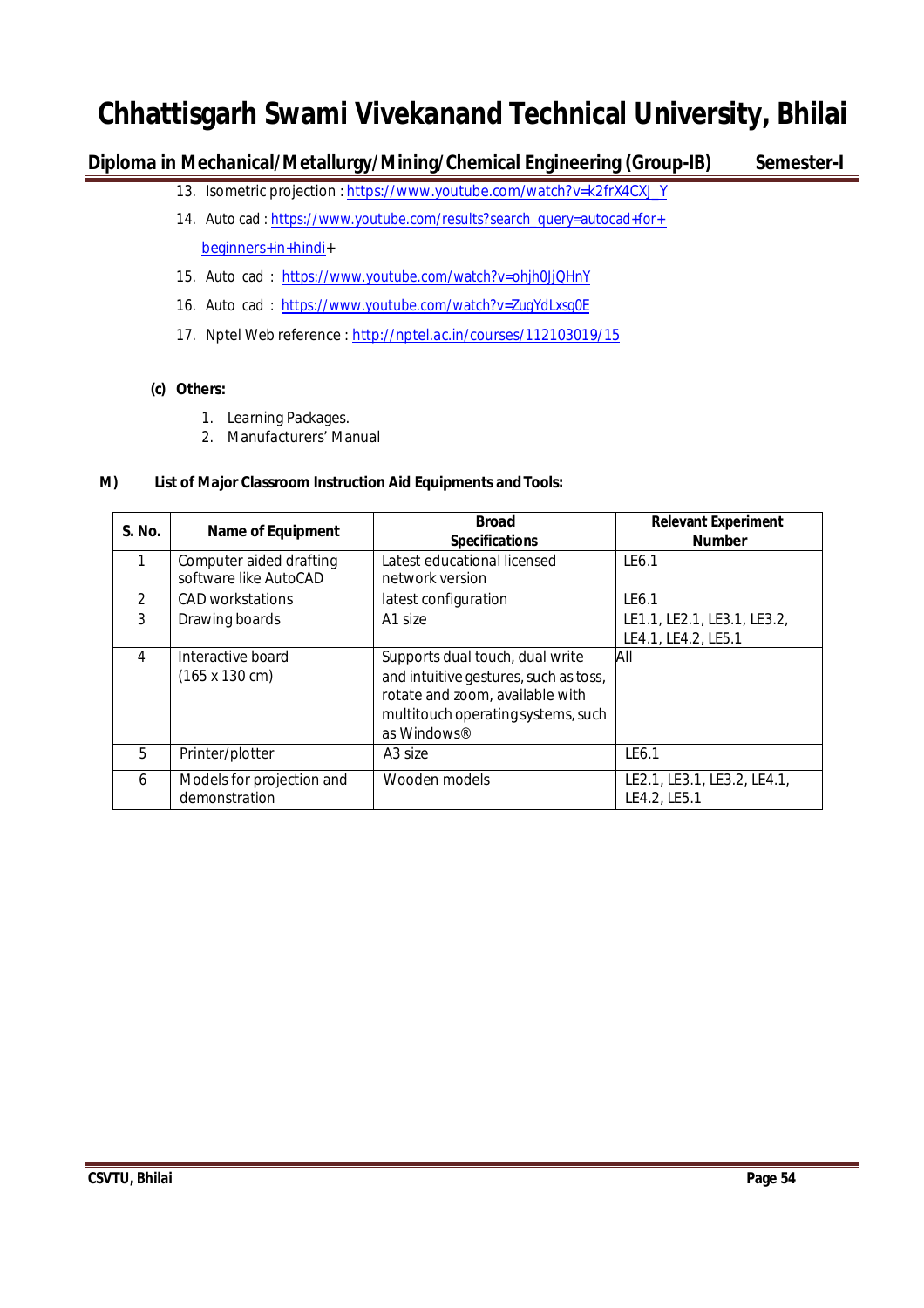## **Diploma in Mechanical/Metallurgy/Mining/Chemical Engineering (Group-IB)** Semester-I

| Course<br><b>Outcomes</b><br>(COs)                                                             | <b>Programme Outcomes</b><br>(POs)       |                                   |                |                                          |                                |                                                                                  |                |                                     |                | Programme Specific<br><b>Outcomes</b><br>(PSO <sub>s</sub> ) |                |                        |           |
|------------------------------------------------------------------------------------------------|------------------------------------------|-----------------------------------|----------------|------------------------------------------|--------------------------------|----------------------------------------------------------------------------------|----------------|-------------------------------------|----------------|--------------------------------------------------------------|----------------|------------------------|-----------|
|                                                                                                | <b>PO-1</b><br><b>Basic</b><br>knowledge | $PO-2$<br>Discipline<br>knowledge | $PO-3$         | $PO-4$<br>Practice Engineerin<br>g Tools | <b>PO-5</b><br>The<br>engineer | PO-6<br>Environment Ethics Individual Commu<br>and<br>and society sustainability | <b>PO-7</b>    | PO-8<br>and team   nication<br>work | PO-9           | PO-10<br>Life-long   1<br>learning                           | PSO-           | PSO-<br>$\overline{2}$ | PSO-<br>3 |
| CO-1 Use drawing<br>instruments, scales,<br>and standard norms<br>to createdrawings.           | 3                                        | 3                                 | $\overline{2}$ | $\mathfrak{Z}$                           | $\mathbf{1}$                   | $\mathbf{1}$                                                                     | $\mathbf{1}$   | 1                                   | 1              | $\mathbf{3}$                                                 |                |                        |           |
| CO-2 Draw various conic<br>curves.                                                             | 3                                        | $\overline{2}$                    | 3              | $\overline{2}$                           | $\mathbf{1}$                   | 1                                                                                | $\overline{2}$ | 1                                   | $\overline{2}$ | $\mathbf{3}$                                                 | $\overline{a}$ | $\overline{a}$         |           |
| CO-3 Draw the projection<br>of points, lines and<br>planes with different<br>conditions.       | $\overline{2}$                           | $\overline{2}$                    | $\overline{2}$ | $\overline{2}$                           |                                |                                                                                  | 1              | 1                                   | 3              | 3                                                            |                |                        |           |
| CO-4 Interpret and draw<br>the orthographic &<br>sectional views of an<br>object.              | $\overline{2}$                           | 3                                 | $\overline{2}$ | $\overline{2}$                           |                                |                                                                                  | 1              |                                     | 3              | 3                                                            |                |                        |           |
| CO-5 Develop isometric<br>view from<br>orthographic views of<br>objects.                       | 3                                        | 3                                 | 3              | $\overline{2}$                           | 1                              |                                                                                  | $\overline{2}$ | 1                                   | 3              | 3                                                            |                |                        |           |
| CO-6 Use computer aided<br>drafting software like<br>AutoCAD to draw 2D<br>geometric entities. | 3                                        | 3                                 | 3              | $\overline{2}$                           | $\mathbf{1}$                   |                                                                                  | $\overline{2}$ | 1                                   | 3              | 3                                                            | 3              |                        |           |

## **N) Mapping of POs & PSOs with COs:**

**Legend:** 1 – Low, 2 – Medium, 3 – High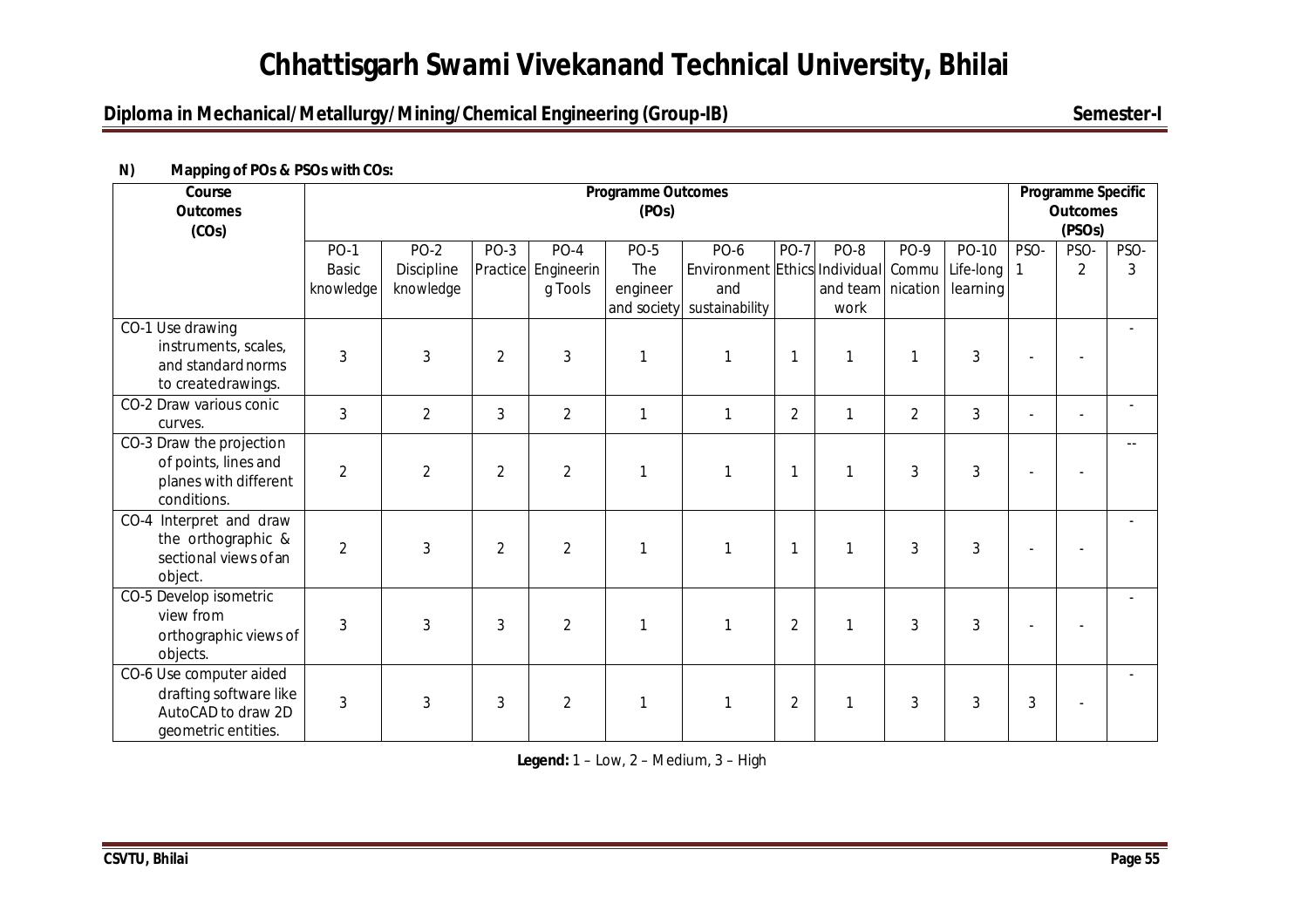## **Diploma in Mechanical/Metallurgy/Mining/Chemical Engineering (Group-IB)** Semester-I

## **O) Course Curriculum Map:**

| POs & PSOs No.         | <b>COs No. &amp; Titles</b>      | SOs No.           | <b>Laboratory Instruction</b><br>(P) | <b>Classroom Instruction</b><br>(L) | <b>Self Learning</b><br>(SL) |
|------------------------|----------------------------------|-------------------|--------------------------------------|-------------------------------------|------------------------------|
| PO-1,2,3,4,5,6,        | CO-1 Use drawing instruments,    | SO1.1             | LE1.1                                | Unit-1.0 Basics of Engineering      |                              |
| 7,8,9,10               | scales, and standard norms       | SO1.2             |                                      | Drawing                             |                              |
|                        | to create drawings.              | SO1.3             |                                      |                                     |                              |
|                        |                                  | SO1.4             |                                      | 1.1, 1.2, 1.3, 1.4, 1.5             |                              |
|                        |                                  | SO1.5             |                                      |                                     |                              |
| PO-1,2,3,4,5,6,        | CO-2 Draw various conic curves.  | SO <sub>2.1</sub> | LE2.1                                | Unit-2.0 Construction of Conics     |                              |
| 7,8,9,10               |                                  | SO <sub>2.2</sub> |                                      |                                     |                              |
|                        |                                  | SO <sub>2.3</sub> |                                      | 2.1, 2.2, 2.3                       |                              |
|                        |                                  | SO <sub>2.4</sub> |                                      |                                     |                              |
| PO-1,2,3,4,5,6,        | CO-3 Draw the projection of      | SO.3.1            | LE3.1, LE3.2                         | Unit-3.0 Projection of points,      |                              |
| 7,8,9,10               | points, lines and planes with    | SO3.2             |                                      | lines and planes                    | As mentioned                 |
|                        | different conditions.            | SO3.3             |                                      | 3.1, 3.2, 3.3                       | in relevant                  |
| PO-1,2,3,4,5,6,        | CO-4 Interpret and draw the      | SO4.1             | LE4.1, LE4.2                         | Unit-4.0 Orthographic projection    | pages                        |
| 7,8,9,10               | orthographic and sectional       | SO4.2             |                                      | and Section of solids               |                              |
|                        | views of an object               | SO4.3             |                                      | 4.1, 4.2                            |                              |
| $PO-1, 2, 3, 4, 5, 6,$ | CO-5 Develop isometric view from | SO <sub>5.1</sub> | LE5.1                                | Unit-5.0 Isometric Projection       |                              |
| 7,8,9,10               | orthographic views of            | SO <sub>5.2</sub> |                                      |                                     |                              |
|                        | objects.                         |                   |                                      | 5.1, 5.2                            |                              |
| PO-1,2,3,4,5,6,        | CO-6 Use computer aided drafting | SO6.1             | LE6.1                                | Unit-6.0 Computer aided Drafting    |                              |
| 7,8,9,10               | software like AutoCAD to         | SO <sub>6.2</sub> |                                      |                                     |                              |
|                        | draw 2D geometric entities.      | SO <sub>6.3</sub> |                                      |                                     |                              |
|                        |                                  | SO6.4             |                                      |                                     |                              |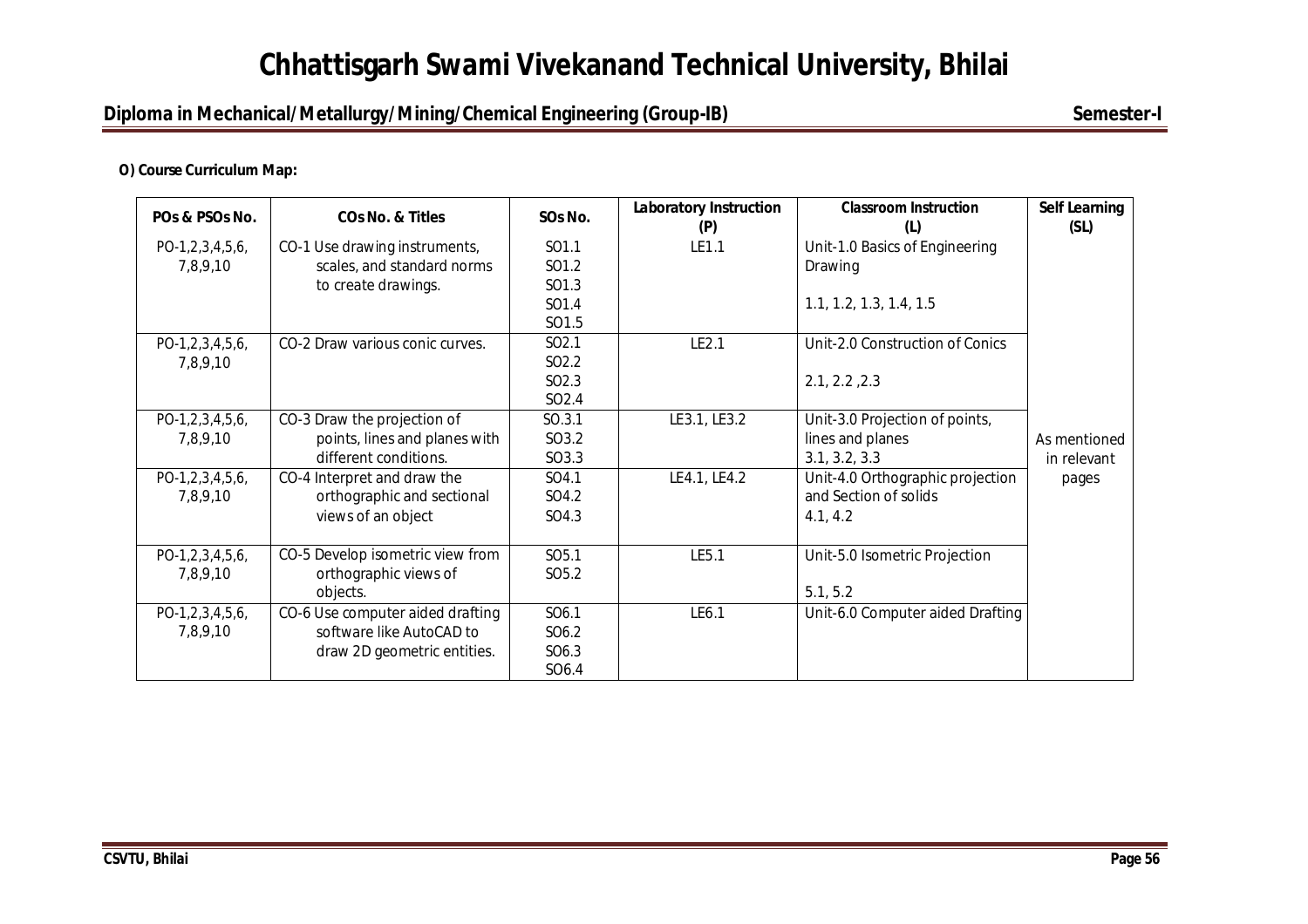## **Diploma in Mechanical/Metallurgy/Mining/Chemical Engineering (Group-IB) Semester-I**

**A) Course Code : 2000180(037)**

- **B) Course Title : Workshop Practice**
- **C) Pre- requisite Course Codeand Title :**
- **D) Rationale :**

Mechanical Workshop practice is an essential requirement to understand the working and execution of jobs in industrial environment. This course intends to impart basic know-how of various tools, methods and their use at different stages of manufacturing. This course will develop skills in handling tools, instruments, equipments used in the workshop and perform operationsin variousshops and enhance relevant technical skills required to work in an industry along with the understanding of the complexity of the industrial job.

## **E) Course Outcomes:**

- **CO-1 Use measuring devices and hand tools effectively.**
- **CO-2 Undertakewoodworking operationseconomicallyand safely.**
- **CO-3 Performvariousjoining operationsusingwelding,brazingand soldering methods.**
- **CO-4 Perform different types of fitting and sheet metal operations.**
- **CO-5 Prepare simple jobs using lathe.**
- **F) Scheme of Studies:**

|               | <b>Board of</b>           | Course<br>Course<br>Code<br><b>Title</b> |                                         | Scheme of Studies (Hours/Week) |   |  |                                    |  |  |
|---------------|---------------------------|------------------------------------------|-----------------------------------------|--------------------------------|---|--|------------------------------------|--|--|
| S.No          | <b>Study</b>              |                                          |                                         |                                | D |  | Total<br>Credits(C)<br>$L+T+(P/2)$ |  |  |
|               | Mechanical<br>Engineering | 2000180(037)                             | <b>Workshop Practice</b>                |                                |   |  |                                    |  |  |
| $\mathcal{P}$ | Mechanical<br>Engineering | 2000193(037)                             | <b>Workshop Practice</b><br>(Practical) |                                | 4 |  |                                    |  |  |

**Legend:** L: Classroom Instruction (Includes different instructional strategies i.e. Lecture and others), P: Laboratory Instruction (Includes Practical performances in laboratory workshop, field or other locations using different instructional strategies), T- Tutorial includes Sessional Work (SW) (assignment, seminar, mini project etc.) and Self Learning(SL), C:Credits

**Note:** SW & SL has to be planned and performed under the continuous guidance and feedback of teacher to ensure outcome of Learning

## **F) Scheme of Assessments:**

|      | <b>Board of</b>                  | Course       | Course                            | <b>Scheme of Examination</b> |               |    |                          |    |              |  |
|------|----------------------------------|--------------|-----------------------------------|------------------------------|---------------|----|--------------------------|----|--------------|--|
| S.No | <b>Study</b>                     | Code         | Title                             |                              | <b>Theory</b> |    | <b>Practical</b>         |    | Total        |  |
|      |                                  |              |                                   | ESE                          | CТ            | TА | <b>ESE</b>               | ΤA | <b>Marks</b> |  |
|      | <b>Mechanical</b><br>Engineering | 2000180(037) | <b>Workshop Practice</b>          |                              |               | 30 | $\overline{\phantom{0}}$ |    | 30           |  |
| 2.   | Mechanical<br>Engineering        | 2000193(037) | <b>Workshop Practice</b><br>(Lab) |                              |               |    | 50                       | 30 | 80           |  |

 **Note:** i. Separate passing is must for TA component of Progressive assessment, both for theory and practical. ii. Separate passing is must for End Semester Exam(Theory) and End Semester Exam (Practical).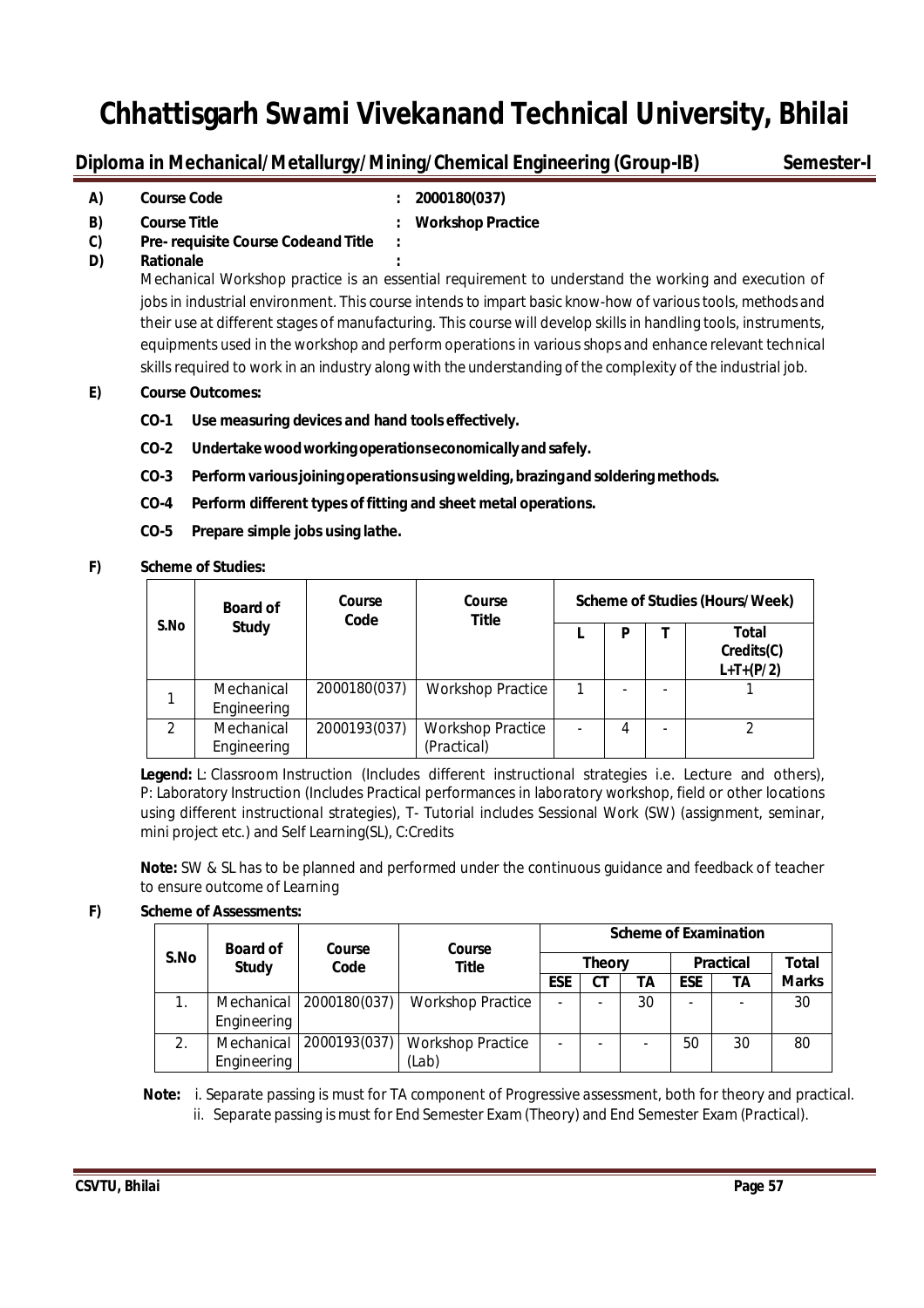## **Diploma in Mechanical/Metallurgy/Mining/Chemical Engineering (Group-IB) Semester-I**

## **H) Course-Curriculum Detailing:**

This course curriculum detailing depicts learning outcomes at course level and session level and their attainment by the students through Classroom Instruction (L), Laboratory Instruction (P), T- Tutorial Includes Sessional Work (SW) and Self Learning (SL). Students are expected to demonstrate the attainment of Session Outcomes (SOs) and finally Course Outcomes(COs) upon the completion of course.

## **CO- 1 Use measuring devices and hand tools effectively.**

 $(Approx. Hrs: L+P+T = 14)$ 

| <b>Session Outcomes</b>                                                                                                          | <b>Laboratory Instruction</b>                                                                                                                   | <b>Class room Instruction</b>                                                                                                                                                                                                                                                               | Self Learning (SL)       |
|----------------------------------------------------------------------------------------------------------------------------------|-------------------------------------------------------------------------------------------------------------------------------------------------|---------------------------------------------------------------------------------------------------------------------------------------------------------------------------------------------------------------------------------------------------------------------------------------------|--------------------------|
| (SOs)                                                                                                                            | (P)                                                                                                                                             | (L)                                                                                                                                                                                                                                                                                         |                          |
| SO1.1 List various                                                                                                               | LE1.1 Identify different                                                                                                                        | Unit-1.0 Measurement, Hand tools and                                                                                                                                                                                                                                                        | Collect the<br>$\bullet$ |
| measuring                                                                                                                        | type of measuring                                                                                                                               | workshop safety.                                                                                                                                                                                                                                                                            | information              |
| tools and                                                                                                                        | tools available in                                                                                                                              | <b>Engineering Measurement:</b><br>1.1                                                                                                                                                                                                                                                      | related to               |
| instrument.                                                                                                                      | workshop.                                                                                                                                       | definition, importance and Types of                                                                                                                                                                                                                                                         | various hand             |
| SO1.2 Describe<br>measuring unit<br>and its<br>conversion.<br>SO1.3 Select suitable<br>measuring<br>devices in a                 | LE1.2 Use suitable<br>Marking and hand<br>tools in a given<br>situation.<br>LE1.3 Measure the given<br>job using suitable<br>measuring Devices. | measurements.<br>Measuring instruments: linear<br>$1.2\,$<br>measurement and angular<br>measurement instruments.<br>Measuring devices: Linear<br>1.3<br>measurement and angular<br>measurement devices.                                                                                     | tools listed.            |
| given<br>situation.<br>SO1.4 List workshop<br>hand tools.<br>SO1.5 Describe<br>Safety<br>procedure in<br>different<br>workshops. | LE1.4 Perform mock drill<br>session in group of<br>minimum 15<br>students for<br>extinguishing fire.                                            | 1.4 Workshop hand tools: List the<br>various hand tools used in<br>workshops.<br>1.5 Workshop Safety-Safety Practices,<br>Causes of accidents, General safety<br>rules, Safety signs and symbols.<br>Firefighting equipment, fire<br>extinguishers, and their types and<br><b>First Aid</b> |                          |

## **SW-1 Suggested Sessional Work (SW):**

#### **Assignments:**

i. Select any engineering object / part / drawing and perform the measurement using suitable measuring device.

## **Mini Project:**

i. Visit nearby mechanical workshop and collect information about operation peformed by identified workshop and prepare the list of tools and equipment alongwith specification.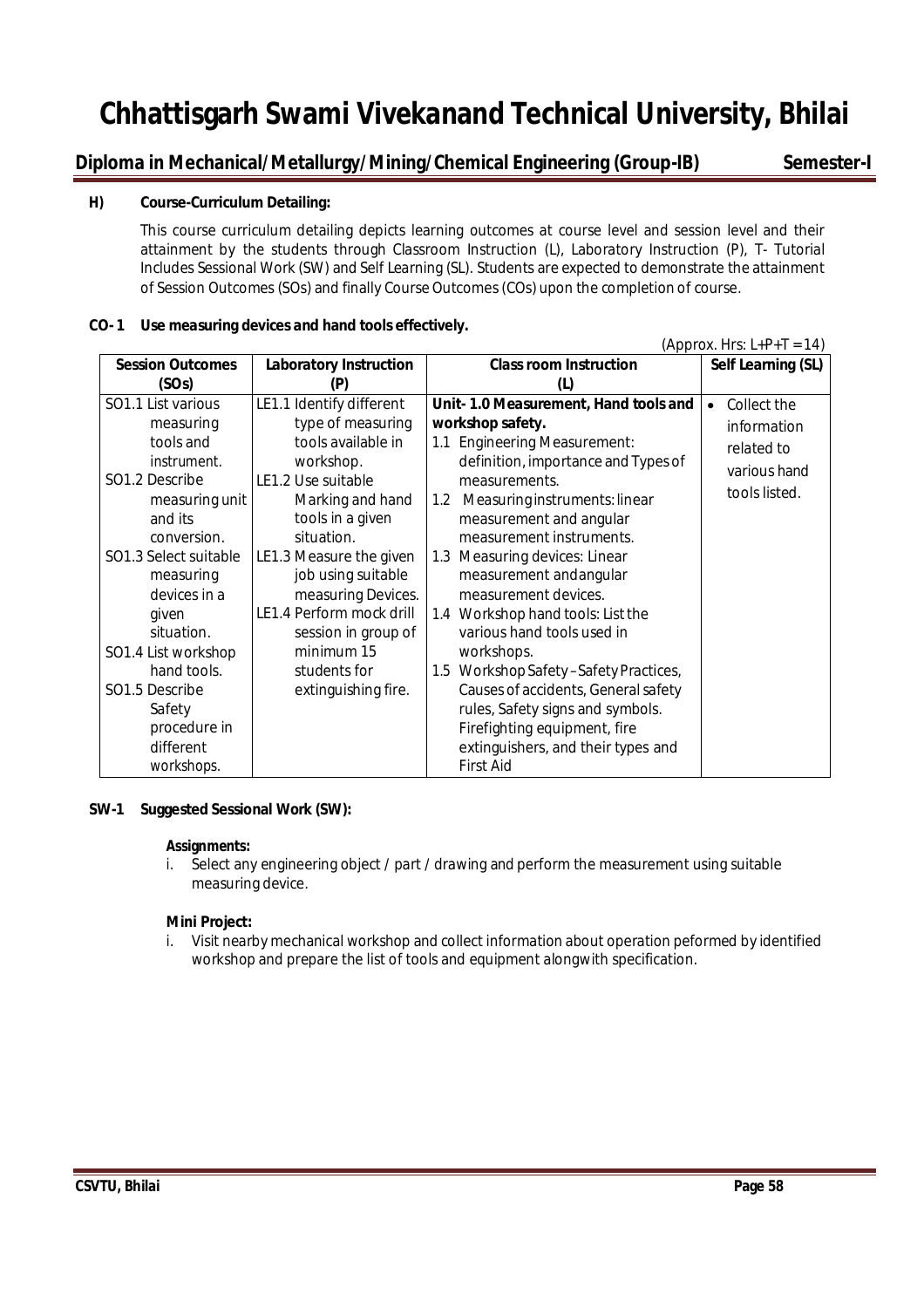**Diploma in Mechanical/Metallurgy/Mining/Chemical Engineering (Group-IB) Semester-I**

## **CO-2 Undertake wood working operations economically and safely.**

|                                                                                                                                                                                                                                                                      |                                                                                                                                                                                                                          |                                                                                                                                                                                                                                                                                                                                                                                                                                                                                                                                                                                                                                                                                     | (Approx. Hrs: $L+P+T = 17$ )                                                                                                                                                |
|----------------------------------------------------------------------------------------------------------------------------------------------------------------------------------------------------------------------------------------------------------------------|--------------------------------------------------------------------------------------------------------------------------------------------------------------------------------------------------------------------------|-------------------------------------------------------------------------------------------------------------------------------------------------------------------------------------------------------------------------------------------------------------------------------------------------------------------------------------------------------------------------------------------------------------------------------------------------------------------------------------------------------------------------------------------------------------------------------------------------------------------------------------------------------------------------------------|-----------------------------------------------------------------------------------------------------------------------------------------------------------------------------|
| <b>Session Outcomes (SOs)</b>                                                                                                                                                                                                                                        | <b>Laboratory Instruction</b>                                                                                                                                                                                            | Class room Instruction (L)                                                                                                                                                                                                                                                                                                                                                                                                                                                                                                                                                                                                                                                          | <b>Self Learning</b><br>(SL)                                                                                                                                                |
| SO2.1 List various wood<br>working tools with<br>major<br>specifications.<br>SO2.2 Select wood<br>working tools as<br>per given job.<br>SO2.3 Demonstrate<br>various wood<br>working<br>operations.<br>SO2.4 Explain procedure<br>to prepare given<br>type of joint. | LE2.1 Prepare one simple<br>job of wood working<br>comprises of marking,<br>cutting, plaining and<br>finishing as per given<br>drawing/sketch.<br>LE2.2 Prepare any two<br>wooden joints safely<br>as per given drawing. | Unit-2.0 Wood Working Shop<br>2.1 Types of woods and artificial<br>woods and their applications.<br>2.2 wood working tools -bench<br>vice, hammers, chisel, files,<br>hacksaw, wood saw, surface<br>planer, punch, v block, try<br>square, steel rule, twist drill,<br>marking block, reamers, tap set,<br>mallet and their specification.<br>2.3 Wood working operations -<br>Marking, Cutting, reaming,<br>filing, drilling, joining,<br>2.4 Types of wood working joint -<br>Butt joint, lap joint, Bridle joint<br>, Dowel joint, Mitre joint, finger<br>joint, dovetail joint, Dado joint,<br>Groove joint, Cross lap, splice<br>joint.<br>2.5 Applications of various joints. | Collect the<br>$\bullet$<br>information on<br>various types and<br>appearance of<br>wood being used<br>in packaging of<br>industrialproducts<br>using internet<br>facility. |

## **SW-2** Suggested Sessional Work (SW):

## **Assignments:**

i. Select any (Minimum 3 finished jobs) different wood working / carpentry jobs and prepare list of different types of woods and joints used in selected objects.

## **Mini Project:**

i. Make a wooden job as per given drawing and specifications of material.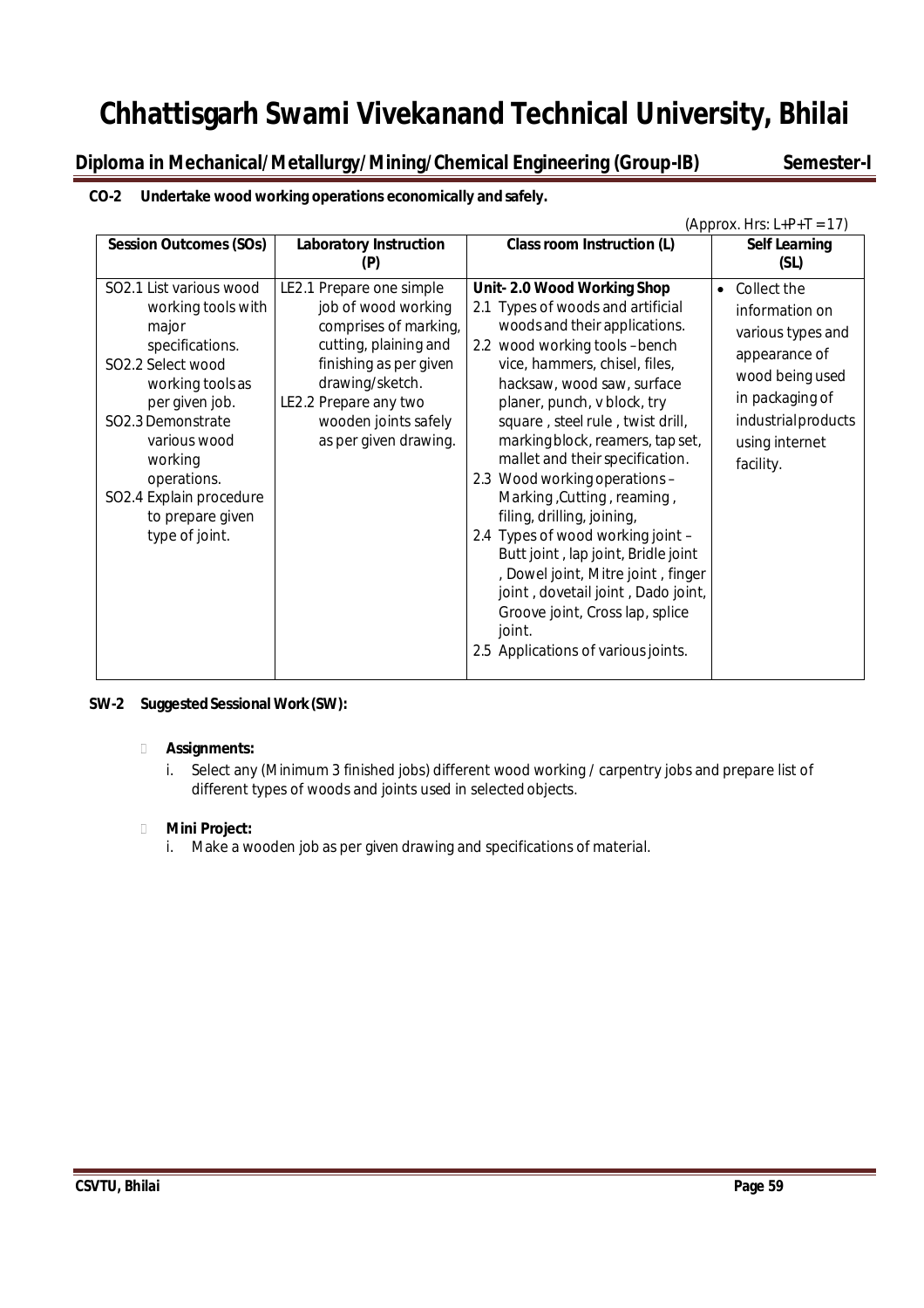**Diploma in Mechanical/Metallurgy/Mining/Chemical Engineering (Group-IB) Semester-I**

## **CO-3 Perform various joining operations using welding, brazing and soldering methods.**

| (Approx. Hrs: $L+P+T = 17$ )                                                                                                                                                                              |                                                                                                                                                                                                                                                                                                                                                                                                                                |                                                                                                                                                                                                                                                                                                                                                                                                                                                                                                                                                                                                                                                                                                                                                       |                                                                                                                                  |  |  |  |  |  |  |
|-----------------------------------------------------------------------------------------------------------------------------------------------------------------------------------------------------------|--------------------------------------------------------------------------------------------------------------------------------------------------------------------------------------------------------------------------------------------------------------------------------------------------------------------------------------------------------------------------------------------------------------------------------|-------------------------------------------------------------------------------------------------------------------------------------------------------------------------------------------------------------------------------------------------------------------------------------------------------------------------------------------------------------------------------------------------------------------------------------------------------------------------------------------------------------------------------------------------------------------------------------------------------------------------------------------------------------------------------------------------------------------------------------------------------|----------------------------------------------------------------------------------------------------------------------------------|--|--|--|--|--|--|
| <b>Session Outcomes (SOs)</b>                                                                                                                                                                             | Laboratory Instruction (P)                                                                                                                                                                                                                                                                                                                                                                                                     | <b>Class room Instruction</b>                                                                                                                                                                                                                                                                                                                                                                                                                                                                                                                                                                                                                                                                                                                         | <b>Self Learning</b>                                                                                                             |  |  |  |  |  |  |
|                                                                                                                                                                                                           |                                                                                                                                                                                                                                                                                                                                                                                                                                | (L)                                                                                                                                                                                                                                                                                                                                                                                                                                                                                                                                                                                                                                                                                                                                                   | (SL)                                                                                                                             |  |  |  |  |  |  |
| SO3.1 Perform various<br>types of joining<br>methods.<br>SO3.2 Select suitable<br>welding method as<br>per job<br>requirement.<br>SO3.3<br><b>Explain arc</b><br>welding and gas<br>welding<br>procedure. | LE3.1 Operate gas welding<br>apparatus to generate<br>different types of<br>flames.<br>LE3.2 Prepare lap joint using<br>gas welding as per given<br>drawing safely.<br>LE3.3 Prepare butt joint using<br>arc welding as pergiven<br>drawing safely.<br>LE3.4 Mount the given<br>electronic component<br>on Printed circuit board<br>(PCB) in a given<br>situation.<br>LE3.5 Join the given aluminum<br>sheet by using brazing. | Unit-3.0 Joining Methods:<br>Joining methods- Various<br>3.1<br>types of Joining Methods<br>and their field application<br>and types of welding joint.<br>Arc welding<br>3.2<br>3.2.1 Arc weldingprocess,<br>equipment with<br>necessary<br>accessories, Welding<br>electrode, tools and<br>consumables<br>3.3 Personal protective<br>equipment like safety<br>glasses, welding gloves etc<br>and safe practices in<br>welding shop.<br>3.4 Gas welding<br>3.4.1 Gas welding process,<br>Equipment with<br>necessary<br>accessories, Types<br>like Carburizing,<br>oxidizing and neutral<br>flame.<br>3.5 Soldering and brazing:<br>specification, filler<br>material, flux, heating<br>methods, temperature<br>range, advantages, and<br>comparison. | Collect the<br>$\bullet$<br>information on<br>various types of<br>welding<br>electrodes and<br>their industrial<br>applications. |  |  |  |  |  |  |

## **SW-3 SuggestedSessional Work(SW):**

## **Assignments:**

i. Select any two joining method and prepare their engineering field ofapplication.

## **Mini Project:**

i. Prepare any utility job like lab stool structure by using suitable welding process with list of tools and equipment along with specification.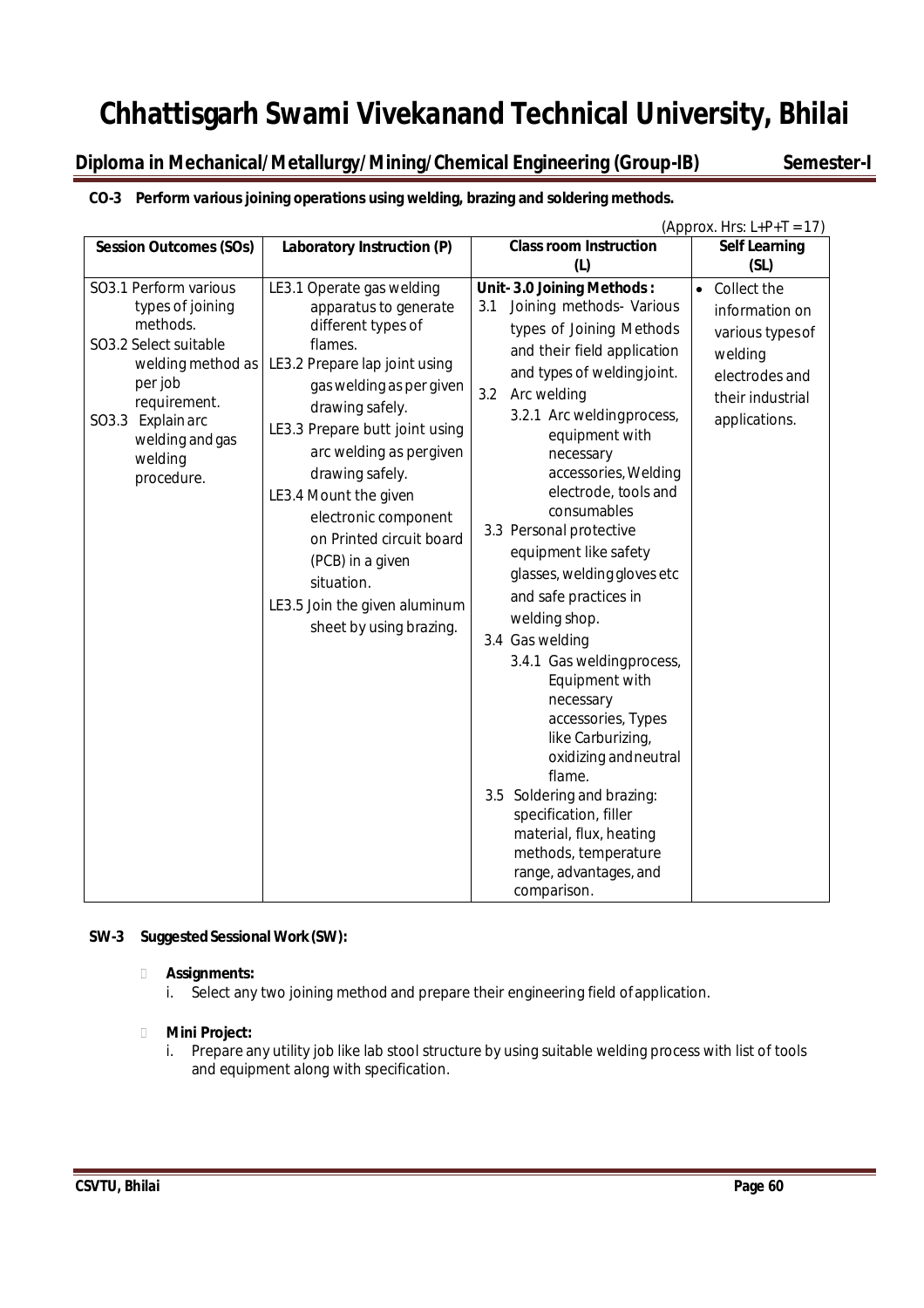**Diploma in Mechanical/Metallurgy/Mining/Chemical Engineering (Group-IB) Semester-I**

## **CO-4 Perform different type of fitting and sheet metal operation.**

|                                                                                                                                                                                                                                       |                                                                                                                                                                                                                                                                                                        |                                                                                                                                                                                                                                                                                                                                                                                                                                            | (Approx. Hrs: $L+P+T = 18$ )                                                                                        |
|---------------------------------------------------------------------------------------------------------------------------------------------------------------------------------------------------------------------------------------|--------------------------------------------------------------------------------------------------------------------------------------------------------------------------------------------------------------------------------------------------------------------------------------------------------|--------------------------------------------------------------------------------------------------------------------------------------------------------------------------------------------------------------------------------------------------------------------------------------------------------------------------------------------------------------------------------------------------------------------------------------------|---------------------------------------------------------------------------------------------------------------------|
| <b>Session Outcomes (SOs)</b>                                                                                                                                                                                                         | Laboratory Instruction (P)                                                                                                                                                                                                                                                                             | <b>Class room Instruction</b>                                                                                                                                                                                                                                                                                                                                                                                                              | Self Learning (SL)                                                                                                  |
|                                                                                                                                                                                                                                       |                                                                                                                                                                                                                                                                                                        | (L)                                                                                                                                                                                                                                                                                                                                                                                                                                        |                                                                                                                     |
| SO4.1 Identify various<br>tools used in<br>fitting shop.<br>SO4.2 Select relevant<br>tools as per given<br>job in fitting shop.<br>SO4.3 Perform various<br>fitting operations.<br>SO4.4 Peform various<br>sheet metal<br>operations. | LE4.1 Prepare one simple Job of<br>fitting shop as per given<br>drawing and instruction.<br>LE4.2 Prepare one male -<br>female type Fitting Jobs<br>as per given Drawing.<br>LE4.3 Prepare one sheet metal<br>job using cutting,<br>bending, edging and<br>joining operations as per<br>given drawing. | Unit-4.0 Fitting and Sheet metal<br>Shop.<br>4.1 Fitting tools - Hand tools<br>used in fitting shop, holding<br>tools, Marking and<br>measuring tools, cutting<br>tools.<br>4.2 Fitting Operation - Sawing,<br>Chipping, Filling, Taping,<br>Reaming and Drilling.<br>4.3 Sheet metal tools-list of<br>sheet metal tools used.<br>4.4 Sheet metal operation-<br>Shearing, Bending, Drawing,<br>Squeezing, Snipping, riveting,<br>Grooving. | Using internet<br>facility and<br>collect the<br>information<br>related to field<br>applications of<br>sheet metal. |

## **SW-4 Suggested Sessional Work (SW):**

## **Assignments:**

i. Prepare simple jobs as per drawing and instructions given.

## **Mini Project:**

i. Prepare file stand by using by suitable material and sheet metaloperations.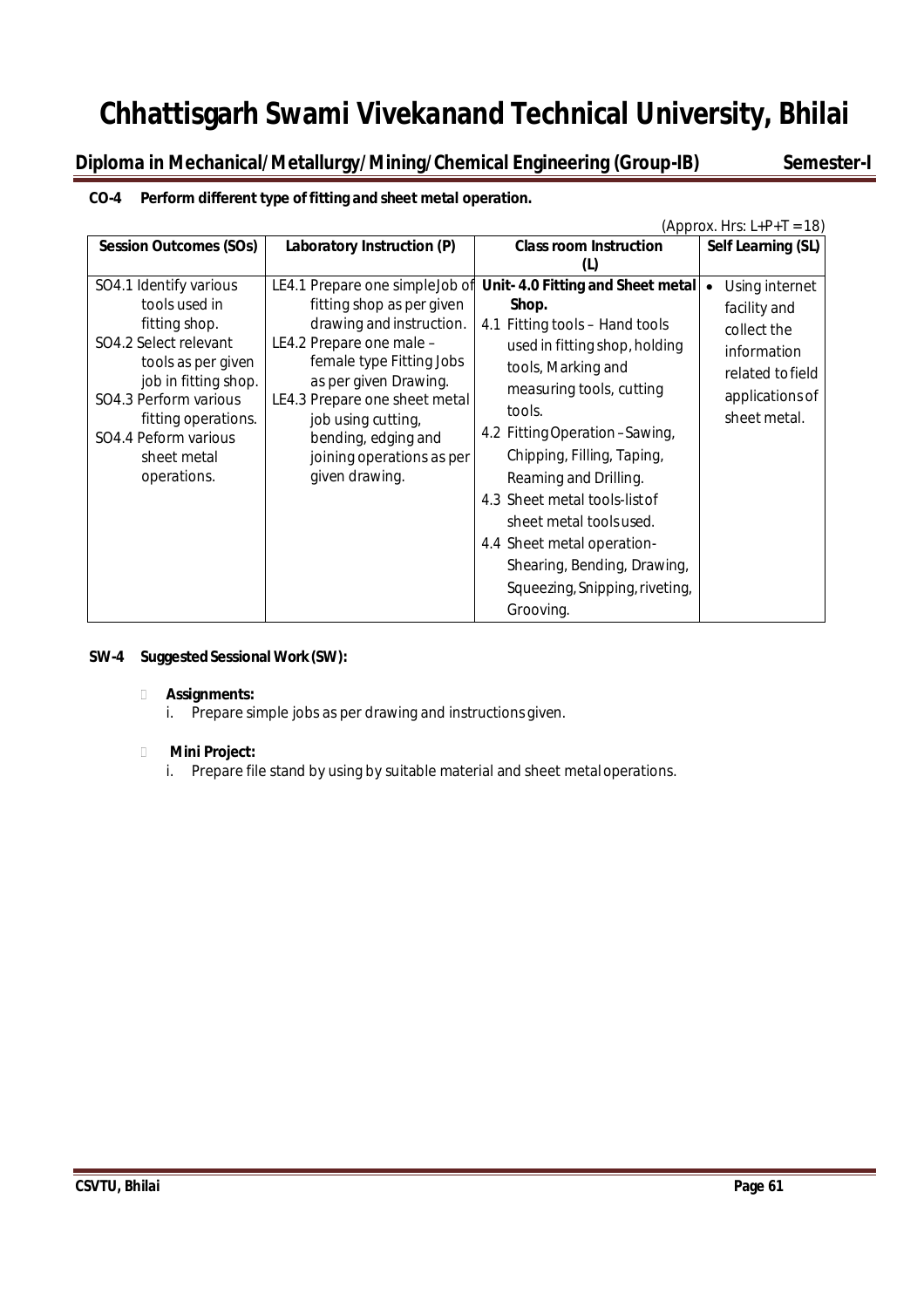**Diploma in Mechanical/Metallurgy/Mining/Chemical Engineering (Group-IB) Semester-I**

#### (Approx. Hrs:  $L+P+T = 14$ ) **Session Outcomes (SOs) Laboratory Instruction (P) Class room Instruction (L) Self Learning (SL)** SO5.1 Explain working principle of lathe machine. SO5.2 Explain various components of lathe machine. SO5.3 Describe job and tool holding devices. SO5.4 Calculate speed, feed, depth of cut f lathe machine SO5.5 Perform simple lathe operations. LE5.1 Prepare one simple turning job as pergiven drawing. LE5.2 Perform drilling/ knurling/threading operation toprepare job as per given drawing. **Unit- 5.0 Lathe Machine** 5.1 Concept,Workingprinciple, constructional details and major components of lathe machine with their functions. 5.2 Job and tool holding devices and lathe attachments – head stock , tail stock, tool post, Lathe tools, chucks( 3 and 4 Jaw), name and advantages of lathe attachment. 5.3 Lathe operations – Plain turning, Facing, taper turning, Knurling, Threading etc. Collect data on various applications of lathe machine for engineering applications.

## **CO-5 Prepare simple jobs using lathe**

## **SW-5** Suggested Sessional Work (SW):

#### **Assignments:**

i. Visit the institute workshop and prepare a report comprises of names of different machine tools / tools their specifications and manufacturer's name.

## **Mini Project:**

- i. Visit the nearby workshop /machine shop and prepare the field report comprises of the following
	- a. Product(s) name
	- b. List of machine tools with associated accessories,
	- c. List of lathe tools with relevant accessories
	- d. List major clients.

**Note:** Performance under Laboratory and Sessional work may appear in more than one COs/SOs.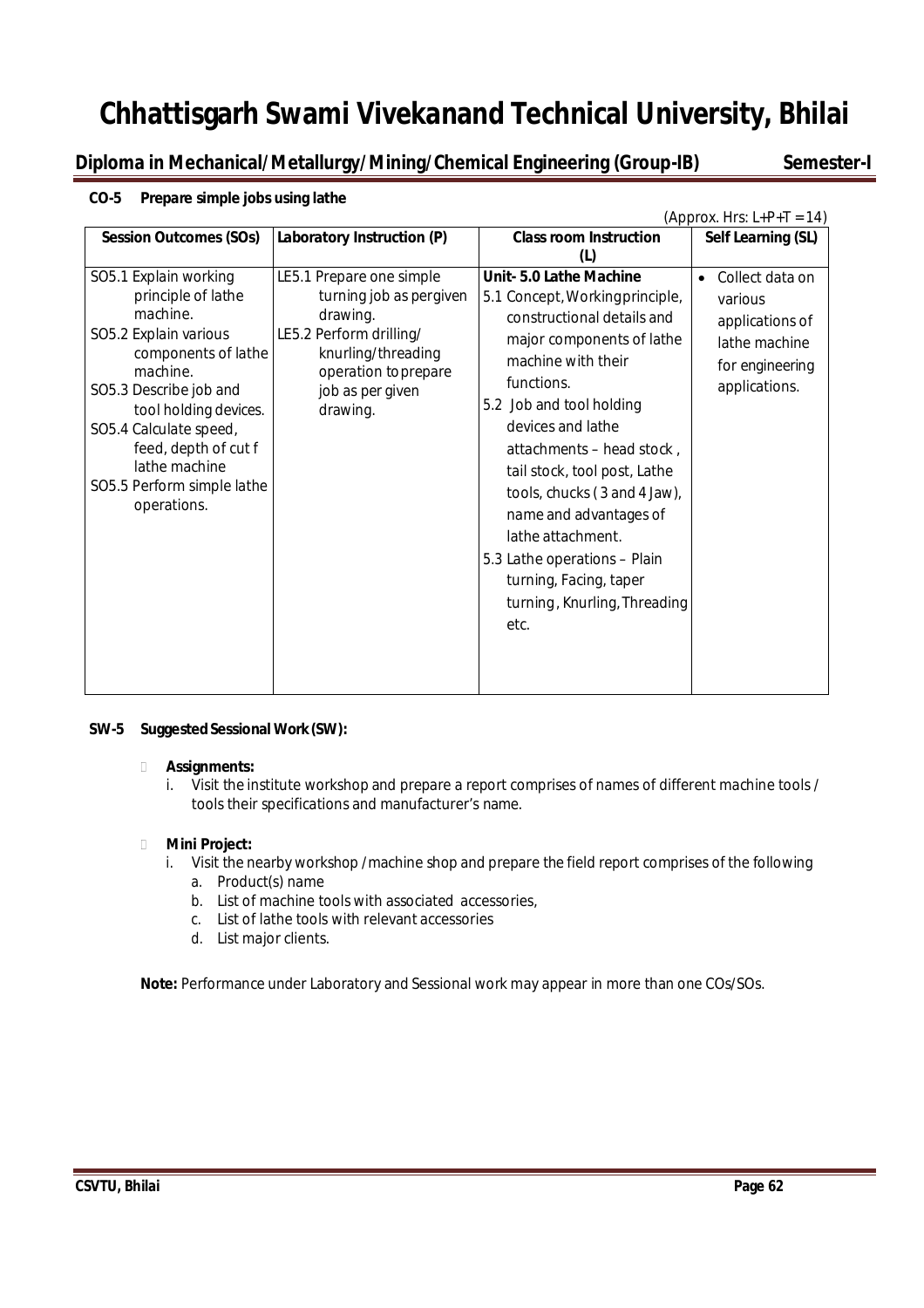**Diploma in Mechanical/Metallurgy/Mining/Chemical Engineering (Group-IB) Semester-I**

## **J) Suggested Specification Table (For ESE of Laboratory Instruction\*):**

| Laboratory<br><b>Instruction</b> | <b>Short Laboratory Experiment Titles</b>                        | <b>Assessment of</b><br><b>Laboratory Work</b><br>(Marks) |            |             |  |
|----------------------------------|------------------------------------------------------------------|-----------------------------------------------------------|------------|-------------|--|
| <b>Number</b>                    |                                                                  | Performance                                               |            | Viva-       |  |
|                                  |                                                                  | <b>PRA</b>                                                | <b>PDA</b> | <b>Voce</b> |  |
| LE1.1                            | Measuring tools available in workshop.                           | 30                                                        | 15         | 5           |  |
| LE1.2                            | Marking and hand tools in a given situation.                     | 30                                                        | 15         | 5           |  |
| LE1.3                            | Mock drill session for extinguishing fire                        | 35                                                        | 10         | 5           |  |
| LE2.1                            | Preparation of simple wooden job.                                | 25                                                        | 20         | 5           |  |
| LE2.2                            | Preparation of two wooden joints                                 | 25                                                        | 20         | 5           |  |
| LE3.1                            | Operate gas welding apparatus                                    | 30                                                        | 15         | 5           |  |
| LE3.2                            | Preparation of lap joint using gas welding                       | 25                                                        | 20         | 5           |  |
| LE3.3                            | Preparation of butt joint using arc welding                      | 25                                                        | 20         | 5           |  |
| LE3.4                            | Mounting of electronic components on PCB                         | 30                                                        | 15         | 5           |  |
| LE3.5                            | Joining of aluminum sheet by using brazing.                      | 25                                                        | 20         | 5           |  |
| LE4.1                            | Preparation of simple fitting job.                               | 25                                                        | 20         | 5           |  |
| LE4.2                            | Preparation of simple male -female type fitting job.             | 25                                                        | 20         | 5           |  |
| LE4.3                            | Preparation of sheet metal job.                                  | 25                                                        | 20         | 5           |  |
| LE5.1                            | Preparation of simple turning job.                               | 25                                                        | 20         | 5           |  |
| LE5.2                            | Preparation of simple drilling/knurling/threading<br>using lathe | 25                                                        | 20         | 5           |  |

\*Assessment rubric, process and product check list with rating scale need to be prepared by the course wise teachers for each experiment for conduction and assessment of laboratory experiments /practical's

**Legend:** PRA: Process Assessment, PDA: Product Assessment

**Note:** Only one experiment has to be performed at the end semester examination of **50 Marks** as per assessment scheme

## **K) Suggested Instructional/Implementation Strategies:**

- 2. Improved Lecture Method
- 3. Industrial visits
- 4. Expert Lecture
- 5. Field Trips
- 6. Self Learning
- 7. Portfolio Based Learning
- 8. Observation, Practice and Feedback
- 9. Classroom, Laboratory, Workshop, Field, Video, Live Demonstrations
- 10. Real Model
- 11. Charts
- 12. Demonstration
- 13. ICT Based Teaching Learning (Video Demonstration, CBT, Blog, Face book, Mobile) can be integrated with many method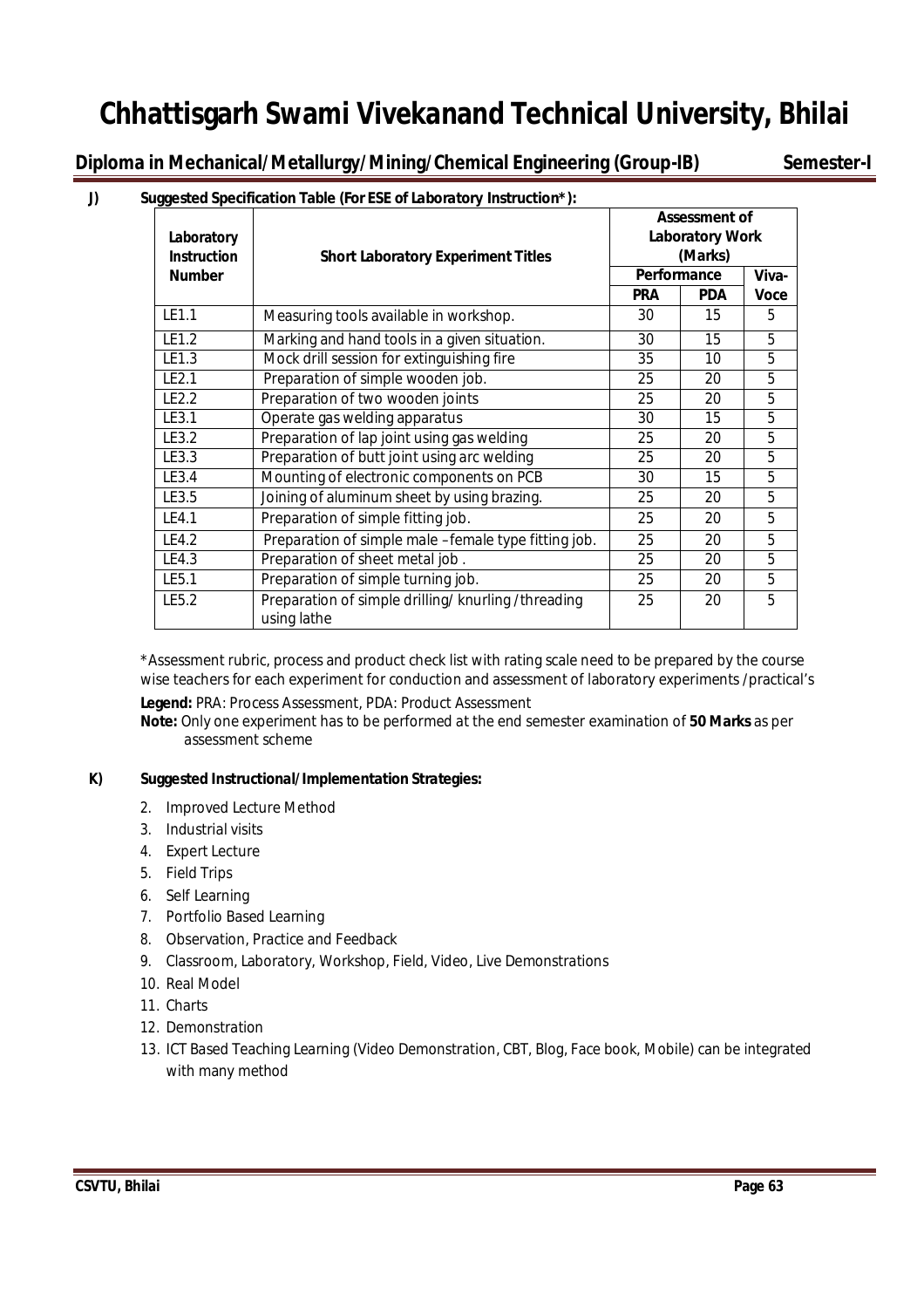**Diploma in Mechanical/Metallurgy/Mining/Chemical Engineering (Group-IB) Semester-I**

## **L) Suggested Learning Resources:**

**(a) Books :**

| S. No.         | <b>Titles</b>                                                                  | <b>Author</b>                | <b>Publisher</b>                                                           | <b>Edition &amp;</b><br>Year |
|----------------|--------------------------------------------------------------------------------|------------------------------|----------------------------------------------------------------------------|------------------------------|
| 1              | <b>Workshop Practice</b>                                                       | Bawa, H.S.                   | McGraw Hill Education,<br>Noida:<br>ISBN: 978-0070671195                   | Latest                       |
| $\mathfrak{D}$ | A Textbook of<br><b>Manufacturing Process</b><br>(Workshop Tech.)              | Gupta, J.K.; Khurmi,<br>R.S. | S.Chand and Co. New<br>Delhi ISBN:81-219-3092-<br>8                        | Latest                       |
| 3              | Introduction to Basic<br>Manufacturing Process &<br><b>Workshop Technology</b> | Singh, Rajender              | New Age International,<br>New Delhi; 2014, ISBN:<br>978-81-224-3070-7      | Latest                       |
| 4              | <b>Elements of Workshop</b><br>Technology                                      | Hajra; Choudhary;            | Media Promoters and<br>Publishers Mumbai,<br>2009, ISBN: 10-<br>8185099146 | Latest                       |

## **(b) List of open source software/learning website :**

- 1. Measuring device : https://www.youtube.com/watch?v=3M4rsWBYaIA
- 2. Precision measuring device : https://www.youtube.com/watch?v=JX8gHdNpamk
- 3. Angular measuring device : https://www.youtube.com/watch?v=dgkLbX4cqr4
- 4. Workshop hand tools: https://www.youtube.com/watch?v=4o0tqF0jDdo
- 5. Woodworking joint:https://www.youtube.com/watch?v=UDQ\_aS8qvaU
- 6. Woodworkingtools:https://www.youtube.com/watch?v=aCe9dNzCVQU
- 7. Joining method : https://www.youtube.com/watch?v=rFKtP\_6w4B0
- 8. Arc welding: https://www.youtube.com/watch?v=ZQ7vdwjmX80
- 9. Gas welding process: https://www.youtube.com/results?search\_query=gas+welding+process+animation
- 10. Types of flame: https://www.youtube.com/watch?v=1OLppHw6GRE
- 11. Types of welding process: https://www.youtube.com/watch?v=CCzhT81GrBo
- 12. Soldering and brazing : https://www.youtube.com/watch?v=BplzRtQAMw0
- 13. Welding safety equipment : https://www.youtube.com/watch?v=S1H\_mV3Webo
- 14. Fitting shop : https://www.youtube.com/watch?v=dVxjT5kkhFc
- 15. Sheet metal operation : https://www.youtube.com/watch?v=95rgHM58dgw
- 16. Drilling operation: https://www.youtube.com/watch?v=zf9rqvzjkpY
- 17. Shearing operation : https://www.youtube.com/watch?v=VMu7\_W0QE3Y
- 18. Drawing operation : https://www.youtube.com/watch?v=MQwHMebFuZM
- 19. Lathe component: https://www.youtube.com/watch?v=YQznrRi3heQ
- 20. Lathe Machine operation : https://www.youtube.com/watch?v=OgqsjZJwce8
- 21. Work holding devices : https://www.youtube.com/watch?v=jP1-IzLtXRw
- 22. Working principle of lathe : https://www.youtube.com/watch?v=NgbbB1tdmo4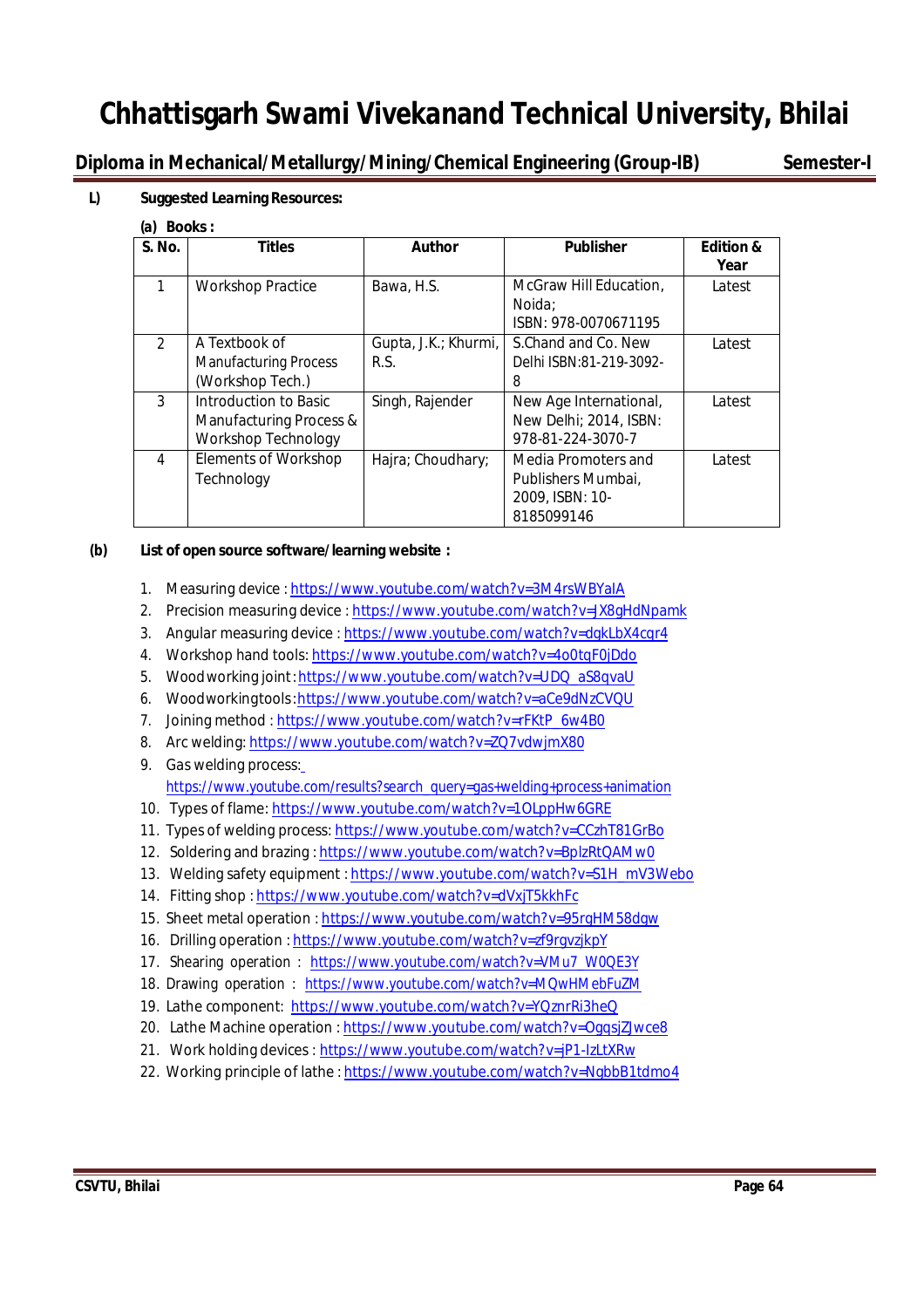## **Diploma in Mechanical/Metallurgy/Mining/Chemical Engineering (Group-IB) Semester-I**

## **(c) Others:**

- 1. Learning Packages.
- 2. Lab Manuals.
- 3. Manufacturers' operating Manual

## **M) List of Major Laboratory Equipment and Tools:**

| <b>S. No.</b>  | Name of Equipment            | <b>Broad</b>                                         | Relevant                 |
|----------------|------------------------------|------------------------------------------------------|--------------------------|
|                |                              | <b>Specifications</b>                                | <b>Experiment Number</b> |
|                | <b>Measuring Instruments</b> | Vernier calliper, Micrometer outside & inside,       | LE1.1 & 1.2              |
| 1.             |                              | Bevel protractor, Pair of Inside spring calliper 150 |                          |
|                |                              | mm, Pair of outside spring calliper-250 mm           |                          |
| 2.             | Vernier height Gauge         | Vernier height Gauge 450 mm                          | LE1.1 & 1.2              |
| 3 <sub>1</sub> | Surface Plate                | Surface Plate 600 x 900 mm Grade I                   | LE1.1 & 1.2              |
| 4.             | Angle Plate                  | Angle Plate 450 x 450 mm                             | LE1.1 & 1.2              |
| 5.             | Fire Safety Equipment        | Fire buckets of standard size.                       | LE1.3                    |
| 6.             | Fire Safety Equipment        | Fire extinguisher A,B and C types                    | LE1.3                    |
|                | Wood Turning Lathe           | Wood Turning Lathe Machine, Height of Centre:        | LE2.1 & 2.2              |
|                |                              | 200mm, Distance between Centers: 1200mm,             |                          |
| 7.             |                              | Spindle Bore: 20mm with Taper, Range of Speeds:      |                          |
|                |                              | 425 to 2800 with suitable Motor Drive. with all      |                          |
|                |                              | accessories                                          |                          |
|                | <b>Circular Saw Machine</b>  | Circular Saw Machine, Diameter of saw blade 200      | LE2.1 & 2.2              |
| 8.             |                              | mm, Maximum Depth of Cut 50 mm, Table Size -         |                          |
|                |                              | 350 x 450 mm, Table Tilting - 450                    |                          |
| 9.             | Wood working tools           | Wood working tools-marking and measuring tools,      | LE2.1 & 2.2              |
|                |                              | saws, claw hammer, mallet, chisels, plans, squares,  |                          |
| 10.            | <b>Carpentry Vice</b>        | Carpentry Vice 200 mm                                | LE2.1 & 2.2              |
| 11.            | <b>Work Benches</b>          | Work Benches- size: 1800 x 900 x 750 mm              | LE4.1 & 4.2              |
| 12.            | Drilling machine             | Bench Drilling machine (up to 13 mm drill cap.)      | LE4.1 & 4.2              |
|                |                              | with 1/2 H.P. Motor 1000 mm. Height.                 |                          |
| 13.            | Power Saw machine            | Power Saw machine 350 mm mechanical with 1 HP        | LE4.1 & 4.2              |
|                |                              | Motor & all Accessories.                             |                          |
|                | <b>Bench Grinder</b>         | Bench Grinder 200 mm Grinding Disc diameter 200      | LE4.1 & 4.2              |
| 14.            |                              | mm. with 25 mm. bore 32 mm. with 1/2 HP/1HP          |                          |
|                |                              | Motor.                                               |                          |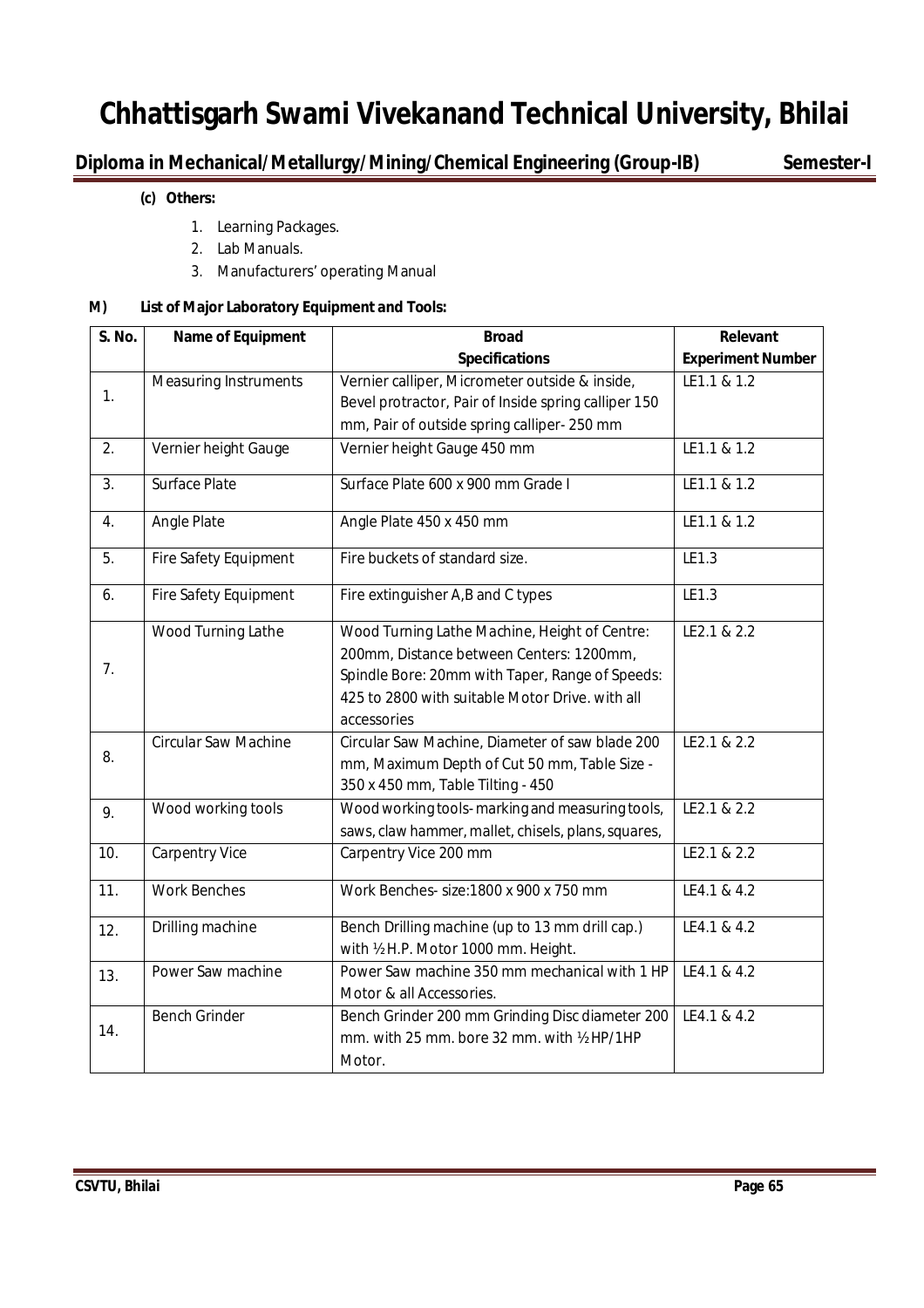**Diploma in Mechanical/Metallurgy/Mining/Chemical Engineering (Group-IB)** Semester-I

|     | Arc Welding machine          | Welding machine 20 KVA 400A welding current                       | LE3.3             |
|-----|------------------------------|-------------------------------------------------------------------|-------------------|
| 15. |                              | 300A at 50, 100, 200, 250, 300 with std.                          |                   |
|     |                              | Accessories and Welding Cable 400 amp. ISI with                   |                   |
|     |                              | holder                                                            |                   |
|     |                              | Arc welding hand tools- electrode holder, cable                   | LE3.3             |
| 16. |                              | connector, cable lugs, chipping hammer, earthling                 |                   |
|     |                              | clamp, wire brush.                                                |                   |
|     | PPE                          | Personal Protective Equipment like safety gloves,                 | LE3.3             |
| 17. |                              | face shield /screen, safety goggle, apron safety                  |                   |
|     |                              | shoes and helmet etc.                                             |                   |
| 18. | Gas welding apparatus        | Oxygen and acetylene gas welding and cutting kit                  | LE3.2             |
|     |                              | with cylinders and regulators.                                    |                   |
|     |                              | Gas welding hand tools- welding torch, welding tip,               | LE3.1 & 3.2       |
| 19. |                              | pressure regulator, oxygen and acetylene cylinders,               |                   |
|     |                              | spark lighter                                                     |                   |
| 20. | Pipe Bending Machine         | Pipe Bending Machine                                              |                   |
|     |                              |                                                                   |                   |
| 21. | Pipe Vice                    | Pipe Vice - 100 mm                                                |                   |
| 22. | Pipe Cutter                  | Pipe Cutter-50 mm                                                 |                   |
|     |                              |                                                                   | For MiniProjects  |
| 23. | <b>Bench Vice</b>            | Bench Vice 100 mm                                                 |                   |
|     |                              |                                                                   |                   |
| 24. | Portable drill Machine       | Portable Hammer Drill Machine 0-13 mm                             |                   |
|     |                              | A.C. 230 V, 2.5Amp, Pistol type, having different                 |                   |
|     |                              | types of bits                                                     |                   |
| 25. | <b>Sheet Bending Machine</b> | Sheet Bending Machine                                             | LE4.3             |
| 26. | <b>Sheet Cutting Machine</b> | <b>Sheet Cutting Machine</b>                                      | LE4.3             |
|     |                              |                                                                   |                   |
| 27. | <b>Brazing Equipment</b>     | <b>Brazing Equipment</b>                                          | LE3.5             |
|     |                              |                                                                   |                   |
| 28. | Soldering Iron               | Soldering iron, Flux for soldering and Solder filler<br>material. | LE3.4             |
| 29. | PCB                          | Various types of electronic components and                        | LE3.4             |
|     |                              | Printed Circuit Boards (PCB)                                      |                   |
|     | Fitting tools                | Fitting tools - hammers, chisels, files (smooth &                 | LE4.1 & 4.2       |
|     |                              | rough file, round, flat, safe edge, square, knife                 |                   |
| 30. |                              | edge, triangular, half round file) hacksaw, surface               |                   |
|     |                              | plate, punch, v block, angle plate, try square,                   |                   |
|     |                              | marking block, steel rule, twist drills, reamers, tap             |                   |
|     |                              | set, die set.                                                     |                   |
| 31. | Plumbing tools               | Plumbing tools- pipe vice, pipe bending equipment,                | For Mini Projects |
|     |                              | pipe wrenches, dies.                                              |                   |
|     | Sheet metal hand tools       | Sheet metal hand tools- snip, shears sheet gauge,                 | LE4.3             |
| 32. |                              | straight edge, L square, scriber, divider, trammel,               |                   |
|     |                              | punches, pliers, stakes, grooves, limit set                       |                   |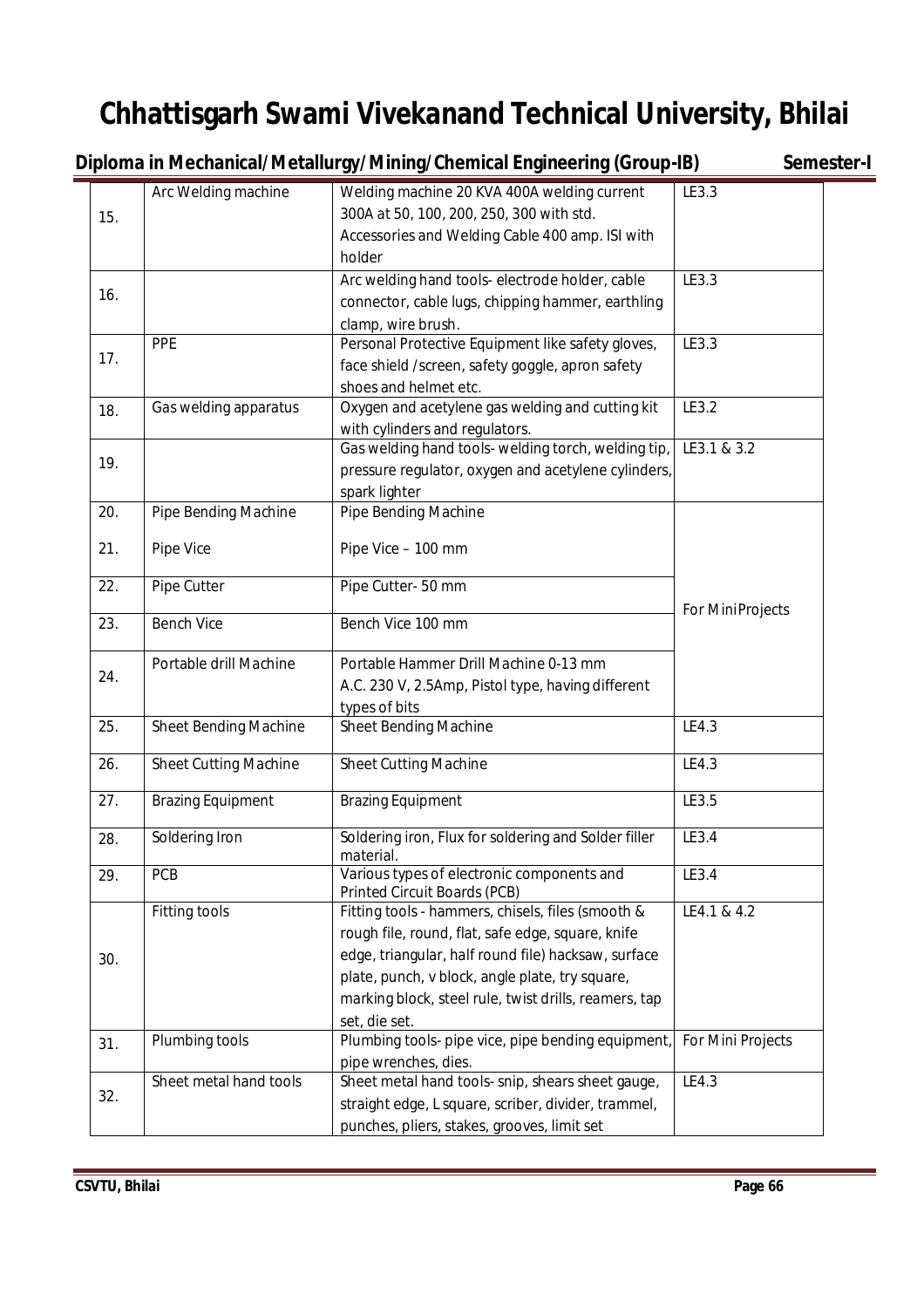## **Diploma in Mechanical/Metallurgy/Mining/Chemical Engineering (Group-IB)** Semester-I

## **N) Mapping of POs & PSOs with COs:**

| Course<br><b>Outcomes</b><br>(COs)                                                               |                                              | <b>Programme Outcomes</b><br>(POs) |                                                      |                                 |                                |                                                               |                              |                                        |                                            | Programme Specific<br><b>Outcomes</b><br>(PSO <sub>s</sub> ) |      |                        |                |
|--------------------------------------------------------------------------------------------------|----------------------------------------------|------------------------------------|------------------------------------------------------|---------------------------------|--------------------------------|---------------------------------------------------------------|------------------------------|----------------------------------------|--------------------------------------------|--------------------------------------------------------------|------|------------------------|----------------|
|                                                                                                  | <b>PO-1</b><br><b>Basic</b><br>knowledg<br>e | <b>PO-2</b><br>knowledg<br>e       | $PO-3$<br>Discipline Experiment<br>s and<br>practice | $PO-4$<br>Engineerin<br>g Tools | <b>PO-5</b><br>The<br>engineer | PO-6<br>Environmen<br>t and<br>and society sustainabilit<br>v | <b>PO-7</b><br><b>Ethics</b> | PO-8<br>Individual<br>and team<br>work | <b>PO-9</b><br>Communi Life-long<br>cation | PO-10<br>learning                                            | PSO- | PSO-<br>$\overline{2}$ | PSO-<br>3      |
| CO-1 Use measuring<br>devices and hand<br>toolseffectively.                                      | $\overline{2}$                               | $\overline{2}$                     | 3                                                    | $\mathfrak{Z}$                  | $\mathbf{1}$                   |                                                               | 1                            | $\overline{2}$                         | $\mathbf{1}$                               |                                                              |      | 2                      |                |
| CO-2 Undertake wood<br>working operations<br>economically and<br>safely.                         | $\overline{2}$                               | $\overline{2}$                     | 3                                                    | $\mathbf{3}$                    | 1                              |                                                               | 1                            | $\overline{2}$                         |                                            |                                                              |      | 2                      | 2              |
| CO-3 Perform various<br>joining operations<br>using welding,<br>brazing and<br>soldering methods | $\overline{2}$                               | $\overline{2}$                     | 3                                                    | 3                               | 1                              |                                                               | $\mathbf{1}$                 | $\overline{2}$                         |                                            |                                                              |      | 2                      | $\mathfrak{D}$ |
| CO-4 Perform different<br>types of fitting and<br>sheet metal<br>Operations                      | $\overline{2}$                               | $\overline{2}$                     | 3                                                    | 3                               | 1                              |                                                               | 1                            | $\overline{2}$                         | 1                                          |                                                              |      | 2                      |                |
| CO-5 Prepare simple jobs<br>using lathe                                                          | $\overline{2}$                               | $\overline{2}$                     | 3                                                    | 3                               | 1                              |                                                               | 1                            | $\overline{2}$                         | 1                                          |                                                              |      | $\overline{2}$         | $\overline{2}$ |

**Legend:** 1 – Low, 2 – Medium, 3 – High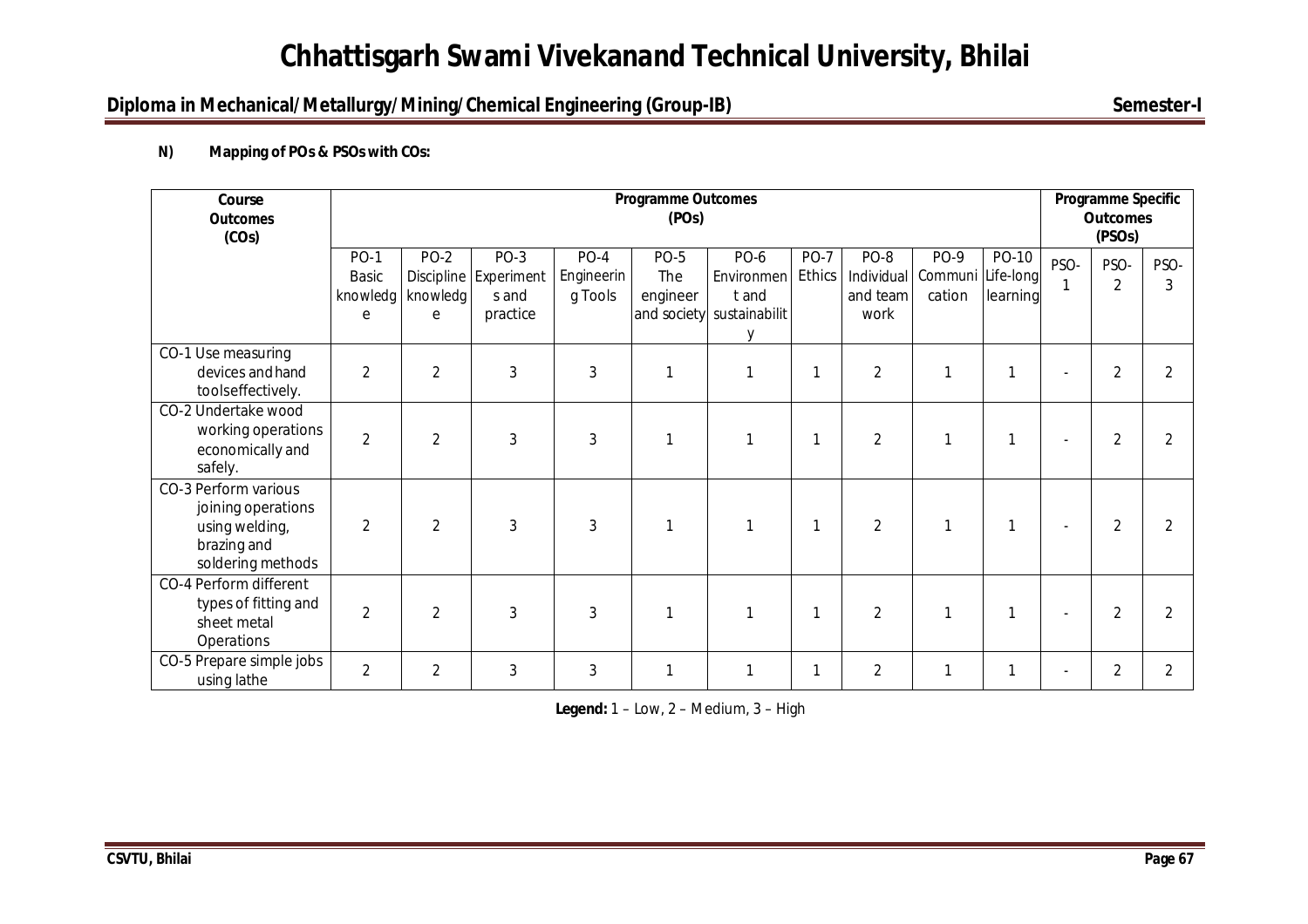## **Diploma in Mechanical/Metallurgy/Mining/Chemical Engineering (Group-IB) Semester-I**

## **O) Course Curriculum Implementation Map:**

| POs & PSOs No.              | <b>COs No. &amp; Titles</b>                                | SOs No.                    | <b>Laboratory Instruction</b><br>(P) | <b>Classroom Instruction</b><br>(L)                                            | <b>Self Learning</b><br>(SL) |
|-----------------------------|------------------------------------------------------------|----------------------------|--------------------------------------|--------------------------------------------------------------------------------|------------------------------|
| PO 1,2,3,4,5,6,<br>7,8,9,10 | CO-1 Use measuring devices and<br>hand tools effectively.  | $SO-1.1, 1.2,$<br>1.3, 1.4 | LE1.1, 1.2, 1.3                      | Unit-1.0 Measurement, Hand<br>tools and Workshop Safety.<br>1.1, 1.2, 1.3, 1.4 |                              |
| PSO 2,3                     |                                                            |                            |                                      |                                                                                |                              |
| PO 1,2,3,4,5,6,             | CO-2 Undertake wood working                                | $SO-2.1, 2.2,$             | LE2.1, 2.2                           | Unit-2.0 Wood Working Shop.                                                    |                              |
| 7,8,9,10                    | operations economically and<br>safely.                     | 2.3, 2.4                   |                                      | 2.1, 2.2, 2.3                                                                  |                              |
| PSO 2,3                     |                                                            |                            |                                      |                                                                                |                              |
| PO 1,2,3,4,5,6,             | CO-3 Perform various joining                               | $SO-3.1, 3.2,$             | LE3.1, 3.2, 3.3, 3.4                 | Unit-3.0 Joining Methods                                                       | As mentioned                 |
| 7,8,9,10                    | operations using welding,<br>brazing and soldering methods | 3.3                        |                                      | 3.1, 3.2, 3.3, 3.4                                                             | in relevant                  |
| PSO 2,3                     |                                                            |                            |                                      |                                                                                | pages                        |
| PO 1,2,3,4,5,6,             | CO-4 Perform different types of                            | $SO-4.1, 4.2,$             | LE4.1, 4.2, 4.3                      | Unit-4.0 Fitting and Sheet Metal                                               |                              |
| 7,8,9,10                    | fitting and sheet metal<br>operations                      | 4.3, 4.4                   |                                      | Shop<br>4.1, 4.2, 4.3, 4.4                                                     |                              |
| PSO 2,3                     |                                                            |                            |                                      |                                                                                |                              |
| PO 1,2,3,4,5,6,<br>7,8,9,10 | CO-5 Prepare simple jobs using lathe                       | $SO-5.1, 5.2,$<br>5.3, 5.4 | LE5.1, 5.2                           | Unit-5.0 Lathe Machine<br>5.1, 5.2, 5.3                                        |                              |
| PSO 2,3                     |                                                            |                            |                                      |                                                                                |                              |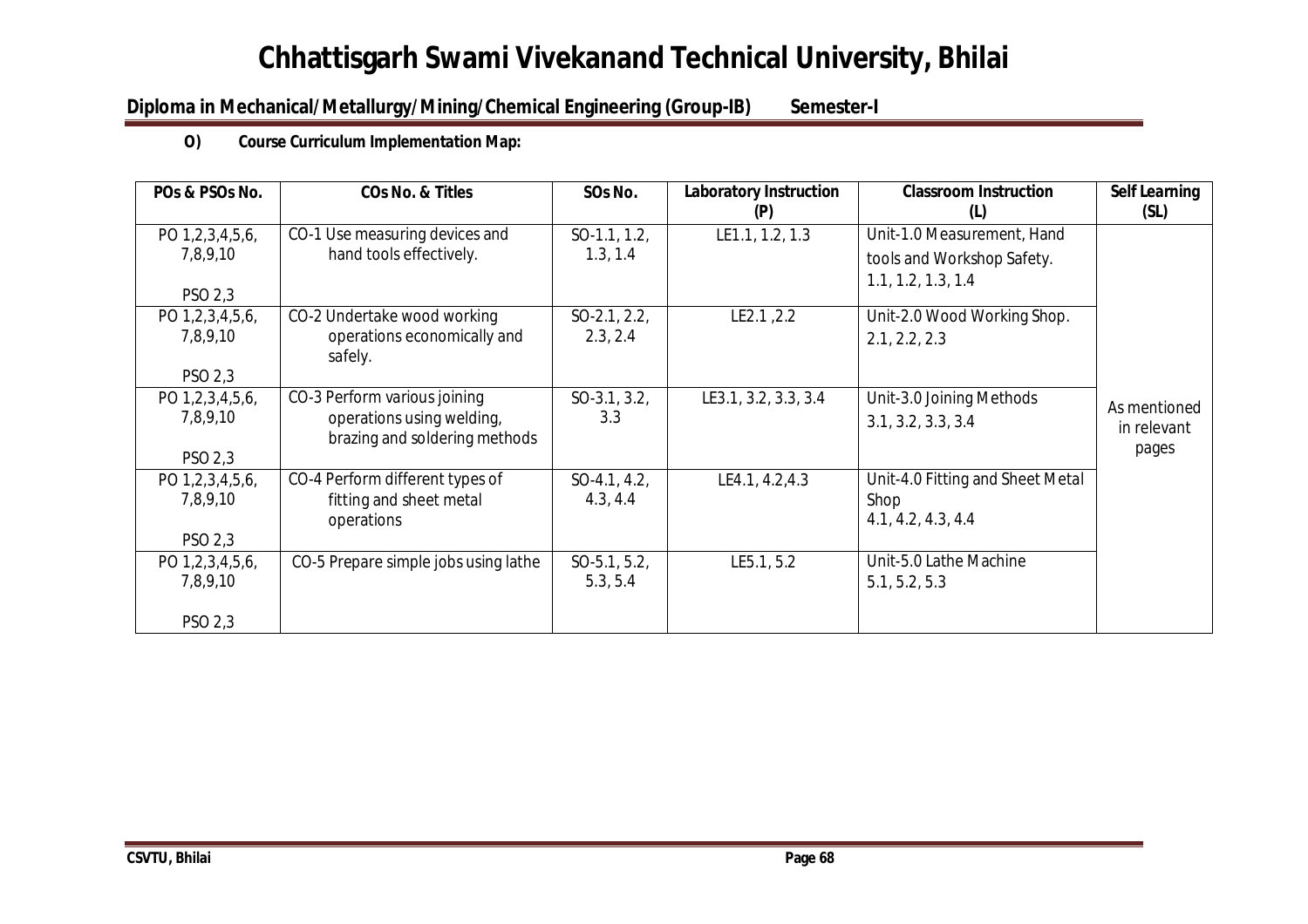## Diploma in Mechanical/Metallurgy/Mining/Chemical Engineering (Group-IB) Semester-I

| A) | <b>Course Code</b>                         | : 2000194(046)                                                     |
|----|--------------------------------------------|--------------------------------------------------------------------|
| B) | <b>Course Title</b>                        | : Seminar & Technical Presentation (Listening, Reading & Speaking) |
|    |                                            | Skills                                                             |
| C) | <b>Pre- requisite Course Codeand Title</b> |                                                                    |

### **D) Rationale :**

Technical Writing and Presentation Skills are core skills to be developed in diploma graduates as students exchange information and convey their ideas and opinions with different stakeholders. Students in technical institutes need to be trained for this. The present curriculum focuses on the attainment of course outcomes related to soft skills, so that the students are confident, self-reliant and capable of presenting themselves appropriately.

### **E) Course Outcomes :**

## **CO-1 Demonstrate effective listening and reading skills withclarity.**

## **CO-2 Demonstrate appropriate presentation skillsusing different aids and techniques.**

### **F) Scheme of Studies:**

| S.No | <b>Board of</b>   | Course           | Course                                                                       | Scheme of Studies (Hours/Week) |   |                          |                                    |
|------|-------------------|------------------|------------------------------------------------------------------------------|--------------------------------|---|--------------------------|------------------------------------|
|      | <b>Study</b>      | Code             | <b>Title</b>                                                                 |                                | D |                          | Total<br>Credits(C)<br>$L+T+(P/2)$ |
|      | <b>Humanities</b> | 2000194<br>(046) | Seminar & Technical<br>Presentation(Listening,<br>Reading & Speaking) Skills |                                |   | $\overline{\phantom{0}}$ |                                    |

**Legend:** L: Classroom Instruction (Includes different instructional strategies i.e. Lecture and others), P: Laboratory Instruction (Includes Practical performances in laboratory workshop, field or other locations using different instructional strategies), T- Tutorial includes Sessional Work (SW) (assignment, seminar, mini project etc.) and Self Learning(SL), C:Credits

**Note:** SW & SL has to be planned and performed under the continuous guidance and feedback of teacher to ensure outcome of Learning

## **G) Scheme of Assessment:**

| S.No | <b>Board of</b><br><b>Study</b> | Course<br>Code | Course<br><b>Title</b>     |               | <b>Scheme of Examination</b> |    |                  |    |              |
|------|---------------------------------|----------------|----------------------------|---------------|------------------------------|----|------------------|----|--------------|
|      |                                 |                |                            | <b>Theory</b> |                              |    | <b>Practical</b> |    | <b>Total</b> |
|      |                                 |                |                            | ESE           | СT                           | TΑ | <b>ESE</b>       | ΤA | <b>Marks</b> |
|      | <b>Humanities</b>               | 2000194        | Seminar & Technical        |               |                              | ۰  |                  | 50 | 50           |
|      |                                 | (046)          | Presentation(Listening,    |               |                              |    |                  |    |              |
|      |                                 |                | Reading & Speaking) Skills |               |                              |    |                  |    |              |

**Note:** i. Separate passing is must for TA component of Progressive assessment, both for theory and practical.

ii. Separate passing is must for End Semester Exam(Theory) and End Semester Exam(Practical).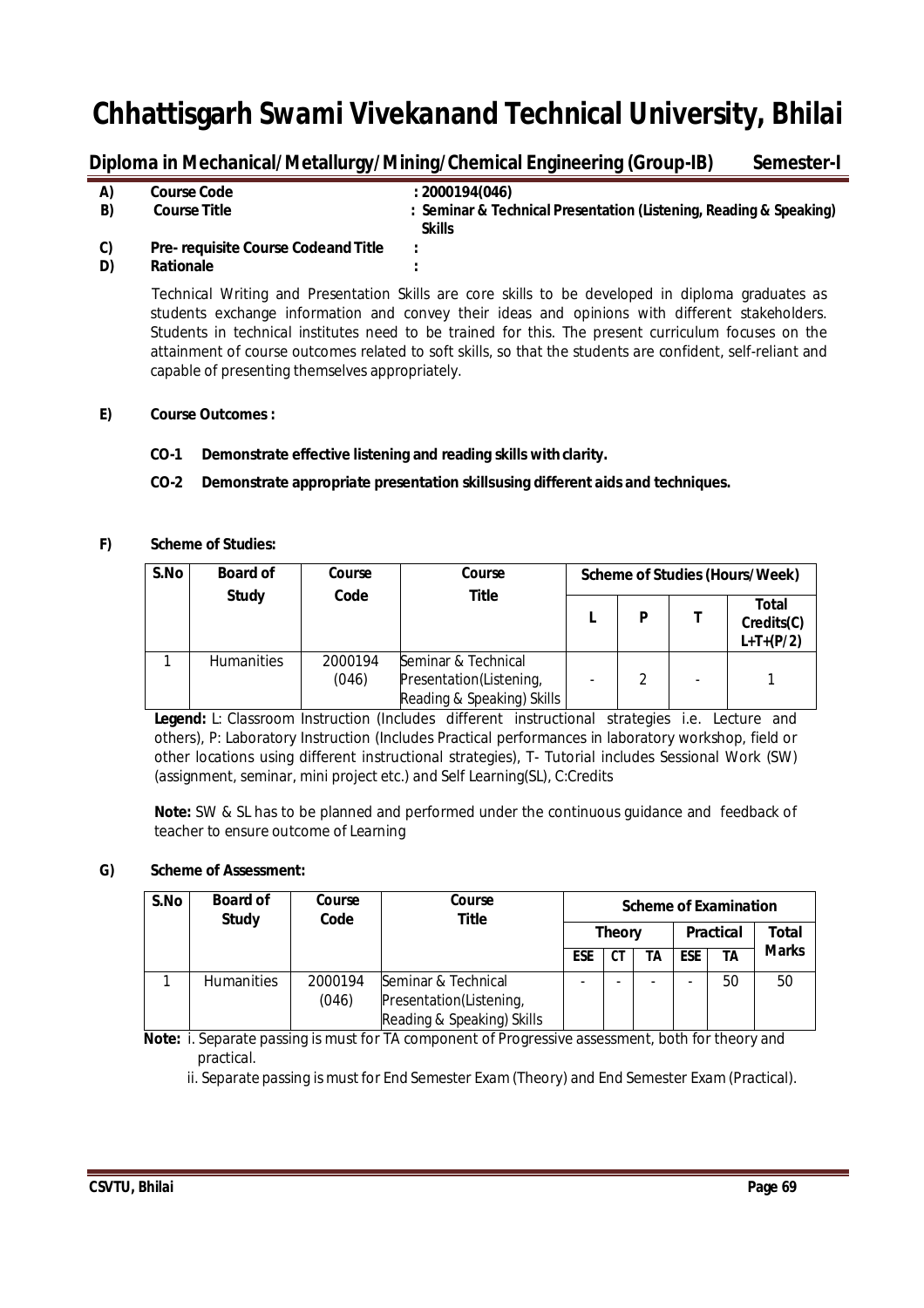**Diploma in Mechanical/Metallurgy/Mining/Chemical Engineering (Group-IB) Semester-I**

## **H) Course-Curriculum Detailing:**

This course curriculum detailing depicts learning outcomes at course level and session level and their attainment by the students through Classroom Instruction (L), Laboratory Instruction (P), T-Tutorial Includes Sessional Work (SW) and Self Learning (SL). Students are expected to demonstrate the attainment of Session Outcomes (SOs) and finally Course Outcomes (COs) upon the completion of course.

## **CO-1 Demonstrate effective listening and reading skills with clarity**

### **(Approx. Hrs:L+P+T=16)**

| <b>Session Outcomes</b><br>(SOs) | Laboratory<br><b>Instruction/Classroom</b><br><b>Instruction (P/L)</b> | Self Learning<br>(SL)                        |
|----------------------------------|------------------------------------------------------------------------|----------------------------------------------|
| SO1 - Communicate                | 1.1 Need of Learning to                                                | One Word Substitution                        |
| effectively using correct        | learn skills (Listening,                                               | Rearrangement of Jumbled<br>٠                |
| pronunciation, modulation,       | Reading and Speaking)                                                  | words                                        |
| pitch etc.,                      | 1.2 Methods of good study                                              | Use Synonyms and<br>$\bullet$                |
|                                  | habits                                                                 | Antonyms appropriately.                      |
|                                  | 1.3 Practice Loud reading                                              | <b>Reading Current articles</b><br>$\bullet$ |
|                                  | 1.4 Practice Active Listening                                          | from newspaper magazines                     |
|                                  | 1.5 Practice Speaking in                                               |                                              |
|                                  | Class(Group Discussion,                                                |                                              |
|                                  | Extempore, Debate,                                                     |                                              |
|                                  | Role Play etc.,                                                        |                                              |
|                                  |                                                                        |                                              |

## **CO-2 Demonstrate appropriate Presentation Skills using different aids andtechniques.**

## **(Approx. Hrs:L+P+T=16)**

| <b>Session Outcomes</b><br>(SOs) | Laboratory Instruction/Classroom<br><b>Instruction (P/L)</b> | <b>Self Learning</b><br>(SL)      |
|----------------------------------|--------------------------------------------------------------|-----------------------------------|
| $SO-2$                           | 2.1 Characteristics of good oral                             | <b>Short Stories</b><br>$\bullet$ |
| <b>Display Different</b>         | Presentation                                                 | Magazines<br>٠                    |
| Presentation Skills by using     | 2.2 Ways of oral presentation                                | Articles etc.<br>٠                |
| different techniques             | 2.3 Gestures Mannerism during oral                           |                                   |
|                                  | Presentation                                                 |                                   |
|                                  | <b>Preparing Successful Presentations</b><br>2.4             |                                   |
|                                  | 2.5 Making Effective Use of Visual Aids                      |                                   |
|                                  |                                                              |                                   |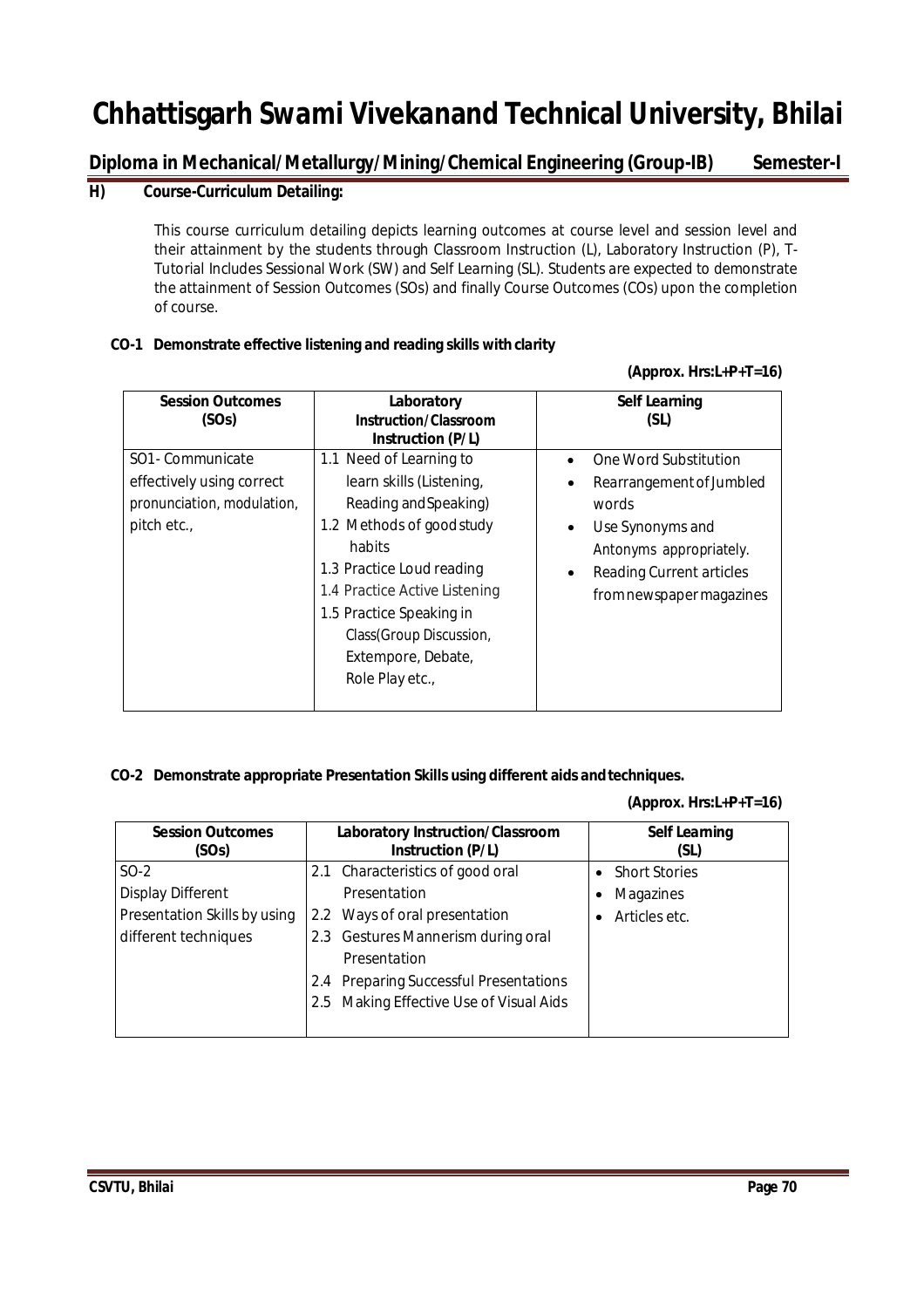**Diploma in Mechanical/Metallurgy/Mining/Chemical Engineering (Group-IB) Semester-I**

## **SW- Suggested Sessional Work (SW):**

#### **a. Assignments:**

Loud reading of given stories by each student in the class.

Similar activity can be done with the help of News papers/Magazines.

#### **b. Mini Project:**

Recorded Lectures may be played in the class and students are asked to listen and answer.

**c. Other Activities(Specify):**

Self-Introduction, Speech and Spell Test.

 **Note:** There will be no end semester examination for laboratory as well as classroom instructions and practical activity will be assessed for term work.

### **I) Suggested Instructional/Implementation Strategies:**

- 1. Improved Lecture
- 2. Tutorial
- 3. Case Method
- 4. Group Discussion
- 5. Role Play
- 6. Demonstration
- 7. ICT Based Teaching Learning (Video Demonstration/Tutorials CBT, Blog, Facebook, Twitter, WhatsApp, Mobile, Online sources)
- 8. Brainstorming

## **J) Suggested Learning Resources:**

#### **(a) Books**:

| S.            | <b>Title</b>                                            | <b>Author</b>                                   | <b>Publisher</b>                          | <b>Edition &amp; Year</b>           |
|---------------|---------------------------------------------------------|-------------------------------------------------|-------------------------------------------|-------------------------------------|
| No.           |                                                         |                                                 |                                           |                                     |
| 1             | English Grammar in<br><b>Use</b>                        | Murphy Raymond                                  | Cambridge<br><b>Publications</b>          | 4 <sup>th</sup> Edition             |
| $\mathcal{P}$ | Living English<br>Structure                             | Allen                                           | Cambridge<br><b>Publications</b>          | Fifth edition(2009)                 |
| 3             | <b>Effective English</b><br>with CD                     | Kumar, E. Suresh;<br>Sreehari, P.; Savithri, J. | Pearson<br>Education, Noida,<br>New Delhi | ISBN: 978-81-<br>2009<br>317-3100-0 |
| 4             | English Grammar at<br>Glance                            | Gnanamurali, M.                                 | S. Chand and Co.<br>New Delhi,            | 2011<br>ISBN:9788121929042          |
| 5             | <b>Elementary English</b><br>Grammar and<br>Composition | Agarwal N.K.                                    | <b>Goyal Brothers</b><br>Prakashan        | <b>Latest Edition</b>               |

#### **(b) Open source software and website address**:

- 1. https://www.englishgrammar.org/
- 2. http://www.englishgrammarsecrets.com/
- 3. https://www.usingenglish.com/handouts/
- 4. http://learnenglish.britishcouncil.org/en/english-grammar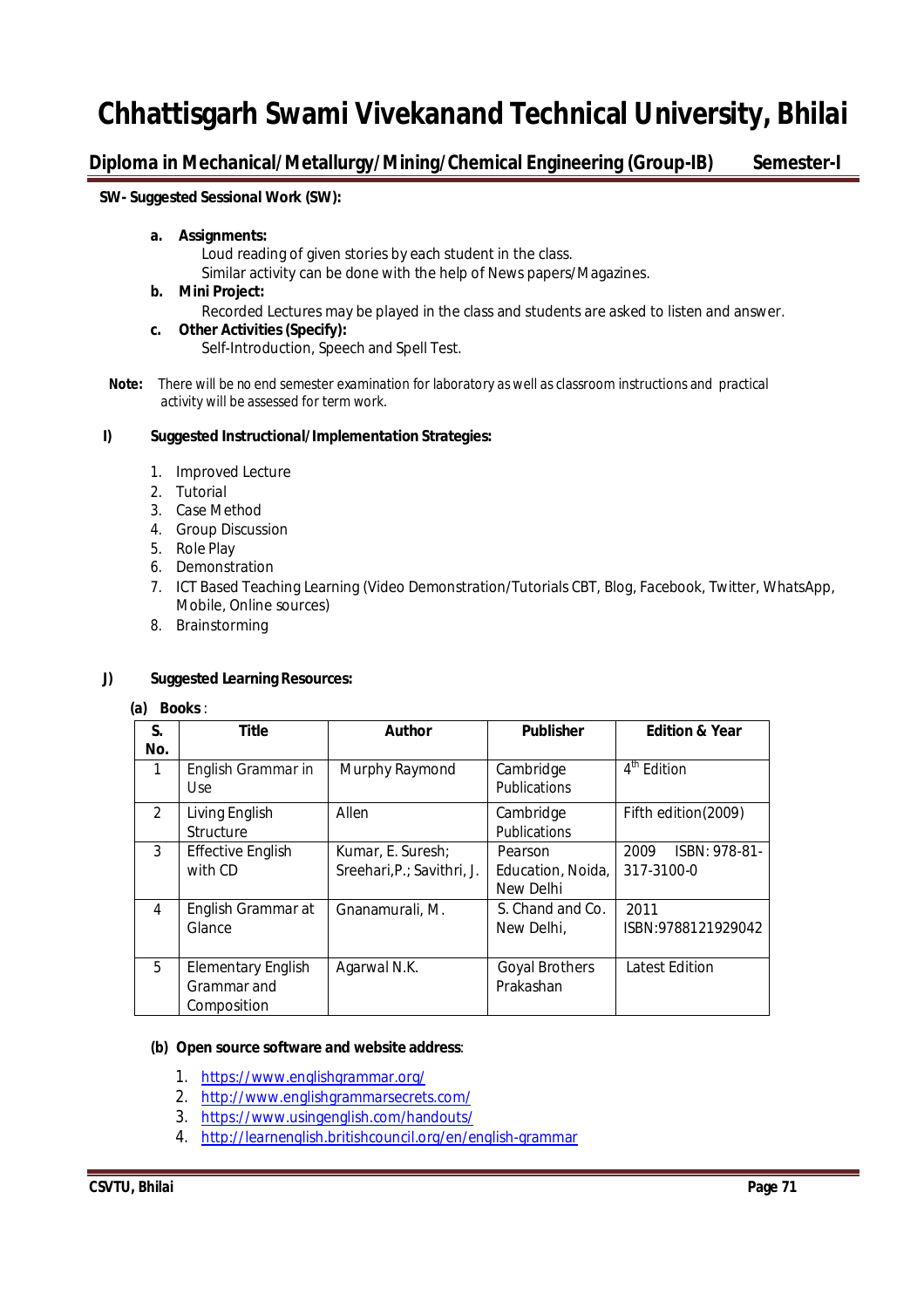## **Diploma in Mechanical/Metallurgy/Mining/Chemical Engineering (Group-IB) Semester-I**

- 5. https://www.englishclub.com/grammar/
- 6. http://www.perfect-english-grammar.com/
- 7. http://www.englishteachermelanie.com/category/grammar/
- 8. https://www.grammarly.com/blog/category/handbook
- 9. https://www.britishcouncil.in/english/learn-online
- 10. http://learnenglish.britishcouncil.org/en/content
- 11. http://www.talkenglish.com/
- 12. languagelabsystem.com
- 13. www.wordsworthelt.com

## **(c) Others:**

- 1. Learning Packages.
- 2. Lab Manuals.
- 3. Language software Manual
- 4. Users' Guide

## **K) List of Major Laboratory Equipment and Tools:**

| S.<br>No. | <b>Name of Equipment</b> | <b>Broad</b><br><b>Specifications</b>                                                | Relevant<br><b>Experiment</b><br><b>Number</b> |
|-----------|--------------------------|--------------------------------------------------------------------------------------|------------------------------------------------|
|           | Computers                | A complete computer system with headphones<br>& Speakers                             | All                                            |
|           | Soft ware                | English communication softwares - Globarina, A-<br>One Solutions, Wordsworth, Spears | All                                            |
| 3.        | Computer tables & chairs | Depending upon the size of the Language Lab                                          | Αll                                            |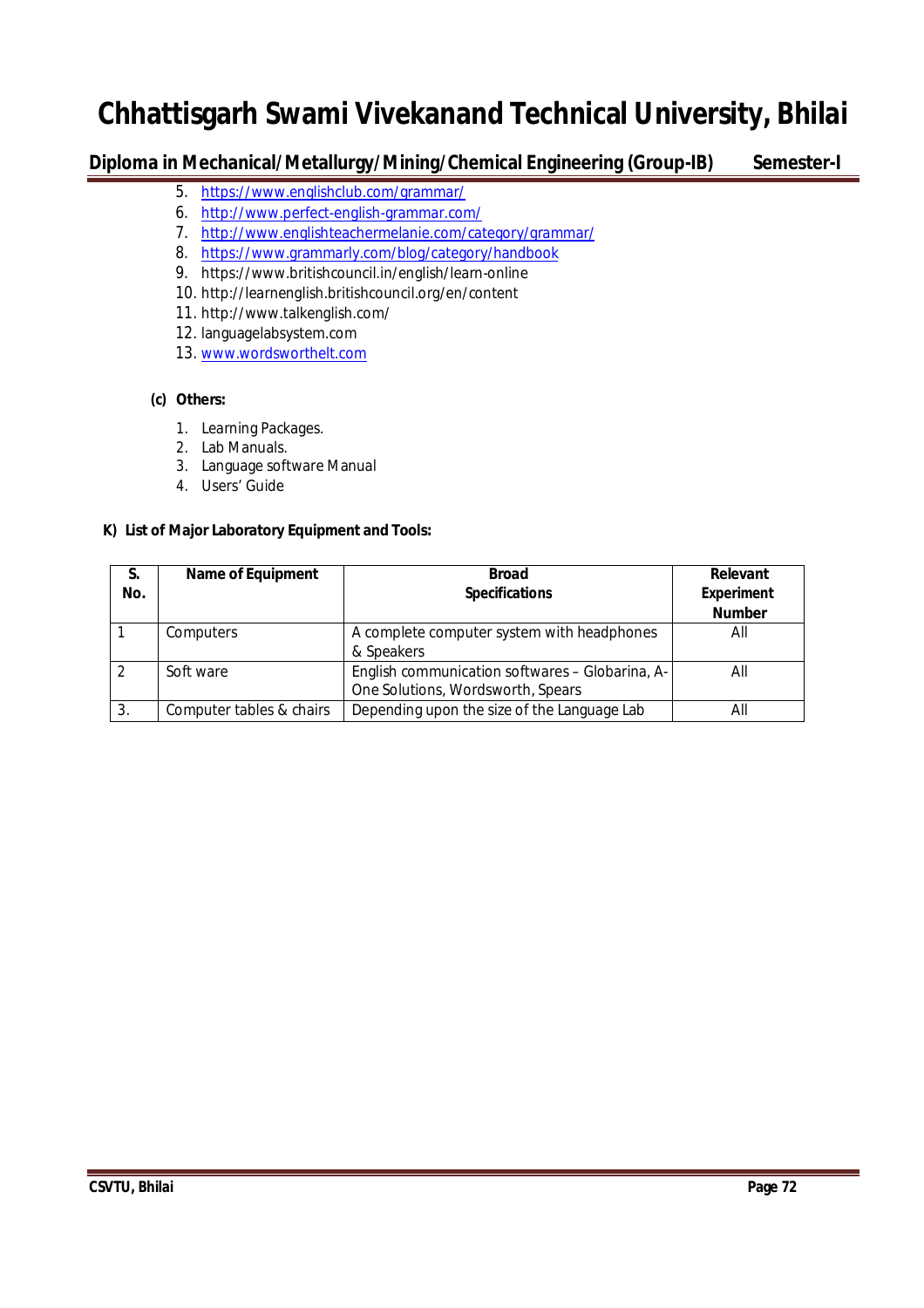# **Chhattisgarh Swami Vivekanand Technical University, Bhilai**

### **Diploma in Mechanical/Metallurgy/Mining/Chemical Engineering (Group-IB)** Semester-I

#### **L) Mapping of POs & PSOs with COs:**

| Course<br><b>Outcomes</b><br>(COs)                                                          | <b>Programme Outcomes</b><br>(POs) |                          |                             |                                                    |                         |                                                            |                              |                                        |                           | Programme<br><b>Specific</b><br><b>Outcomes</b><br>(PSO <sub>s</sub> ) |       |              |
|---------------------------------------------------------------------------------------------|------------------------------------|--------------------------|-----------------------------|----------------------------------------------------|-------------------------|------------------------------------------------------------|------------------------------|----------------------------------------|---------------------------|------------------------------------------------------------------------|-------|--------------|
|                                                                                             | <b>PO-1</b><br>Basic<br>knowledge  | <b>PO-2</b><br>knowledge | PO-3<br>nts and<br>practice | $PO-4$<br>Discipline Experime Engineering<br>Tools | PO-5<br>The<br>engineer | PO-6<br>Environment<br>and<br>and society   sustainability | <b>PO-7</b><br><b>Ethics</b> | PO-8<br>Individual<br>and team<br>work | PO-9<br>Communic<br>ation | PO-10<br>Life-long<br>learning                                         | PSO-1 | <b>PSO-2</b> |
| CO-1 Demonstrate effective<br>listening and reading skills<br>with clarity                  | $\overline{2}$                     |                          |                             |                                                    |                         |                                                            |                              |                                        | $\overline{2}$            | $\overline{2}$                                                         |       |              |
| CO-2 Demonstrate appropriate<br>Presentation Skills using<br>different aids and techniques. | 1                                  |                          | $\overline{2}$              | $\overline{2}$                                     |                         |                                                            |                              |                                        | $\overline{2}$            | 3                                                                      |       |              |

**Legend:**1 – Low, 2 – Medium, 3 – High